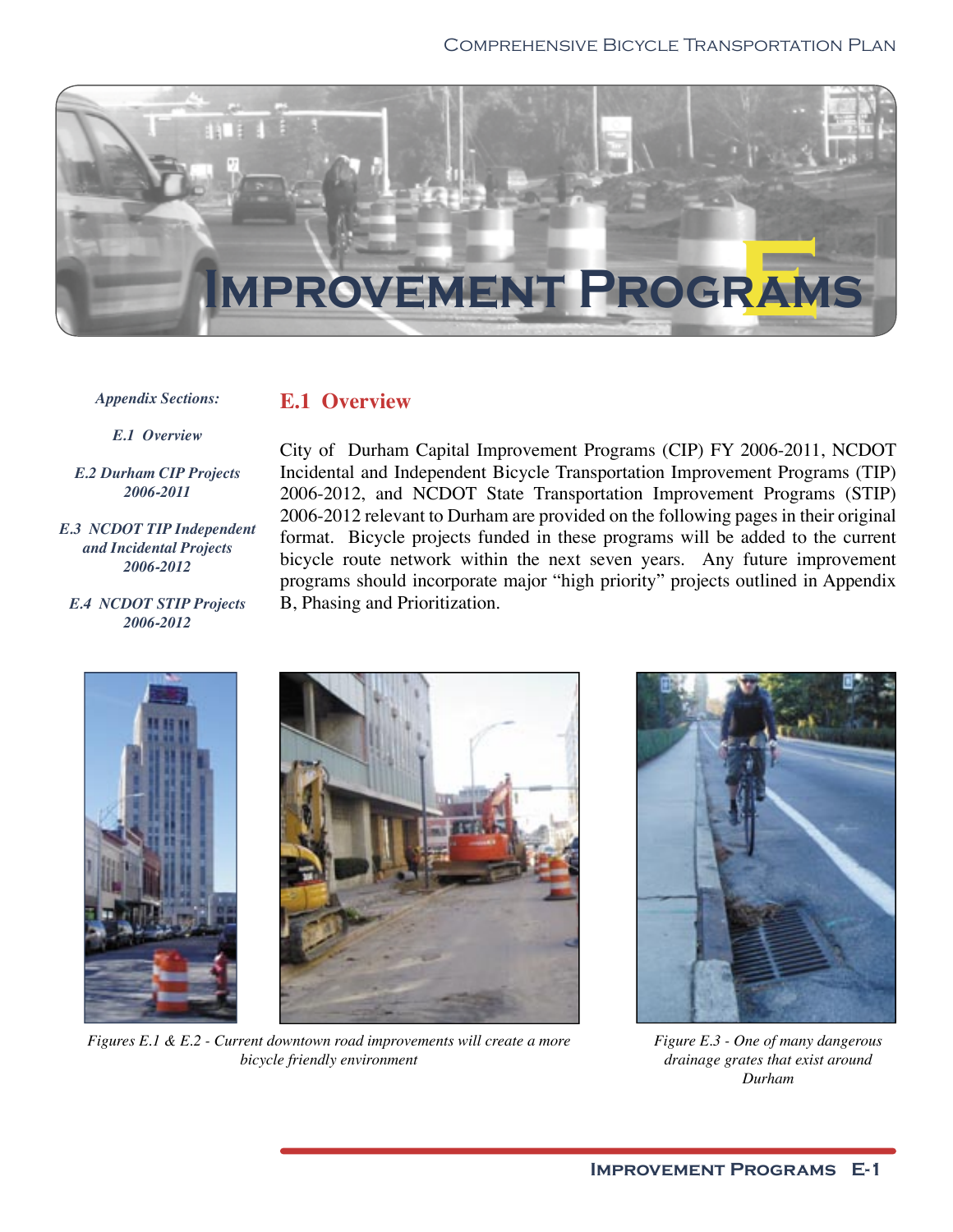### **E.2 Durham CIP Projects**

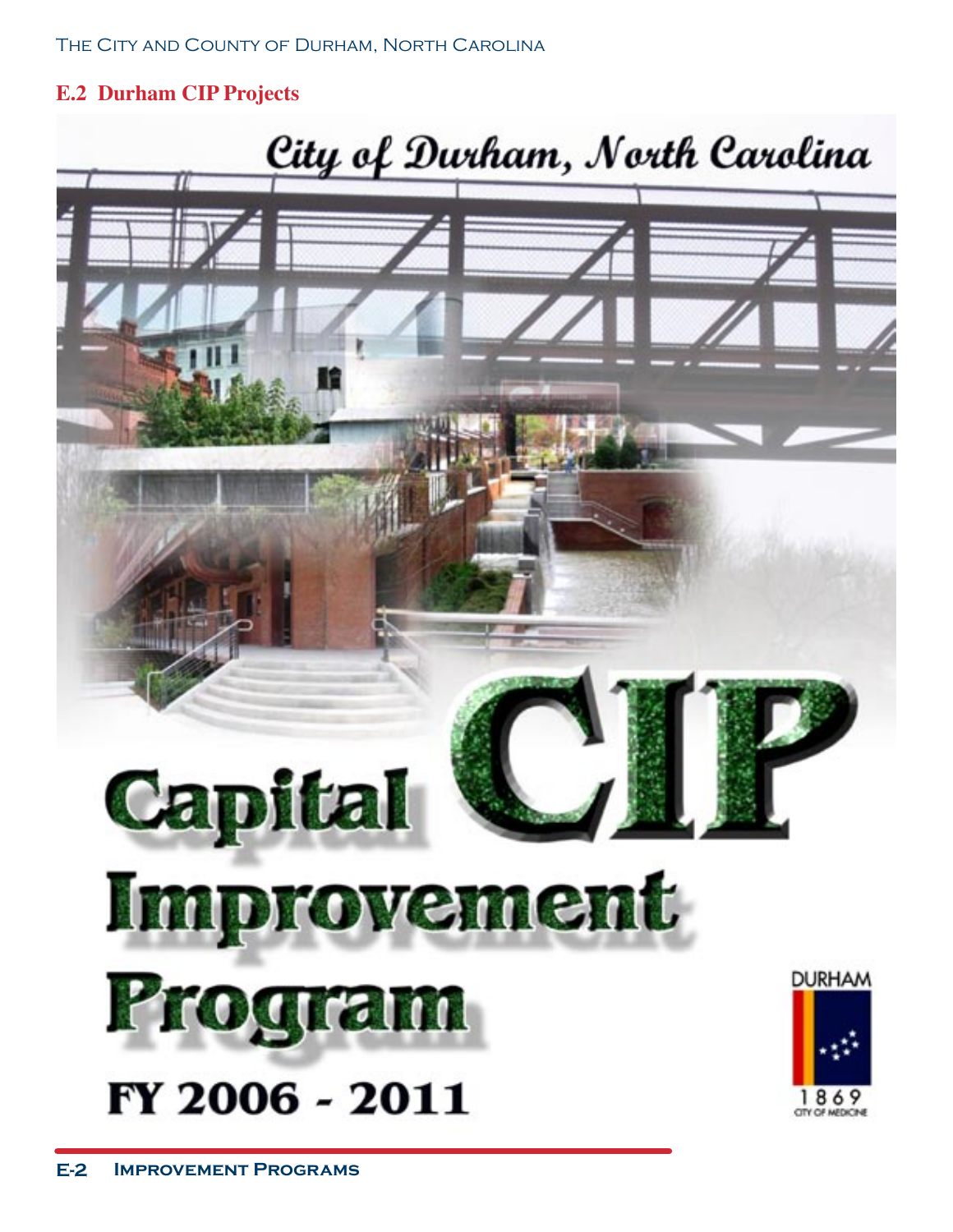| Service Area                                                                                                                                                                                      |                                                            |                          | Department          |                         | Division/Program                 |                                    | <b>District</b>     |                 |
|---------------------------------------------------------------------------------------------------------------------------------------------------------------------------------------------------|------------------------------------------------------------|--------------------------|---------------------|-------------------------|----------------------------------|------------------------------------|---------------------|-----------------|
| <b>Culture &amp; Recreation</b>                                                                                                                                                                   |                                                            |                          | <b>Public Works</b> |                         | Transportation                   |                                    | $\overline{c}$      |                 |
| <b>Project Title</b>                                                                                                                                                                              |                                                            |                          | <b>Pin Number</b>   |                         | <b>Master Plan</b>               |                                    |                     |                 |
| 501 Rail Corridor                                                                                                                                                                                 |                                                            |                          |                     |                         | <b>TTA Regional Transit Plan</b> |                                    |                     |                 |
| <b>Project Description</b>                                                                                                                                                                        |                                                            |                          |                     |                         |                                  |                                    |                     |                 |
| and Norfolk Southern RR into Person County parallel to<br>NC 501 for a trail system and future commuter rail<br>system. NC DOT will fund 50% with 25% each from<br>Durham City and Durham County. | This project includes the acquisition of the Duke Beltline |                          |                     |                         |                                  | <b>Picture</b><br><b>Available</b> |                     |                 |
| <b>PROJECTED STATUS</b>                                                                                                                                                                           |                                                            | Thursday, March 31, 2005 |                     | <b>PROJECTED DATES:</b> |                                  |                                    | <b>TYPE REQUEST</b> |                 |
| <b>Total Expenditures</b>                                                                                                                                                                         |                                                            | \$0                      |                     | Beginning               | 07/06                            |                                    | Continuation        |                 |
|                                                                                                                                                                                                   |                                                            |                          |                     | Completion              | 07/07                            |                                    |                     |                 |
| <i><b>Appropriation</b></i>                                                                                                                                                                       | <b>Prior Year</b>                                          | 2005-06                  | 2006-07             | 2007-08                 | 2008-09                          | 2009-10                            | 2010-11             | <b>TOTAL</b>    |
| Planning/Design                                                                                                                                                                                   | \$0                                                        | \$0                      | \$0                 | \$0                     | \$0                              | \$0                                | \$0                 | \$0             |
| Land                                                                                                                                                                                              | \$0                                                        | \$0                      | \$1,500,000         | \$0                     | \$0                              | \$0                                | \$0                 | \$1,500,000     |
| Construction                                                                                                                                                                                      | \$0                                                        | \$0                      | \$0                 | \$0                     | \$0                              | \$0                                | \$0                 | \$0             |
| Equip/Furnishings                                                                                                                                                                                 | \$0                                                        | \$0                      | \$0                 | \$0                     | \$0                              | \$0                                | \$0                 | \$0             |
| Contingency                                                                                                                                                                                       | \$0                                                        | \$0                      | \$0                 | \$0                     | \$0                              | \$0                                | \$0                 | \$0             |
| <b>Total</b>                                                                                                                                                                                      | \$0                                                        | \$0                      | \$1,500,000         | \$0                     | \$0                              | \$0                                |                     | \$0 \$1,500,000 |
| Revenue                                                                                                                                                                                           | <b>Prior Year</b>                                          | 2005-06                  | 2006-07             | 2007-08                 | 2008-09                          | 2009-10                            | 2010-11             | <b>TOTAL</b>    |
| Pay-As-You-Go                                                                                                                                                                                     | \$0                                                        | \$0                      | \$0                 | \$0                     | \$0                              | \$0                                | \$0                 | \$0             |
| <b>GOB Authorized</b>                                                                                                                                                                             | \$0                                                        | \$0                      | \$0                 | \$0                     | \$0                              | \$0                                | \$0                 | \$0             |
| <b>GOB Unauthorized</b>                                                                                                                                                                           |                                                            |                          |                     |                         |                                  |                                    |                     |                 |
|                                                                                                                                                                                                   | \$0                                                        | \$0                      | \$1,500,000         | \$0                     | \$0                              | \$0                                | \$0                 | \$1,500,000     |
| <b>Rev Authorized</b>                                                                                                                                                                             | \$0                                                        | \$0                      | \$0                 | \$0                     | \$0                              | \$0                                | \$0                 | \$0             |
| <b>Rev Unauthorized</b>                                                                                                                                                                           | \$0                                                        | \$0                      | \$0                 | \$0                     | \$0                              | \$0                                | \$0                 | \$0             |
| <b>Installment Sales</b>                                                                                                                                                                          | \$0                                                        | \$0                      | \$0                 | \$0                     | \$0                              | \$0                                | \$0                 | \$0             |
| Impact Fees                                                                                                                                                                                       | \$0                                                        | \$0                      | \$0                 | \$0                     | \$0                              | \$0                                | \$0                 | \$0             |
| Intergovernmental                                                                                                                                                                                 | \$0                                                        | \$0                      | \$0                 | \$0                     | \$0                              | \$0                                | \$0                 | \$0             |
| Other                                                                                                                                                                                             | \$0                                                        | \$0                      | \$0                 | \$0                     | \$0                              | \$0                                | \$0                 | \$0             |
| <b>Total</b>                                                                                                                                                                                      | \$0                                                        | \$0                      | \$1,500,000         | \$0                     | \$0                              | \$0                                |                     | \$0 \$1,500,000 |
| <b>Operating</b>                                                                                                                                                                                  | <b>Prior Year</b>                                          | 2005-06                  | 2006-07             | 2007-08                 | 2008-09                          | 2009-10                            | 2010-11             | <b>TOTAL</b>    |
| Capital Outlay                                                                                                                                                                                    | \$0                                                        | \$0                      | \$0                 | \$0                     | \$0                              | \$0                                | \$0                 | \$0             |
| Maint/Operations                                                                                                                                                                                  | \$0                                                        | \$0                      | \$0                 | \$0                     | \$0                              | \$0                                | \$0                 | \$0             |
| Personnel                                                                                                                                                                                         | \$0<br>\$0                                                 | \$0<br>\$0               | \$0<br>\$0          | \$0<br>\$0              | \$0<br>\$0                       | \$0<br>\$0                         | \$0<br>\$0          | \$0<br>\$0      |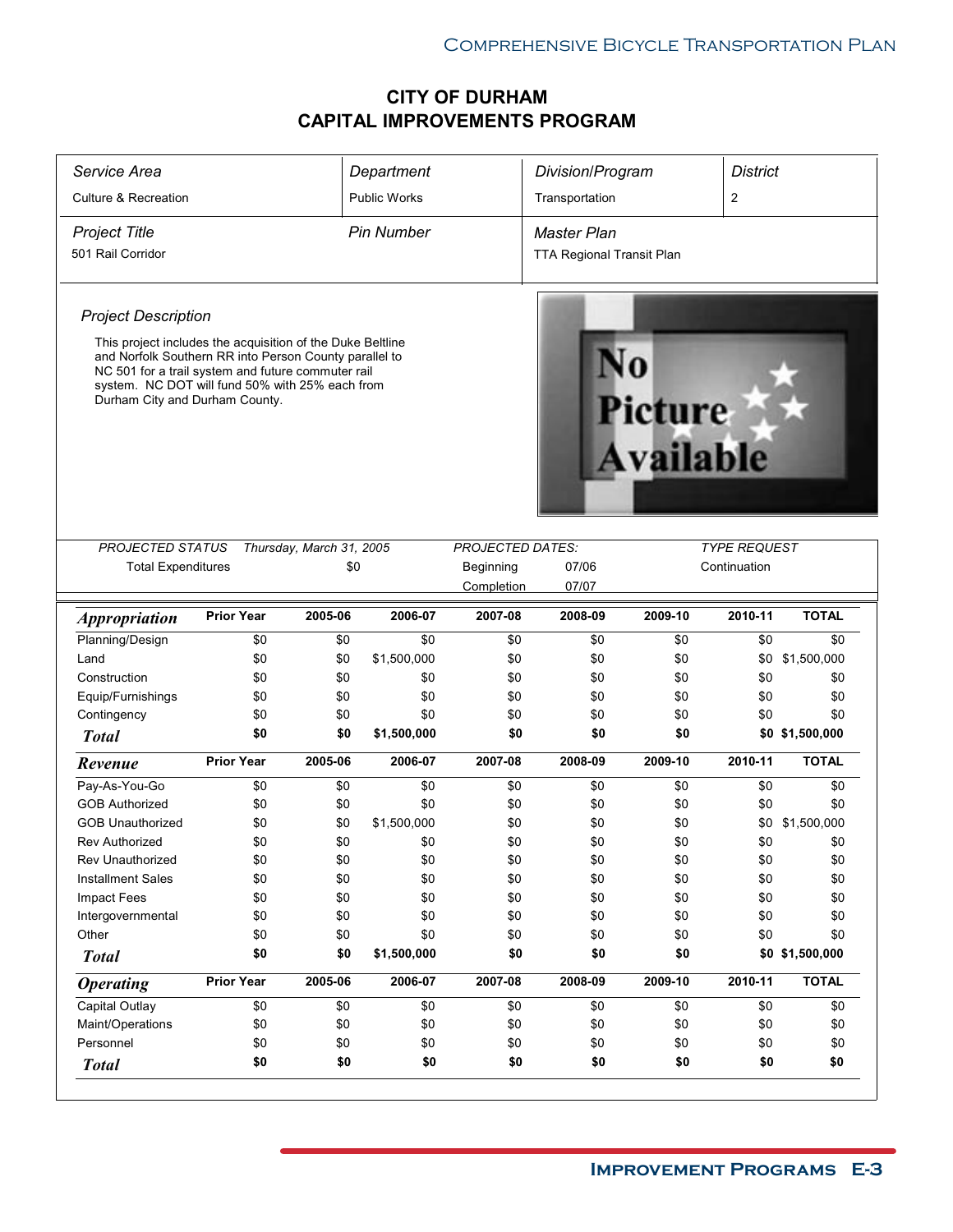| Service Area                                                                                                                                                                                                                                                             |                   |                                         | Department         |                                      | Division/Program                      |         | <b>District</b>                     |                 |  |
|--------------------------------------------------------------------------------------------------------------------------------------------------------------------------------------------------------------------------------------------------------------------------|-------------------|-----------------------------------------|--------------------|--------------------------------------|---------------------------------------|---------|-------------------------------------|-----------------|--|
| <b>Culture &amp; Recreation</b>                                                                                                                                                                                                                                          |                   |                                         | Parks & Recreation |                                      | Development                           |         | 3,4                                 |                 |  |
| <b>Project Title</b>                                                                                                                                                                                                                                                     |                   |                                         | <b>Pin Number</b>  |                                      | Master Plan                           |         |                                     |                 |  |
| American Tobacco Trail                                                                                                                                                                                                                                                   |                   |                                         | 0718-02-65-9898    |                                      | Durham Trails & Greenways Master Plan |         |                                     |                 |  |
|                                                                                                                                                                                                                                                                          |                   |                                         |                    |                                      |                                       |         |                                     |                 |  |
| <b>Project Description</b>                                                                                                                                                                                                                                               |                   |                                         |                    |                                      |                                       |         |                                     |                 |  |
| The trail is a crucial component of the City's greenway<br>system and has received significant support from the<br>NCDOT and the DCHC MPO. This project includes a<br>bike/ped bridge over I-40, a parking lot for trail users<br>south of I-40, and a new access point. |                   |                                         |                    |                                      |                                       |         |                                     |                 |  |
|                                                                                                                                                                                                                                                                          |                   |                                         |                    |                                      |                                       |         |                                     |                 |  |
| <b>PROJECTED STATUS</b><br><b>Total Expenditures</b>                                                                                                                                                                                                                     |                   | Thursday, March 31, 2005<br>\$4,331,167 |                    | <b>PROJECTED DATES:</b><br>Beginning | 07/04                                 |         | <b>TYPE REQUEST</b><br>Continuation |                 |  |
|                                                                                                                                                                                                                                                                          |                   |                                         |                    | Completion                           | 01/09                                 |         |                                     |                 |  |
| <b>Appropriation</b>                                                                                                                                                                                                                                                     | <b>Prior Year</b> | 2005-06                                 | 2006-07            | 2007-08                              | 2008-09                               | 2009-10 | 2010-11                             | <b>TOTAL</b>    |  |
| Planning/Design                                                                                                                                                                                                                                                          | \$544,811         | \$0                                     | \$0                | \$0                                  | \$0                                   | \$0     | \$0                                 | \$544,811       |  |
| Land                                                                                                                                                                                                                                                                     | \$31,233          | \$0                                     | \$0                | \$0                                  | \$0                                   | \$0     | \$0                                 | \$31,233        |  |
| Construction                                                                                                                                                                                                                                                             | \$5,329,405       | \$0                                     | \$0                | \$500,000                            | \$0                                   | \$0     | \$0                                 | \$5,829,405     |  |
| Equip/Furnishings                                                                                                                                                                                                                                                        | \$0               | \$0                                     | \$0                | \$0                                  | \$0                                   | \$0     | \$0                                 | \$0             |  |
| Contingency                                                                                                                                                                                                                                                              | \$11,801          | \$0                                     | \$0                | \$0                                  | \$0                                   | \$0     | \$0                                 | \$11,801        |  |
| <b>Total</b>                                                                                                                                                                                                                                                             | \$5,917,250       | \$0                                     | \$0                | \$500,000                            | \$0                                   | \$0     |                                     | \$0 \$6,417,250 |  |
| Revenue                                                                                                                                                                                                                                                                  | <b>Prior Year</b> | 2005-06                                 | 2006-07            | 2007-08                              | 2008-09                               | 2009-10 | 2010-11                             | <b>TOTAL</b>    |  |
| Pay-As-You-Go                                                                                                                                                                                                                                                            | \$0               | \$0                                     | \$0                | \$0                                  | \$0                                   | \$0     | \$0                                 | \$0             |  |
| <b>GOB Authorized</b>                                                                                                                                                                                                                                                    | \$1,134,000       | \$0                                     | \$0                | \$0                                  | \$0                                   | \$0     | \$0                                 | \$1,134,000     |  |
| <b>GOB Unauthorized</b>                                                                                                                                                                                                                                                  | \$0               | \$0                                     | \$0                | \$500,000                            | \$0                                   | \$0     | \$0                                 | \$500,000       |  |
| <b>Rev Authorized</b>                                                                                                                                                                                                                                                    | \$0               | \$0                                     | \$0                | \$0                                  | \$0                                   | \$0     | \$0                                 | \$0             |  |
| <b>Rev Unauthorized</b>                                                                                                                                                                                                                                                  | \$0               | \$0                                     | \$0                | \$0                                  | \$0                                   | \$0     | \$0                                 | \$0             |  |
| <b>Installment Sales</b>                                                                                                                                                                                                                                                 | \$0               | \$0                                     | \$0                | \$0                                  | \$0                                   | \$0     | \$0                                 | \$0             |  |
| Impact Fees                                                                                                                                                                                                                                                              | \$200,000         | \$0                                     | \$0                | \$0                                  | \$0                                   | \$0     | \$0                                 | \$200,000       |  |
| Intergovernmental                                                                                                                                                                                                                                                        | \$0               | \$0                                     | \$0                | \$0                                  | \$0                                   | \$0     | \$0                                 | \$0             |  |
| Other                                                                                                                                                                                                                                                                    | \$4,583,250       | \$0                                     | \$0                | \$0                                  | \$0                                   | \$0     | \$0                                 | \$4,583,250     |  |
| <b>Total</b>                                                                                                                                                                                                                                                             | \$5,917,250       | \$0                                     | \$0                | \$500,000                            | \$0                                   | \$0     |                                     | \$0 \$6,417,250 |  |
| <b>Operating</b>                                                                                                                                                                                                                                                         | <b>Prior Year</b> | 2005-06                                 | 2006-07            | 2007-08                              | 2008-09                               | 2009-10 | 2010-11                             | <b>TOTAL</b>    |  |
|                                                                                                                                                                                                                                                                          |                   |                                         |                    | \$0                                  | \$0                                   | \$0     | \$0                                 | \$0             |  |
| Capital Outlay                                                                                                                                                                                                                                                           | \$0               | \$0                                     | \$0                |                                      |                                       |         |                                     |                 |  |
| Maint/Operations                                                                                                                                                                                                                                                         | \$0               | \$0                                     | \$500              | \$3,600                              | \$4,700                               | \$5,800 | \$6,900                             | \$21,500        |  |
| Personnel                                                                                                                                                                                                                                                                | \$0               | \$0                                     | \$0                | \$0                                  | \$0                                   | \$0     | \$0                                 | \$0             |  |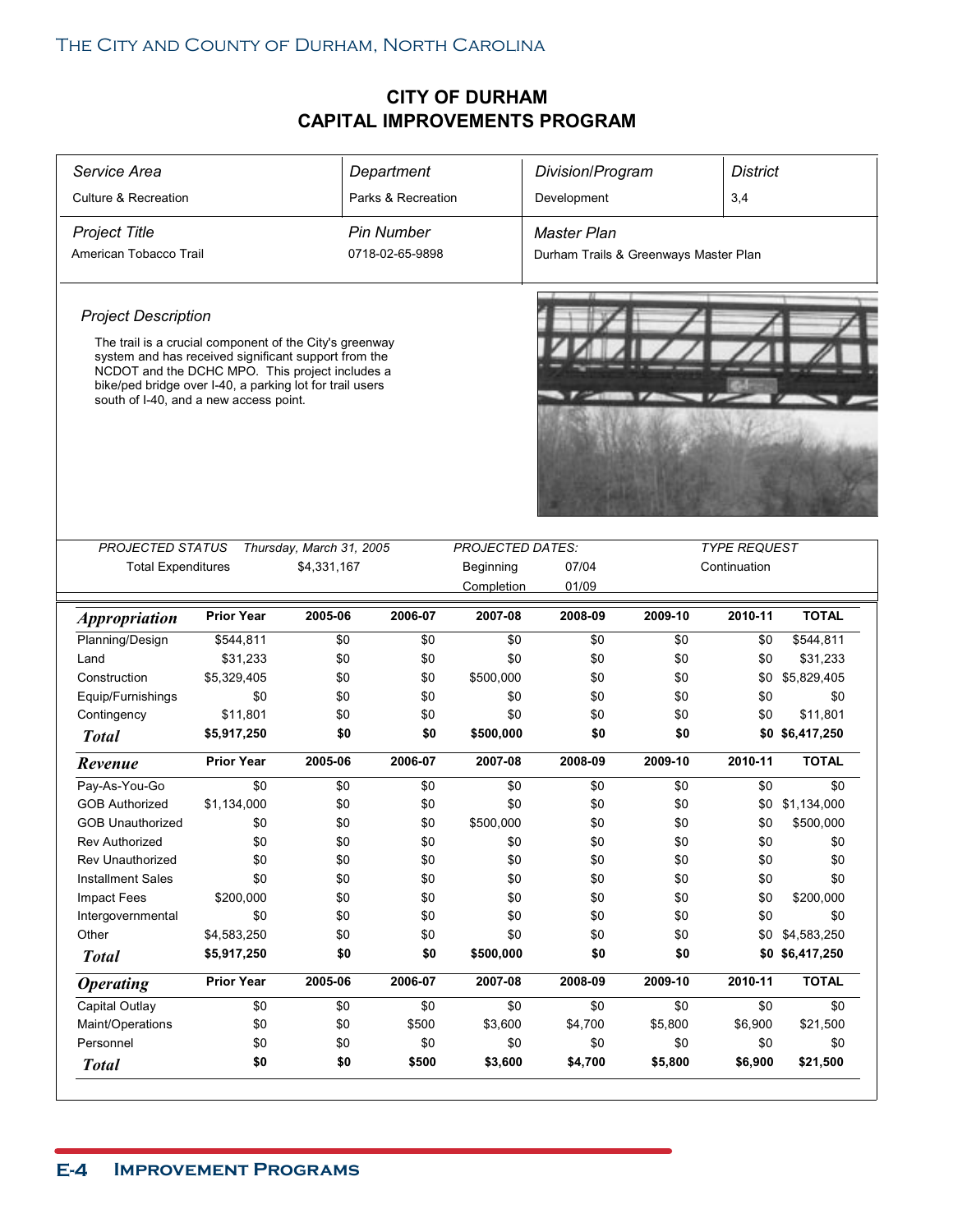|                                 |                                                                                                                |                          | Department         |                         | Division/Program   |         | <b>District</b>     |              |  |
|---------------------------------|----------------------------------------------------------------------------------------------------------------|--------------------------|--------------------|-------------------------|--------------------|---------|---------------------|--------------|--|
| <b>Culture &amp; Recreation</b> |                                                                                                                |                          | Parks & Recreation |                         | Trails             |         | 5                   |              |  |
| <b>Project Title</b>            |                                                                                                                |                          | <b>Pin Number</b>  |                         | <b>Master Plan</b> |         |                     |              |  |
| Downtown Trail                  |                                                                                                                |                          | 0821-08-99-3178    |                         |                    |         |                     |              |  |
| <b>Project Description</b>      | As a part of the North-South Greenway Project, this 0.75<br>mile trail will link the American Tobacco Trail at |                          |                    |                         |                    |         |                     |              |  |
| the Durham Athletic Park.       | Morehead Street to the Ellerbee Creek Trail at Trinity<br>Avenue. The trail runs through Central Park and past |                          |                    |                         |                    |         |                     |              |  |
| PROJECTED STATUS                |                                                                                                                | Thursday, March 31, 2005 |                    | <b>PROJECTED DATES:</b> |                    |         | <b>TYPE REQUEST</b> |              |  |
| <b>Total Expenditures</b>       |                                                                                                                | \$853,814                |                    | Beginning               | 07/04              |         | Continuation        |              |  |
|                                 |                                                                                                                |                          |                    | Completion              | 07/05              |         |                     |              |  |
| <b>Appropriation</b>            | <b>Prior Year</b>                                                                                              | 2005-06                  | 2006-07            | 2007-08                 | 2008-09            | 2009-10 | 2010-11             | <b>TOTAL</b> |  |
| Planning/Design                 | \$0                                                                                                            | \$0                      | \$0                | \$0                     | \$0                | \$0     | \$0                 | \$0          |  |
| Land                            | \$0                                                                                                            | \$0                      | \$0                | \$0                     | \$0                | \$0     | \$0                 | \$0          |  |
| Construction                    | \$906,695                                                                                                      | \$0                      | \$0                | \$0                     | \$0                | \$0     | \$0                 | \$906,695    |  |
|                                 |                                                                                                                |                          |                    |                         |                    |         |                     |              |  |
| Equip/Furnishings               | \$0                                                                                                            | \$0                      | \$0                | \$0                     | \$0                | \$0     | \$0                 | \$0          |  |
| Contingency                     | \$0                                                                                                            | \$0                      | \$0                | \$0                     | \$0                | \$0     | \$0                 | \$0          |  |
| <b>Total</b>                    | \$906,695                                                                                                      | \$0                      | \$0                | \$0                     | \$0                | \$0     | \$0                 | \$906,695    |  |
| Revenue                         | <b>Prior Year</b>                                                                                              | 2005-06                  | 2006-07            | 2007-08                 | 2008-09            | 2009-10 | 2010-11             | <b>TOTAL</b> |  |
| Pay-As-You-Go                   | \$0                                                                                                            | \$0                      | \$0                | \$0                     | \$0                | \$0     | \$0                 | \$0          |  |
| <b>GOB Authorized</b>           | \$906,695                                                                                                      | \$0                      | \$0                | \$0                     | \$0                | \$0     | \$0                 | \$906,695    |  |
| <b>GOB Unauthorized</b>         | \$0                                                                                                            | \$0                      | \$0                | \$0                     | \$0                | \$0     | \$0                 | \$0          |  |
| <b>Rev Authorized</b>           | \$0                                                                                                            | \$0                      | \$0                | \$0                     | \$0                | \$0     | \$0                 | \$0          |  |
| Rev Unauthorized                | \$0                                                                                                            | \$0                      | \$0                | \$0                     | \$0                | \$0     | \$0                 | \$0          |  |
| <b>Installment Sales</b>        | \$0                                                                                                            | \$0                      | \$0                | \$0                     | \$0                | \$0     | \$0                 | \$0          |  |
| Impact Fees                     | \$0                                                                                                            | \$0                      | \$0                | \$0                     | \$0                | \$0     | \$0                 | \$0          |  |
| Intergovernmental               | \$0                                                                                                            | \$0                      | \$0                | \$0                     | \$0                | \$0     | \$0                 | \$0          |  |
| Other                           | \$0                                                                                                            | \$0                      | \$0                | \$0                     | \$0                | \$0     | \$0                 | \$0          |  |
| <b>Total</b>                    | \$906,695                                                                                                      | \$0                      | \$0                | \$0                     | \$0                | \$0     | \$0                 | \$906,695    |  |
| <b>Operating</b>                | <b>Prior Year</b>                                                                                              | 2005-06                  | 2006-07            | 2007-08                 | 2008-09            | 2009-10 | 2010-11             | <b>TOTAL</b> |  |
| Capital Outlay                  | \$0                                                                                                            | \$0                      | \$0                | \$0                     | \$0                | \$0     | \$0                 | \$0          |  |
| Maint/Operations                | \$0                                                                                                            | \$0                      | \$0                | \$2,000                 | \$2,000            | \$2,500 | \$0                 | \$6,500      |  |
| Personnel                       | \$0                                                                                                            | \$0                      | \$0                | \$0                     | \$0                | \$0     | \$0                 | \$0          |  |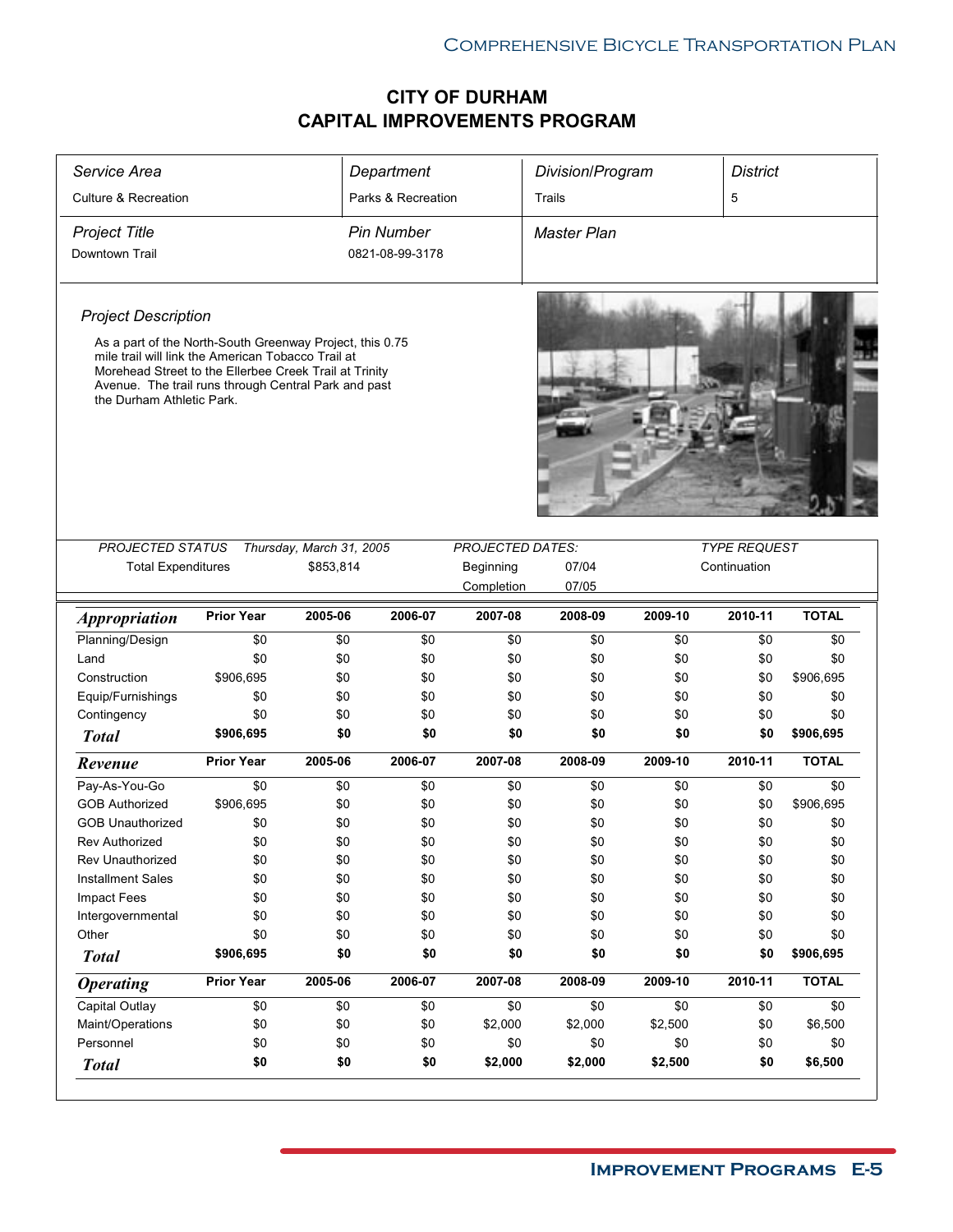| Service Area                                                                                                                                               |                   |                          | Department         |                         | Division/Program                      |         | <b>District</b>     |                 |  |
|------------------------------------------------------------------------------------------------------------------------------------------------------------|-------------------|--------------------------|--------------------|-------------------------|---------------------------------------|---------|---------------------|-----------------|--|
| <b>Culture &amp; Recreation</b>                                                                                                                            |                   |                          | Parks & Recreation |                         | Development                           |         | $\overline{2}$      |                 |  |
| <b>Project Title</b>                                                                                                                                       |                   |                          | <b>Pin Number</b>  |                         | Master Plan                           |         |                     |                 |  |
| Eno River Greenway Phase 1                                                                                                                                 |                   |                          | 0824-02-85-8867    |                         | Durham Trails & Greenways Master Plan |         |                     |                 |  |
|                                                                                                                                                            |                   |                          |                    |                         |                                       |         |                     |                 |  |
| <b>Project Description</b>                                                                                                                                 |                   |                          |                    |                         |                                       |         |                     |                 |  |
| This project is under design and was ready for<br>construction during February 2005. The project includes<br>the Eno River bridge and 0.75 miles of trail. |                   |                          |                    |                         |                                       |         |                     |                 |  |
|                                                                                                                                                            |                   |                          |                    |                         |                                       |         |                     |                 |  |
| <b>PROJECTED STATUS</b>                                                                                                                                    |                   | Thursday, March 31, 2005 |                    | <b>PROJECTED DATES:</b> |                                       |         | <b>TYPE REQUEST</b> |                 |  |
| <b>Total Expenditures</b>                                                                                                                                  |                   | \$130,035                |                    | Beginning               | 07/04                                 |         | Continuation        |                 |  |
|                                                                                                                                                            |                   |                          |                    | Completion              | 07/11                                 |         |                     |                 |  |
| <i><b>Appropriation</b></i>                                                                                                                                | <b>Prior Year</b> | 2005-06                  | 2006-07            | 2007-08                 | 2008-09                               | 2009-10 | 2010-11             | <b>TOTAL</b>    |  |
| Planning/Design                                                                                                                                            | \$0               | \$0                      | \$0                | \$90,000                | \$0                                   | \$0     | \$0                 | \$90,000        |  |
| Land                                                                                                                                                       | \$0               | \$0                      | \$0                | \$0                     | \$0                                   | \$0     | \$0                 | \$0             |  |
| Construction                                                                                                                                               | \$1,103,427       | \$0                      | \$0                | \$600,000               | \$0                                   | \$0     | \$0                 | \$1,703,427     |  |
| Equip/Furnishings                                                                                                                                          | \$0               | \$0                      | \$0                | \$0                     | \$0                                   | \$0     | \$0                 | \$0             |  |
| Contingency                                                                                                                                                | \$0               | \$0                      | \$0                | \$0                     | \$0                                   | \$0     | \$0                 | \$0             |  |
| <b>Total</b>                                                                                                                                               | \$1,103,427       | \$0                      | \$0                | \$690,000               | \$0                                   | \$0     |                     | \$0 \$1,793,427 |  |
| Revenue                                                                                                                                                    | <b>Prior Year</b> | 2005-06                  | 2006-07            | 2007-08                 | 2008-09                               | 2009-10 | 2010-11             | <b>TOTAL</b>    |  |
| Pay-As-You-Go                                                                                                                                              | \$0               | \$0                      | \$0                | \$0                     | \$0                                   | \$0     | \$0                 | \$0             |  |
| <b>GOB Authorized</b>                                                                                                                                      | \$0               | \$0                      | \$0                | \$0                     | \$0                                   | \$0     | \$0                 | \$0             |  |
| <b>GOB Unauthorized</b>                                                                                                                                    | \$0               | \$0                      | \$0                | \$690,000               | \$0                                   | \$0     | \$0                 | \$690,000       |  |
| <b>Rev Authorized</b>                                                                                                                                      | \$0               | \$0                      | \$0                | \$0                     | \$0                                   | \$0     | \$0                 | \$0             |  |
| Rev Unauthorized                                                                                                                                           | \$0               | \$0                      | \$0                | \$0                     | \$0                                   | \$0     | \$0                 | \$0             |  |
| <b>Installment Sales</b>                                                                                                                                   | \$0               | \$0                      | \$0                | \$0                     | \$0                                   | \$0     | \$0                 | \$0             |  |
| Impact Fees                                                                                                                                                | \$562,628         | \$0                      | \$0                | \$0                     | \$0                                   | \$0     | \$0                 | \$562,628       |  |
| Intergovernmental                                                                                                                                          | \$0               | \$0                      | \$0                | \$0                     | \$0                                   | \$0     | \$0                 | \$0             |  |
| Other                                                                                                                                                      | \$540,799         | \$0                      | \$0                | \$0                     | \$0                                   | \$0     | \$0                 | \$540,799       |  |
| <b>Total</b>                                                                                                                                               | \$1,103,427       | \$0                      | \$0                | \$690,000               | \$0                                   | \$0     |                     | \$0 \$1,793,427 |  |
| <b>Operating</b>                                                                                                                                           | <b>Prior Year</b> | 2005-06                  | 2006-07            | 2007-08                 | 2008-09                               | 2009-10 | 2010-11             | <b>TOTAL</b>    |  |
| Capital Outlay                                                                                                                                             | \$0               | \$0                      | \$0                | \$0                     | \$0                                   | \$0     | \$0                 | \$0             |  |
|                                                                                                                                                            | \$0               | \$0                      | \$1,500            | \$2,000                 | \$2,500                               | \$3,000 | \$3,500             | \$12,500        |  |
| Maint/Operations                                                                                                                                           |                   |                          |                    |                         |                                       |         |                     |                 |  |
| Personnel                                                                                                                                                  | \$0               | \$0                      | \$0                | \$0                     | \$0                                   | \$0     | \$0                 | \$0             |  |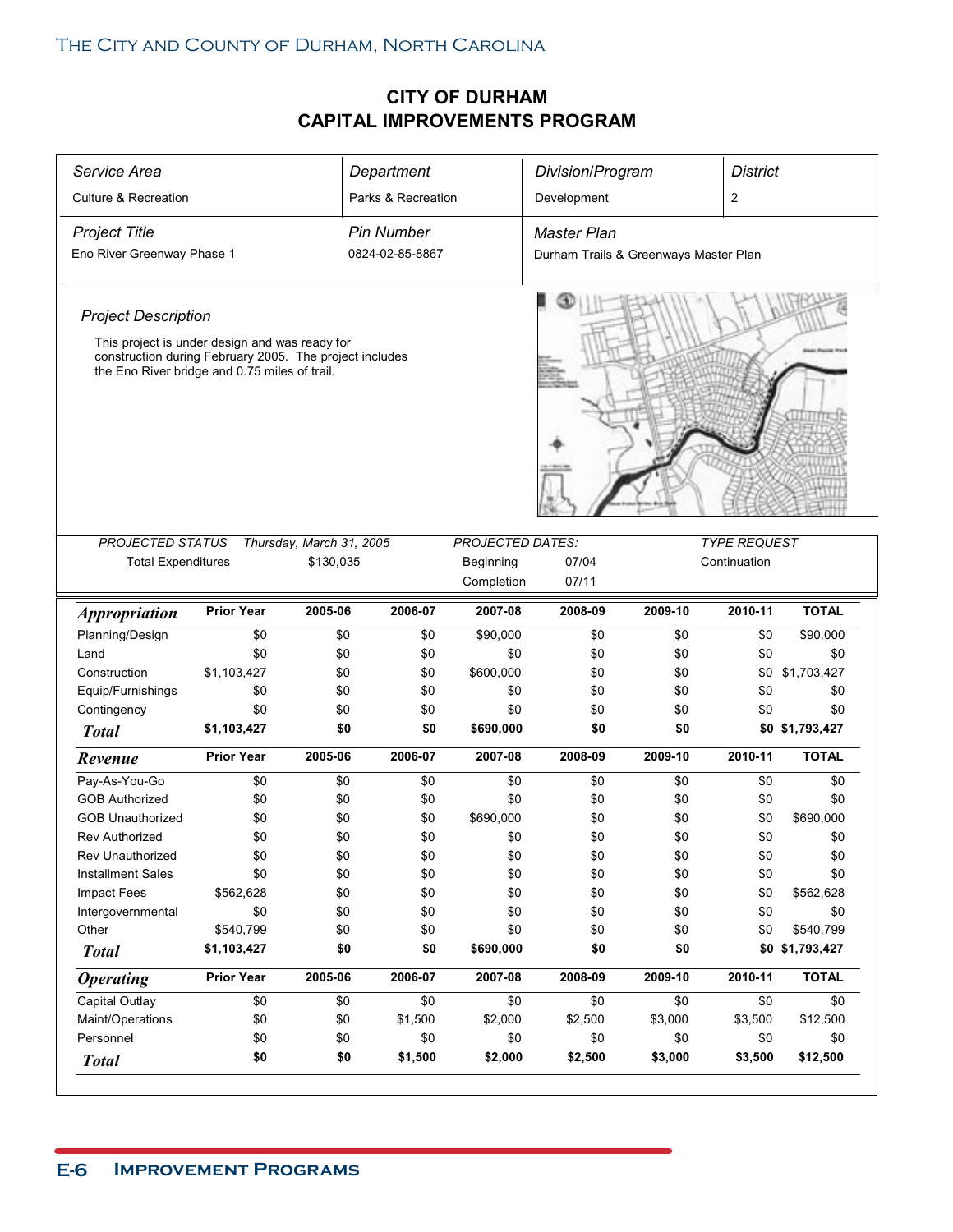| Service Area                                                                                                   |                   |                          | Department         |                         | Division/Program                      |         | <b>District</b>     |                 |
|----------------------------------------------------------------------------------------------------------------|-------------------|--------------------------|--------------------|-------------------------|---------------------------------------|---------|---------------------|-----------------|
| <b>Culture &amp; Recreation</b>                                                                                |                   |                          | Parks & Recreation |                         | Development                           |         | All                 |                 |
| <b>Project Title</b>                                                                                           |                   |                          | <b>Pin Number</b>  |                         | <b>Master Plan</b>                    |         |                     |                 |
| New Greenways                                                                                                  |                   |                          |                    |                         | Durham Trails & Greenways Master Plan |         |                     |                 |
| <b>Project Description</b><br>This project will design and construct new greenway                              |                   |                          |                    |                         |                                       |         |                     |                 |
| trails from the Durham Trails and Greenways Master<br>Plan on those routes where land acquisition is complete. |                   |                          |                    |                         |                                       |         |                     |                 |
|                                                                                                                |                   |                          |                    |                         |                                       |         |                     |                 |
|                                                                                                                |                   |                          |                    |                         |                                       |         |                     |                 |
|                                                                                                                |                   |                          |                    |                         |                                       |         |                     |                 |
| <b>PROJECTED STATUS</b>                                                                                        |                   | Thursday, March 31, 2005 |                    | <b>PROJECTED DATES:</b> |                                       |         | <b>TYPE REQUEST</b> |                 |
| <b>Total Expenditures</b>                                                                                      |                   | \$0                      |                    | Beginning               | 07/07                                 |         | <b>New</b>          |                 |
|                                                                                                                |                   |                          |                    | Completion              | 07/11                                 |         |                     |                 |
| <i><b>Appropriation</b></i>                                                                                    | <b>Prior Year</b> | 2005-06                  | 2006-07            | 2007-08                 | 2008-09                               | 2009-10 | 2010-11             | <b>TOTAL</b>    |
| Planning/Design                                                                                                | \$0               | \$0                      | \$0                | \$125,000               | \$0                                   | \$0     | \$0                 | \$125,000       |
| Land                                                                                                           | \$0               | \$0                      | \$0                | \$0                     | \$0                                   | \$0     | \$0                 | \$0             |
| Construction                                                                                                   | \$0               | \$0                      | \$0                | \$900,000               | \$900,000                             | \$0     | \$0                 | \$1,800,000     |
| Equip/Furnishings                                                                                              | \$0               | \$0                      | \$0                | \$0                     | \$0                                   | \$0     | \$0                 | \$0             |
| Contingency                                                                                                    | \$0               | \$0                      | \$0                | \$0                     | \$0                                   | \$0     | \$0                 | \$0             |
| <b>Total</b>                                                                                                   | \$0               | \$0                      | \$0                | \$1,025,000             | \$900,000                             | \$0     |                     | \$0 \$1,925,000 |
| Revenue                                                                                                        | <b>Prior Year</b> | 2005-06                  | 2006-07            | 2007-08                 | 2008-09                               | 2009-10 | 2010-11             | <b>TOTAL</b>    |
| Pay-As-You-Go                                                                                                  | \$0               | \$0                      | \$0                | \$0                     | \$0                                   | \$0     | \$0                 | \$0             |
| <b>GOB Authorized</b>                                                                                          | \$0               | \$0                      | \$0                | \$0                     | \$0                                   | \$0     | \$0                 | \$0             |
| <b>GOB Unauthorized</b>                                                                                        | \$0               | \$0                      | \$0                | \$1,025,000             | \$900,000                             | \$0     | \$0                 | \$1,925,000     |
| <b>Rev Authorized</b>                                                                                          | \$0               | \$0                      | \$0                | \$0                     | \$0                                   | \$0     | \$0                 | \$0             |
| Rev Unauthorized                                                                                               | \$0               | \$0                      | \$0                | \$0                     | \$0                                   | \$0     | \$0                 | \$0             |
| <b>Installment Sales</b>                                                                                       | \$0               | \$0                      | \$0                | \$0                     | \$0                                   | \$0     | \$0                 | \$0             |
| Impact Fees                                                                                                    | \$0               | \$0                      | \$0                | \$0                     | \$0                                   | \$0     | \$0                 | \$0             |
| Intergovernmental                                                                                              | \$0               | \$0                      | \$0                | \$0                     | \$0                                   | \$0     | \$0                 | \$0             |
| Other                                                                                                          | \$0               | \$0                      | \$0                | \$0                     | \$0                                   | \$0     | \$0                 | \$0             |
| <b>Total</b>                                                                                                   | \$0               | \$0                      | \$0                | \$1,025,000             | \$900,000                             | \$0     |                     | \$0 \$1,925,000 |
| <b>Operating</b>                                                                                               | <b>Prior Year</b> | 2005-06                  | 2006-07            | 2007-08                 | 2008-09                               | 2009-10 | 2010-11             | <b>TOTAL</b>    |
| Capital Outlay                                                                                                 | \$0               | \$0                      | \$0                | \$0                     | \$0                                   | \$0     | \$0                 | \$0             |
| Maint/Operations                                                                                               | \$0               | \$0                      | \$0                | \$0                     | \$1,000                               | \$2,000 | \$4,000             | \$7,000         |
| Personnel                                                                                                      | \$0               | \$0                      | \$0                | \$0                     | \$0                                   | \$0     | \$0                 | \$0             |
| <b>Total</b>                                                                                                   | \$0               | \$0                      | \$0                | \$0                     | \$1,000                               | \$2,000 | \$4,000             | \$7,000         |
|                                                                                                                |                   |                          |                    |                         |                                       |         |                     |                 |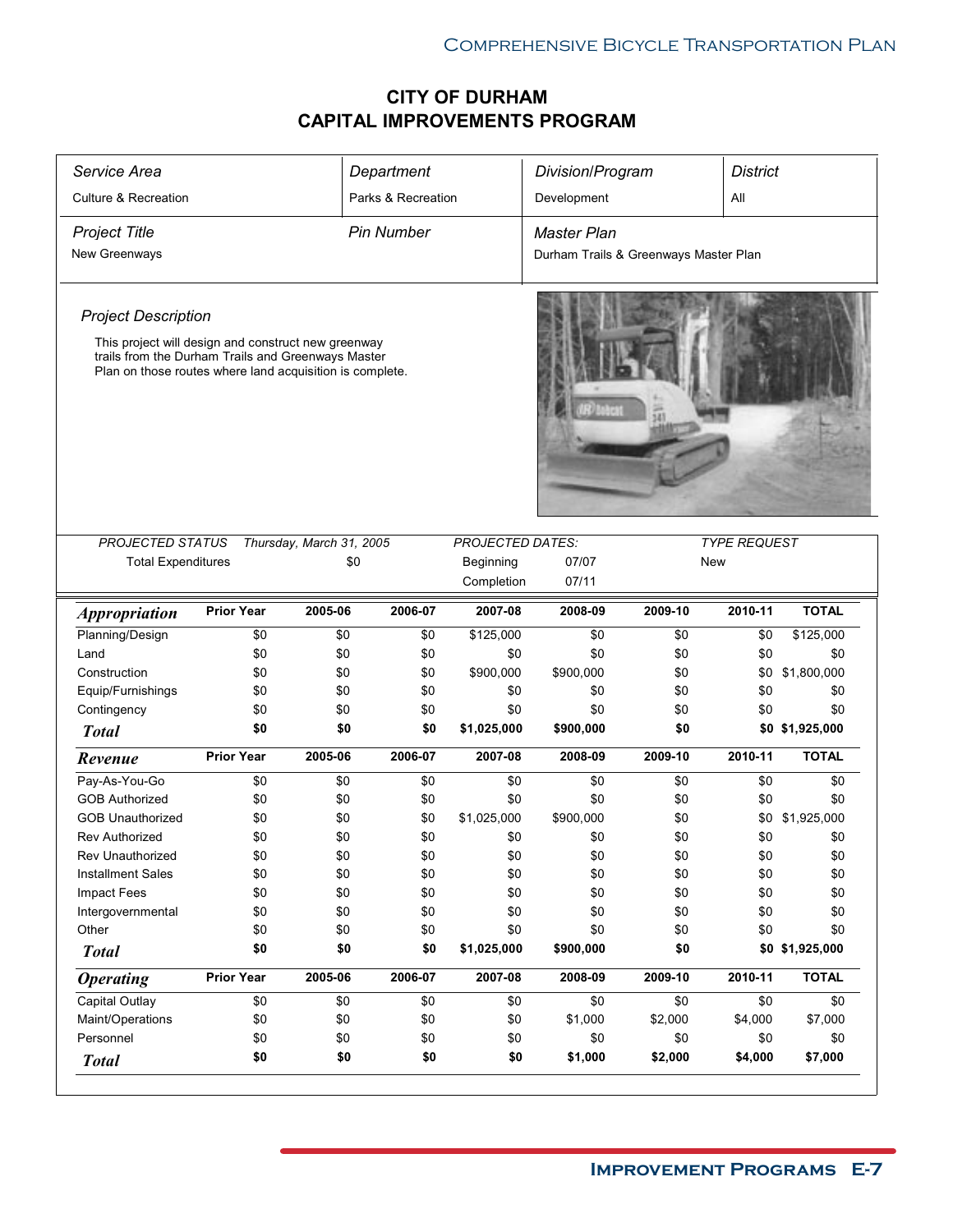| Service Area                                                                                                                                                                                                                                 |                   |                          | Department              |                         | Division/Program                     |         | <b>District</b>     |              |
|----------------------------------------------------------------------------------------------------------------------------------------------------------------------------------------------------------------------------------------------|-------------------|--------------------------|-------------------------|-------------------------|--------------------------------------|---------|---------------------|--------------|
| <b>Culture &amp; Recreation</b>                                                                                                                                                                                                              |                   |                          | <b>General Services</b> |                         |                                      |         | $\overline{2}$      |              |
| <b>Project Title</b>                                                                                                                                                                                                                         |                   |                          | <b>Pin Number</b>       |                         | Master Plan                          |         |                     |              |
| Northgate Park Upgrade                                                                                                                                                                                                                       |                   |                          | 0832-09-06-7612         |                         | <b>Facility Condition Assessment</b> |         |                     |              |
|                                                                                                                                                                                                                                              |                   |                          |                         |                         |                                      |         |                     |              |
| <b>Project Description</b>                                                                                                                                                                                                                   |                   |                          |                         |                         |                                      |         |                     |              |
| This project upgrades the 28-acre of Northgate Park.<br>Project repairs include lighting and electrical, fencing,<br>ball field renovations, picnic shelters, playgrounds, bike<br>and ped bridges, greenway trail, and restroom facilities. |                   |                          |                         |                         |                                      |         |                     |              |
| PROJECTED STATUS                                                                                                                                                                                                                             |                   | Thursday, March 31, 2005 |                         | <b>PROJECTED DATES:</b> |                                      |         | <b>TYPE REQUEST</b> |              |
| <b>Total Expenditures</b>                                                                                                                                                                                                                    |                   | \$0                      |                         | Beginning               | 07/07                                |         | New                 |              |
|                                                                                                                                                                                                                                              |                   |                          |                         | Completion              | 07/09                                |         |                     |              |
| <b>Appropriation</b>                                                                                                                                                                                                                         | <b>Prior Year</b> | 2005-06                  | 2006-07                 | 2007-08                 | 2008-09                              | 2009-10 | 2010-11             | <b>TOTAL</b> |
| Planning/Design                                                                                                                                                                                                                              | \$0               | \$0                      | \$0                     | \$22,027                | \$0                                  | \$0     | \$0                 | \$22,027     |
| Land                                                                                                                                                                                                                                         | \$0               | \$0                      | \$0                     | \$0                     | \$0                                  | \$0     | \$0                 | \$0          |
| Construction                                                                                                                                                                                                                                 | \$0               | \$0                      | \$0                     | \$42,503                | \$15,131                             | \$0     | \$0                 | \$57,634     |
| Equip/Furnishings                                                                                                                                                                                                                            | \$0               | \$0                      | \$0                     | \$0                     | \$0                                  | \$0     | \$0                 | \$0          |
| Contingency                                                                                                                                                                                                                                  | \$0               | \$0                      | \$0                     | \$16,885                | \$2,270                              | \$0     | \$0                 | \$19,155     |
| <b>Total</b>                                                                                                                                                                                                                                 | \$0               | \$0                      | \$0                     | \$81,415                | \$17,401                             | \$0     | \$0                 | \$98,816     |
| Revenue                                                                                                                                                                                                                                      | <b>Prior Year</b> | 2005-06                  | 2006-07                 | 2007-08                 | 2008-09                              | 2009-10 | 2010-11             | <b>TOTAL</b> |
|                                                                                                                                                                                                                                              | \$0               |                          |                         |                         |                                      |         |                     |              |
| Pay-As-You-Go                                                                                                                                                                                                                                |                   | \$0                      | \$0                     | \$0                     | \$0                                  | \$0     | \$0                 | \$0          |
| <b>GOB Authorized</b>                                                                                                                                                                                                                        | \$0               | \$0                      | \$0                     | \$0                     | \$0                                  | \$0     | \$0                 | \$0          |
| <b>GOB Unauthorized</b>                                                                                                                                                                                                                      | \$0               | \$0                      | \$0                     | \$81,415                | \$17,401                             | \$0     | \$0                 | \$98,816     |
| <b>Rev Authorized</b>                                                                                                                                                                                                                        | \$0               | \$0                      | \$0                     | \$0                     | \$0                                  | \$0     | \$0                 | \$0          |
| Rev Unauthorized                                                                                                                                                                                                                             | \$0               | \$0                      | \$0                     | \$0                     | \$0                                  | \$0     | \$0                 | \$0          |
| <b>Installment Sales</b>                                                                                                                                                                                                                     | \$0               | \$0                      | \$0                     | \$0                     | \$0                                  | \$0     | \$0                 | \$0          |
| Impact Fees                                                                                                                                                                                                                                  | \$0               | \$0                      | \$0                     | \$0                     | \$0                                  | \$0     | \$0                 | \$0          |
| Intergovernmental                                                                                                                                                                                                                            | \$0               | \$0                      | \$0                     | \$0                     | \$0                                  | \$0     | \$0                 | \$0          |
| Other                                                                                                                                                                                                                                        | \$0               | \$0                      | \$0                     | \$0                     | \$0                                  | \$0     | \$0                 | \$0          |
| <b>Total</b>                                                                                                                                                                                                                                 | \$0               | \$0                      | \$0                     | \$81,415                | \$17,401                             | \$0     | \$0                 | \$98,816     |
| <b>Operating</b>                                                                                                                                                                                                                             | <b>Prior Year</b> | 2005-06                  | 2006-07                 | 2007-08                 | 2008-09                              | 2009-10 | 2010-11             | <b>TOTAL</b> |
| Capital Outlay                                                                                                                                                                                                                               | \$0               | \$0                      | \$0                     | \$0                     | \$0                                  | \$0     | \$0                 | \$0          |
| Maint/Operations                                                                                                                                                                                                                             | \$0               | \$0                      | \$0                     | \$0                     | \$0                                  | \$0     | \$0                 | \$0          |
| Personnel                                                                                                                                                                                                                                    | \$0               | \$0                      | \$0                     | \$0                     | \$0                                  | \$0     | \$0                 | \$0          |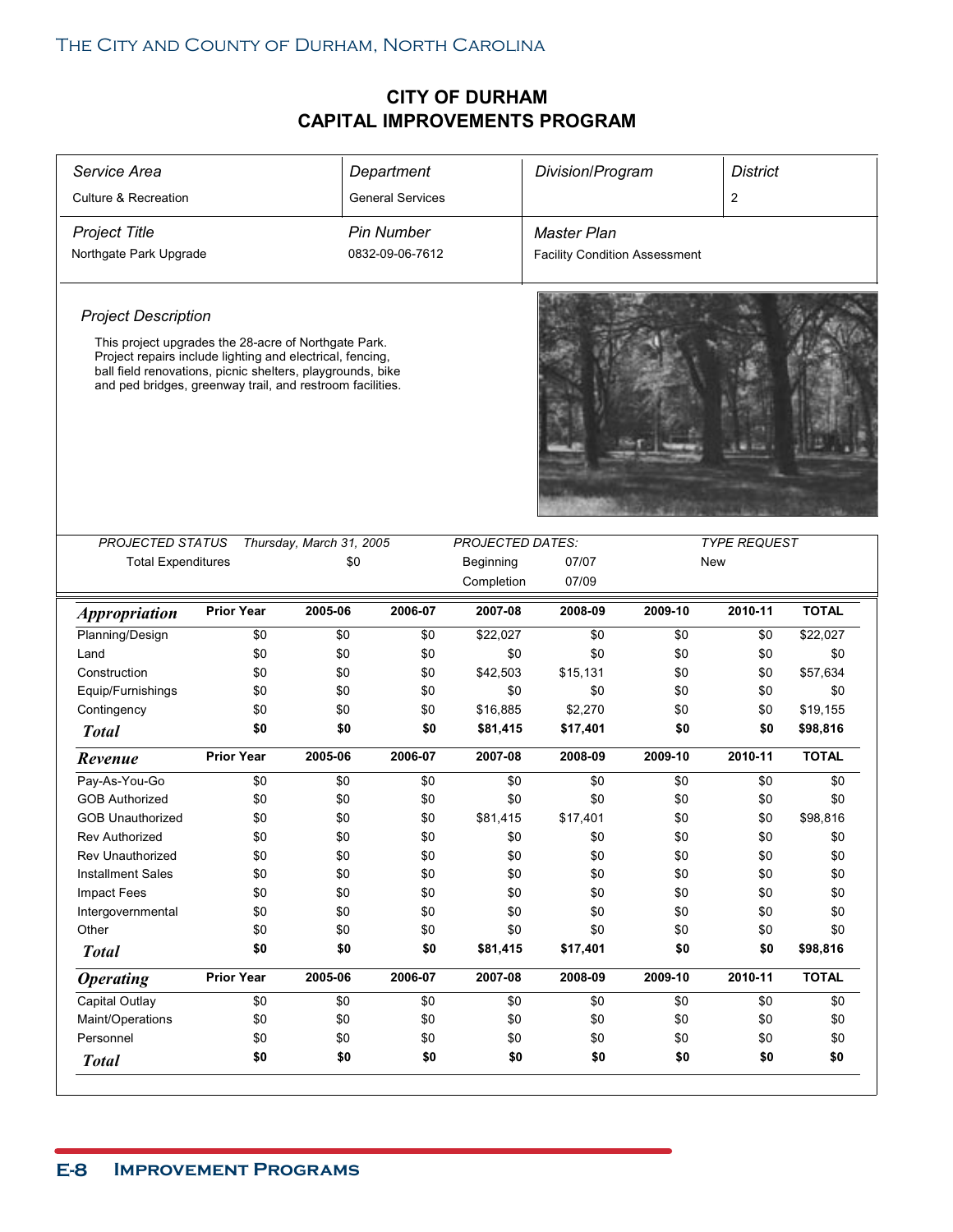| Service Area                                                                                                                                                                                      |                   |                          | Department              |                         | Division/Program                     |         | <b>District</b>     |              |  |
|---------------------------------------------------------------------------------------------------------------------------------------------------------------------------------------------------|-------------------|--------------------------|-------------------------|-------------------------|--------------------------------------|---------|---------------------|--------------|--|
| <b>Culture &amp; Recreation</b>                                                                                                                                                                   |                   |                          | <b>General Services</b> |                         |                                      |         | 1,3                 |              |  |
| <b>Project Title</b>                                                                                                                                                                              |                   |                          | <b>Pin Number</b>       |                         | <b>Master Plan</b>                   |         |                     |              |  |
| North-South Greenway Upgrade                                                                                                                                                                      |                   |                          |                         |                         | <b>Facility Condition Assessment</b> |         |                     |              |  |
|                                                                                                                                                                                                   |                   |                          |                         |                         |                                      |         |                     |              |  |
| <b>Project Description</b>                                                                                                                                                                        |                   |                          |                         |                         |                                      |         |                     |              |  |
| This project addresses erosion control, drainage<br>improvements, and asphalt repair along the 12-mile<br>pedestrian and bike trail that runs from Garrett Road<br>Park to West Point on the Eno. |                   |                          |                         |                         |                                      |         |                     |              |  |
|                                                                                                                                                                                                   |                   |                          |                         |                         |                                      |         |                     |              |  |
| PROJECTED STATUS                                                                                                                                                                                  |                   | Thursday, March 31, 2005 |                         | <b>PROJECTED DATES:</b> |                                      |         | <b>TYPE REQUEST</b> |              |  |
| <b>Total Expenditures</b>                                                                                                                                                                         |                   | \$0                      |                         | Beginning               | 07/06                                |         | New                 |              |  |
|                                                                                                                                                                                                   |                   |                          |                         | Completion              | 07/09                                |         |                     |              |  |
| <i><b>Appropriation</b></i>                                                                                                                                                                       | <b>Prior Year</b> | 2005-06                  | 2006-07                 | 2007-08                 | 2008-09                              | 2009-10 | 2010-11             | <b>TOTAL</b> |  |
| Planning/Design                                                                                                                                                                                   | \$0               | \$0                      | \$28,772                | \$0                     | \$1,535                              | \$0     | \$0                 | \$30,307     |  |
| Land                                                                                                                                                                                              | \$0               | \$0                      | \$0                     | \$0                     | \$0                                  | \$0     | \$0                 | \$0          |  |
| Construction                                                                                                                                                                                      | \$0               | \$0                      | \$162,781               | \$0                     | \$12,913                             | \$0     | \$0                 | \$175,694    |  |
| Equip/Furnishings                                                                                                                                                                                 | \$0               | \$0                      | \$0                     | \$0                     | \$0                                  | \$0     | \$0                 | \$0          |  |
| Contingency                                                                                                                                                                                       | \$0               | \$0                      | \$24,417                | \$0                     | \$1,937                              | \$0     | \$0                 | \$26,354     |  |
| <b>Total</b>                                                                                                                                                                                      | \$0               | \$0                      | \$215,970               | \$0                     | \$16,385                             | \$0     | \$0                 | \$232,355    |  |
| Revenue                                                                                                                                                                                           | <b>Prior Year</b> | 2005-06                  | 2006-07                 | 2007-08                 | 2008-09                              | 2009-10 | 2010-11             | <b>TOTAL</b> |  |
| Pay-As-You-Go                                                                                                                                                                                     | \$0               | \$0                      | \$0                     | \$0                     | \$0                                  | \$0     | \$0                 | \$0          |  |
| <b>GOB Authorized</b>                                                                                                                                                                             | \$0               | \$0                      | \$0                     | \$0                     | \$0                                  | \$0     | \$0                 | \$0          |  |
| <b>GOB Unauthorized</b>                                                                                                                                                                           | \$0               | \$0                      | \$215,970               | \$0                     | \$16,385                             | \$0     | \$0                 | \$232,355    |  |
| <b>Rev Authorized</b>                                                                                                                                                                             | \$0               | \$0                      | \$0                     | \$0                     | \$0                                  | \$0     | \$0                 | \$0          |  |
| Rev Unauthorized                                                                                                                                                                                  | \$0               | \$0                      | \$0                     | \$0                     | \$0                                  | \$0     | \$0                 | \$0          |  |
| <b>Installment Sales</b>                                                                                                                                                                          | \$0               | \$0                      | \$0                     | \$0                     | \$0                                  | \$0     | \$0                 | \$0          |  |
| Impact Fees                                                                                                                                                                                       | \$0               | \$0                      | \$0                     | \$0                     | \$0                                  | \$0     | \$0                 | \$0          |  |
| Intergovernmental                                                                                                                                                                                 | \$0               | \$0                      | \$0                     | \$0                     | \$0                                  | \$0     | \$0                 | \$0          |  |
| Other                                                                                                                                                                                             | \$0               | \$0                      | \$0                     | \$0                     | \$0                                  | \$0     | \$0                 | \$0          |  |
|                                                                                                                                                                                                   | \$0               | \$0                      | \$215,970               | \$0                     | \$16,385                             | \$0     | \$0                 | \$232,355    |  |
| <b>Total</b>                                                                                                                                                                                      |                   |                          |                         | 2007-08                 | 2008-09                              | 2009-10 | 2010-11             | <b>TOTAL</b> |  |
| <b>Operating</b>                                                                                                                                                                                  | <b>Prior Year</b> | 2005-06                  | 2006-07                 |                         |                                      |         |                     |              |  |
| Capital Outlay                                                                                                                                                                                    | \$0               | \$0                      | \$0                     | \$0                     | \$0                                  | \$0     | \$0                 | \$0          |  |
| Maint/Operations                                                                                                                                                                                  | \$0               | \$0                      | \$0                     | \$0                     | \$0                                  | \$0     | \$0                 | \$0          |  |
| Personnel                                                                                                                                                                                         | \$0               | \$0                      | \$0                     | \$0                     | \$0                                  | \$0     | \$0                 | \$0          |  |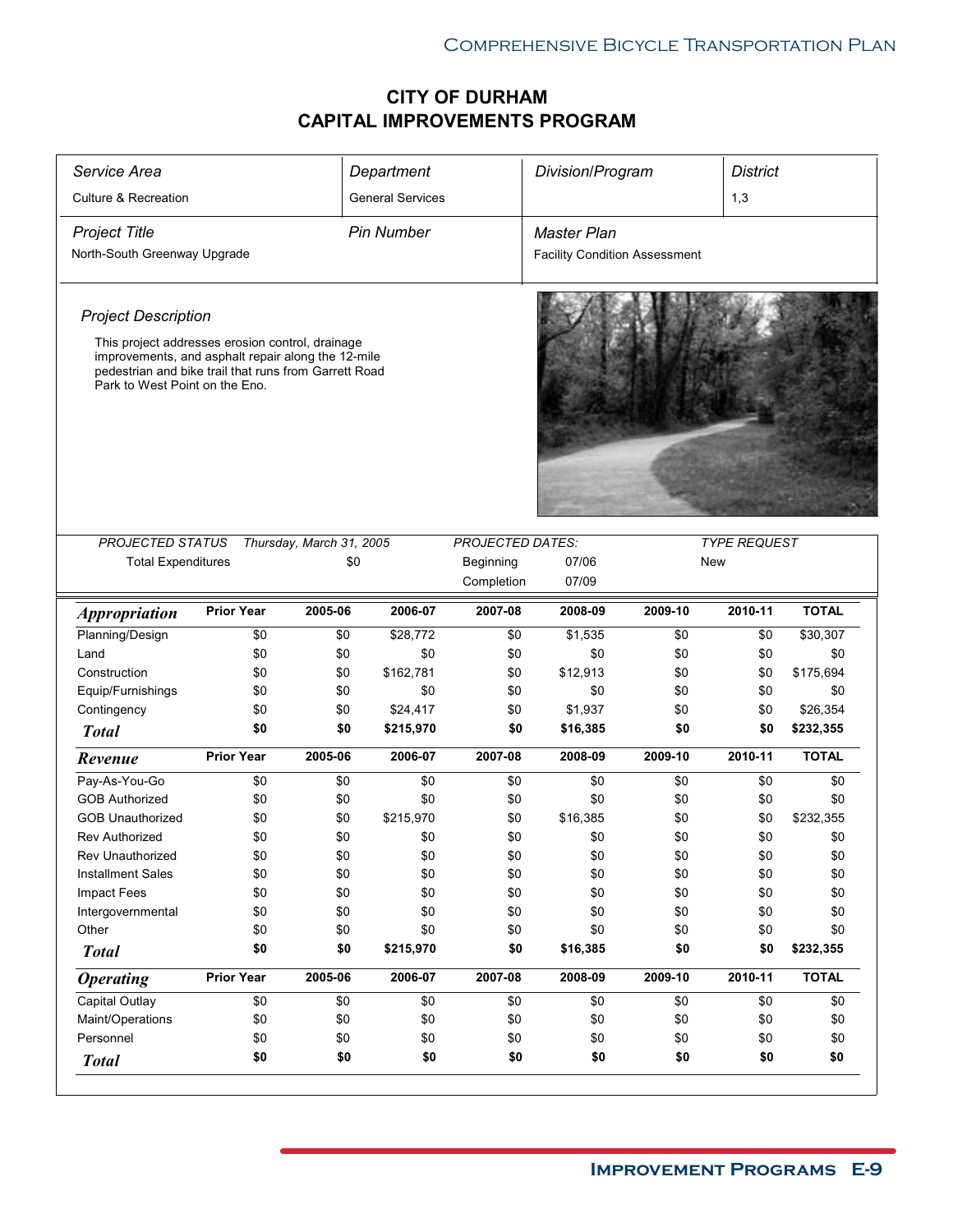| Service Area                                                                                                                        |                   |                          | Department         |                         | Division/Program                      |          | <b>District</b>     |                 |
|-------------------------------------------------------------------------------------------------------------------------------------|-------------------|--------------------------|--------------------|-------------------------|---------------------------------------|----------|---------------------|-----------------|
| <b>Culture &amp; Recreation</b>                                                                                                     |                   |                          | Parks & Recreation |                         | Development                           |          | All                 |                 |
| Project Title                                                                                                                       |                   |                          | <b>Pin Number</b>  |                         | Master Plan                           |          |                     |                 |
| Open Space and Greenways                                                                                                            |                   |                          | 0820-14-33-0394    |                         | Durham Trails & Greenways Master Plan |          |                     |                 |
|                                                                                                                                     |                   |                          |                    |                         |                                       |          |                     |                 |
| <b>Project Description</b>                                                                                                          |                   |                          |                    |                         |                                       |          |                     |                 |
| This project continues greenway development<br>authorized through earlier funding and currently in<br>design or under construction. |                   |                          |                    |                         |                                       |          |                     |                 |
|                                                                                                                                     |                   |                          |                    |                         |                                       |          |                     |                 |
| <b>PROJECTED STATUS</b>                                                                                                             |                   | Thursday, March 31, 2005 |                    | <b>PROJECTED DATES:</b> |                                       |          | <b>TYPE REQUEST</b> |                 |
| <b>Total Expenditures</b>                                                                                                           |                   | \$4,822,746              |                    | Beginning               | 07/04                                 |          | Continuation        |                 |
|                                                                                                                                     |                   |                          |                    | Completion              | 06/06                                 |          |                     |                 |
| <b>Appropriation</b>                                                                                                                | <b>Prior Year</b> | 2005-06                  | 2006-07            | 2007-08                 | 2008-09                               | 2009-10  | 2010-11             | <b>TOTAL</b>    |
| Planning/Design                                                                                                                     | \$373,585         | \$0                      | \$0                | \$0                     | \$0                                   | \$0      | \$0                 | \$373,585       |
| Land                                                                                                                                | \$1,197,823       | \$0                      | \$0                | \$0                     | \$0                                   | \$0      | \$0                 | \$1,197,823     |
| Construction                                                                                                                        | \$5,527,761       | \$0                      | \$0                | \$0                     | \$0                                   | \$0      | \$0                 | \$5,527,761     |
| Equip/Furnishings                                                                                                                   | \$3,342           | \$0                      | \$0                | \$0                     | \$0                                   | \$0      | \$0                 | \$3,342         |
| Contingency                                                                                                                         | \$35,676          | \$0                      | \$0                | \$0                     | \$0                                   | \$0      | \$0                 | \$35,676        |
| <b>Total</b>                                                                                                                        | \$7,138,187       | \$0                      | \$0                | \$0                     | \$0                                   | \$0      |                     | \$0 \$7,138,187 |
| Revenue                                                                                                                             | <b>Prior Year</b> | 2005-06                  | 2006-07            | 2007-08                 | 2008-09                               | 2009-10  | 2010-11             | <b>TOTAL</b>    |
| Pay-As-You-Go                                                                                                                       | \$0               | \$0                      | \$0                | \$0                     | \$0                                   | \$0      | \$0                 | \$0             |
| <b>GOB Authorized</b>                                                                                                               | \$4,599,042       | \$0                      |                    |                         |                                       |          |                     |                 |
|                                                                                                                                     |                   |                          | \$0                | \$0                     | \$0                                   | \$0      | \$0                 | \$4,599,042     |
| <b>GOB Unauthorized</b>                                                                                                             | \$0               | \$0                      | \$0                | \$0                     | \$0                                   | \$0      | \$0                 | \$0             |
| <b>Rev Authorized</b>                                                                                                               | \$0               | \$0                      | \$0                | \$0                     | \$0                                   | \$0      | \$0                 | \$0             |
| Rev Unauthorized                                                                                                                    | \$0               | \$0                      | \$0                | \$0                     | \$0                                   | \$0      | \$0                 | \$0             |
| <b>Installment Sales</b>                                                                                                            | \$0               | \$0                      | \$0                | \$0                     | \$0                                   | \$0      | \$0                 | \$0             |
| Impact Fees                                                                                                                         | \$2,504,750       | \$0                      | \$0                | \$0                     | \$0                                   | \$0      |                     | \$0 \$2,504,750 |
| Intergovernmental                                                                                                                   | \$34,395          | \$0                      | \$0                | \$0                     | \$0                                   | \$0      | \$0                 | \$34,395        |
| Other                                                                                                                               | \$0               | \$0                      | \$0                | \$0                     | \$0                                   | \$0      | \$0                 | \$0             |
| <b>Total</b>                                                                                                                        | \$7,138,187       | \$0                      | \$0                | \$0                     | \$0                                   | \$0      |                     | \$0 \$7,138,187 |
| <b>Operating</b>                                                                                                                    | <b>Prior Year</b> | 2005-06                  | 2006-07            | 2007-08                 | 2008-09                               | 2009-10  | 2010-11             | <b>TOTAL</b>    |
| Capital Outlay                                                                                                                      | \$0               | \$0                      | \$0                | \$0                     | \$0                                   | \$0      | \$0                 | \$0             |
| Maint/Operations                                                                                                                    | \$0               | \$0                      | \$10,000           | \$11,000                | \$12,000                              | \$14,000 | \$0                 | \$47,000        |
| Personnel                                                                                                                           | \$0               | \$0                      | \$0                | \$0                     | \$0                                   | \$0      | \$0                 | \$0             |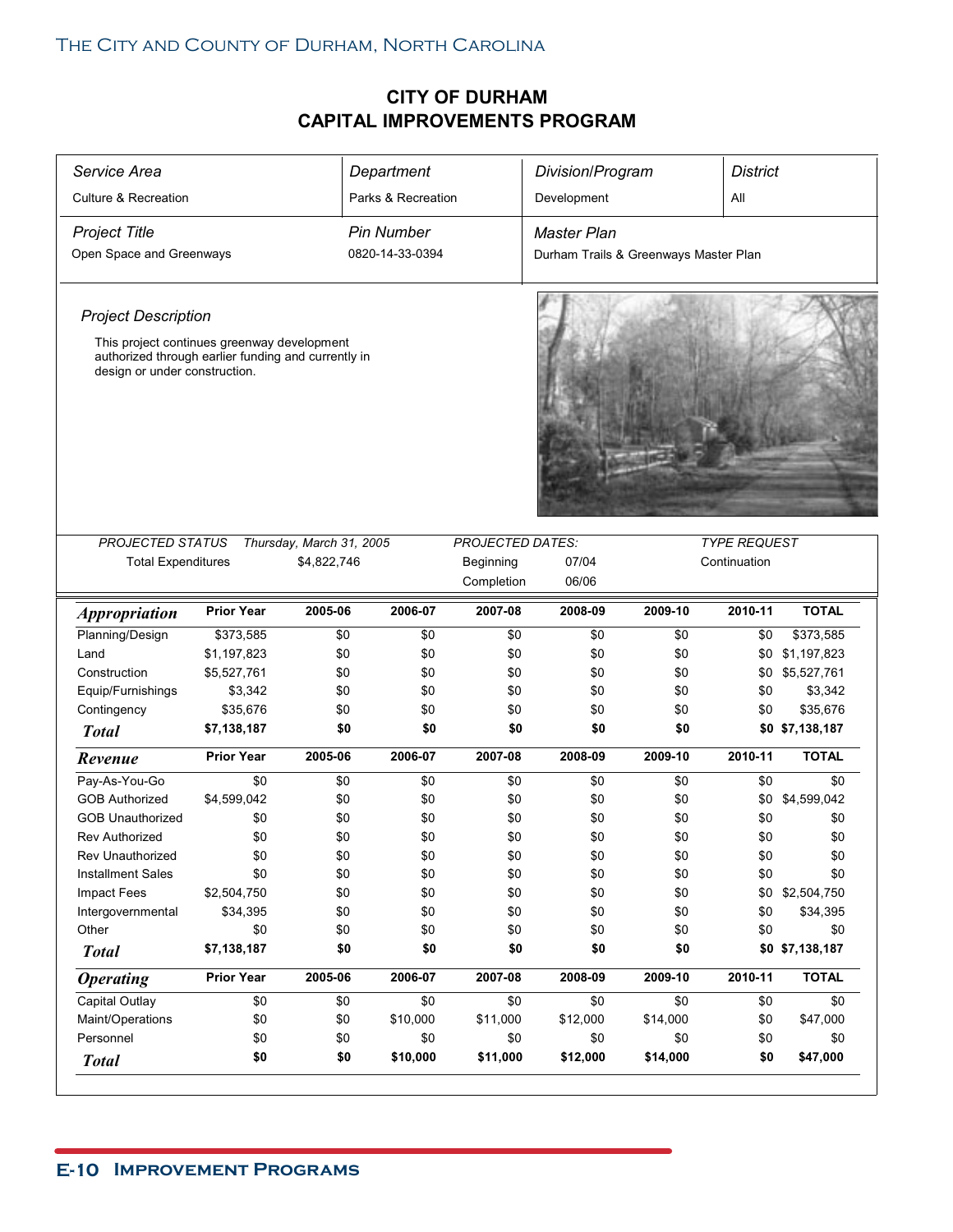| Service Area                                                                                                                                             |                   |                          | Department         |                         | Division/Program                          |                             | <b>District</b>     |                |
|----------------------------------------------------------------------------------------------------------------------------------------------------------|-------------------|--------------------------|--------------------|-------------------------|-------------------------------------------|-----------------------------|---------------------|----------------|
| <b>Culture &amp; Recreation</b>                                                                                                                          |                   |                          | Parks & Recreation |                         | Development                               |                             | All                 |                |
| <b>Project Title</b>                                                                                                                                     |                   |                          | <b>Pin Number</b>  |                         | <b>Master Plan</b>                        |                             |                     |                |
| System Wide Park Signage                                                                                                                                 |                   |                          |                    |                         | Parks & Recreation Facilities Master Plan |                             |                     |                |
|                                                                                                                                                          |                   |                          |                    |                         |                                           |                             |                     |                |
| <b>Project Description</b>                                                                                                                               |                   |                          |                    |                         |                                           |                             |                     |                |
| This project will create a unified system of park signage<br>throughout the City, including entrance signs, directional<br>signs, and information signs. |                   |                          |                    |                         |                                           | <b>Picture</b><br>Available |                     |                |
|                                                                                                                                                          |                   |                          |                    |                         |                                           |                             |                     |                |
| PROJECTED STATUS                                                                                                                                         |                   | Thursday, March 31, 2005 |                    | <b>PROJECTED DATES:</b> |                                           |                             | <b>TYPE REQUEST</b> |                |
| <b>Total Expenditures</b>                                                                                                                                |                   | \$0                      |                    | Beginning               | 07/06                                     |                             | New                 |                |
|                                                                                                                                                          |                   |                          |                    | Completion              | 06/08                                     |                             |                     |                |
| <i><b>Appropriation</b></i>                                                                                                                              | <b>Prior Year</b> | 2005-06                  | 2006-07            | 2007-08                 | 2008-09                                   | 2009-10                     | 2010-11             | <b>TOTAL</b>   |
| Planning/Design                                                                                                                                          | \$0               | \$0                      | \$50,000           | \$0                     | \$0                                       | \$0                         | \$0                 | \$50,000       |
| Land                                                                                                                                                     | \$0               | \$0                      | \$0                | \$0                     | \$0                                       | \$0                         | \$0                 | \$0            |
| Construction                                                                                                                                             | \$0               | \$0                      | \$700,000          | \$0                     | \$0                                       | \$0                         | \$0                 | \$700,000      |
| Equip/Furnishings                                                                                                                                        | \$0               | \$0                      | \$0                | \$0                     | \$0                                       | \$0                         | \$0                 | \$0            |
| Contingency                                                                                                                                              | \$0               | \$0                      | \$0                | \$0                     | \$0                                       | \$0                         | \$0                 | \$0            |
| <b>Total</b>                                                                                                                                             | \$0               | \$0                      | \$750,000          | \$0                     | \$0                                       | \$0                         | \$0                 | \$750,000      |
| Revenue                                                                                                                                                  | <b>Prior Year</b> | 2005-06                  | 2006-07            | 2007-08                 | 2008-09                                   | 2009-10                     | 2010-11             | <b>TOTAL</b>   |
| Pay-As-You-Go                                                                                                                                            | \$0               | \$0                      | \$0                | \$0                     | \$0                                       | \$0                         | \$0                 | \$0            |
| <b>GOB Authorized</b>                                                                                                                                    | \$0               | \$0                      | \$0                | \$0                     | \$0                                       | \$0                         | \$0                 | \$0            |
| <b>GOB Unauthorized</b>                                                                                                                                  | \$0               | \$0                      | \$750,000          | \$0                     | \$0                                       | \$0                         | \$0                 | \$750,000      |
| <b>Rev Authorized</b>                                                                                                                                    | \$0               | \$0                      | \$0                | \$0                     | \$0                                       | \$0                         | \$0                 | \$0            |
| Rev Unauthorized                                                                                                                                         | \$0               | \$0                      | \$0                | \$0                     | \$0                                       | \$0                         | \$0                 | \$0            |
| <b>Installment Sales</b>                                                                                                                                 | \$0               | \$0                      | \$0                | \$0                     | \$0                                       | \$0                         | \$0                 | \$0            |
| Impact Fees                                                                                                                                              | \$0               | \$0                      | \$0                | \$0                     | \$0                                       | \$0                         | \$0                 | \$0            |
| Intergovernmental                                                                                                                                        | \$0               | \$0                      | \$0                | \$0                     | \$0                                       | \$0                         | \$0                 | \$0            |
|                                                                                                                                                          |                   |                          |                    | \$0                     | \$0                                       | \$0                         | \$0                 | \$0            |
| Other                                                                                                                                                    | \$0               | \$0                      | \$0                |                         |                                           |                             |                     |                |
| <b>Total</b>                                                                                                                                             | \$0               | \$0                      | \$750,000          | \$0                     | \$0                                       | \$0                         | \$0                 | \$750,000      |
| <b>Operating</b>                                                                                                                                         | <b>Prior Year</b> | 2005-06                  | 2006-07            | 2007-08                 | 2008-09                                   | 2009-10                     | 2010-11             | <b>TOTAL</b>   |
| Capital Outlay                                                                                                                                           | \$0               | \$0                      | \$0                | \$0                     | \$0                                       | \$0                         | \$0                 | \$0            |
| Maint/Operations                                                                                                                                         | \$0               | \$0                      | \$0                | \$0                     | \$1,000                                   | \$3,000                     | \$5,000             | \$9,000        |
| Personnel<br><b>Total</b>                                                                                                                                | \$0<br>\$0        | \$0<br>\$0               | \$0<br>\$0         | \$0<br>\$0              | \$0<br>\$1,000                            | \$0<br>\$3,000              | \$0<br>\$5,000      | \$0<br>\$9,000 |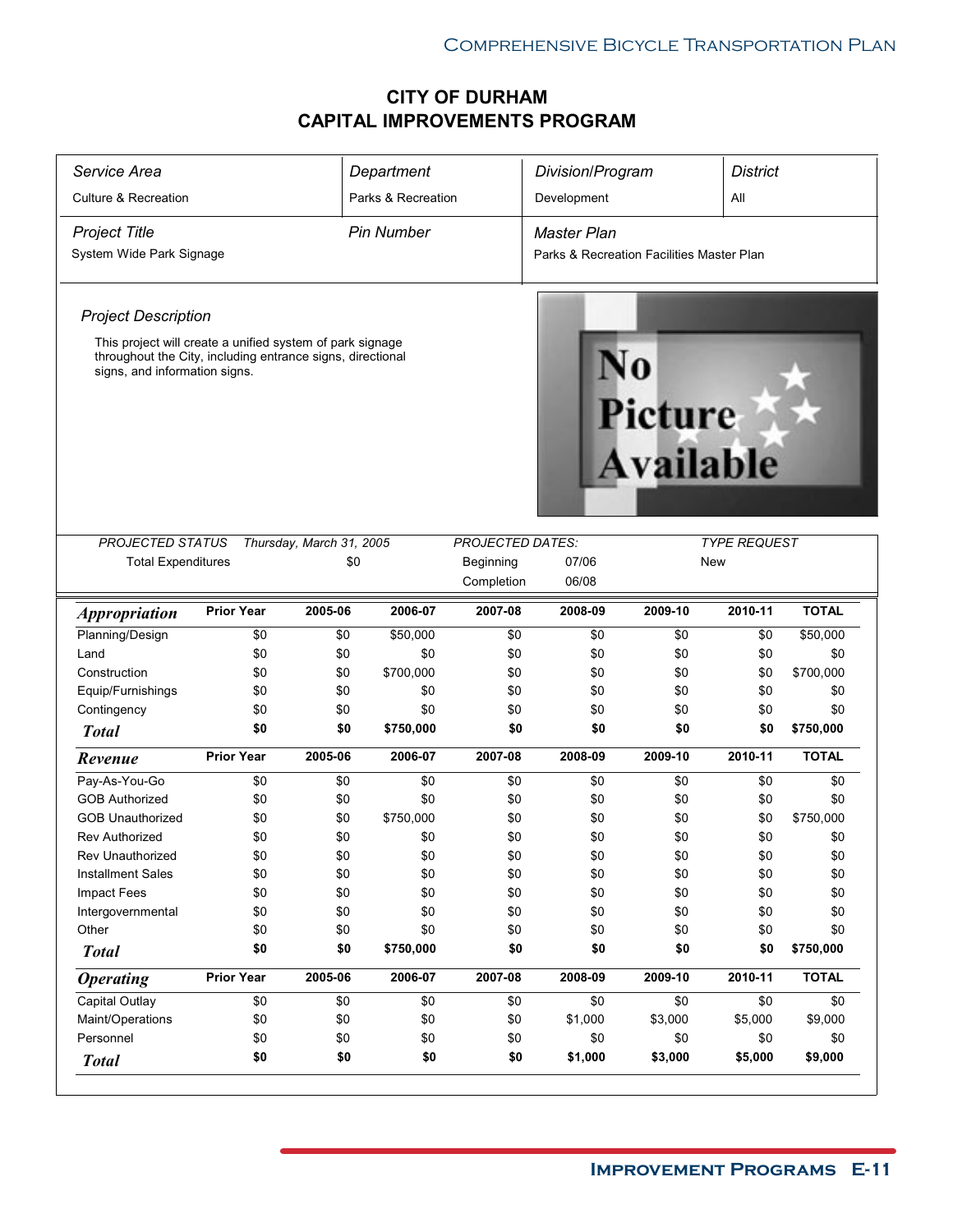| Service Area                                                                                                                                        |                   |                          | Department          |                         | Division/Program               |                             | <b>District</b>     |              |
|-----------------------------------------------------------------------------------------------------------------------------------------------------|-------------------|--------------------------|---------------------|-------------------------|--------------------------------|-----------------------------|---------------------|--------------|
| Transportation                                                                                                                                      |                   |                          | <b>Public Works</b> |                         | Transportation                 |                             | 1, 2                |              |
| <b>Project Title</b>                                                                                                                                |                   |                          | <b>Pin Number</b>   |                         | <b>Master Plan</b>             |                             |                     |              |
| <b>Alston Avenue Extension</b>                                                                                                                      |                   |                          |                     |                         | Long Range Transportation Plan |                             |                     |              |
|                                                                                                                                                     |                   |                          |                     |                         |                                |                             |                     |              |
| <b>Project Description</b>                                                                                                                          |                   |                          |                     |                         |                                |                             |                     |              |
| This project extends Alston Avenue northwestward from<br>its current ending point to intersect with Old Oxford<br>Highway. No new funding required. |                   |                          |                     |                         |                                | <b>Picture</b><br>Available |                     |              |
| <b>PROJECTED STATUS</b>                                                                                                                             |                   | Thursday, March 31, 2005 |                     | <b>PROJECTED DATES:</b> |                                |                             | <b>TYPE REQUEST</b> |              |
| <b>Total Expenditures</b>                                                                                                                           |                   | \$0                      |                     | Beginning               | 07/04                          |                             | Continuation        |              |
|                                                                                                                                                     |                   |                          |                     | Completion              | 07/05                          |                             |                     |              |
| <i><b>Appropriation</b></i>                                                                                                                         | <b>Prior Year</b> | 2005-06                  | 2006-07             | 2007-08                 | 2008-09                        | 2009-10                     | 2010-11             | <b>TOTAL</b> |
| Planning/Design                                                                                                                                     | \$0               | \$0                      | \$0                 | \$0                     | \$0                            | \$0                         | \$0                 | \$0          |
| Land                                                                                                                                                | \$0               | \$0                      | \$0                 | \$0                     | \$0                            | \$0                         | \$0                 | \$0          |
| Construction                                                                                                                                        | \$900,000         | \$0                      | \$0                 | \$0                     | \$0                            | \$0                         | \$0                 | \$900,000    |
| Equip/Furnishings                                                                                                                                   | \$0               | \$0                      | \$0                 | \$0                     | \$0                            | \$0                         | \$0                 | \$0          |
| Contingency                                                                                                                                         | \$0               | \$0                      | \$0                 | \$0                     | \$0                            | \$0                         | \$0                 | \$0          |
| <b>Total</b>                                                                                                                                        | \$900,000         | \$0                      | \$0                 | \$0                     | \$0                            | \$0                         | \$0                 | \$900,000    |
| Revenue                                                                                                                                             | <b>Prior Year</b> | 2005-06                  | 2006-07             | 2007-08                 | 2008-09                        | 2009-10                     | 2010-11             | <b>TOTAL</b> |
| Pay-As-You-Go                                                                                                                                       | \$0               | \$0                      | \$0                 | \$0                     | \$0                            | \$0                         | \$0                 | \$0          |
| <b>GOB Authorized</b>                                                                                                                               | \$0               | \$0                      | \$0                 | \$0                     | \$0                            | \$0                         | \$0                 | \$0          |
| <b>GOB Unauthorized</b>                                                                                                                             | \$0               | \$0                      | \$0                 | \$0                     | \$0                            | \$0                         | \$0                 | \$0          |
| <b>Rev Authorized</b>                                                                                                                               | \$0               | \$0                      | \$0                 | \$0                     | \$0                            | \$0                         | \$0                 | \$0          |
| Rev Unauthorized                                                                                                                                    | \$0               | \$0                      | \$0                 | \$0                     | \$0                            | \$0                         | \$0                 | \$0          |
| <b>Installment Sales</b>                                                                                                                            | \$0               | \$0                      | \$0                 | \$0                     | \$0                            | \$0                         | \$0                 | \$0          |
| Impact Fees                                                                                                                                         | \$800,000         | \$0                      | \$0                 | \$0                     | \$0                            | \$0                         | \$0                 | \$800,000    |
| Intergovernmental                                                                                                                                   | \$100,000         | \$0                      | \$0                 | \$0                     | \$0                            | \$0                         | \$0                 | \$100,000    |
| Other                                                                                                                                               | \$0               | \$0                      | \$0                 | \$0                     | \$0                            | \$0                         | \$0                 | \$0          |
| <b>Total</b>                                                                                                                                        | \$900,000         | \$0                      | \$0                 | \$0                     | \$0                            | \$0                         | \$0                 | \$900,000    |
| <b>Operating</b>                                                                                                                                    | <b>Prior Year</b> | 2005-06                  | 2006-07             | 2007-08                 | 2008-09                        | 2009-10                     | 2010-11             | <b>TOTAL</b> |
|                                                                                                                                                     | \$0               | \$0                      | \$0                 | \$0                     | \$0                            | \$0                         | \$0                 | \$0          |
|                                                                                                                                                     |                   |                          |                     | \$0                     | \$0                            | \$0                         | \$0                 | \$0          |
| Capital Outlay                                                                                                                                      | \$0               | \$0                      | \$0                 |                         |                                |                             |                     |              |
| Maint/Operations<br>Personnel                                                                                                                       | \$0<br>\$0        | \$0<br>\$0               | \$0<br>\$0          | \$0<br>\$0              | \$0<br>\$0                     | \$0<br>\$0                  | \$0<br>\$0          | \$0<br>\$0   |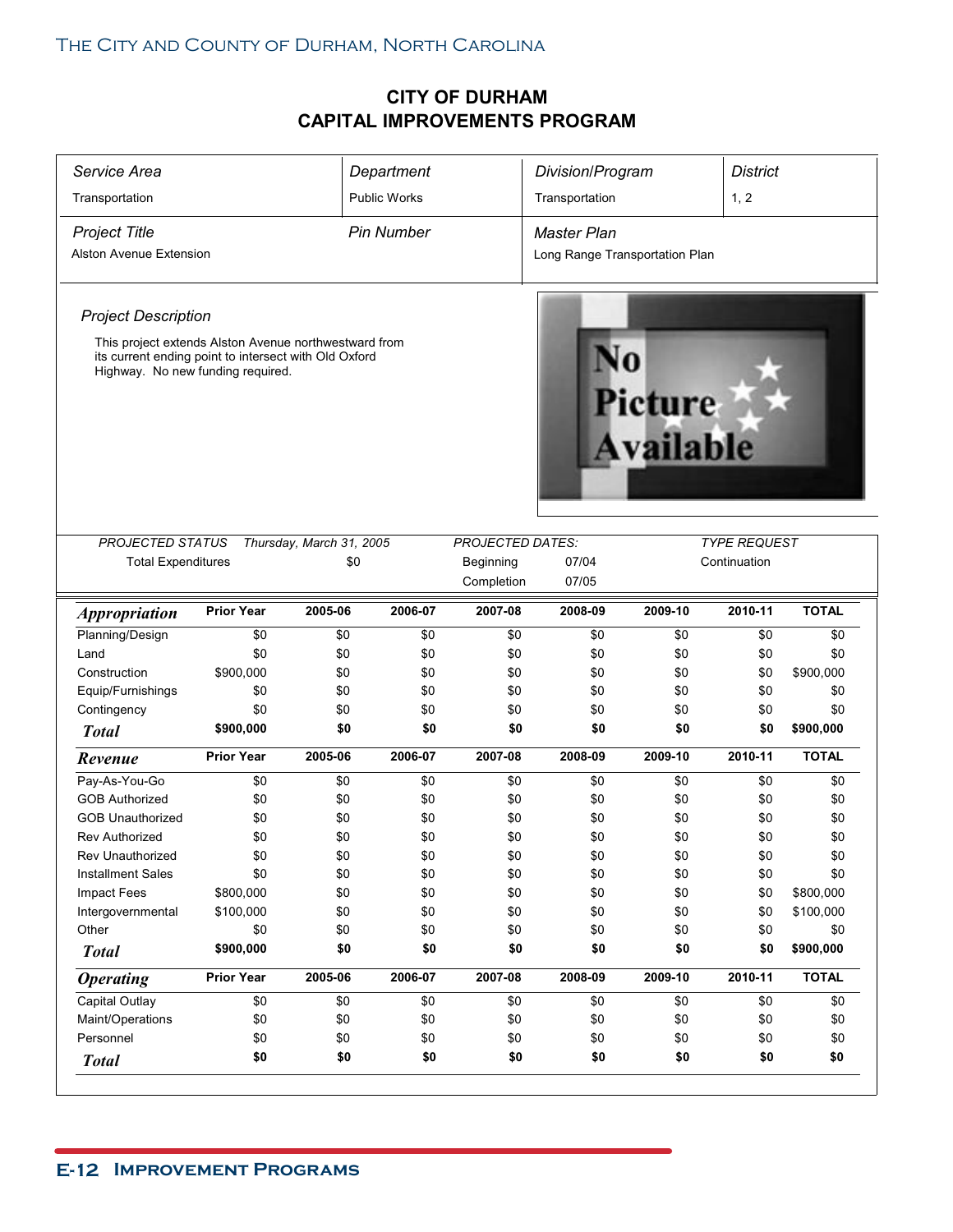| Service Area                                                                                                                                                                                                          |                   |                          | Department          |                         | Division/Program                   |            | <b>District</b>     |              |
|-----------------------------------------------------------------------------------------------------------------------------------------------------------------------------------------------------------------------|-------------------|--------------------------|---------------------|-------------------------|------------------------------------|------------|---------------------|--------------|
| Transportation                                                                                                                                                                                                        |                   |                          | <b>Public Works</b> |                         | Engineering                        |            | 3,4                 |              |
| <b>Project Title</b>                                                                                                                                                                                                  |                   |                          | <b>Pin Number</b>   |                         | <b>Master Plan</b>                 |            |                     |              |
| <b>Apex Street Bridge</b>                                                                                                                                                                                             |                   |                          | 0821-19-71-1326     |                         | Federal Bridge Replacement Program |            |                     |              |
|                                                                                                                                                                                                                       |                   |                          |                     |                         |                                    |            |                     |              |
| <b>Project Description</b>                                                                                                                                                                                            |                   |                          |                     |                         |                                    |            |                     |              |
| This project will re-open a bridge between two<br>communities. The bridge has been closed to vehicular<br>traffic for years and is currently used by pedestrians.<br>The new bridge will be a pedestrian-only bridge. |                   |                          |                     |                         |                                    |            |                     |              |
|                                                                                                                                                                                                                       |                   |                          |                     |                         |                                    |            |                     |              |
| PROJECTED STATUS                                                                                                                                                                                                      |                   | Thursday, March 31, 2005 |                     | <b>PROJECTED DATES:</b> |                                    |            | <b>TYPE REQUEST</b> |              |
| <b>Total Expenditures</b>                                                                                                                                                                                             |                   | \$0                      |                     | Beginning               | 07/04                              |            | Continuation        |              |
|                                                                                                                                                                                                                       |                   |                          |                     | Completion              | 07/08                              |            |                     |              |
| <i><b>Appropriation</b></i>                                                                                                                                                                                           | <b>Prior Year</b> | 2005-06                  | 2006-07             | 2007-08                 | 2008-09                            | 2009-10    | 2010-11             | <b>TOTAL</b> |
| Planning/Design                                                                                                                                                                                                       | \$0               | \$0                      | \$0                 | \$0                     | \$0                                | \$0        | \$0                 | \$0          |
| Land                                                                                                                                                                                                                  | \$0               | \$0                      | \$0                 | \$0                     | \$0                                | \$0        | \$0                 | \$0          |
| Construction                                                                                                                                                                                                          | \$100,000         | \$0                      | \$0                 | \$400,000               | \$0                                | \$0        | \$0                 | \$500,000    |
| Equip/Furnishings                                                                                                                                                                                                     | \$0               | \$0                      | \$0                 | \$0                     | \$0                                | \$0        | \$0                 | \$0          |
| Contingency                                                                                                                                                                                                           | \$0               | \$0                      | \$0                 | \$0                     | \$0                                | \$0        | \$0                 | \$0          |
| <b>Total</b>                                                                                                                                                                                                          | \$100,000         | \$0                      | \$0                 | \$400,000               | \$0                                | \$0        | \$0                 | \$500,000    |
| Revenue                                                                                                                                                                                                               | <b>Prior Year</b> | 2005-06                  | 2006-07             | 2007-08                 | 2008-09                            | 2009-10    | 2010-11             | <b>TOTAL</b> |
| Pay-As-You-Go                                                                                                                                                                                                         | \$0               | \$0                      | \$0                 | \$0                     | \$0                                | \$0        | \$0                 | \$0          |
| <b>GOB Authorized</b>                                                                                                                                                                                                 | \$0               | \$0                      | \$0                 | \$0                     | \$0                                | \$0        | \$0                 | \$0          |
| <b>GOB Unauthorized</b>                                                                                                                                                                                               | \$0               | \$0                      | \$0                 | \$400,000               | \$0                                | \$0        | \$0                 | \$400,000    |
| <b>Rev Authorized</b>                                                                                                                                                                                                 | \$0               | \$0                      | \$0                 | \$0                     | \$0                                | \$0        | \$0                 | \$0          |
| Rev Unauthorized                                                                                                                                                                                                      | \$0               | \$0                      | \$0                 | $\$0$                   | \$0                                | \$0        | $\$0$               | \$0          |
| <b>Installment Sales</b>                                                                                                                                                                                              | \$0               | \$0                      | \$0                 | \$0                     | \$0                                | \$0        | \$0                 | \$0          |
| Impact Fees                                                                                                                                                                                                           | \$0               | \$0                      | \$0                 | \$0                     | \$0                                | \$0        | \$0                 | \$0          |
| Intergovernmental                                                                                                                                                                                                     | \$100,000         | \$0                      | \$0                 | \$0                     | \$0                                | \$0        | \$0                 | \$100,000    |
| Other                                                                                                                                                                                                                 | \$0               | \$0                      | \$0                 | \$0                     | \$0                                | \$0        | \$0                 | \$0          |
| <b>Total</b>                                                                                                                                                                                                          | \$100,000         | \$0                      | \$0                 | \$400,000               | \$0                                | \$0        | \$0                 | \$500,000    |
| <b>Operating</b>                                                                                                                                                                                                      | <b>Prior Year</b> | 2005-06                  | 2006-07             | 2007-08                 | 2008-09                            | 2009-10    | 2010-11             | <b>TOTAL</b> |
| Capital Outlay                                                                                                                                                                                                        | \$0               | \$0                      | \$0                 | \$0                     | \$0                                | \$0        | \$0                 | \$0          |
|                                                                                                                                                                                                                       |                   | \$0                      | \$0                 | \$0                     | \$0                                | \$0        | \$0                 | \$0          |
| Maint/Operations                                                                                                                                                                                                      | \$0               |                          |                     |                         |                                    |            |                     |              |
| Personnel                                                                                                                                                                                                             | \$0<br>\$0        | \$0<br>\$0               | \$0<br>\$0          | \$0<br>\$0              | \$0<br>\$0                         | \$0<br>\$0 | \$0<br>\$0          | \$0<br>\$0   |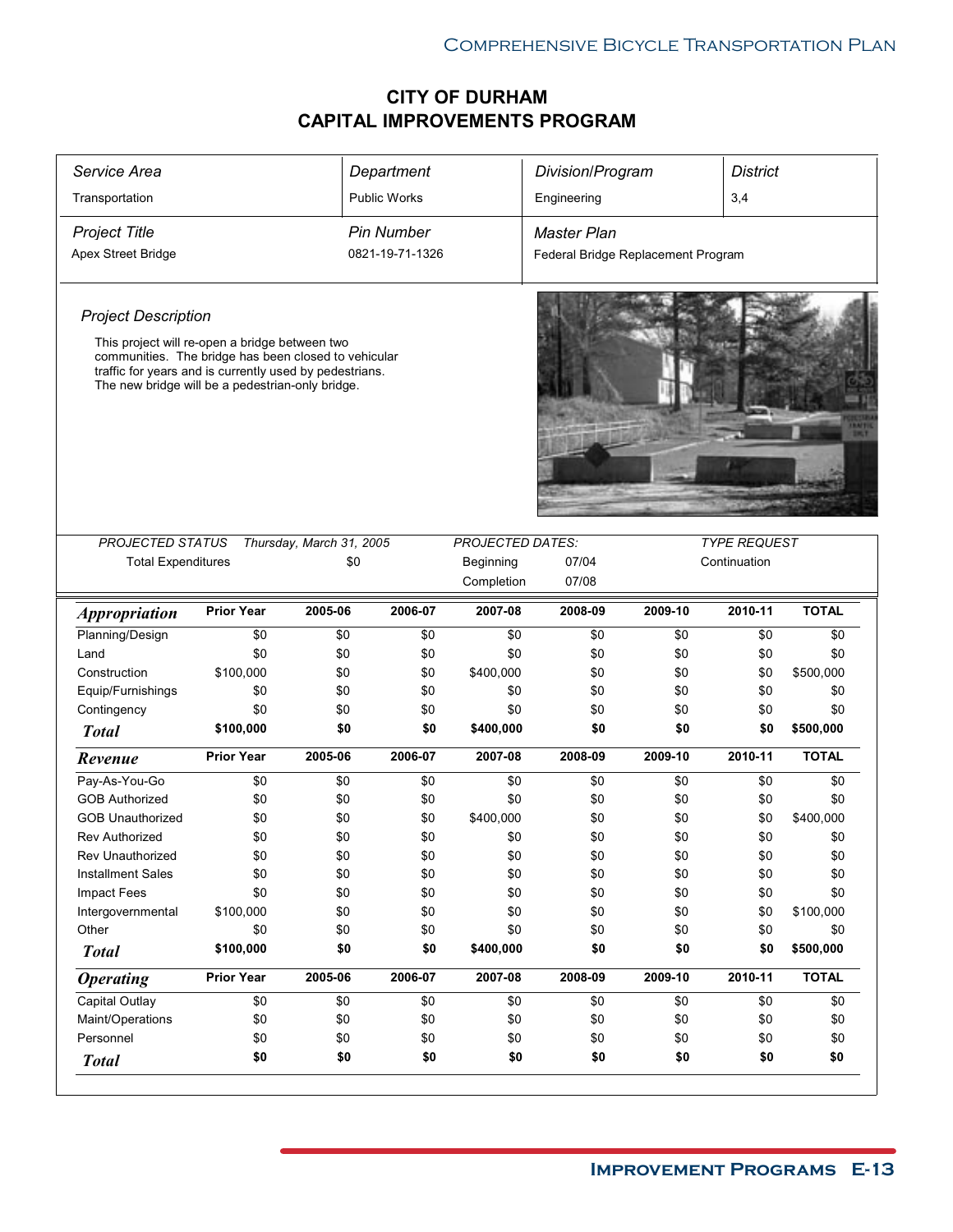| Service Area                                                                                                                                                                                                |                   |                                 | Department          |                         | Division/Program      |            | <b>District</b>     |                 |
|-------------------------------------------------------------------------------------------------------------------------------------------------------------------------------------------------------------|-------------------|---------------------------------|---------------------|-------------------------|-----------------------|------------|---------------------|-----------------|
| Transportation                                                                                                                                                                                              |                   |                                 | <b>Public Works</b> |                         | Transportation        |            | All                 |                 |
| <b>Project Title</b>                                                                                                                                                                                        |                   |                                 | <b>Pin Number</b>   |                         | <b>Master Plan</b>    |            |                     |                 |
| <b>Bicycle Facility Improvements</b>                                                                                                                                                                        |                   |                                 |                     |                         | Regional Bicycle Plan |            |                     |                 |
|                                                                                                                                                                                                             |                   |                                 |                     |                         |                       |            |                     |                 |
| <b>Project Description</b>                                                                                                                                                                                  |                   |                                 |                     |                         |                       |            |                     |                 |
| This project provides funding for the construction of                                                                                                                                                       |                   |                                 |                     |                         |                       |            |                     |                 |
| bicycle facility improvements independent of other<br>roadway projects. Improvements have been<br>recommended by the Bicycle & Pedestrian Advisory<br>Commission and are included in several adopted plans. |                   |                                 |                     |                         |                       |            |                     |                 |
| PROJECTED STATUS                                                                                                                                                                                            |                   |                                 |                     | <b>PROJECTED DATES:</b> |                       |            | <b>TYPE REQUEST</b> |                 |
| <b>Total Expenditures</b>                                                                                                                                                                                   |                   | Thursday, March 31, 2005<br>\$0 |                     | Beginning               | 07/07                 |            | New                 |                 |
|                                                                                                                                                                                                             |                   |                                 |                     | Completion              | 07/10                 |            |                     |                 |
| <b>Appropriation</b>                                                                                                                                                                                        | <b>Prior Year</b> | 2005-06                         | 2006-07             | 2007-08                 | 2008-09               | 2009-10    | 2010-11             | <b>TOTAL</b>    |
| Planning/Design                                                                                                                                                                                             | \$0               | \$0                             | \$0                 | \$600,000               | \$600,000             | \$0        | \$0                 | \$1,200,000     |
| Land                                                                                                                                                                                                        | \$0               | \$0                             | \$0                 | \$0                     | \$0                   | \$0        | \$0                 | \$0             |
| Construction                                                                                                                                                                                                | \$0               | \$0                             | \$0                 | \$1,600,000             | \$2,400,000           | \$0        | \$0                 | \$4,000,000     |
| Equip/Furnishings                                                                                                                                                                                           | \$0               | \$0                             | \$0                 | \$0                     | \$0                   | \$0        | \$0                 | \$0             |
|                                                                                                                                                                                                             | \$0               | \$0                             | \$0                 | \$0                     | \$0                   | \$0        | \$0                 | \$0             |
| Contingency                                                                                                                                                                                                 |                   |                                 |                     |                         | \$3,000,000           | \$0        |                     | \$0 \$5,200,000 |
| <b>Total</b>                                                                                                                                                                                                | \$0               | \$0                             | \$0                 | \$2,200,000             |                       |            |                     |                 |
| Revenue                                                                                                                                                                                                     | <b>Prior Year</b> | 2005-06                         | 2006-07             | 2007-08                 | 2008-09               | 2009-10    | 2010-11             | <b>TOTAL</b>    |
| Pay-As-You-Go                                                                                                                                                                                               | \$0               | \$0                             | \$0                 | \$0                     | \$0                   | \$0        | \$0                 | \$0             |
| <b>GOB Authorized</b>                                                                                                                                                                                       | \$0               | \$0                             | \$0                 | \$0                     | \$0                   | \$0        | \$0                 | \$0             |
| <b>GOB Unauthorized</b>                                                                                                                                                                                     | \$0               | \$0                             | \$0                 | \$2,200,000             | \$3,000,000           | \$0        | \$0                 | \$5,200,000     |
| <b>Rev Authorized</b>                                                                                                                                                                                       | \$0               | \$0                             | \$0                 | \$0                     | \$0                   | \$0        | \$0                 | \$0             |
| Rev Unauthorized                                                                                                                                                                                            | \$0               | \$0                             | \$0                 | \$0                     | \$0                   | \$0        | \$0                 | \$0             |
| <b>Installment Sales</b>                                                                                                                                                                                    | \$0               | \$0                             | \$0                 | \$0                     | \$0                   | \$0        | \$0                 | \$0             |
| Impact Fees                                                                                                                                                                                                 | \$0               | \$0                             | \$0                 | \$0                     | \$0                   | \$0        | \$0                 | \$0             |
| Intergovernmental                                                                                                                                                                                           | \$0               | \$0                             | \$0                 | \$0                     | \$0                   | \$0        | \$0                 | \$0             |
| Other                                                                                                                                                                                                       | \$0               | \$0                             | \$0                 | \$0                     | \$0                   | \$0        | \$0                 | \$0             |
| <b>Total</b>                                                                                                                                                                                                | \$0               | \$0                             | \$0                 | \$2,200,000             | \$3,000,000           | \$0        |                     | \$0 \$5,200,000 |
| <b>Operating</b>                                                                                                                                                                                            | <b>Prior Year</b> | 2005-06                         | 2006-07             | 2007-08                 | 2008-09               | 2009-10    | 2010-11             | <b>TOTAL</b>    |
| Capital Outlay                                                                                                                                                                                              | \$0               | \$0                             | \$0                 | \$0                     | \$0                   | \$0        | \$0                 | \$0             |
| Maint/Operations                                                                                                                                                                                            | \$0               | \$0                             | \$0                 | \$0                     | \$0                   | \$0        | \$0                 | \$0             |
| Personnel                                                                                                                                                                                                   | \$0<br>\$0        | \$0<br>\$0                      | \$0<br>\$0          | \$0<br>\$0              | \$0<br>\$0            | \$0<br>\$0 | \$0<br>\$0          | \$0<br>\$0      |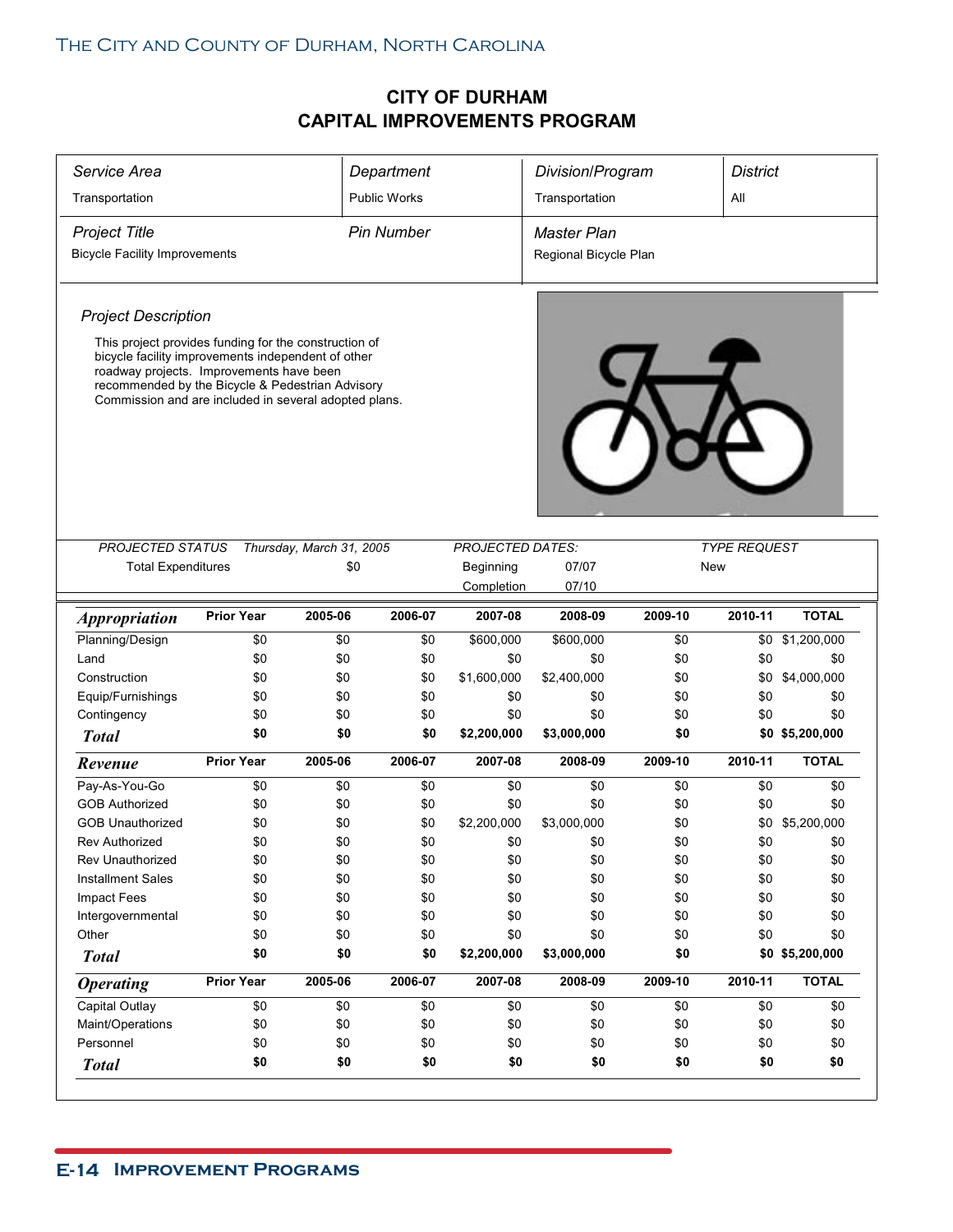| Service Area                                                                                                                                                                                                     |                   |                          | Department          |                  | Division/Program               |            | <b>District</b>     |                 |
|------------------------------------------------------------------------------------------------------------------------------------------------------------------------------------------------------------------|-------------------|--------------------------|---------------------|------------------|--------------------------------|------------|---------------------|-----------------|
| Transportation                                                                                                                                                                                                   |                   |                          | <b>Public Works</b> |                  | Engineering                    |            | 4                   |                 |
| <b>Project Title</b>                                                                                                                                                                                             |                   |                          | <b>Pin Number</b>   |                  | <b>Master Plan</b>             |            |                     |                 |
| <b>Briggs Avenue Extension</b>                                                                                                                                                                                   |                   |                          |                     |                  | Long Range Transportation Plan |            |                     |                 |
| <b>Project Description</b><br>This project includes the design, right of way, and<br>construction to extend and expand 1.14 miles of Briggs<br>Avenue in southeastern Durham from Riddle Road to So<br>Hi Drive. |                   |                          |                     |                  |                                |            |                     |                 |
| PROJECTED STATUS                                                                                                                                                                                                 |                   | Thursday, March 31, 2005 |                     | PROJECTED DATES: |                                |            | <b>TYPE REQUEST</b> |                 |
| <b>Total Expenditures</b>                                                                                                                                                                                        |                   | \$0                      |                     | Beginning        | 07/08                          | New        |                     |                 |
|                                                                                                                                                                                                                  |                   |                          |                     | Completion       | 07/10                          |            |                     |                 |
| <i><b>Appropriation</b></i>                                                                                                                                                                                      | <b>Prior Year</b> | 2005-06                  | 2006-07             | 2007-08          | 2008-09                        | 2009-10    | 2010-11             | <b>TOTAL</b>    |
| Planning/Design                                                                                                                                                                                                  | \$0               | \$0                      | \$0                 | \$0              | \$1,000,000                    | \$0        |                     | \$0 \$1,000,000 |
| Land                                                                                                                                                                                                             | \$0               | \$0                      | \$0                 | \$0              | \$2,000,000                    | \$0        |                     | \$0 \$2,000,000 |
| Construction                                                                                                                                                                                                     | \$0               | \$0                      | \$0                 | \$0              | \$2,900,000                    | \$0        | \$0                 | \$2,900,000     |
| Equip/Furnishings                                                                                                                                                                                                | \$0               | \$0                      | \$0                 | \$0              | \$0                            | \$0        | \$0                 | \$0             |
| Contingency                                                                                                                                                                                                      | \$0               | \$0                      | \$0                 | \$0              | \$0                            | \$0        | \$0                 | \$0             |
| <b>Total</b>                                                                                                                                                                                                     | \$0               | \$0                      | \$0                 | \$0              | \$5,900,000                    | \$0        |                     | \$0 \$5,900,000 |
| Revenue                                                                                                                                                                                                          | <b>Prior Year</b> | 2005-06                  | 2006-07             | 2007-08          | 2008-09                        | 2009-10    | 2010-11             | <b>TOTAL</b>    |
| Pay-As-You-Go                                                                                                                                                                                                    | \$0               | \$0                      | \$0                 | \$0              | \$0                            | \$0        | \$0                 | \$0             |
| <b>GOB Authorized</b>                                                                                                                                                                                            | \$0               | \$0                      | \$0                 | \$0              | \$0                            | \$0        | \$0                 | \$0             |
| <b>GOB Unauthorized</b>                                                                                                                                                                                          | \$0               | \$0                      | \$0                 | \$0              | \$5,900,000                    | \$0        | \$0                 | \$5,900,000     |
| <b>Rev Authorized</b>                                                                                                                                                                                            | \$0               | \$0                      | \$0                 | \$0              | \$0                            | \$0        | \$0                 | \$0             |
| Rev Unauthorized                                                                                                                                                                                                 | \$0               | \$0                      | \$0                 | \$0              | \$0                            | \$0        | \$0                 | \$0             |
| <b>Installment Sales</b>                                                                                                                                                                                         | \$0               | \$0                      | \$0                 | \$0              | \$0                            | \$0        | \$0                 | \$0             |
| Impact Fees                                                                                                                                                                                                      | \$0               | \$0                      | \$0                 | \$0              | \$0                            | \$0        | \$0                 | \$0             |
| Intergovernmental                                                                                                                                                                                                | \$0               | \$0                      | \$0                 | \$0              | \$0                            | \$0        | \$0                 | \$0             |
| Other                                                                                                                                                                                                            | \$0               | \$0                      | \$0                 | \$0              | \$0                            | \$0        | \$0                 | \$0             |
| <b>Total</b>                                                                                                                                                                                                     | \$0               | \$0                      | \$0                 | \$0              | \$5,900,000                    | \$0        |                     | \$0 \$5,900,000 |
| <b>Operating</b>                                                                                                                                                                                                 | <b>Prior Year</b> | 2005-06                  | 2006-07             | 2007-08          | 2008-09                        | 2009-10    | 2010-11             | <b>TOTAL</b>    |
|                                                                                                                                                                                                                  |                   | \$0                      | \$0                 | \$0              | \$0                            | \$0        | \$0                 | \$0             |
| Capital Outlay                                                                                                                                                                                                   | \$0               |                          |                     |                  |                                |            |                     |                 |
| Maint/Operations                                                                                                                                                                                                 | \$0               | \$0                      | \$0                 | \$0              | \$0                            | \$0        | \$0                 | \$0             |
| Personnel                                                                                                                                                                                                        | \$0<br>\$0        | \$0<br>\$0               | \$0<br>\$0          | \$0<br>\$0       | \$0<br>\$0                     | \$0<br>\$0 | \$0<br>\$0          | \$0<br>\$0      |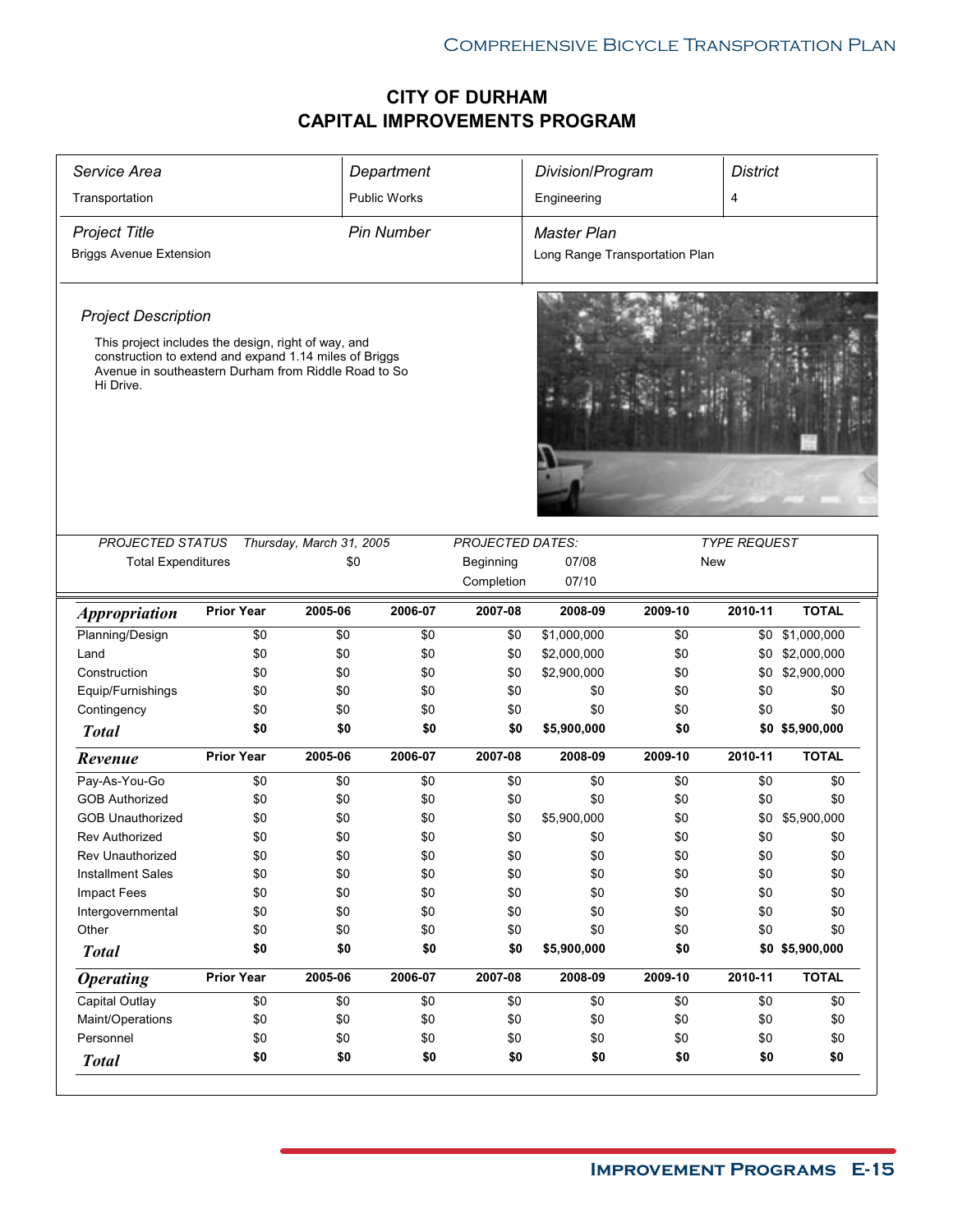| Service Area                                                                                                                           |                   |                          | Department          |                         | Division/Program               |                             | <b>District</b>     |                 |
|----------------------------------------------------------------------------------------------------------------------------------------|-------------------|--------------------------|---------------------|-------------------------|--------------------------------|-----------------------------|---------------------|-----------------|
| Transportation                                                                                                                         |                   |                          | <b>Public Works</b> |                         | Engineering                    |                             | 2                   |                 |
| <b>Project Title</b>                                                                                                                   |                   |                          | <b>Pin Number</b>   |                         | <b>Master Plan</b>             |                             |                     |                 |
| <b>Carver Street Extension</b>                                                                                                         |                   |                          | 0833-11-56-5259     |                         | Long Range Transportation Plan |                             |                     |                 |
|                                                                                                                                        |                   |                          |                     |                         |                                |                             |                     |                 |
| <b>Project Description</b>                                                                                                             |                   |                          |                     |                         |                                |                             |                     |                 |
| This project extends Carver Street in northeastern<br>Durham from Duke Lane east to Old Oxford Highway.<br>No new funding is required. |                   |                          |                     |                         |                                | <b>Picture</b><br>Available |                     |                 |
| <b>PROJECTED STATUS</b>                                                                                                                |                   | Thursday, March 31, 2005 |                     | <b>PROJECTED DATES:</b> |                                |                             | <b>TYPE REQUEST</b> |                 |
| <b>Total Expenditures</b>                                                                                                              |                   | \$0                      |                     | Beginning               | 07/04                          |                             | Continuation        |                 |
|                                                                                                                                        |                   |                          |                     | Completion              | 07/05                          |                             |                     |                 |
| <i><b>Appropriation</b></i>                                                                                                            | <b>Prior Year</b> | 2005-06                  | 2006-07             | 2007-08                 | 2008-09                        | 2009-10                     | 2010-11             | <b>TOTAL</b>    |
| Planning/Design                                                                                                                        | \$0               | \$0                      | \$0                 | \$0                     | \$0                            | \$0                         | \$0                 | \$0             |
| Land                                                                                                                                   | \$0               | \$0                      | \$0                 | \$0                     | \$0                            | \$0                         | \$0                 | \$0             |
| Construction                                                                                                                           | \$2,500,000       | \$0                      | \$0                 | \$0                     | \$0                            | \$0                         | \$0                 | \$2,500,000     |
| Equip/Furnishings                                                                                                                      | \$0               | \$0                      | \$0                 | \$0                     | \$0                            | \$0                         | \$0                 | \$0             |
|                                                                                                                                        |                   |                          |                     |                         |                                |                             |                     |                 |
| Contingency                                                                                                                            | \$0               | \$0                      | \$0                 | \$0                     | \$0                            | \$0                         | \$0                 | \$0             |
| <b>Total</b>                                                                                                                           | \$2,500,000       | \$0                      | \$0                 | \$0                     | \$0                            | \$0                         |                     | \$0 \$2,500,000 |
| Revenue                                                                                                                                | <b>Prior Year</b> | 2005-06                  | 2006-07             | 2007-08                 | 2008-09                        | 2009-10                     | 2010-11             | <b>TOTAL</b>    |
| Pay-As-You-Go                                                                                                                          | \$0               | \$0                      | \$0                 | \$0                     | \$0                            | \$0                         | \$0                 | \$0             |
| <b>GOB Authorized</b>                                                                                                                  | \$0               | \$0                      | \$0                 | \$0                     | \$0                            | \$0                         | \$0                 | \$0             |
| <b>GOB Unauthorized</b>                                                                                                                | \$0               | \$0                      | \$0                 | \$0                     | \$0                            | \$0                         | \$0                 | \$0             |
| <b>Rev Authorized</b>                                                                                                                  | \$0               | \$0                      | \$0                 | \$0                     | \$0                            | \$0                         | \$0                 | \$0             |
| Rev Unauthorized                                                                                                                       | \$0               | \$0                      | \$0                 | \$0                     | \$0                            | \$0                         | \$0                 | \$0             |
| <b>Installment Sales</b>                                                                                                               | \$0               | \$0                      | \$0                 | \$0                     | \$0                            | \$0                         | \$0                 | \$0             |
| <b>Impact Fees</b>                                                                                                                     | \$2,500,000       | \$0                      | \$0                 | \$0                     | \$0                            | \$0                         | \$0                 | \$2,500,000     |
| Intergovernmental                                                                                                                      | \$0               | \$0                      | \$0                 | \$0                     | \$0                            | \$0                         | \$0                 | \$0             |
| Other                                                                                                                                  | \$0               | \$0                      | \$0                 | \$0                     | \$0                            | \$0                         | \$0                 | \$0             |
| <b>Total</b>                                                                                                                           | \$2,500,000       | \$0                      | \$0                 | \$0                     | \$0                            | \$0                         |                     | \$0 \$2,500,000 |
| <b>Operating</b>                                                                                                                       | <b>Prior Year</b> | 2005-06                  | 2006-07             | 2007-08                 | 2008-09                        | 2009-10                     | 2010-11             | <b>TOTAL</b>    |
| Capital Outlay                                                                                                                         | \$0               | \$0                      | \$0                 | \$0                     | \$0                            | \$0                         | \$0                 | \$0             |
| Maint/Operations                                                                                                                       | \$0               | \$0                      | \$0                 | \$0                     | \$0                            | \$0                         | \$0                 | \$0             |
| Personnel                                                                                                                              | \$0               | \$0                      | \$0                 | \$0                     | \$0                            | \$0                         | \$0                 | \$0             |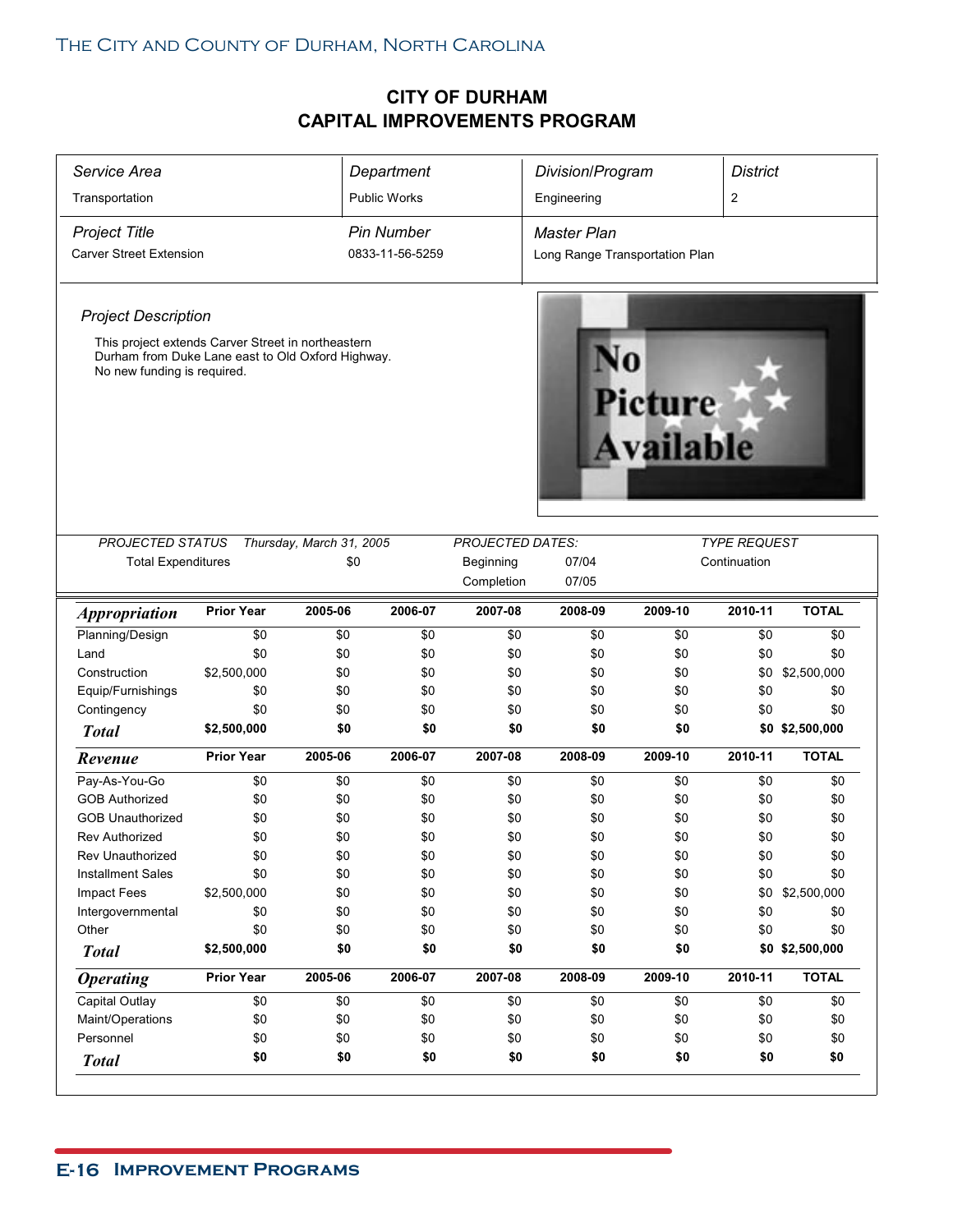| Service Area                                                                                                                                                                                                   |                   |                          | Department          |                         | Division/Program               |         | <b>District</b>     |                 |
|----------------------------------------------------------------------------------------------------------------------------------------------------------------------------------------------------------------|-------------------|--------------------------|---------------------|-------------------------|--------------------------------|---------|---------------------|-----------------|
| Transportation                                                                                                                                                                                                 |                   |                          | <b>Public Works</b> |                         | Engineering                    |         | 3,4                 |                 |
| <b>Project Title</b>                                                                                                                                                                                           |                   |                          | <b>Pin Number</b>   |                         | <b>Master Plan</b>             |         |                     |                 |
| Cornwallis Road Improvements                                                                                                                                                                                   |                   |                          |                     |                         | Long Range Transportation Plan |         |                     |                 |
| <b>Project Description</b>                                                                                                                                                                                     |                   |                          |                     |                         |                                |         |                     |                 |
| This project makes needed improvements for curb &<br>gutter, sidewalks, and bike lanes along roughly 1 mile of<br>Cornwallis Road between South Roxboro Street and<br>Chapel Hill Road in southwestern Durham. |                   |                          |                     |                         |                                |         |                     |                 |
|                                                                                                                                                                                                                |                   |                          |                     |                         |                                |         |                     |                 |
| <b>PROJECTED STATUS</b>                                                                                                                                                                                        |                   | Thursday, March 31, 2005 |                     | <b>PROJECTED DATES:</b> |                                |         | <b>TYPE REQUEST</b> |                 |
| <b>Total Expenditures</b>                                                                                                                                                                                      |                   | \$0                      |                     | Beginning               | 07/08                          |         | Continuation        |                 |
|                                                                                                                                                                                                                |                   |                          |                     | Completion              | 07/10                          |         |                     |                 |
| <i><b>Appropriation</b></i>                                                                                                                                                                                    | <b>Prior Year</b> | 2005-06                  | 2006-07             | 2007-08                 | 2008-09                        | 2009-10 | 2010-11             | <b>TOTAL</b>    |
| Planning/Design                                                                                                                                                                                                | \$0               | \$0                      | \$0                 | \$0                     | \$1,100,000                    | \$0     | \$0                 | \$1,100,000     |
| Land                                                                                                                                                                                                           | \$0               | \$0                      | \$0                 | \$0                     | \$1,000,000                    | \$0     | \$0                 | \$1,000,000     |
| Construction                                                                                                                                                                                                   | \$0               | \$0                      | \$0                 | \$0                     | \$2,700,000                    | \$0     | \$0                 | \$2,700,000     |
| Equip/Furnishings                                                                                                                                                                                              | \$0               | \$0                      | \$0                 | \$0                     | \$0                            | \$0     | \$0                 | \$0             |
| Contingency                                                                                                                                                                                                    | \$0               | \$0                      | \$0                 | \$0                     | \$0                            | \$0     | \$0                 | \$0             |
| <b>Total</b>                                                                                                                                                                                                   | \$0               | \$0                      | \$0                 | \$0                     | \$4,800,000                    | \$0     |                     | \$0 \$4,800,000 |
| Revenue                                                                                                                                                                                                        | <b>Prior Year</b> | 2005-06                  | 2006-07             | 2007-08                 | 2008-09                        | 2009-10 | 2010-11             | <b>TOTAL</b>    |
| Pay-As-You-Go                                                                                                                                                                                                  | \$0               | \$0                      | \$0                 | \$0                     | \$0                            | \$0     | \$0                 | \$0             |
| <b>GOB Authorized</b>                                                                                                                                                                                          | \$0               |                          |                     |                         |                                |         |                     |                 |
|                                                                                                                                                                                                                |                   | \$0                      | \$0                 | \$0                     | \$0                            | \$0     | \$0                 | \$0             |
| <b>GOB Unauthorized</b>                                                                                                                                                                                        | \$0               | \$0                      | \$0                 | \$0                     | \$4,800,000                    | \$0     | \$0                 | \$4,800,000     |
| <b>Rev Authorized</b>                                                                                                                                                                                          | \$0               | \$0                      | \$0                 | \$0                     | \$0                            | \$0     | \$0                 | \$0             |
| Rev Unauthorized                                                                                                                                                                                               | \$0               | \$0                      | \$0                 | \$0                     | \$0                            | \$0     | \$0                 | \$0             |
| <b>Installment Sales</b>                                                                                                                                                                                       | \$0               | \$0                      | \$0                 | \$0                     | \$0                            | \$0     | \$0                 | \$0             |
| Impact Fees                                                                                                                                                                                                    | \$0               | \$0                      | \$0                 | \$0                     | \$0                            | \$0     | \$0                 | \$0             |
| Intergovernmental                                                                                                                                                                                              | \$0               | \$0                      | \$0                 | \$0                     | \$0                            | \$0     | \$0                 | \$0             |
| Other                                                                                                                                                                                                          | \$0               | \$0                      | \$0                 | \$0                     | \$0                            | \$0     | \$0                 | \$0             |
| <b>Total</b>                                                                                                                                                                                                   | \$0               | \$0                      | \$0                 | \$0                     | \$4,800,000                    | \$0     |                     | \$0 \$4,800,000 |
| <b>Operating</b>                                                                                                                                                                                               | <b>Prior Year</b> | 2005-06                  | 2006-07             | 2007-08                 | 2008-09                        | 2009-10 | 2010-11             | <b>TOTAL</b>    |
| Capital Outlay                                                                                                                                                                                                 | \$0               | \$0                      | \$0                 | \$0                     | \$0                            | \$0     | \$0                 | \$0             |
| Maint/Operations                                                                                                                                                                                               | \$0               | \$0                      | \$0                 | \$0                     | \$0                            | \$0     | \$0                 | \$0             |
| Personnel                                                                                                                                                                                                      | \$0<br>\$0        | \$0<br>\$0               | \$0<br>\$0          | \$0<br>\$0              | \$0                            | \$0     | \$0                 | \$0             |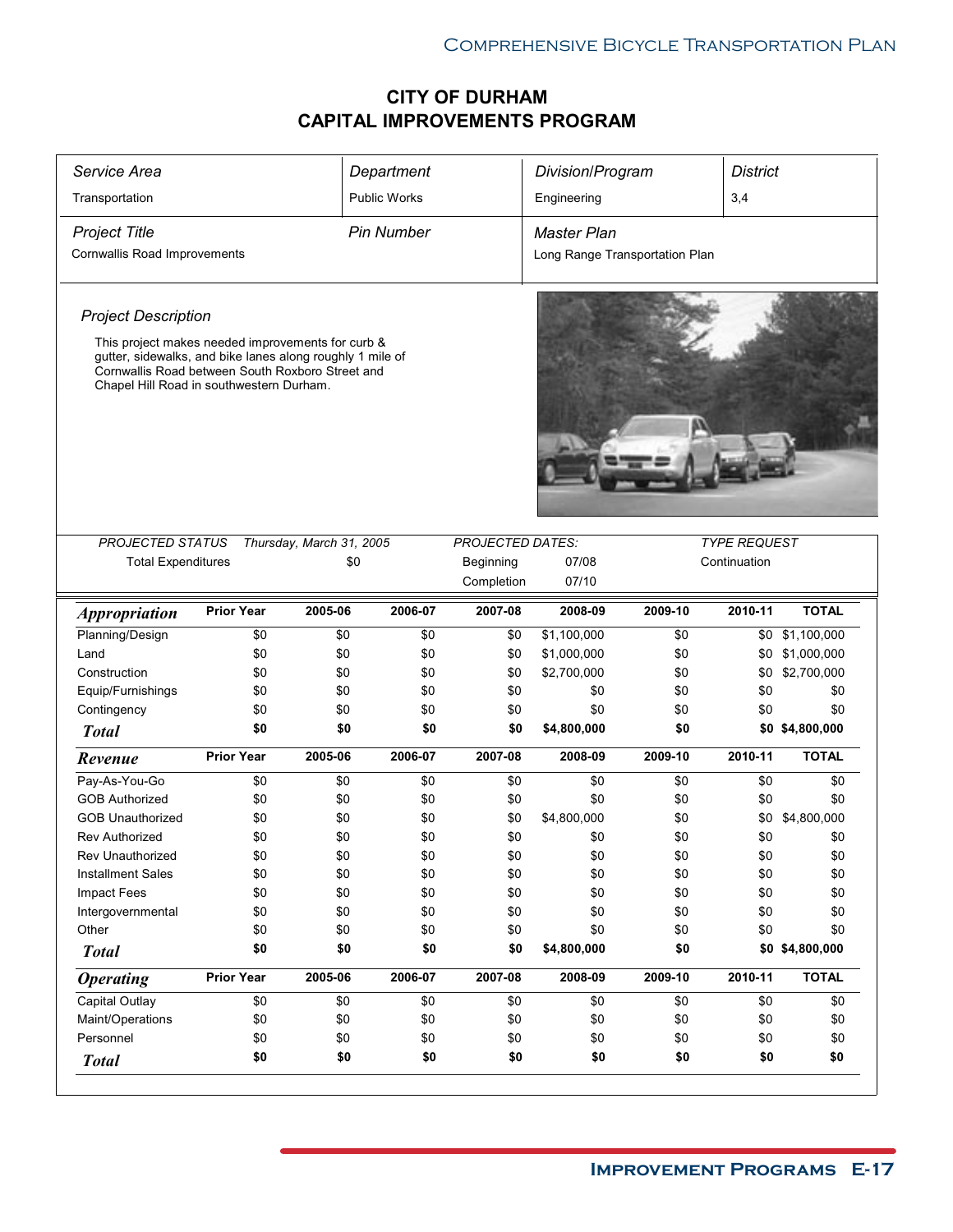| Service Area                                                                                                                                                                                                       |                   |                          | Department          |                         | Division/Program               |         | <b>District</b>     |                  |  |
|--------------------------------------------------------------------------------------------------------------------------------------------------------------------------------------------------------------------|-------------------|--------------------------|---------------------|-------------------------|--------------------------------|---------|---------------------|------------------|--|
| Transportation                                                                                                                                                                                                     |                   |                          | <b>Public Works</b> |                         | Engineering                    |         | All                 |                  |  |
| <b>Project Title</b>                                                                                                                                                                                               |                   |                          | <b>Pin Number</b>   |                         | <b>Master Plan</b>             |         |                     |                  |  |
| Dirt/Petition Street Paving                                                                                                                                                                                        |                   |                          |                     |                         | Long Range Transportation Plan |         |                     |                  |  |
|                                                                                                                                                                                                                    |                   |                          |                     |                         |                                |         |                     |                  |  |
| <b>Project Description</b>                                                                                                                                                                                         |                   |                          |                     |                         |                                |         |                     |                  |  |
| This project provides funding to pave streets from<br>petitions by neighborhood residents or dirt streets<br>ordered by Enabling Act authority. This funding includes<br>14 streets ordered by Council for paving. |                   |                          |                     |                         |                                |         |                     |                  |  |
| <b>PROJECTED STATUS</b>                                                                                                                                                                                            |                   | Thursday, March 31, 2005 |                     | <b>PROJECTED DATES:</b> |                                |         | <b>TYPE REQUEST</b> |                  |  |
| <b>Total Expenditures</b>                                                                                                                                                                                          |                   | \$9,844,525              |                     | Beginning               | 07/04                          |         | Continuation        |                  |  |
|                                                                                                                                                                                                                    |                   |                          |                     | Completion              | 07/08                          |         |                     |                  |  |
| <i><b>Appropriation</b></i>                                                                                                                                                                                        | <b>Prior Year</b> | 2005-06                  | 2006-07             | 2007-08                 | 2008-09                        | 2009-10 | 2010-11             | <b>TOTAL</b>     |  |
| Planning/Design                                                                                                                                                                                                    | \$35,063          | \$0                      | \$0                 | \$0                     | \$0                            | \$0     | \$0                 | \$35,063         |  |
| Land                                                                                                                                                                                                               | \$250             | \$0                      | \$0                 | \$0                     | \$0                            | \$0     | \$0                 | \$250            |  |
| Construction                                                                                                                                                                                                       | \$9,859,259       | \$0                      | \$4,242,256         | \$2,757,744             | \$0                            | \$0     |                     | \$0 \$16,859,259 |  |
| Equip/Furnishings                                                                                                                                                                                                  | \$0               | \$0                      | \$0                 | \$0                     | \$0                            | \$0     | \$0                 | \$0              |  |
| Contingency                                                                                                                                                                                                        | \$0               | \$0                      | \$0                 | \$0                     | \$0                            | \$0     | \$0                 | \$0              |  |
| <b>Total</b>                                                                                                                                                                                                       | \$9,894,572       | \$0                      | \$4,242,256         | \$2,757,744             | \$0                            | \$0     |                     | \$0\$16,894,572  |  |
| Revenue                                                                                                                                                                                                            | <b>Prior Year</b> | 2005-06                  | 2006-07             | 2007-08                 | 2008-09                        | 2009-10 | 2010-11             | <b>TOTAL</b>     |  |
| Pay-As-You-Go                                                                                                                                                                                                      | \$0               | \$0                      | \$0                 | \$0                     | \$0                            | \$0     | \$0                 | \$0              |  |
| <b>GOB Authorized</b>                                                                                                                                                                                              | \$9,894,572       | \$0                      | \$0                 | \$0                     | \$0                            | \$0     |                     | \$0 \$9,894,572  |  |
| <b>GOB Unauthorized</b>                                                                                                                                                                                            | \$0               | \$0                      | \$4,242,256         | \$2,757,744             | \$0                            | \$0     | \$0                 | \$7,000,000      |  |
| <b>Rev Authorized</b>                                                                                                                                                                                              | \$0               | \$0                      | \$0                 | \$0                     | \$0                            | \$0     | \$0                 | \$0              |  |
| Rev Unauthorized                                                                                                                                                                                                   | \$0               | \$0                      | \$0                 | \$0                     | \$0                            | \$0     | \$0                 | \$0              |  |
| <b>Installment Sales</b>                                                                                                                                                                                           | \$0               | \$0                      | \$0                 | \$0                     | \$0                            | \$0     | \$0                 | \$0              |  |
| <b>Impact Fees</b>                                                                                                                                                                                                 | \$0               | \$0                      | \$0                 | \$0                     | \$0                            | \$0     | \$0                 | \$0              |  |
| Intergovernmental                                                                                                                                                                                                  | \$0               | \$0                      | \$0                 | \$0                     | \$0                            | \$0     | \$0                 | \$0              |  |
| Other                                                                                                                                                                                                              | \$0               | \$0                      | \$0                 | \$0                     | \$0                            | \$0     | \$0                 | \$0              |  |
| <b>Total</b>                                                                                                                                                                                                       | \$9,894,572       | \$0                      | \$4,242,256         | \$2,757,744             | \$0                            | \$0     |                     | \$0\$16,894,572  |  |
| <b>Operating</b>                                                                                                                                                                                                   | <b>Prior Year</b> | 2005-06                  | 2006-07             | 2007-08                 | 2008-09                        | 2009-10 | 2010-11             | <b>TOTAL</b>     |  |
|                                                                                                                                                                                                                    | \$0               | \$0                      | \$0                 | \$0                     | \$0                            | \$0     | \$0                 | \$0              |  |
| Capital Outlay                                                                                                                                                                                                     |                   |                          |                     |                         |                                |         |                     |                  |  |
| Maint/Operations                                                                                                                                                                                                   | \$0               | \$0                      | \$0                 | \$0                     | \$0                            | \$0     | \$0                 | \$0              |  |
| Personnel                                                                                                                                                                                                          | \$0<br>\$0        | \$0                      | \$0                 | \$0                     | \$0                            | \$0     | \$0                 | \$0              |  |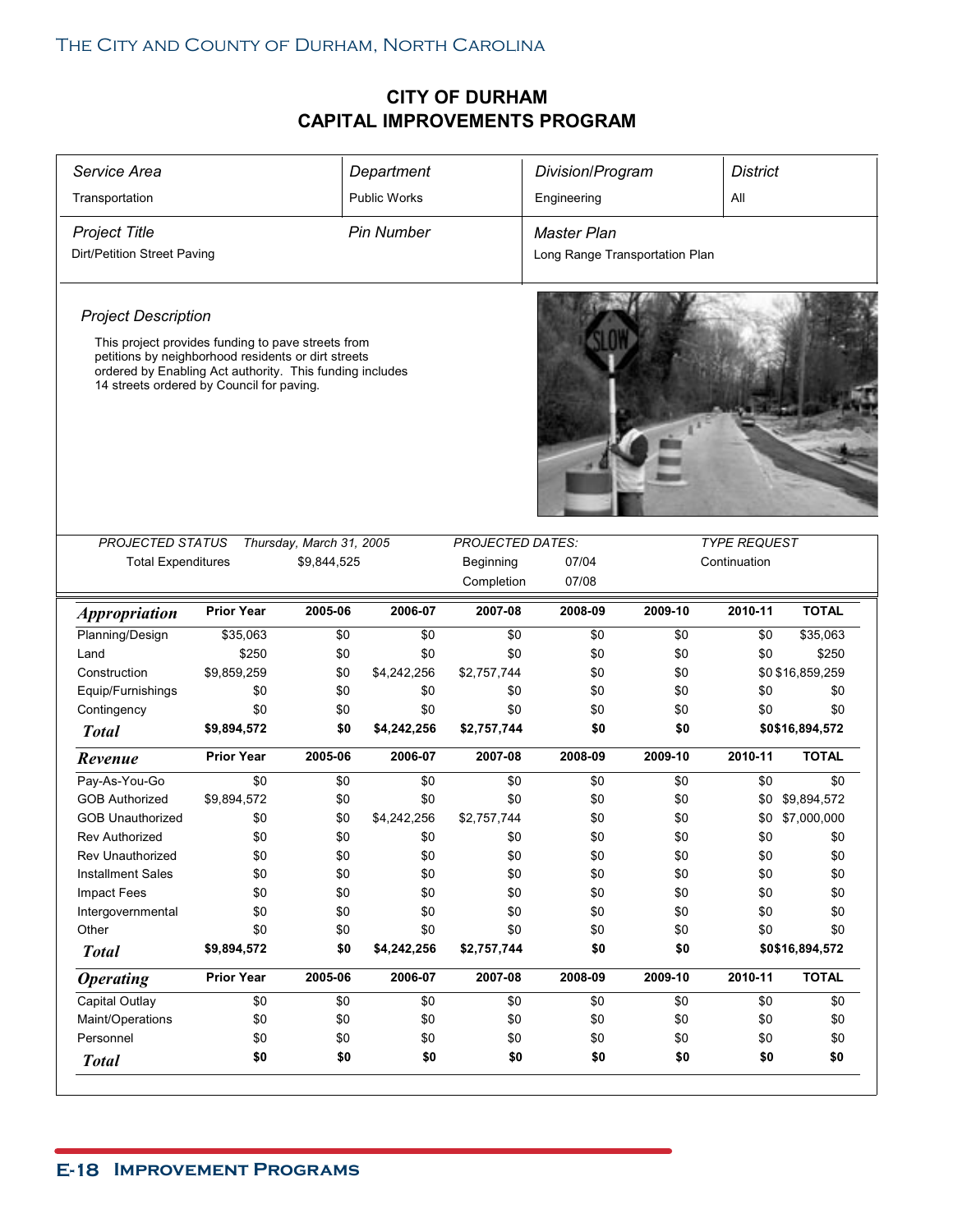| Service Area                                                                                                                                                                                                                                          |                   |                          | Department              |                         | Division/Program          |         | <b>District</b>     |                  |
|-------------------------------------------------------------------------------------------------------------------------------------------------------------------------------------------------------------------------------------------------------|-------------------|--------------------------|-------------------------|-------------------------|---------------------------|---------|---------------------|------------------|
| Transportation                                                                                                                                                                                                                                        |                   |                          | <b>General Services</b> |                         | Transportation            |         | 5                   |                  |
| <b>Project Title</b>                                                                                                                                                                                                                                  |                   |                          | <b>Pin Number</b>       |                         | Master Plan               |         |                     |                  |
| Durham Station                                                                                                                                                                                                                                        |                   |                          | 0821-08-77-6603         |                         | TTA Regional Transit Plan |         |                     |                  |
|                                                                                                                                                                                                                                                       |                   |                          |                         |                         |                           |         |                     |                  |
| <b>Project Description</b>                                                                                                                                                                                                                            |                   |                          |                         |                         |                           |         |                     |                  |
| This project constructs a multi-modal transportation<br>center in central Durham that will provide bus, rail,<br>regional transit and taxi services. The project is part of<br>the NC Transportation Improvement Plan. No new<br>funding is required. |                   |                          |                         |                         |                           |         |                     |                  |
| <b>PROJECTED STATUS</b>                                                                                                                                                                                                                               |                   | Thursday, March 31, 2005 |                         | <b>PROJECTED DATES:</b> |                           |         | <b>TYPE REQUEST</b> |                  |
| <b>Total Expenditures</b>                                                                                                                                                                                                                             |                   | \$4,929,699              |                         | Beginning               | 07/04                     |         | Continuation        |                  |
|                                                                                                                                                                                                                                                       |                   |                          |                         | Completion              | 06/07                     |         |                     |                  |
| <i><b>Appropriation</b></i>                                                                                                                                                                                                                           | <b>Prior Year</b> | 2005-06                  | 2006-07                 | 2007-08                 | 2008-09                   | 2009-10 | 2010-11             | <b>TOTAL</b>     |
| Planning/Design                                                                                                                                                                                                                                       | \$1,379,732       | \$175,766                | \$0                     | \$0                     | \$0                       | \$0     | \$0                 | \$1,555,498      |
| Land                                                                                                                                                                                                                                                  | \$3,442,667       | \$0                      | \$0                     | \$0                     | \$0                       | \$0     |                     | \$0 \$3,442,667  |
| Construction                                                                                                                                                                                                                                          | \$8,609,652       | \$2,748,099              | \$0                     | \$0                     | \$0                       | \$0     |                     | \$0 \$11,357,751 |
| Equip/Furnishings                                                                                                                                                                                                                                     | \$0               | \$0                      | \$0                     | \$0                     | \$0                       | \$0     | \$0                 | \$0              |
| Contingency                                                                                                                                                                                                                                           | \$3,850           | \$824,234                | \$0                     | \$0                     | \$0                       | \$0     | \$0                 | \$828,084        |
| <b>Total</b>                                                                                                                                                                                                                                          | \$13,435,901      | \$3,748,099              | \$0                     | \$0                     | \$0                       | \$0     |                     | \$0\$17,184,000  |
| Revenue                                                                                                                                                                                                                                               | <b>Prior Year</b> | 2005-06                  | 2006-07                 | 2007-08                 | 2008-09                   | 2009-10 | 2010-11             | <b>TOTAL</b>     |
| Pay-As-You-Go                                                                                                                                                                                                                                         | \$0               | \$0                      | \$0                     | \$0                     | \$0                       | \$0     | \$0                 | \$0              |
| <b>GOB Authorized</b>                                                                                                                                                                                                                                 | \$1,015,169       | \$3,748,099              | \$0                     | \$0                     | \$0                       | \$0     | \$0                 | \$4,763,268      |
| <b>GOB Unauthorized</b>                                                                                                                                                                                                                               | \$0               | \$0                      | \$0                     | \$0                     | \$0                       | \$0     | \$0                 | \$0              |
| <b>Rev Authorized</b>                                                                                                                                                                                                                                 | \$0               | \$0                      | \$0                     | \$0                     | \$0                       | \$0     | \$0                 | \$0              |
| Rev Unauthorized                                                                                                                                                                                                                                      | \$0               | \$0                      | \$0                     | \$0                     | \$0                       | \$0     | \$0                 | \$0              |
| <b>Installment Sales</b>                                                                                                                                                                                                                              | \$0               | \$0                      | \$0                     | \$0                     | \$0                       | \$0     | \$0                 | \$0              |
| Impact Fees                                                                                                                                                                                                                                           | \$0               | \$0                      | \$0                     | \$0                     | \$0                       | \$0     | \$0                 | \$0              |
| Intergovernmental                                                                                                                                                                                                                                     | \$0               | \$0                      | \$0                     | \$0                     | \$0                       | \$0     | \$0                 | \$0              |
| Other                                                                                                                                                                                                                                                 | \$12,420,732      | \$0                      | \$0                     | \$0                     | \$0                       | \$0     |                     | \$0 \$12,420,732 |
| <b>Total</b>                                                                                                                                                                                                                                          | \$13,435,901      | \$3,748,099              | \$0                     | \$0                     | \$0                       | \$0     |                     | \$0\$17,184,000  |
| <b>Operating</b>                                                                                                                                                                                                                                      | <b>Prior Year</b> | 2005-06                  | 2006-07                 | 2007-08                 | 2008-09                   | 2009-10 | 2010-11             | <b>TOTAL</b>     |
| Capital Outlay                                                                                                                                                                                                                                        | \$0               | \$0                      | \$0                     | \$0                     | \$0                       | \$0     | \$0                 | \$0              |
| Maint/Operations                                                                                                                                                                                                                                      | \$0               | \$0                      | \$0                     | \$0                     | \$0                       | \$0     | \$0                 | \$0              |
|                                                                                                                                                                                                                                                       |                   |                          |                         |                         |                           |         |                     |                  |
| Personnel                                                                                                                                                                                                                                             | \$0               | \$0                      | \$0                     | \$0                     | \$0                       | \$0     | \$0                 | \$0              |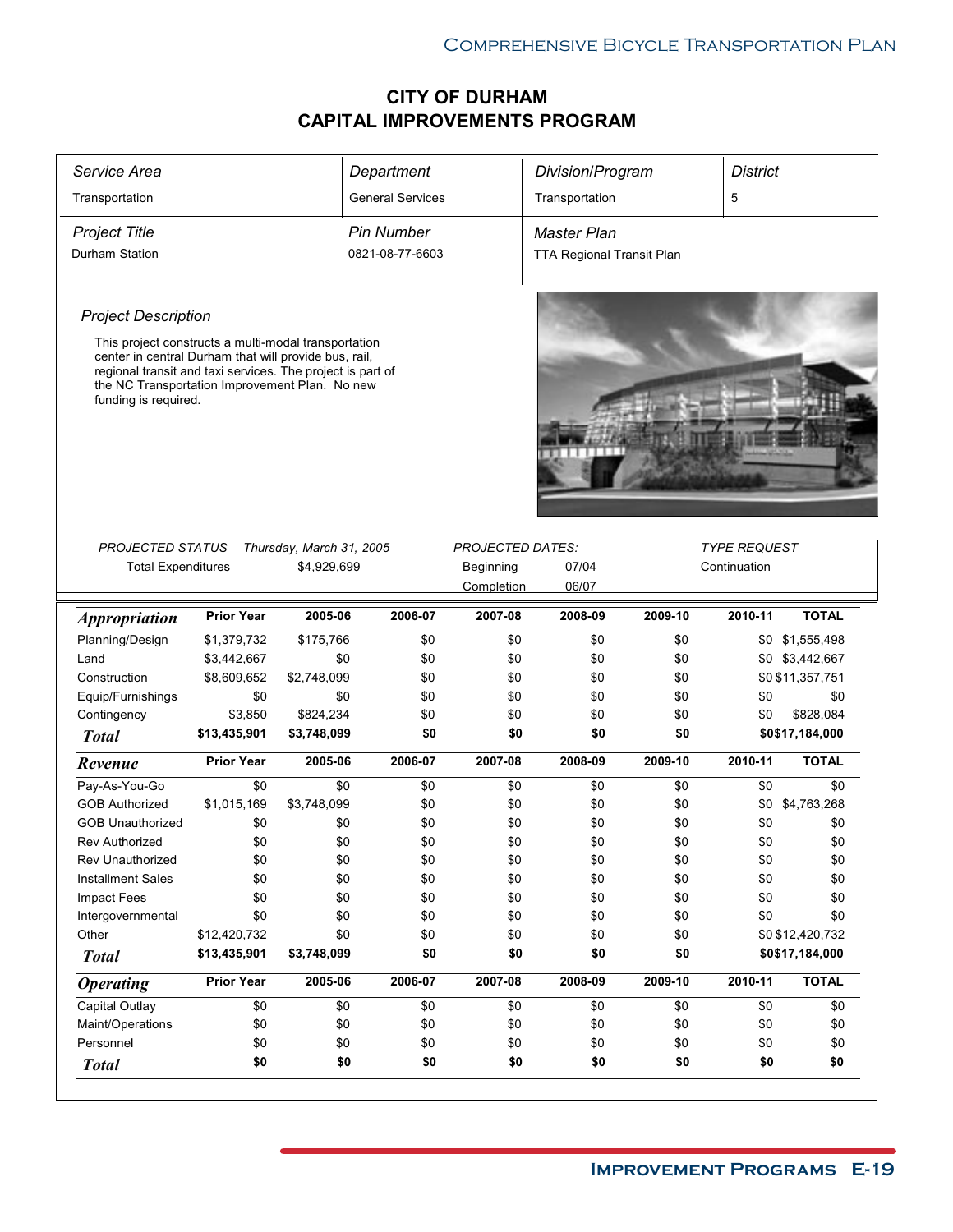| Service Area                                                                                                                                                                                                                                                            |                   |                                 | Department          |                                                    | Division/Program               |         | <b>District</b>                     |                  |
|-------------------------------------------------------------------------------------------------------------------------------------------------------------------------------------------------------------------------------------------------------------------------|-------------------|---------------------------------|---------------------|----------------------------------------------------|--------------------------------|---------|-------------------------------------|------------------|
| Transportation                                                                                                                                                                                                                                                          |                   |                                 | <b>Public Works</b> |                                                    | Engineering                    |         | 4                                   |                  |
| <b>Project Title</b>                                                                                                                                                                                                                                                    |                   |                                 | <b>Pin Number</b>   |                                                    | <b>Master Plan</b>             |         |                                     |                  |
| Fayetteville Road Widening - Phase II                                                                                                                                                                                                                                   |                   |                                 | 0729-03-44-3097     |                                                    | Long Range Transportation Plan |         |                                     |                  |
|                                                                                                                                                                                                                                                                         |                   |                                 |                     |                                                    |                                |         |                                     |                  |
| <b>Project Description</b>                                                                                                                                                                                                                                              |                   |                                 |                     |                                                    |                                |         |                                     |                  |
| This project widens 2.55 miles of Fayetteville Road from<br>Woodcroft Parkway to Riddle Road from 2 to 4 lanes<br>with a landscaped median and sidewalks. The project is<br>currently in design, land acquisition proceeds through<br>2008 and construction in 2008-10. |                   |                                 |                     |                                                    |                                |         |                                     |                  |
| <b>PROJECTED STATUS</b><br><b>Total Expenditures</b>                                                                                                                                                                                                                    |                   | Thursday, March 31, 2005<br>\$0 |                     | <b>PROJECTED DATES:</b><br>Beginning<br>Completion | 07/04<br>07/10                 |         | <b>TYPE REQUEST</b><br>Continuation |                  |
| <b>Appropriation</b>                                                                                                                                                                                                                                                    | <b>Prior Year</b> | 2005-06                         | 2006-07             | 2007-08                                            | 2008-09                        | 2009-10 | 2010-11                             | <b>TOTAL</b>     |
| Planning/Design                                                                                                                                                                                                                                                         | \$0               | \$1,200,000                     | \$0                 | \$0                                                | \$0                            | \$0     |                                     | \$0 \$1,200,000  |
| Land                                                                                                                                                                                                                                                                    | \$0               | \$0                             | \$0                 | \$4,000,000                                        | \$0                            | \$0     |                                     | \$0 \$4,000,000  |
| Construction                                                                                                                                                                                                                                                            | \$692,400         | \$0                             | \$0                 | \$0                                                | \$13,800,000                   | \$0     |                                     | \$0 \$14,492,400 |
| Equip/Furnishings                                                                                                                                                                                                                                                       | \$0               | \$0                             | \$0                 | \$0                                                | \$0                            | \$0     | \$0                                 | \$0              |
| Contingency                                                                                                                                                                                                                                                             | \$0               | \$0                             | \$0                 | \$0                                                | \$0                            | \$0     | \$0                                 | \$0              |
| <b>Total</b>                                                                                                                                                                                                                                                            | \$692,400         | \$1,200,000                     | \$0                 | \$4,000,000                                        | \$13,800,000                   | \$0     |                                     | \$0\$19,692,400  |
| Revenue                                                                                                                                                                                                                                                                 | <b>Prior Year</b> | 2005-06                         | 2006-07             | 2007-08                                            | 2008-09                        | 2009-10 | 2010-11                             | <b>TOTAL</b>     |
| Pay-As-You-Go                                                                                                                                                                                                                                                           | \$0               | \$0                             | \$0                 | \$0                                                | \$0                            | \$0     | \$0                                 | \$0              |
| <b>GOB Authorized</b>                                                                                                                                                                                                                                                   | \$0               | \$0                             | \$0                 | \$0                                                | \$0                            | \$0     | \$0                                 | \$0              |
| <b>GOB Unauthorized</b>                                                                                                                                                                                                                                                 | \$0               | \$0                             | \$0                 | \$4,000,000                                        | \$13,800,000                   | \$0     |                                     | \$0 \$17,800,000 |
|                                                                                                                                                                                                                                                                         | \$0               | \$0                             | \$0                 | \$0                                                | \$0                            | \$0     | \$0                                 | \$0              |
| Rev Authorized                                                                                                                                                                                                                                                          |                   |                                 |                     |                                                    |                                |         | \$0                                 | \$0              |
| <b>Rev Unauthorized</b>                                                                                                                                                                                                                                                 | \$0               | \$0                             | \$0                 | \$0                                                | \$0                            | \$0     |                                     |                  |
| <b>Installment Sales</b>                                                                                                                                                                                                                                                | \$0               | \$0                             | \$0                 | \$0                                                | \$0                            | \$0     | \$0                                 | \$0              |
| Impact Fees                                                                                                                                                                                                                                                             | \$692,400         | \$1,200,000                     | \$0                 | \$0                                                | \$0                            | \$0     |                                     | \$0 \$1,892,400  |
| Intergovernmental                                                                                                                                                                                                                                                       | \$0               | \$0                             | \$0                 | \$0                                                | \$0                            | \$0     | \$0                                 | \$0              |
| Other                                                                                                                                                                                                                                                                   | \$0               | \$0                             | \$0                 | \$0                                                | \$0                            | \$0     | \$0                                 | \$0              |
| <b>Total</b>                                                                                                                                                                                                                                                            | \$692,400         | \$1,200,000                     | \$0                 | \$4,000,000                                        | \$13,800,000                   | \$0     |                                     | \$0\$19,692,400  |
| <b>Operating</b>                                                                                                                                                                                                                                                        | <b>Prior Year</b> | 2005-06                         | 2006-07             | 2007-08                                            | 2008-09                        | 2009-10 | 2010-11                             | <b>TOTAL</b>     |
| Capital Outlay                                                                                                                                                                                                                                                          | \$0               | \$0                             | \$0                 | \$0                                                | \$0                            | \$0     | \$0                                 | \$0              |
| Maint/Operations                                                                                                                                                                                                                                                        | \$0               | \$0                             | \$0                 | \$0                                                | \$0                            | \$0     | \$0                                 | \$0              |
| Personnel                                                                                                                                                                                                                                                               | \$0               | \$0                             | \$0                 | \$0                                                | \$0                            | \$0     | \$0                                 | \$0              |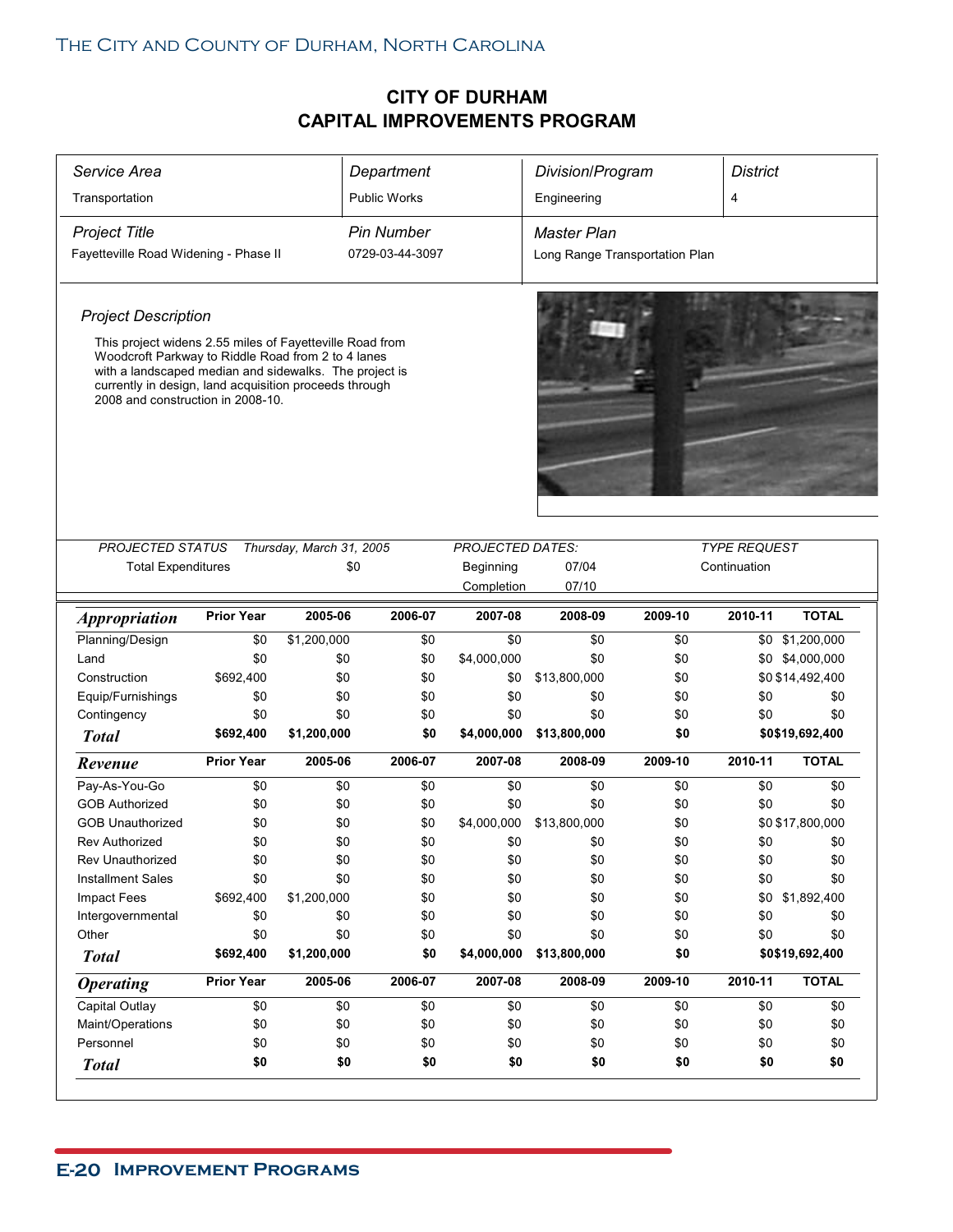|                                                                                                                                                                                                                                                                                           |                            |                                         | Department          |                                                    | Division/Program               |                      | <b>District</b>                     |                                |
|-------------------------------------------------------------------------------------------------------------------------------------------------------------------------------------------------------------------------------------------------------------------------------------------|----------------------------|-----------------------------------------|---------------------|----------------------------------------------------|--------------------------------|----------------------|-------------------------------------|--------------------------------|
| Transportation                                                                                                                                                                                                                                                                            |                            |                                         | <b>Public Works</b> |                                                    | Transportation                 |                      | All                                 |                                |
| <b>Project Title</b>                                                                                                                                                                                                                                                                      |                            |                                         | <b>Pin Number</b>   |                                                    | <b>Master Plan</b>             |                      |                                     |                                |
| Federal-State Matching Projects                                                                                                                                                                                                                                                           |                            |                                         |                     |                                                    | Long Range Transportation Plan |                      |                                     |                                |
|                                                                                                                                                                                                                                                                                           |                            |                                         |                     |                                                    |                                |                      |                                     |                                |
| <b>Project Description</b><br>These funds provide matching funds for transportation<br>grants for various improvements such as noise barriers,<br>roadway landscaping, bike lanes and intersection<br>improvements. Riddle Road improvements are included<br>here. Projects are citywide. |                            |                                         |                     |                                                    |                                | Picture<br>Available |                                     |                                |
| PROJECTED STATUS<br><b>Total Expenditures</b>                                                                                                                                                                                                                                             |                            | Thursday, March 31, 2005<br>\$4,914,349 |                     | <b>PROJECTED DATES:</b><br>Beginning<br>Completion | 07/04<br>06/10                 |                      | <b>TYPE REQUEST</b><br>Continuation |                                |
| <b>Appropriation</b>                                                                                                                                                                                                                                                                      | <b>Prior Year</b>          | 2005-06                                 | 2006-07             | 2007-08                                            | 2008-09                        | 2009-10              | 2010-11                             | <b>TOTAL</b>                   |
| Planning/Design                                                                                                                                                                                                                                                                           | \$24,726                   | \$100,000                               | \$1,000,000         | \$400,000                                          | \$1,500,000                    | \$0                  |                                     | \$0 \$3,024,726                |
| Land                                                                                                                                                                                                                                                                                      | \$1,848,193                | \$0                                     | \$0                 | \$0                                                | \$0                            | \$0                  |                                     | \$0 \$1,848,193                |
| Construction                                                                                                                                                                                                                                                                              | \$3,393,309                | \$0                                     | \$1,000,000         | \$0                                                | \$0                            | \$0                  | \$0                                 | \$4,393,309                    |
|                                                                                                                                                                                                                                                                                           |                            |                                         |                     |                                                    |                                |                      |                                     |                                |
| Equip/Furnishings                                                                                                                                                                                                                                                                         | \$0                        | \$0                                     | \$0                 | \$0                                                | \$0                            | \$0                  | \$0                                 | \$0                            |
| Contingency                                                                                                                                                                                                                                                                               | \$0                        | \$0                                     | \$0                 | \$0                                                | \$0                            | \$0                  | \$0                                 | \$0                            |
| <b>Total</b>                                                                                                                                                                                                                                                                              | \$5,266,228                | \$100,000                               | \$2,000,000         | \$400,000                                          | \$1,500,000                    | \$0                  |                                     | \$0 \$9,266,228                |
| Revenue                                                                                                                                                                                                                                                                                   | <b>Prior Year</b>          | 2005-06                                 | 2006-07             | 2007-08                                            | 2008-09                        | 2009-10              | 2010-11                             | <b>TOTAL</b>                   |
| Pay-As-You-Go                                                                                                                                                                                                                                                                             | \$0                        | \$0                                     | \$0                 | \$0                                                | \$0                            | \$0                  | \$0                                 | \$0                            |
| <b>GOB Authorized</b>                                                                                                                                                                                                                                                                     | \$2,437,275                | \$0                                     | \$0                 | \$0                                                | \$0                            | \$0                  | \$0                                 | \$2,437,275                    |
| <b>GOB Unauthorized</b>                                                                                                                                                                                                                                                                   | \$0                        | \$0                                     | \$2,000,000         | \$400,000                                          | \$1,500,000                    | \$0                  | \$0                                 | \$3,900,000                    |
| <b>Rev Authorized</b>                                                                                                                                                                                                                                                                     | \$0                        | \$0                                     | \$0                 | \$0                                                | \$0                            | \$0                  |                                     | \$0                            |
| Rev Unauthorized                                                                                                                                                                                                                                                                          |                            |                                         |                     |                                                    |                                |                      | \$0                                 |                                |
| <b>Installment Sales</b>                                                                                                                                                                                                                                                                  | \$0<br>\$0                 | \$0<br>\$0                              | \$0<br>\$0          | \$0<br>\$0                                         | \$0<br>\$0                     | \$0<br>\$0           | \$0<br>\$0                          | \$0<br>\$0                     |
| <b>Impact Fees</b>                                                                                                                                                                                                                                                                        |                            | \$100,000                               | \$0                 | \$0                                                | \$0                            | \$0                  | \$0                                 | \$753,130                      |
| Intergovernmental                                                                                                                                                                                                                                                                         | \$653,130<br>\$520,000     | \$0                                     | \$0                 | \$0                                                | \$0                            | \$0                  | \$0                                 | \$520,000                      |
| Other                                                                                                                                                                                                                                                                                     |                            | \$0                                     |                     |                                                    | \$0                            |                      | \$0                                 |                                |
| <b>Total</b>                                                                                                                                                                                                                                                                              | \$1,655,823<br>\$5,266,228 | \$100,000                               | \$0<br>\$2,000,000  | \$0<br>\$400,000                                   | \$1,500,000                    | \$0<br>\$0           |                                     | \$1,655,823<br>\$0 \$9,266,228 |
|                                                                                                                                                                                                                                                                                           | <b>Prior Year</b>          | 2005-06                                 | 2006-07             | 2007-08                                            | 2008-09                        | 2009-10              | 2010-11                             | <b>TOTAL</b>                   |
| <b>Operating</b><br>Capital Outlay                                                                                                                                                                                                                                                        | \$0                        | \$0                                     |                     |                                                    | \$0                            | \$0                  | \$0                                 | \$0                            |
|                                                                                                                                                                                                                                                                                           |                            |                                         | \$0                 | \$0                                                |                                |                      | \$0                                 | \$0                            |
| Maint/Operations<br>Personnel                                                                                                                                                                                                                                                             | \$0<br>\$0                 | \$0<br>\$0                              | \$0<br>\$0          | \$0<br>\$0                                         | \$0<br>\$0                     | \$0<br>\$0           | \$0                                 | \$0                            |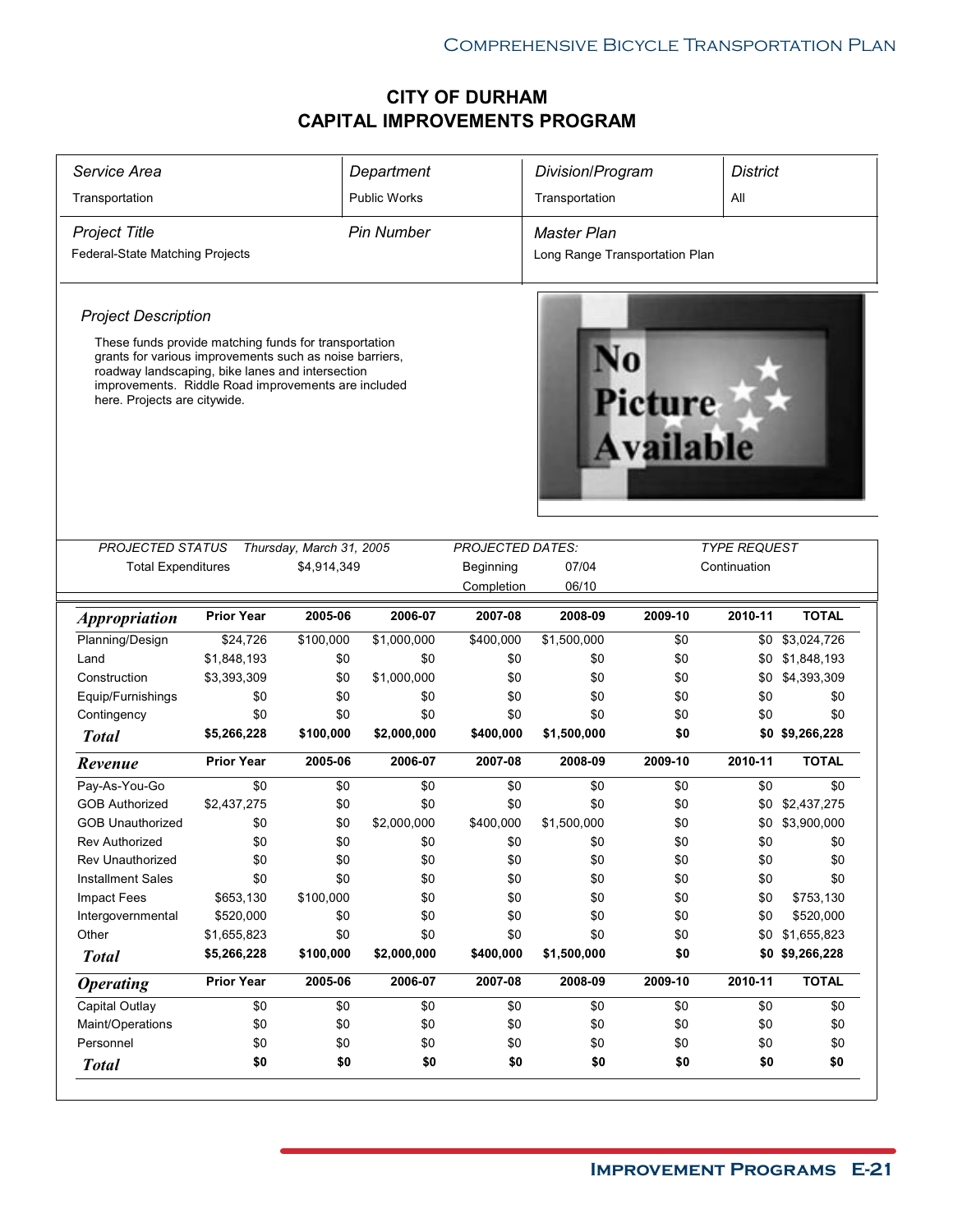| Service Area                                                                                                                                                                                   |                   |                          | Department          |                         | Division/Program               |         | <b>District</b>     |              |  |
|------------------------------------------------------------------------------------------------------------------------------------------------------------------------------------------------|-------------------|--------------------------|---------------------|-------------------------|--------------------------------|---------|---------------------|--------------|--|
| Transportation                                                                                                                                                                                 |                   |                          | <b>Public Works</b> |                         | Engineering                    |         | 3                   |              |  |
| <b>Project Title</b>                                                                                                                                                                           |                   |                          | <b>Pin Number</b>   |                         | Master Plan                    |         |                     |              |  |
| <b>Garrett Road Extension</b>                                                                                                                                                                  |                   |                          | 0718-01-19-9797     |                         | Long Range Transportation Plan |         |                     |              |  |
|                                                                                                                                                                                                |                   |                          |                     |                         |                                |         |                     |              |  |
| <b>Project Description</b>                                                                                                                                                                     |                   |                          |                     |                         |                                |         |                     |              |  |
| This project extends Garrett Road from Hope Valley<br>Road south to NC 54 and includes a new traffic signal<br>on NC 54. The project is currently under design. No<br>new funding is required. |                   |                          |                     |                         |                                |         |                     |              |  |
| <b>PROJECTED STATUS</b>                                                                                                                                                                        |                   | Thursday, March 31, 2005 |                     | <b>PROJECTED DATES:</b> |                                |         | <b>TYPE REQUEST</b> |              |  |
| <b>Total Expenditures</b>                                                                                                                                                                      |                   | \$0                      |                     | Beginning               | 07/04                          |         | Continuation        |              |  |
|                                                                                                                                                                                                |                   |                          |                     | Completion              | 07/05                          |         |                     |              |  |
| <i><b>Appropriation</b></i>                                                                                                                                                                    | <b>Prior Year</b> | 2005-06                  | 2006-07             | 2007-08                 | 2008-09                        | 2009-10 | 2010-11             | <b>TOTAL</b> |  |
| Planning/Design                                                                                                                                                                                | \$0               | \$0                      | \$0                 | \$0                     | \$0                            | \$0     | \$0                 | \$0          |  |
| Land                                                                                                                                                                                           | \$0               | \$0                      | \$0                 | \$0                     | \$0                            | \$0     | \$0                 | \$0          |  |
| Construction                                                                                                                                                                                   | \$700,000         | \$0                      | \$0                 | \$0                     | \$0                            | \$0     | \$0                 | \$700,000    |  |
| Equip/Furnishings                                                                                                                                                                              | \$0               | \$0                      | \$0                 | \$0                     | \$0                            | \$0     | \$0                 | \$0          |  |
| Contingency                                                                                                                                                                                    | \$0               | \$0                      | \$0                 | \$0                     | \$0                            | \$0     | \$0                 | \$0          |  |
| <b>Total</b>                                                                                                                                                                                   | \$700,000         | \$0                      | \$0                 | \$0                     | \$0                            | \$0     | \$0                 | \$700,000    |  |
| Revenue                                                                                                                                                                                        | <b>Prior Year</b> | 2005-06                  | 2006-07             | 2007-08                 | 2008-09                        | 2009-10 | 2010-11             | <b>TOTAL</b> |  |
| Pay-As-You-Go                                                                                                                                                                                  | \$0               | \$0                      | \$0                 | \$0                     | \$0                            | \$0     | \$0                 | \$0          |  |
| <b>GOB Authorized</b>                                                                                                                                                                          | \$300,000         | \$0                      | \$0                 | \$0                     | \$0                            | \$0     | \$0                 | \$300,000    |  |
| <b>GOB Unauthorized</b>                                                                                                                                                                        | \$0               | \$0                      | \$0                 | \$0                     | \$0                            | \$0     | \$0                 | \$0          |  |
| <b>Rev Authorized</b>                                                                                                                                                                          | \$0               | \$0                      | \$0                 | \$0                     | \$0                            | \$0     | \$0                 | \$0          |  |
| Rev Unauthorized                                                                                                                                                                               | \$0               | \$0                      | \$0                 | \$0                     | \$0                            | \$0     | \$0                 | \$0          |  |
| <b>Installment Sales</b>                                                                                                                                                                       | \$0               | \$0                      | \$0                 | \$0                     | \$0                            | \$0     | \$0                 | \$0          |  |
| Impact Fees                                                                                                                                                                                    | \$400,000         | \$0                      | \$0                 | \$0                     | \$0                            | \$0     | \$0                 | \$400,000    |  |
| Intergovernmental                                                                                                                                                                              | \$0               | \$0                      | \$0                 | \$0                     | \$0                            | \$0     | \$0                 | \$0          |  |
| Other                                                                                                                                                                                          | \$0               | \$0                      | \$0                 | \$0                     | \$0                            | \$0     | \$0                 | \$0          |  |
| <b>Total</b>                                                                                                                                                                                   | \$700,000         | \$0                      | \$0                 | \$0                     | \$0                            | \$0     | \$0                 | \$700,000    |  |
| <b>Operating</b>                                                                                                                                                                               | <b>Prior Year</b> | 2005-06                  | 2006-07             | 2007-08                 | 2008-09                        | 2009-10 | 2010-11             | <b>TOTAL</b> |  |
|                                                                                                                                                                                                |                   |                          |                     |                         |                                |         |                     | \$0          |  |
| Capital Outlay                                                                                                                                                                                 | \$0               | \$0                      | \$0                 | \$0                     | \$0                            | \$0     | \$0                 |              |  |
| Maint/Operations                                                                                                                                                                               | \$0               | \$0                      | \$0                 | \$0                     | \$0                            | \$0     | \$0                 | \$0          |  |
| Personnel                                                                                                                                                                                      | \$0               | \$0                      | \$0                 | \$0                     | \$0                            | \$0     | \$0                 | \$0          |  |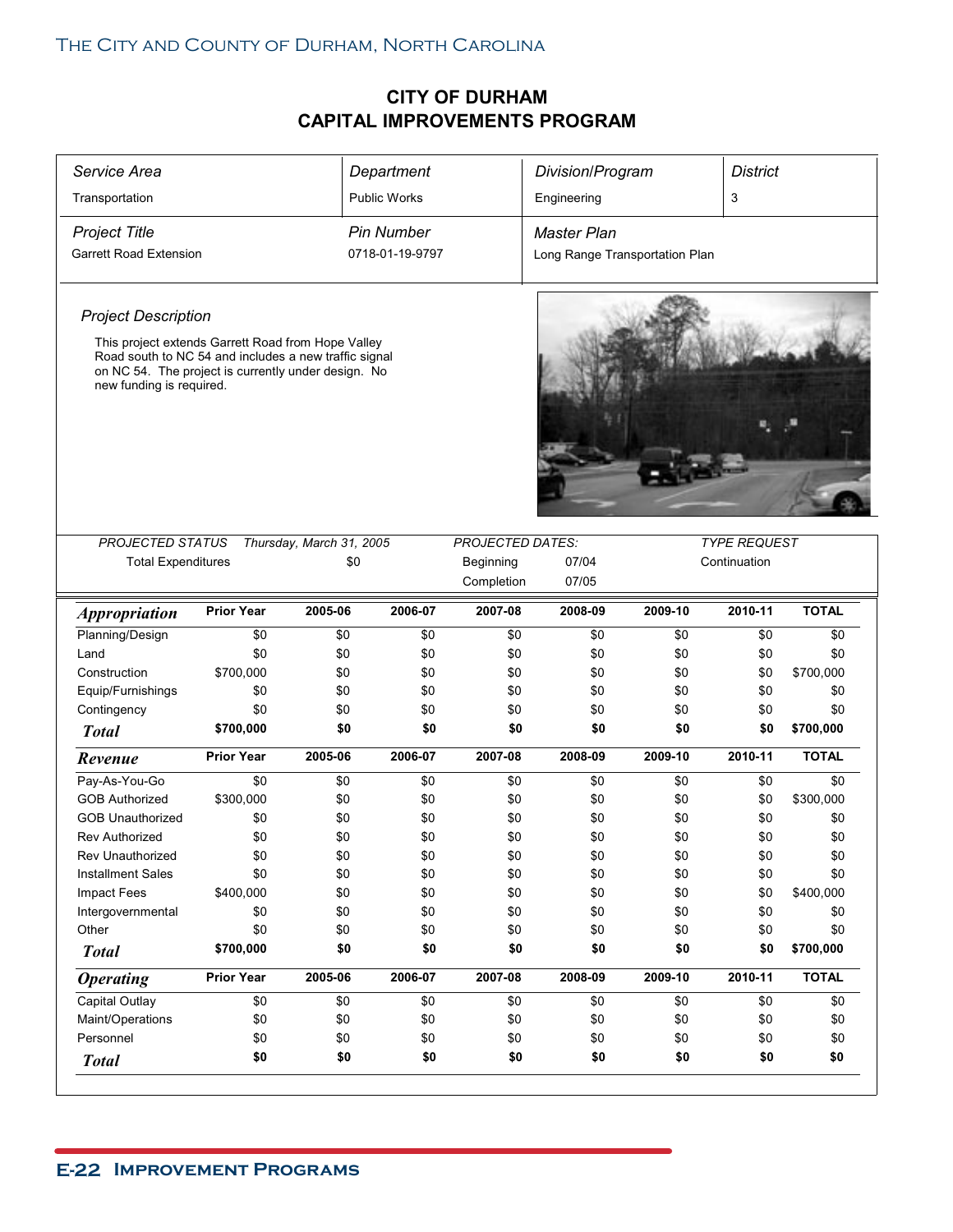| Service Area                                                                                                                                                                                     |                   |                                          | Department          |                                             | Division/Program               |         | <b>District</b>                     |                  |
|--------------------------------------------------------------------------------------------------------------------------------------------------------------------------------------------------|-------------------|------------------------------------------|---------------------|---------------------------------------------|--------------------------------|---------|-------------------------------------|------------------|
| Transportation                                                                                                                                                                                   |                   |                                          | <b>Public Works</b> |                                             | Engineering                    |         | $\overline{4}$                      |                  |
| <b>Project Title</b>                                                                                                                                                                             |                   |                                          | <b>Pin Number</b>   |                                             | <b>Master Plan</b>             |         |                                     |                  |
| Martin Luther King, Jr. Parkway - Phase II                                                                                                                                                       |                   |                                          | 0810-16-73-6950     |                                             | Long Range Transportation Plan |         |                                     |                  |
| <b>Project Description</b>                                                                                                                                                                       |                   |                                          |                     |                                             |                                |         |                                     |                  |
| This projects includes the right-of-way acquisition,                                                                                                                                             |                   |                                          |                     |                                             |                                |         |                                     |                  |
| design and construction of a 4-lane street expanding<br>Archdale Drive extending MLK Parkway from Hope<br>Valley Road to Old Chapel Hill Road in southern<br>Durham. No new funding is required. |                   |                                          |                     |                                             |                                |         |                                     |                  |
|                                                                                                                                                                                                  |                   |                                          |                     |                                             |                                |         |                                     |                  |
|                                                                                                                                                                                                  |                   |                                          |                     |                                             |                                |         |                                     |                  |
| PROJECTED STATUS<br><b>Total Expenditures</b>                                                                                                                                                    |                   | Thursday, March 31, 2005<br>\$15,540,684 |                     | <b>PROJECTED DATES:</b><br><b>Beginning</b> | 07/04                          |         | <b>TYPE REQUEST</b><br>Continuation |                  |
|                                                                                                                                                                                                  |                   |                                          |                     | Completion                                  | 07/05                          |         |                                     |                  |
| <b>Appropriation</b>                                                                                                                                                                             | <b>Prior Year</b> | 2005-06                                  | 2006-07             | 2007-08                                     | 2008-09                        | 2009-10 | 2010-11                             | <b>TOTAL</b>     |
| Planning/Design                                                                                                                                                                                  | \$17,755          | \$0                                      | \$0                 | \$0                                         | \$0                            | \$0     | \$0                                 | \$17,755         |
| Land                                                                                                                                                                                             | \$201,854         | \$0                                      | \$0                 | \$0                                         | \$0                            | \$0     | \$0                                 | \$201,854        |
| Construction                                                                                                                                                                                     | \$15,539,773      | \$0                                      | \$0                 | \$0                                         | \$0                            | \$0     |                                     | \$0 \$15,539,773 |
| Equip/Furnishings                                                                                                                                                                                | \$6,989           | \$0                                      | \$0                 | \$0                                         | \$0                            | \$0     | \$0                                 | \$6,989          |
| Contingency                                                                                                                                                                                      | \$995             | \$0                                      | \$0                 | \$0                                         | \$0                            | \$0     | \$0                                 | \$995            |
| <b>Total</b>                                                                                                                                                                                     | \$15,767,366      | \$0                                      | \$0                 | \$0                                         | \$0                            | \$0     |                                     | \$0\$15,767,366  |
| Revenue                                                                                                                                                                                          | <b>Prior Year</b> | 2005-06                                  | 2006-07             | 2007-08                                     | 2008-09                        | 2009-10 | 2010-11                             | <b>TOTAL</b>     |
| Pay-As-You-Go                                                                                                                                                                                    | \$0               | \$0                                      | \$0                 | \$0                                         | \$0                            | \$0     | \$0                                 | \$0              |
| <b>GOB Authorized</b>                                                                                                                                                                            | \$8,270,004       | \$0                                      | \$0                 | \$0                                         | \$0                            | \$0     | \$0                                 | \$8,270,004      |
| <b>GOB Unauthorized</b>                                                                                                                                                                          | \$0               | \$0                                      | \$0                 | \$0                                         | \$0                            | \$0     | \$0                                 | \$0              |
| <b>Rev Authorized</b>                                                                                                                                                                            | \$0               | \$0                                      | \$0                 | \$0                                         | \$0                            | \$0     | \$0                                 | \$0              |
| Rev Unauthorized                                                                                                                                                                                 | \$0               | \$0                                      | \$0                 | \$0                                         | \$0                            | \$0     | \$0                                 | \$0              |
|                                                                                                                                                                                                  |                   |                                          |                     |                                             |                                |         | \$0                                 | \$0              |
| <b>Installment Sales</b>                                                                                                                                                                         | \$0               | \$0                                      | \$0                 | \$0                                         | \$0                            | \$0     |                                     |                  |
| Impact Fees                                                                                                                                                                                      | \$7,497,362       | \$0                                      | \$0                 | \$0                                         | \$0                            | \$0     | \$0                                 | \$7,497,362      |
| Intergovernmental                                                                                                                                                                                | \$0               | \$0                                      | \$0                 | \$0                                         | \$0                            | \$0     | \$0                                 | \$0              |
| Other                                                                                                                                                                                            | \$0               | \$0                                      | \$0                 | \$0                                         | \$0                            | \$0     | \$0                                 | \$0              |
| <b>Total</b>                                                                                                                                                                                     | \$15,767,366      | \$0                                      | \$0                 | \$0                                         | \$0                            | \$0     |                                     | \$0\$15,767,366  |
| <b>Operating</b>                                                                                                                                                                                 | <b>Prior Year</b> | 2005-06                                  | 2006-07             | 2007-08                                     | 2008-09                        | 2009-10 | 2010-11                             | <b>TOTAL</b>     |
| Capital Outlay                                                                                                                                                                                   | \$0               | \$0                                      | \$0                 | \$0                                         | \$0                            | \$0     | \$0                                 | \$0              |
| Maint/Operations                                                                                                                                                                                 | \$0               | \$0                                      | \$0                 | \$0                                         | \$0                            | \$0     | \$0                                 | \$0              |
| Personnel                                                                                                                                                                                        | \$0               | \$0                                      | \$0                 | \$0                                         | \$0                            | \$0     | \$0                                 | \$0              |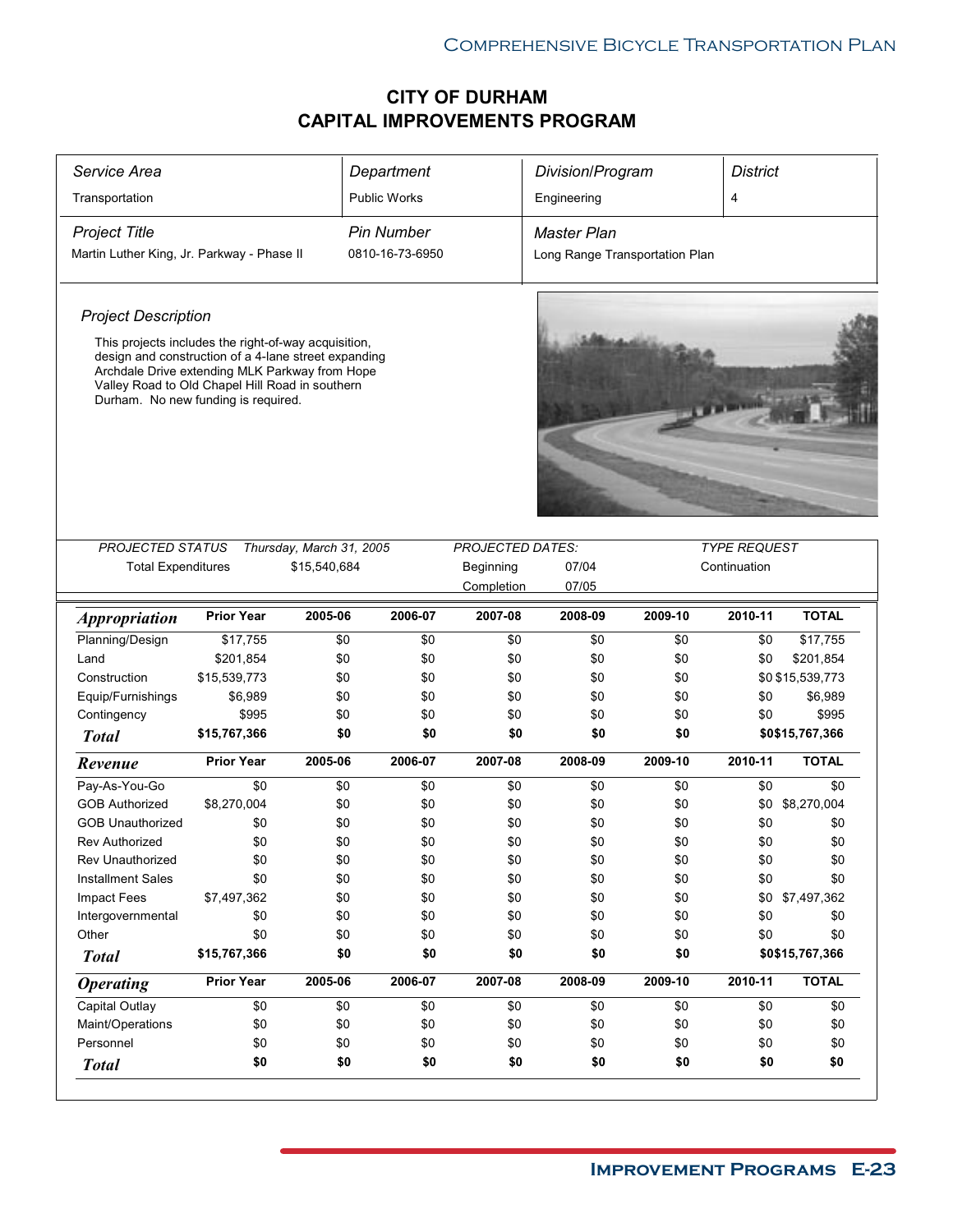| Service Area                                                                                                                                                                                                                                                                                |                   |                          | Department          |                         | Division/Program               |         | <b>District</b>     |                 |
|---------------------------------------------------------------------------------------------------------------------------------------------------------------------------------------------------------------------------------------------------------------------------------------------|-------------------|--------------------------|---------------------|-------------------------|--------------------------------|---------|---------------------|-----------------|
| Transportation                                                                                                                                                                                                                                                                              |                   |                          | <b>Public Works</b> |                         | Transportation                 |         | All                 |                 |
| <b>Project Title</b>                                                                                                                                                                                                                                                                        |                   |                          | <b>Pin Number</b>   |                         | Master Plan                    |         |                     |                 |
| Miscellaneous Thoroughfares                                                                                                                                                                                                                                                                 |                   |                          |                     |                         | Long Range Transportation Plan |         |                     |                 |
| <b>Project Description</b><br>This project provides funding to construct missing<br>segments of streets between those segments not built<br>by developers, plus other improvements like turn lanes,<br>intersection widening, new signals and railroad<br>crossings. Projects are citywide. |                   |                          |                     |                         |                                |         |                     |                 |
| <b>PROJECTED STATUS</b>                                                                                                                                                                                                                                                                     |                   | Thursday, March 31, 2005 |                     | <b>PROJECTED DATES:</b> |                                |         | <b>TYPE REQUEST</b> |                 |
| <b>Total Expenditures</b>                                                                                                                                                                                                                                                                   |                   | \$3,086,754              |                     | Beginning               | 07/04                          |         | Continuation        |                 |
|                                                                                                                                                                                                                                                                                             |                   |                          |                     | Completion              | 07/09                          |         |                     |                 |
| <b>Appropriation</b>                                                                                                                                                                                                                                                                        | <b>Prior Year</b> | 2005-06                  | 2006-07             | 2007-08                 | 2008-09                        | 2009-10 | 2010-11             | <b>TOTAL</b>    |
| Planning/Design                                                                                                                                                                                                                                                                             | \$13,839          | \$0                      | \$1,200,000         | \$0                     | \$1,200,000                    | \$0     |                     | \$0 \$2,413,839 |
| Land                                                                                                                                                                                                                                                                                        | \$354,902         | \$0                      | \$0                 | \$0                     | \$0                            | \$0     | \$0                 | \$354,902       |
| Construction                                                                                                                                                                                                                                                                                | \$3,533,830       | \$0                      | \$0                 | \$0                     | \$0                            | \$0     |                     | \$0 \$3,533,830 |
| Equip/Furnishings                                                                                                                                                                                                                                                                           | \$41,205          | \$0                      | \$0                 | \$0                     | \$0                            | \$0     | \$0                 | \$41,205        |
| Contingency                                                                                                                                                                                                                                                                                 | \$22,662          | \$0                      | \$0                 | \$0                     | \$0                            | \$0     | \$0                 | \$22,662        |
| <b>Total</b>                                                                                                                                                                                                                                                                                | \$3,966,438       | \$0                      | \$1,200,000         | \$0                     | \$1,200,000                    | \$0     |                     | \$0 \$6,366,438 |
| Revenue                                                                                                                                                                                                                                                                                     | <b>Prior Year</b> | 2005-06                  | 2006-07             | 2007-08                 | 2008-09                        | 2009-10 | 2010-11             | <b>TOTAL</b>    |
| Pay-As-You-Go                                                                                                                                                                                                                                                                               | \$49,190          | \$0                      | \$0                 | \$0                     | \$0                            | \$0     | \$0                 | \$49,190        |
| <b>GOB Authorized</b>                                                                                                                                                                                                                                                                       | \$1,666,725       | \$0                      | \$0                 | \$0                     | \$0                            | \$0     | \$0                 | \$1,666,725     |
| <b>GOB Unauthorized</b>                                                                                                                                                                                                                                                                     | \$0               | \$0                      | \$1,200,000         | \$0                     | \$1,200,000                    | \$0     | \$0                 | \$2,400,000     |
| Rev Authorized                                                                                                                                                                                                                                                                              | \$0               | \$0                      | \$0                 | \$0                     | \$0                            | \$0     | \$0                 | \$0             |
| Rev Unauthorized                                                                                                                                                                                                                                                                            | \$0               | \$0                      | \$0                 | \$0                     | \$0                            | \$0     | \$0                 | \$0             |
| <b>Installment Sales</b>                                                                                                                                                                                                                                                                    | \$0               | \$0                      | \$0                 | \$0                     | \$0                            | \$0     | \$0                 | \$0             |
| Impact Fees                                                                                                                                                                                                                                                                                 | \$1,158,900       | \$0                      | \$0                 | \$0                     | \$0                            | \$0     |                     | \$0 \$1,158,900 |
| Intergovernmental                                                                                                                                                                                                                                                                           | \$934,858         | \$0                      | \$0                 | \$0                     | \$0                            | \$0     | \$0                 | \$934,858       |
| Other                                                                                                                                                                                                                                                                                       | \$156,765         | \$0                      | \$0                 | \$0                     | \$0                            | \$0     | \$0                 | \$156,765       |
| <b>Total</b>                                                                                                                                                                                                                                                                                | \$3,966,438       | \$0                      | \$1,200,000         | \$0                     | \$1,200,000                    | \$0     |                     | \$0 \$6,366,438 |
| <b>Operating</b>                                                                                                                                                                                                                                                                            | <b>Prior Year</b> | 2005-06                  | 2006-07             | 2007-08                 | 2008-09                        | 2009-10 | 2010-11             | <b>TOTAL</b>    |
| Capital Outlay                                                                                                                                                                                                                                                                              | \$0               | \$0                      | \$0                 | \$0                     | \$0                            | \$0     | \$0                 | \$0             |
| Maint/Operations                                                                                                                                                                                                                                                                            | \$0               | \$0                      | \$0                 | \$0                     | \$0                            | \$0     | \$0                 | \$0             |
| Personnel                                                                                                                                                                                                                                                                                   | \$0               | \$0                      | \$0                 | \$0                     | \$0                            | \$0     | \$0                 | \$0             |
| <b>Total</b>                                                                                                                                                                                                                                                                                | \$0               | \$0                      | \$0                 | \$0                     | \$0                            | \$0     | \$0                 | \$0             |
|                                                                                                                                                                                                                                                                                             |                   |                          |                     |                         |                                |         |                     |                 |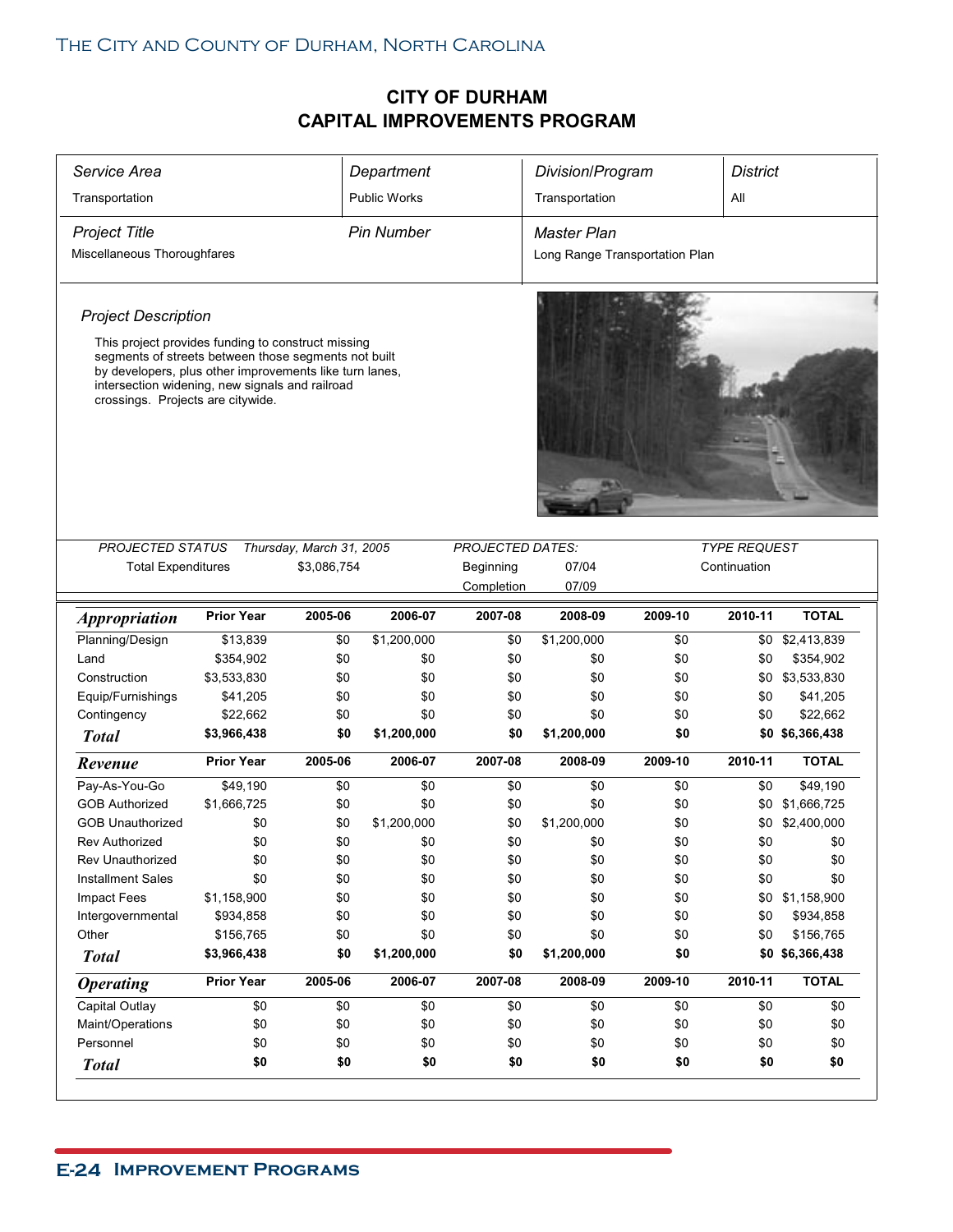|                                                                                                                                                                                                                                                                    |                            |                          | Department          |                         | Division/Program               |                              | <b>District</b>     |                                |
|--------------------------------------------------------------------------------------------------------------------------------------------------------------------------------------------------------------------------------------------------------------------|----------------------------|--------------------------|---------------------|-------------------------|--------------------------------|------------------------------|---------------------|--------------------------------|
| Transportation                                                                                                                                                                                                                                                     |                            |                          | <b>Public Works</b> |                         | Engineering                    |                              | 4                   |                                |
| <b>Project Title</b>                                                                                                                                                                                                                                               |                            |                          | <b>Pin Number</b>   |                         | Master Plan                    |                              |                     |                                |
| NC 147 Pedestrian Bridge                                                                                                                                                                                                                                           |                            |                          | 0831-18-31-3827     |                         | Long Range Transportation Plan |                              |                     |                                |
|                                                                                                                                                                                                                                                                    |                            |                          |                     |                         |                                |                              |                     |                                |
| <b>Project Description</b>                                                                                                                                                                                                                                         |                            |                          |                     |                         |                                |                              |                     |                                |
| This project replaces the existing bicycle-pedestrian<br>bridge spaning NC 147 east of the Alston Avenue<br>exchange. The project includes removal of the existing<br>bridge and design and construction of the replacement<br>bridge. No new funding is required. |                            |                          |                     |                         |                                | <b>Picture<br/>Available</b> |                     |                                |
| PROJECTED STATUS                                                                                                                                                                                                                                                   |                            | Thursday, March 31, 2005 |                     | <b>PROJECTED DATES:</b> |                                |                              | <b>TYPE REQUEST</b> |                                |
| <b>Total Expenditures</b>                                                                                                                                                                                                                                          |                            | \$0                      |                     | Beginning<br>Completion | 07/04<br>07/05                 |                              | Continuation        |                                |
| <b>Appropriation</b>                                                                                                                                                                                                                                               | <b>Prior Year</b>          | 2005-06                  | 2006-07             | 2007-08                 | 2008-09                        | 2009-10                      | 2010-11             | <b>TOTAL</b>                   |
| Planning/Design                                                                                                                                                                                                                                                    | \$0                        | \$0                      | \$0                 | \$0                     | \$0                            | \$0                          | \$0                 | \$0                            |
| Land                                                                                                                                                                                                                                                               | \$50,000                   | \$0                      | \$0                 | \$0                     | \$0                            | \$0                          | \$0                 | \$50,000                       |
| Construction                                                                                                                                                                                                                                                       | \$1,950,000                | \$0                      | \$0                 |                         |                                |                              |                     |                                |
|                                                                                                                                                                                                                                                                    |                            |                          |                     | \$0                     | \$0                            | \$0                          | \$0                 | \$1,950,000                    |
| Equip/Furnishings                                                                                                                                                                                                                                                  | \$0                        | \$0                      | \$0                 | \$0                     | \$0                            | \$0                          | \$0                 | \$0                            |
| Contingency                                                                                                                                                                                                                                                        | \$0                        | \$0                      | \$0                 | \$0                     | \$0                            | \$0                          | \$0                 | \$0                            |
| <b>Total</b>                                                                                                                                                                                                                                                       | \$2,000,000                | \$0                      | \$0                 | \$0                     | \$0                            | \$0                          |                     | \$0 \$2,000,000                |
| Revenue                                                                                                                                                                                                                                                            | <b>Prior Year</b>          | 2005-06                  | 2006-07             | 2007-08                 | 2008-09                        | 2009-10                      | 2010-11             | <b>TOTAL</b>                   |
|                                                                                                                                                                                                                                                                    | \$0                        | \$0                      | \$0                 | \$0                     | \$0                            | \$0                          | \$0                 | \$0                            |
| Pay-As-You-Go<br><b>GOB Authorized</b>                                                                                                                                                                                                                             | \$0                        | \$0                      | \$0                 | \$0                     | \$0                            | \$0                          | \$0                 | \$0                            |
| <b>GOB Unauthorized</b>                                                                                                                                                                                                                                            |                            | \$0                      | \$0                 | \$0                     | \$0                            | \$0                          | \$0                 | \$0                            |
| <b>Rev Authorized</b>                                                                                                                                                                                                                                              | \$0                        | \$0                      |                     |                         |                                | \$0                          |                     |                                |
|                                                                                                                                                                                                                                                                    | \$0                        |                          | \$0                 | \$0                     | \$0                            |                              | \$0                 | \$0                            |
| Rev Unauthorized                                                                                                                                                                                                                                                   | \$0                        | \$0                      | \$0                 | \$0                     | \$0                            | \$0                          | \$0<br>\$0          | \$0<br>\$0                     |
| <b>Installment Sales</b>                                                                                                                                                                                                                                           | \$0                        | \$0                      | \$0                 | \$0                     | \$0                            | \$0                          |                     |                                |
| <b>Impact Fees</b>                                                                                                                                                                                                                                                 | \$0                        | \$0                      | \$0                 | \$0                     | \$0                            | \$0                          | \$0                 | \$0                            |
| Intergovernmental                                                                                                                                                                                                                                                  | \$0                        | \$0                      | \$0                 | \$0                     | \$0                            | \$0                          | \$0                 | \$0                            |
| Other<br><b>Total</b>                                                                                                                                                                                                                                              | \$2,000,000<br>\$2,000,000 | \$0<br>\$0               | \$0<br>\$0          | \$0<br>\$0              | \$0<br>\$0                     | \$0<br>\$0                   | \$0                 | \$2,000,000<br>\$0 \$2,000,000 |
| <b>Operating</b>                                                                                                                                                                                                                                                   | <b>Prior Year</b>          | 2005-06                  | 2006-07             | 2007-08                 | 2008-09                        | 2009-10                      | 2010-11             | <b>TOTAL</b>                   |
| Capital Outlay                                                                                                                                                                                                                                                     | \$0                        | \$0                      | \$0                 | \$0                     | \$0                            | \$0                          | \$0                 | \$0                            |
| Maint/Operations                                                                                                                                                                                                                                                   | \$0                        | \$0                      | \$0                 | \$0                     | \$0                            | \$0                          | \$0                 | \$0                            |
| Personnel                                                                                                                                                                                                                                                          | \$0                        | \$0                      | \$0                 | \$0                     | \$0                            | \$0                          | \$0                 | \$0                            |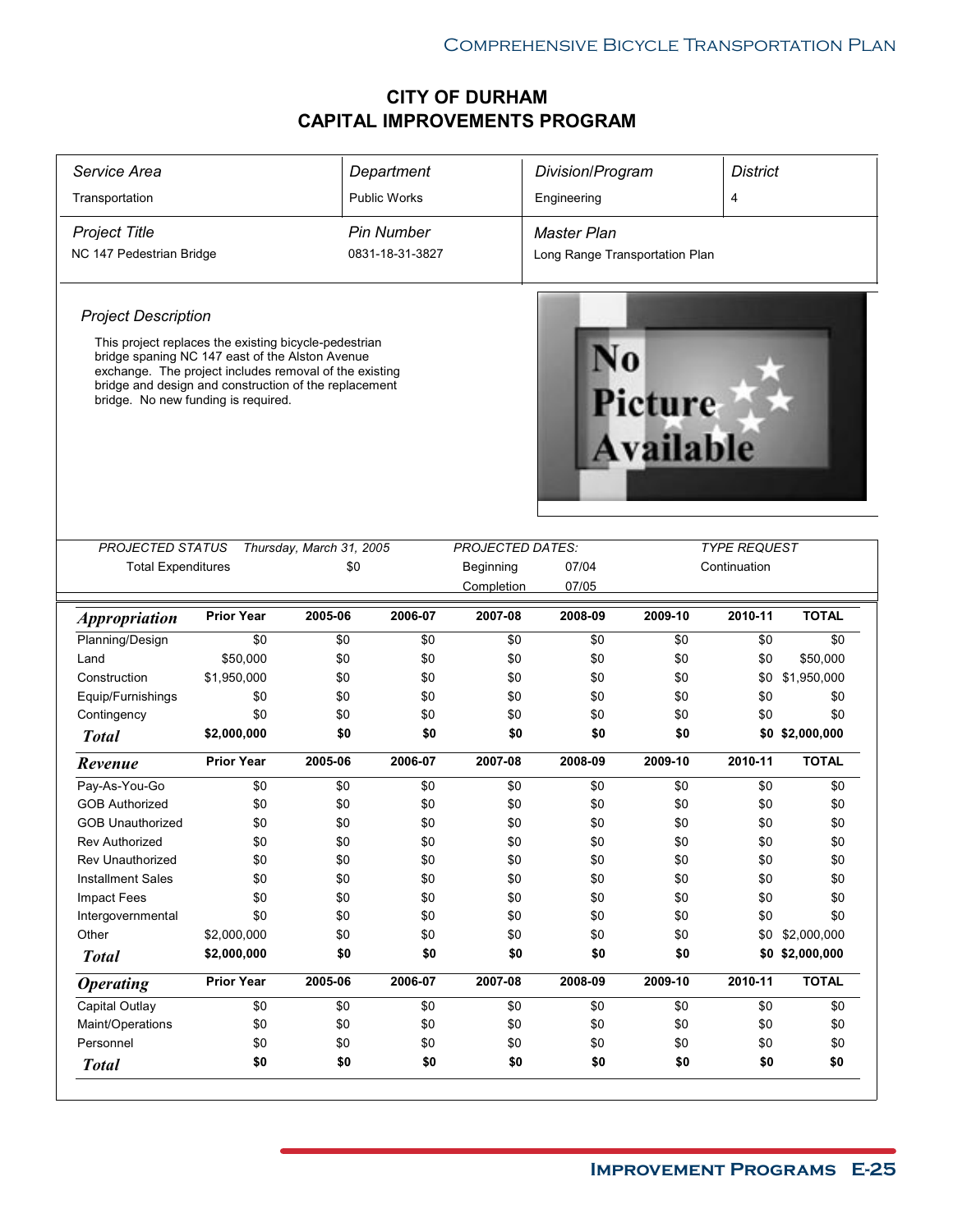|                                                                                                                                                                 |                   |                                 | Department          |                         | Division/Program               |             | <b>District</b>     |                 |
|-----------------------------------------------------------------------------------------------------------------------------------------------------------------|-------------------|---------------------------------|---------------------|-------------------------|--------------------------------|-------------|---------------------|-----------------|
| Transportation                                                                                                                                                  |                   |                                 | <b>Public Works</b> |                         | Engineering                    |             | 3                   |                 |
| <b>Project Title</b>                                                                                                                                            |                   |                                 | <b>Pin Number</b>   |                         | <b>Master Plan</b>             |             |                     |                 |
| NC 751 Widening - Phase I                                                                                                                                       |                   |                                 |                     |                         | Long Range Transportation Plan |             |                     |                 |
|                                                                                                                                                                 |                   |                                 |                     |                         |                                |             |                     |                 |
| <b>Project Description</b>                                                                                                                                      |                   |                                 |                     |                         |                                |             |                     |                 |
| This project widens 0.76 miles of NC Highway 751 from                                                                                                           |                   |                                 |                     |                         |                                |             |                     |                 |
| South Roxboro Street to NC 54 from 2 to 4 lanes with a<br>landscaped median and sidewalks. The project will<br>ease traffic congestion around southwest Durham. |                   |                                 |                     |                         |                                |             |                     |                 |
| <b>PROJECTED STATUS</b>                                                                                                                                         |                   | Thursday, March 31, 2005<br>\$0 |                     | <b>PROJECTED DATES:</b> | 07/05                          |             | <b>TYPE REQUEST</b> |                 |
| <b>Total Expenditures</b>                                                                                                                                       |                   |                                 |                     | Beginning<br>Completion | 07/10                          |             | New                 |                 |
|                                                                                                                                                                 |                   |                                 |                     |                         |                                |             |                     |                 |
| <i><b>Appropriation</b></i>                                                                                                                                     | <b>Prior Year</b> | 2005-06                         | 2006-07             | 2007-08                 | 2008-09                        | 2009-10     | 2010-11             | <b>TOTAL</b>    |
| Planning/Design                                                                                                                                                 | \$0               | \$880,000                       | \$0                 | \$0                     | \$0                            | \$0         | \$0                 | \$880,000       |
| Land                                                                                                                                                            | \$0               | \$800,000                       | \$0                 | \$0                     | \$800,000                      | \$0         | \$0                 | \$1,600,000     |
| Construction                                                                                                                                                    | \$0               | \$0                             | \$0                 | \$0                     | \$0                            | \$4,100,000 | \$0                 | \$4,100,000     |
| Equip/Furnishings                                                                                                                                               | \$0               | \$0                             | \$0                 | \$0                     | \$0                            | \$0         | \$0                 | \$0             |
| Contingency                                                                                                                                                     | \$0               | \$0                             | \$0                 | \$0                     | \$0                            | \$0         | \$0                 | \$0             |
| <b>Total</b>                                                                                                                                                    | \$0               | \$1,680,000                     | \$0                 | \$0                     | \$800,000                      | \$4,100,000 |                     | \$0 \$6,580,000 |
| Revenue                                                                                                                                                         | <b>Prior Year</b> | 2005-06                         | 2006-07             | 2007-08                 | 2008-09                        | 2009-10     | 2010-11             | <b>TOTAL</b>    |
|                                                                                                                                                                 |                   |                                 |                     |                         |                                |             |                     |                 |
| Pay-As-You-Go                                                                                                                                                   | \$0               | \$0                             | \$0                 | \$0                     | \$0                            | \$0         | \$0                 | \$0             |
| <b>GOB Authorized</b>                                                                                                                                           | \$0               | \$0                             | \$0                 | \$0                     | \$0                            | \$0         | \$0                 | \$0             |
| <b>GOB Unauthorized</b>                                                                                                                                         | \$0               | \$0                             | \$0                 | \$0                     | \$0                            | \$4,100,000 | \$0                 | \$4,100,000     |
| <b>Rev Authorized</b>                                                                                                                                           | \$0               | \$0                             | \$0                 | \$0                     | \$0                            | \$0         | \$0                 | \$0             |
| Rev Unauthorized                                                                                                                                                | \$0               | \$0                             | \$0                 | \$0                     | \$0                            | \$0         | \$0                 | \$0             |
| <b>Installment Sales</b>                                                                                                                                        | \$0               | \$0                             | \$0                 | \$0                     | \$0                            | \$0         | \$0                 | \$0             |
| <b>Impact Fees</b>                                                                                                                                              | \$0               | \$1,680,000                     | \$0                 | \$0                     | \$800,000                      | \$0         | \$0                 | \$2,480,000     |
| Intergovernmental                                                                                                                                               | \$0               | \$0                             | \$0                 | \$0                     | \$0                            | \$0         | \$0                 | \$0             |
| Other                                                                                                                                                           | \$0               | \$0                             | \$0                 | \$0                     | \$0                            | \$0         | \$0                 | \$0             |
| <b>Total</b>                                                                                                                                                    | \$0               | \$1,680,000                     | \$0                 | \$0                     | \$800,000                      | \$4,100,000 |                     | \$0 \$6,580,000 |
| <b>Operating</b>                                                                                                                                                | <b>Prior Year</b> | 2005-06                         | 2006-07             | 2007-08                 | 2008-09                        | 2009-10     | 2010-11             | <b>TOTAL</b>    |
| <b>Capital Outlay</b>                                                                                                                                           | \$0               | \$0                             | \$0                 | \$0                     | \$0                            | \$0         | \$0                 | \$0             |
| Maint/Operations                                                                                                                                                | \$0               | \$0                             | \$0                 | \$0                     | \$0                            | \$0         | \$0                 | \$0             |
| Personnel                                                                                                                                                       | \$0               | \$0                             | \$0                 | \$0                     | \$0                            | \$0         | \$0                 | \$0             |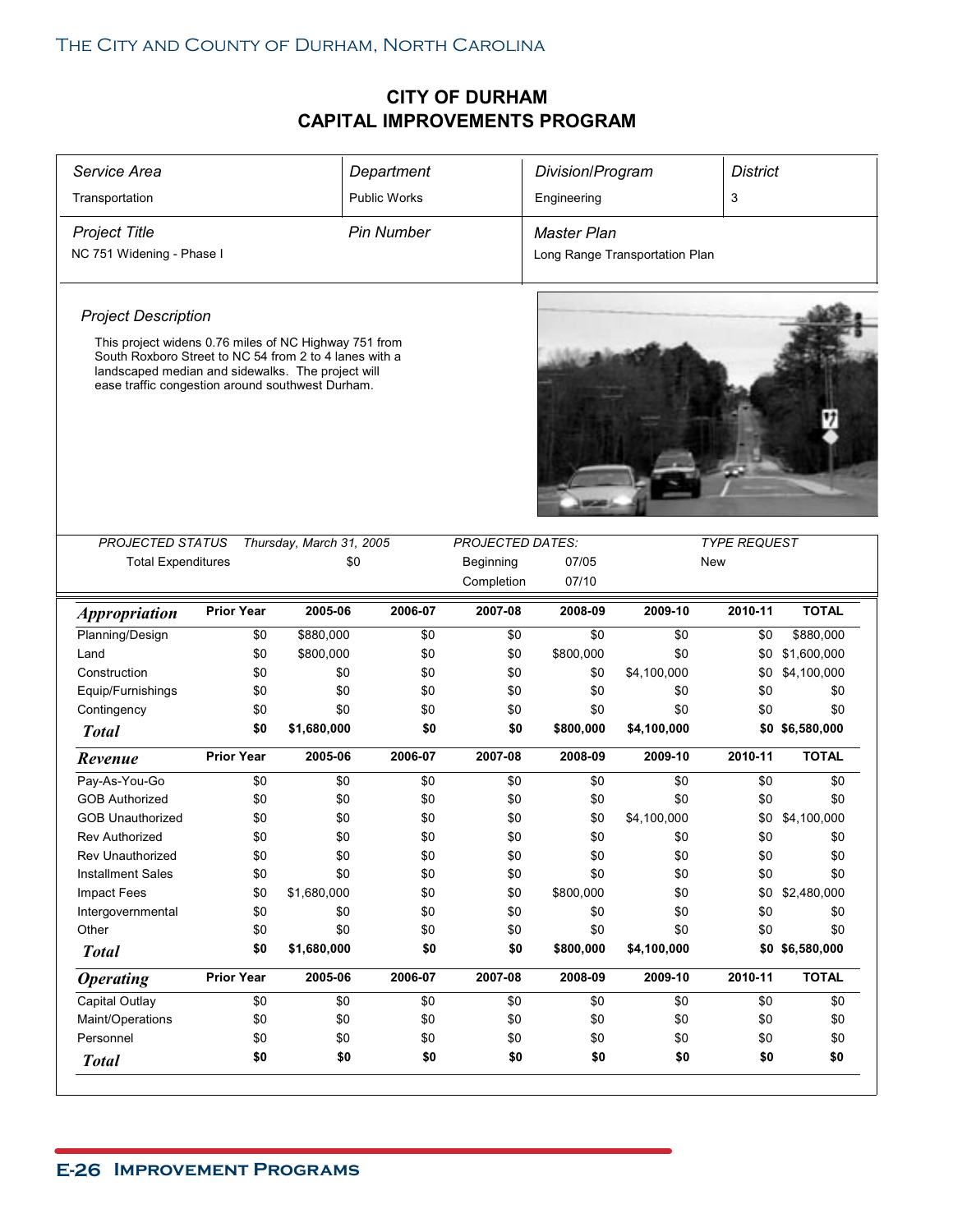| Service Area                                                                                                                                                                                                                              |                   |                          | Department          |                         | Division/Program               |            | <b>District</b>     |                 |
|-------------------------------------------------------------------------------------------------------------------------------------------------------------------------------------------------------------------------------------------|-------------------|--------------------------|---------------------|-------------------------|--------------------------------|------------|---------------------|-----------------|
| Transportation                                                                                                                                                                                                                            |                   |                          | <b>Public Works</b> |                         | Engineering                    |            | 3                   |                 |
| <b>Project Title</b>                                                                                                                                                                                                                      |                   |                          | <b>Pin Number</b>   |                         | <b>Master Plan</b>             |            |                     |                 |
| NC 751 Widening - Phase II                                                                                                                                                                                                                |                   |                          |                     |                         | Long Range Transportation Plan |            |                     |                 |
| <b>Project Description</b>                                                                                                                                                                                                                |                   |                          |                     |                         |                                |            |                     |                 |
| This project widens 1.05 miles of NC Highway 751 from<br>NC 54 to Interstate 40 from two to four lanes with<br>landscaped median and sidewalks. The project will<br>ease traffic congestion in southern Durham around<br>Southpoint Mall. |                   |                          |                     |                         |                                |            |                     |                 |
|                                                                                                                                                                                                                                           |                   |                          |                     |                         |                                |            |                     |                 |
| <b>PROJECTED STATUS</b>                                                                                                                                                                                                                   |                   | Thursday, March 31, 2005 |                     | <b>PROJECTED DATES:</b> |                                |            | <b>TYPE REQUEST</b> |                 |
| <b>Total Expenditures</b>                                                                                                                                                                                                                 |                   | \$0                      |                     | Beginning               | 07/08                          |            | Continuation        |                 |
|                                                                                                                                                                                                                                           |                   |                          |                     | Completion              | 06/11                          |            |                     |                 |
| <i><b>Appropriation</b></i>                                                                                                                                                                                                               | <b>Prior Year</b> | 2005-06                  | 2006-07             | 2007-08                 | 2008-09                        | 2009-10    | 2010-11             | <b>TOTAL</b>    |
| Planning/Design                                                                                                                                                                                                                           | \$0               | \$0                      | \$0                 | \$0                     | \$1,200,000                    | \$0        |                     | \$0 \$1,200,000 |
| Land                                                                                                                                                                                                                                      | \$0               | \$0                      | \$0                 | \$0                     | \$2,200,000                    | \$0        | \$0                 | \$2,200,000     |
| Construction                                                                                                                                                                                                                              | \$0               | \$0                      | \$0                 | \$0                     | \$0                            | \$0        | \$0                 | \$0             |
| Equip/Furnishings                                                                                                                                                                                                                         | \$0               | \$0                      | \$0                 | \$0                     | \$0                            | \$0        | \$0                 | \$0             |
| Contingency                                                                                                                                                                                                                               | \$0               | \$0                      | \$0                 | \$0                     | \$0                            | \$0        | \$0                 | \$0             |
| <b>Total</b>                                                                                                                                                                                                                              | \$0               | \$0                      | \$0                 | \$0                     | \$3,400,000                    | \$0        |                     | \$0 \$3,400,000 |
| Revenue                                                                                                                                                                                                                                   | <b>Prior Year</b> | 2005-06                  | 2006-07             | 2007-08                 | 2008-09                        | 2009-10    | 2010-11             | <b>TOTAL</b>    |
| Pay-As-You-Go                                                                                                                                                                                                                             | \$0               | \$0                      | \$0                 | \$0                     | \$0                            | \$0        | \$0                 | \$0             |
| <b>GOB Authorized</b>                                                                                                                                                                                                                     | \$0               | \$0                      | \$0                 | \$0                     | \$0                            | \$0        | \$0                 | \$0             |
| <b>GOB Unauthorized</b>                                                                                                                                                                                                                   | \$0               | \$0                      | \$0                 | \$0                     | \$3,400,000                    | \$0        | \$0                 | \$3,400,000     |
| <b>Rev Authorized</b>                                                                                                                                                                                                                     | \$0               | \$0                      | \$0                 | \$0                     | \$0                            | \$0        | \$0                 | \$0             |
| Rev Unauthorized                                                                                                                                                                                                                          | \$0               | \$0                      | \$0                 | \$0                     | \$0                            | \$0        | \$0                 | \$0             |
| <b>Installment Sales</b>                                                                                                                                                                                                                  | \$0               | \$0                      | \$0                 | \$0                     | \$0                            | \$0        | \$0                 | \$0             |
|                                                                                                                                                                                                                                           | \$0               | \$0                      | \$0                 | \$0                     | \$0                            | \$0        | \$0                 | \$0             |
| Impact Fees                                                                                                                                                                                                                               |                   |                          |                     |                         |                                |            |                     |                 |
| Intergovernmental                                                                                                                                                                                                                         | \$0               | \$0                      | \$0                 | \$0                     | \$0                            | \$0        | \$0                 | \$0             |
| Other                                                                                                                                                                                                                                     | \$0               | \$0                      | \$0                 | \$0                     | \$0                            | \$0        | \$0                 | \$0             |
| <b>Total</b>                                                                                                                                                                                                                              | \$0               | \$0                      | \$0                 | \$0                     | \$3,400,000                    | \$0        |                     | \$0 \$3,400,000 |
| <b>Operating</b>                                                                                                                                                                                                                          | <b>Prior Year</b> | 2005-06                  | 2006-07             | 2007-08                 | 2008-09                        | 2009-10    | 2010-11             | <b>TOTAL</b>    |
| Capital Outlay                                                                                                                                                                                                                            | \$0               | \$0                      | \$0                 | \$0                     | \$0                            | \$0        | \$0                 | \$0             |
| Maint/Operations                                                                                                                                                                                                                          | \$0               | \$0                      | \$0                 | \$0                     | \$0                            | \$0        | \$0                 | \$0             |
| Personnel                                                                                                                                                                                                                                 | \$0<br>\$0        | \$0<br>\$0               | \$0<br>\$0          | \$0<br>\$0              | \$0<br>\$0                     | \$0<br>\$0 | \$0<br>\$0          | \$0<br>\$0      |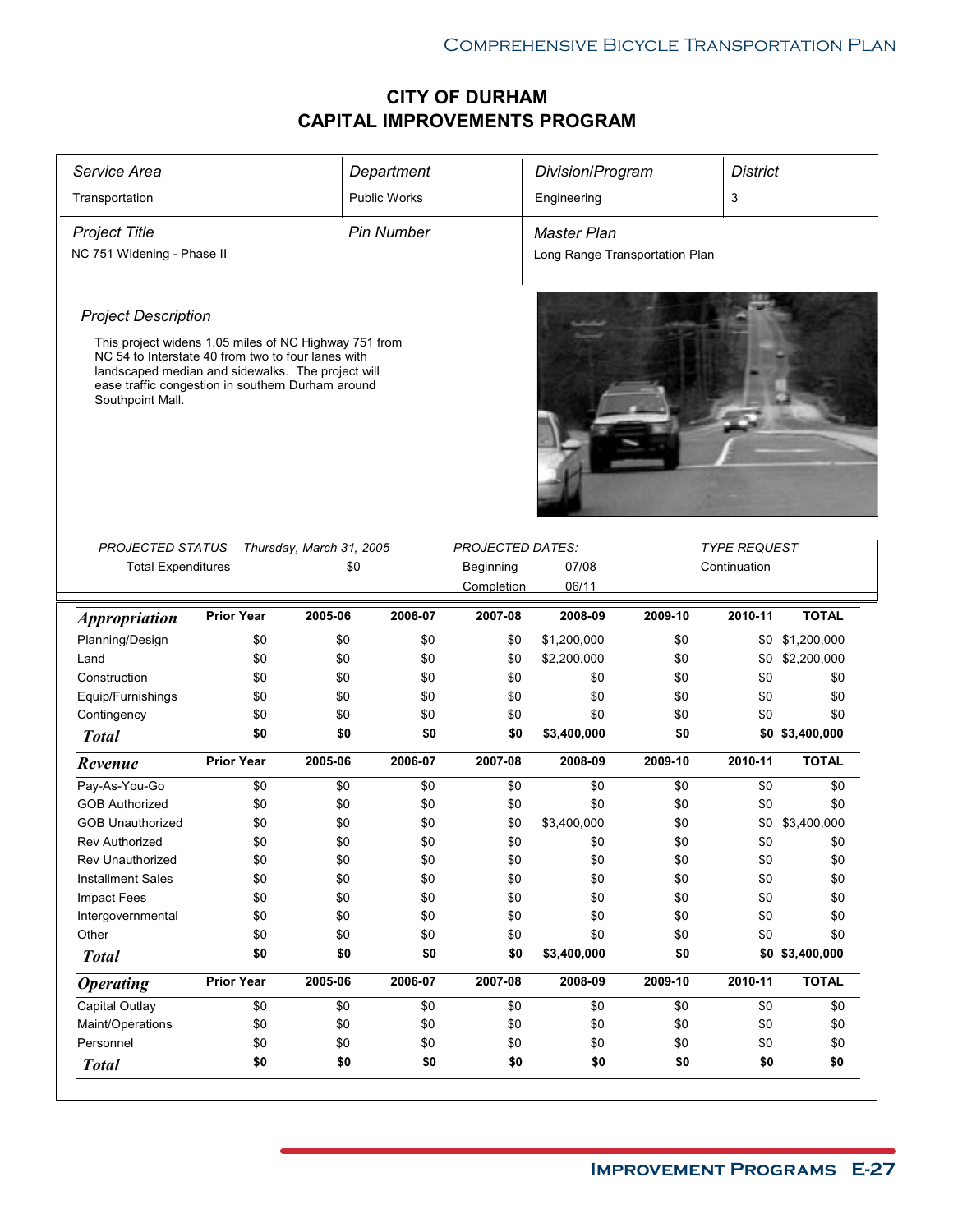| Service Area                                                                                                                                     |                   |                                 | Department          |                                      | Division/Program               |                             | <b>District</b>                     |                  |
|--------------------------------------------------------------------------------------------------------------------------------------------------|-------------------|---------------------------------|---------------------|--------------------------------------|--------------------------------|-----------------------------|-------------------------------------|------------------|
| Transportation                                                                                                                                   |                   |                                 | <b>Public Works</b> |                                      | Engineering                    |                             | 2                                   |                  |
| <b>Project Title</b>                                                                                                                             |                   |                                 | <b>Pin Number</b>   |                                      | Master Plan                    |                             |                                     |                  |
| Old Oxford Highway - Phase 1                                                                                                                     |                   |                                 |                     |                                      | Long Range Transportation Plan |                             |                                     |                  |
|                                                                                                                                                  |                   |                                 |                     |                                      |                                |                             |                                     |                  |
| <b>Project Description</b>                                                                                                                       |                   |                                 |                     |                                      |                                |                             |                                     |                  |
| This project expands the capacity of Old Oxford Highway<br>for 1.5 miles between North Roxboro Street and Hamlin<br>Road in northeastern Durham. |                   |                                 |                     |                                      |                                | <b>Picture</b><br>Available |                                     |                  |
|                                                                                                                                                  |                   |                                 |                     |                                      |                                |                             |                                     |                  |
| <b>PROJECTED STATUS</b><br><b>Total Expenditures</b>                                                                                             |                   | Thursday, March 31, 2005<br>\$0 |                     | <b>PROJECTED DATES:</b><br>Beginning | 07/08                          |                             | <b>TYPE REQUEST</b><br>Continuation |                  |
|                                                                                                                                                  |                   |                                 |                     | Completion                           | 07/10                          |                             |                                     |                  |
| <i><b>Appropriation</b></i>                                                                                                                      | <b>Prior Year</b> | 2005-06                         | 2006-07             | 2007-08                              | 2008-09                        | 2009-10                     | 2010-11                             | <b>TOTAL</b>     |
| Planning/Design                                                                                                                                  | \$0               | \$0                             | \$0                 | \$0                                  | \$1,800,000                    | \$0                         |                                     | \$0 \$1,800,000  |
| Land                                                                                                                                             | \$0               | \$0                             | \$0                 | \$0                                  | \$3,300,000                    | \$0                         | \$0                                 | \$3,300,000      |
| Construction                                                                                                                                     | \$0               | \$0                             | \$0                 | \$0                                  | \$8,200,000                    | \$0                         | \$0                                 | \$8,200,000      |
| Equip/Furnishings                                                                                                                                | \$0               | \$0                             | \$0                 | \$0                                  | \$0                            | \$0                         | \$0                                 | \$0              |
| Contingency                                                                                                                                      | \$0               | \$0                             | \$0                 | \$0                                  | \$0                            | \$0                         | \$0                                 | \$0              |
| <b>Total</b>                                                                                                                                     | \$0               | \$0                             | \$0                 | \$0                                  | \$13,300,000                   | \$0                         |                                     | \$0\$13,300,000  |
| Revenue                                                                                                                                          | <b>Prior Year</b> | 2005-06                         | 2006-07             | 2007-08                              | 2008-09                        | 2009-10                     | 2010-11                             | <b>TOTAL</b>     |
| Pay-As-You-Go                                                                                                                                    | \$0               | \$0                             | \$0                 | \$0                                  | \$0                            | \$0                         | \$0                                 | \$0              |
| <b>GOB Authorized</b>                                                                                                                            | \$0               | \$0                             | \$0                 | \$0                                  | \$0                            | \$0                         | \$0                                 | \$0              |
| <b>GOB Unauthorized</b>                                                                                                                          | \$0               | \$0                             | \$0                 | \$0                                  | \$13,300,000                   | \$0                         |                                     | \$0 \$13,300,000 |
| <b>Rev Authorized</b>                                                                                                                            | \$0               | \$0                             | \$0                 | \$0                                  | \$0                            | \$0                         | \$0                                 | \$0              |
| Rev Unauthorized                                                                                                                                 | \$0               | \$0                             | $\$0$               | \$0                                  | $\$0$                          | \$0                         | \$0                                 | \$0              |
| <b>Installment Sales</b>                                                                                                                         | \$0               | \$0                             | \$0                 | \$0                                  | \$0                            | \$0                         | \$0                                 | \$0              |
| Impact Fees                                                                                                                                      | \$0               | \$0                             | \$0                 | \$0                                  | \$0                            | \$0                         | \$0                                 | \$0              |
| Intergovernmental                                                                                                                                | \$0               | \$0                             | \$0                 | \$0                                  | \$0                            | \$0                         | \$0                                 | \$0              |
| Other                                                                                                                                            | \$0               | \$0                             | \$0                 | \$0                                  | \$0                            | \$0                         | \$0                                 | \$0              |
| <b>Total</b>                                                                                                                                     | \$0               | \$0                             | \$0                 | \$0                                  | \$13,300,000                   | \$0                         |                                     | \$0\$13,300,000  |
| <b>Operating</b>                                                                                                                                 | <b>Prior Year</b> | 2005-06                         | 2006-07             | 2007-08                              | 2008-09                        | 2009-10                     | 2010-11                             | <b>TOTAL</b>     |
|                                                                                                                                                  | \$0               | \$0                             | \$0                 | \$0                                  | \$0                            | \$0                         | \$0                                 | \$0              |
| Capital Outlay                                                                                                                                   |                   |                                 |                     |                                      |                                | \$0                         | \$0                                 | \$0              |
| Maint/Operations                                                                                                                                 | \$0               | \$0                             | \$0                 | \$0                                  | \$0                            |                             |                                     |                  |
| Personnel                                                                                                                                        | \$0<br>\$0        | \$0<br>\$0                      | \$0<br>\$0          | \$0<br>\$0                           | \$0<br>\$0                     | \$0<br>\$0                  | \$0<br>\$0                          | \$0<br>\$0       |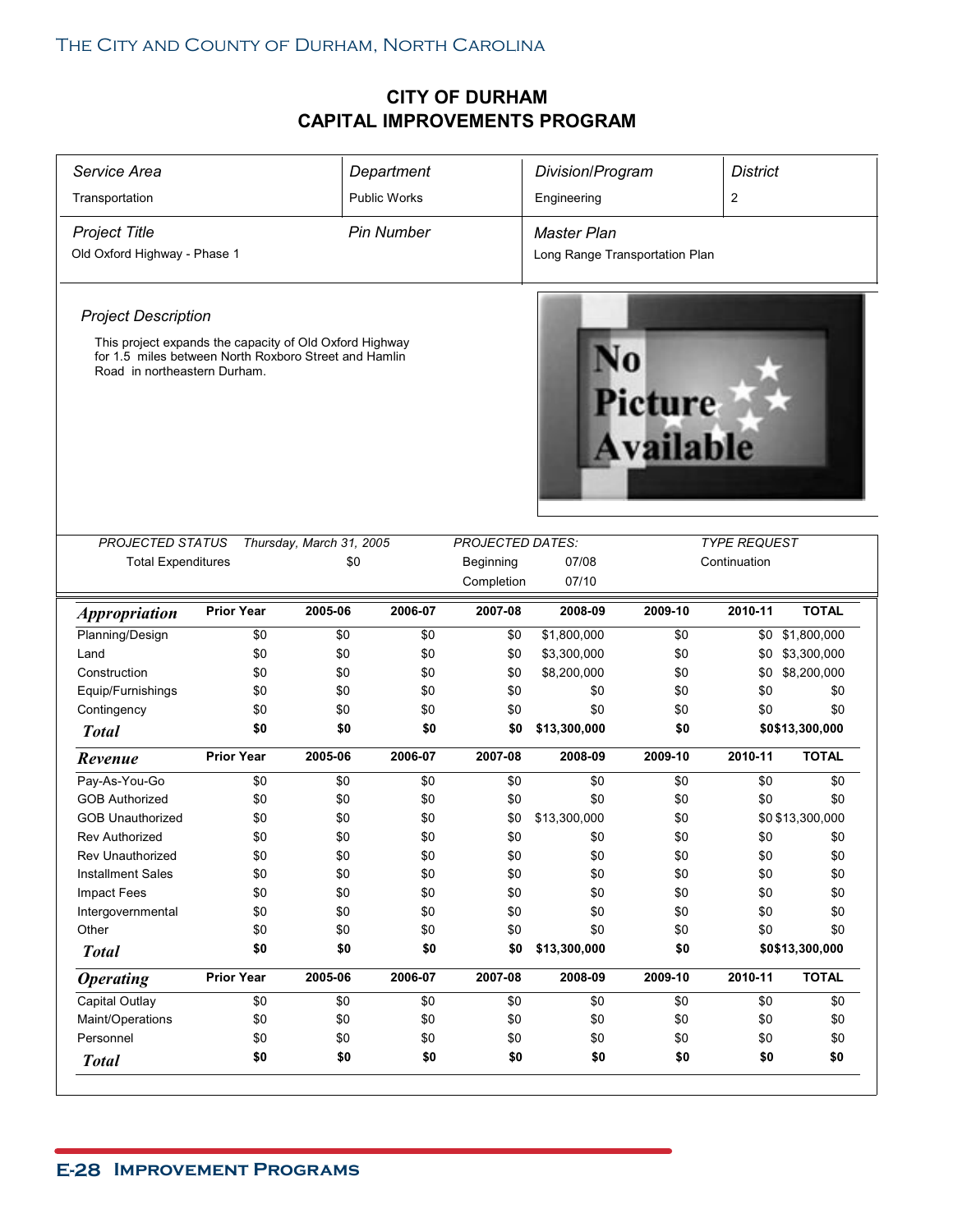| Service Area                                                                                                                                  |                   |                          | Department          |                         | Division/Program               |            | <b>District</b>     |                  |
|-----------------------------------------------------------------------------------------------------------------------------------------------|-------------------|--------------------------|---------------------|-------------------------|--------------------------------|------------|---------------------|------------------|
| Transportation                                                                                                                                |                   |                          | <b>Public Works</b> |                         | Engineering                    |            | 4                   |                  |
| <b>Project Title</b>                                                                                                                          |                   |                          | <b>Pin Number</b>   |                         | <b>Master Plan</b>             |            |                     |                  |
| Riddle Road Improvements                                                                                                                      |                   |                          |                     |                         | Long Range Transportation Plan |            |                     |                  |
| <b>Project Description</b>                                                                                                                    |                   |                          |                     |                         |                                |            |                     |                  |
| This projects constructs bicycle lanes, sidewalks and<br>curb and gutter on 1.7 miles of Riddle Road from<br>Fayetteville Road to Ellis Road. |                   |                          |                     |                         |                                |            |                     |                  |
| <b>PROJECTED STATUS</b>                                                                                                                       |                   | Thursday, March 31, 2005 |                     | <b>PROJECTED DATES:</b> |                                |            | <b>TYPE REQUEST</b> |                  |
| <b>Total Expenditures</b>                                                                                                                     |                   | \$0                      |                     | Beginning<br>Completion | 07/08<br>07/10                 |            | Continuation        |                  |
| <i><b>Appropriation</b></i>                                                                                                                   | <b>Prior Year</b> | 2005-06                  | 2006-07             | 2007-08                 | 2008-09                        | 2009-10    | 2010-11             | <b>TOTAL</b>     |
| Planning/Design                                                                                                                               | \$0               | \$0                      | \$0                 | \$0                     | \$2,000,000                    | \$0        | \$0                 | \$2,000,000      |
| Land                                                                                                                                          | \$0               | \$0                      | \$0                 | \$0                     | \$1,800,000                    | \$0        | \$0                 | \$1,800,000      |
| Construction                                                                                                                                  | \$0               | \$0                      | \$0                 | \$0                     | \$9,200,000                    | \$0        | \$0                 | \$9,200,000      |
| Equip/Furnishings                                                                                                                             | \$0               | \$0                      | \$0                 | \$0                     | \$0                            | \$0        | \$0                 | \$0              |
| Contingency                                                                                                                                   | \$0               | \$0                      | \$0                 | \$0                     | \$0                            | \$0        | \$0                 | \$0              |
| <b>Total</b>                                                                                                                                  | \$0               | \$0                      | \$0                 | \$0                     | \$13,000,000                   | \$0        |                     | \$0\$13,000,000  |
| Revenue                                                                                                                                       | <b>Prior Year</b> | 2005-06                  | 2006-07             | 2007-08                 | 2008-09                        | 2009-10    | 2010-11             | <b>TOTAL</b>     |
| Pay-As-You-Go                                                                                                                                 | \$0               | \$0                      | \$0                 | \$0                     | \$0                            | \$0        | \$0                 | \$0              |
| <b>GOB Authorized</b>                                                                                                                         | \$0               | \$0                      | \$0                 | \$0                     | \$0                            | \$0        | \$0                 | \$0              |
| <b>GOB Unauthorized</b>                                                                                                                       | \$0               | \$0                      | \$0                 | \$0                     | \$13,000,000                   | \$0        |                     | \$0 \$13,000,000 |
| <b>Rev Authorized</b>                                                                                                                         | \$0               | \$0                      | \$0                 | \$0                     | \$0                            | \$0        | \$0                 | \$0              |
| Rev Unauthorized                                                                                                                              | \$0               | \$0                      | \$0                 | \$0                     | \$0                            | \$0        | \$0                 | \$0              |
| <b>Installment Sales</b>                                                                                                                      | \$0               | \$0                      | \$0                 | \$0                     | \$0                            | \$0        | \$0                 | \$0              |
| Impact Fees                                                                                                                                   | \$0               | \$0                      | \$0                 | \$0                     | \$0                            | \$0        | \$0                 | \$0              |
| Intergovernmental                                                                                                                             | \$0               | \$0                      | \$0                 | \$0                     | \$0                            | \$0        | \$0                 | \$0              |
| Other                                                                                                                                         | \$0               | \$0                      | \$0                 | \$0<br>\$0              | \$0                            | \$0        | \$0                 | \$0              |
| <b>Total</b>                                                                                                                                  | \$0               | \$0                      | \$0                 |                         | \$13,000,000                   | \$0        |                     | \$0\$13,000,000  |
| <b>Operating</b>                                                                                                                              | <b>Prior Year</b> | 2005-06                  | 2006-07             | 2007-08                 | 2008-09                        | 2009-10    | 2010-11             | <b>TOTAL</b>     |
| Capital Outlay                                                                                                                                | \$0               | \$0                      | \$0                 | \$0                     | \$0                            | \$0        | \$0                 | \$0              |
| Maint/Operations                                                                                                                              | \$0               | \$0                      | \$0                 | \$0                     | \$0                            | \$0        | \$0                 | \$0              |
| Personnel<br><b>Total</b>                                                                                                                     | \$0<br>\$0        | \$0<br>\$0               | \$0<br>\$0          | \$0<br>\$0              | \$0<br>\$0                     | \$0<br>\$0 | \$0<br>\$0          | \$0<br>\$0       |
|                                                                                                                                               |                   |                          |                     |                         |                                |            |                     |                  |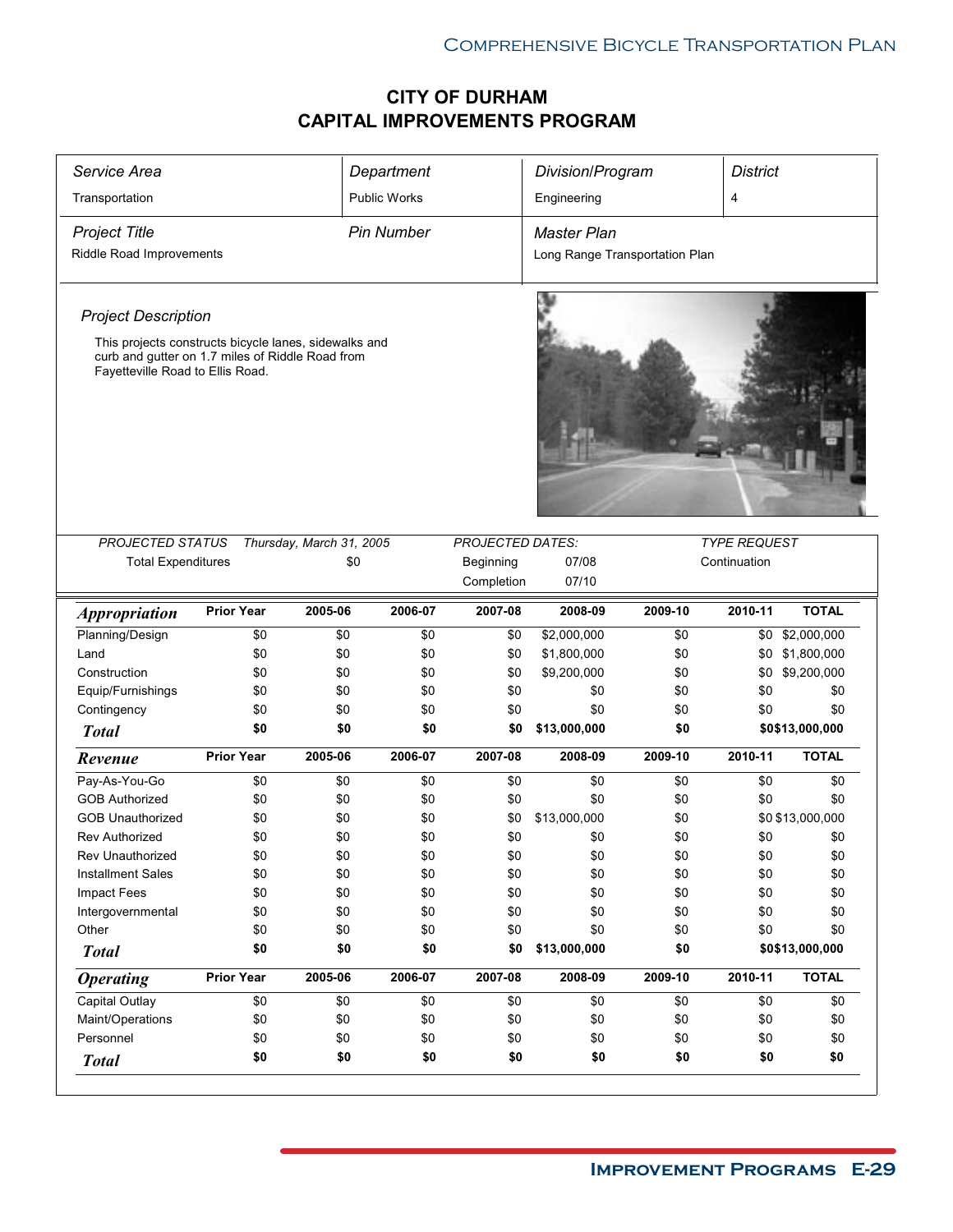| Service Area                                                                                                                      |                   |                          | Department          |                         | Division/Program                      |         | <b>District</b>     |                  |  |
|-----------------------------------------------------------------------------------------------------------------------------------|-------------------|--------------------------|---------------------|-------------------------|---------------------------------------|---------|---------------------|------------------|--|
| Transportation                                                                                                                    |                   |                          | <b>Public Works</b> |                         | <b>Street Maintenance</b>             |         | All                 |                  |  |
| <b>Project Title</b>                                                                                                              |                   |                          | <b>Pin Number</b>   |                         | Master Plan                           |         |                     |                  |  |
| Road Resurfacing                                                                                                                  |                   |                          |                     |                         | <b>ITRE Pavement Condition Survey</b> |         |                     |                  |  |
|                                                                                                                                   |                   |                          |                     |                         |                                       |         |                     |                  |  |
|                                                                                                                                   |                   |                          |                     |                         |                                       |         |                     |                  |  |
| <b>Project Description</b>                                                                                                        |                   |                          |                     |                         |                                       |         |                     |                  |  |
| The project will resurface city streets on an ongoing<br>cycle at a funding level that will allow the street stock to<br>improve. |                   |                          |                     |                         |                                       |         |                     |                  |  |
|                                                                                                                                   |                   |                          |                     |                         |                                       |         |                     |                  |  |
|                                                                                                                                   |                   |                          |                     |                         |                                       |         |                     |                  |  |
|                                                                                                                                   |                   |                          |                     |                         |                                       |         |                     |                  |  |
|                                                                                                                                   |                   |                          |                     |                         |                                       |         |                     |                  |  |
|                                                                                                                                   |                   |                          |                     |                         |                                       |         |                     |                  |  |
|                                                                                                                                   |                   |                          |                     |                         |                                       |         |                     |                  |  |
| PROJECTED STATUS                                                                                                                  |                   | Thursday, March 31, 2005 |                     | <b>PROJECTED DATES:</b> |                                       |         | <b>TYPE REQUEST</b> |                  |  |
| <b>Total Expenditures</b>                                                                                                         |                   | \$0                      |                     | Beginning               | 07/04                                 |         | Continuation        |                  |  |
|                                                                                                                                   |                   |                          |                     | Completion              | 07/09                                 |         |                     |                  |  |
| <i><b>Appropriation</b></i>                                                                                                       | <b>Prior Year</b> | 2005-06                  | 2006-07             | 2007-08                 | 2008-09                               | 2009-10 | 2010-11             | <b>TOTAL</b>     |  |
| Planning/Design                                                                                                                   | \$0               | \$0                      | \$0                 | \$0                     | \$0                                   | \$0     | \$0                 | \$0              |  |
| Land                                                                                                                              | \$0               | \$0                      | \$0                 | \$0                     | \$0                                   | \$0     | \$0                 | \$0              |  |
| Construction                                                                                                                      | \$650,000         | \$2,000,000              | \$4,700,471         | \$254,054               | \$8,650,278                           | \$0     |                     | \$0 \$16,254,803 |  |
| Equip/Furnishings                                                                                                                 | \$0               | \$0                      | \$0                 | \$0                     | \$0                                   | \$0     | \$0                 | \$0              |  |
| Contingency                                                                                                                       | \$0               | \$0                      | \$0                 | \$0                     | \$0                                   | \$0     | \$0                 | \$0              |  |
| <b>Total</b>                                                                                                                      | \$650,000         | \$2,000,000              | \$4,700,471         | \$254,054               | \$8,650,278                           | \$0     |                     | \$0\$16,254,803  |  |
| Revenue                                                                                                                           | <b>Prior Year</b> | 2005-06                  | 2006-07             | 2007-08                 | 2008-09                               | 2009-10 | 2010-11             | <b>TOTAL</b>     |  |
| Pay-As-You-Go                                                                                                                     | \$0               | \$0                      | \$0                 | \$0                     | \$0                                   | \$0     | \$0                 | \$0              |  |
| <b>GOB Authorized</b>                                                                                                             | \$0               | \$2,000,000              | \$0                 | \$0                     | \$0                                   | \$0     |                     | \$0 \$2,000,000  |  |
| <b>GOB Unauthorized</b>                                                                                                           | \$0               | \$0                      | \$4,700,471         | \$254,054               | \$8,650,278                           | \$0     |                     | \$0 \$13,604,803 |  |
| <b>Rev Authorized</b>                                                                                                             | \$0               | \$0                      | \$0                 | \$0                     | \$0                                   | \$0     | \$0                 | \$0              |  |
| Rev Unauthorized                                                                                                                  | \$0               | \$0                      | \$0                 | \$0                     | \$0                                   | \$0     | $\$0$               | \$0              |  |
| <b>Installment Sales</b>                                                                                                          | \$0               | \$0                      | \$0                 | \$0                     | \$0                                   | \$0     | \$0                 | \$0              |  |
| <b>Impact Fees</b>                                                                                                                | \$0               | \$0                      | \$0                 | \$0                     | \$0                                   | \$0     | \$0                 | \$0              |  |
| Intergovernmental                                                                                                                 | \$650,000         | \$0                      | \$0                 | \$0                     | \$0                                   | \$0     | \$0                 | \$650,000        |  |
| Other                                                                                                                             | \$0               | \$0                      | \$0                 | \$0                     | \$0                                   | \$0     | \$0                 | \$0              |  |
| <b>Total</b>                                                                                                                      | \$650,000         | \$2,000,000              | \$4,700,471         | \$254,054               | \$8,650,278                           | \$0     |                     | \$0\$16,254,803  |  |
| <b>Operating</b>                                                                                                                  | <b>Prior Year</b> | 2005-06                  | 2006-07             | 2007-08                 | 2008-09                               | 2009-10 | 2010-11             | <b>TOTAL</b>     |  |
| Capital Outlay                                                                                                                    | \$0               | \$0                      | \$0                 | \$0                     | \$0                                   | \$0     | \$0                 | \$0              |  |
| Maint/Operations                                                                                                                  | \$0               | \$0                      | \$0                 | \$0                     | \$0                                   | \$0     | \$0                 | \$0              |  |
|                                                                                                                                   |                   |                          |                     |                         |                                       | \$0     | \$0                 | \$0              |  |
| Personnel<br><b>Total</b>                                                                                                         | \$0<br>\$0        | \$0<br>\$0               | \$0<br>\$0          | \$0<br>\$0              | \$0<br>\$0                            | \$0     | \$0                 | \$0              |  |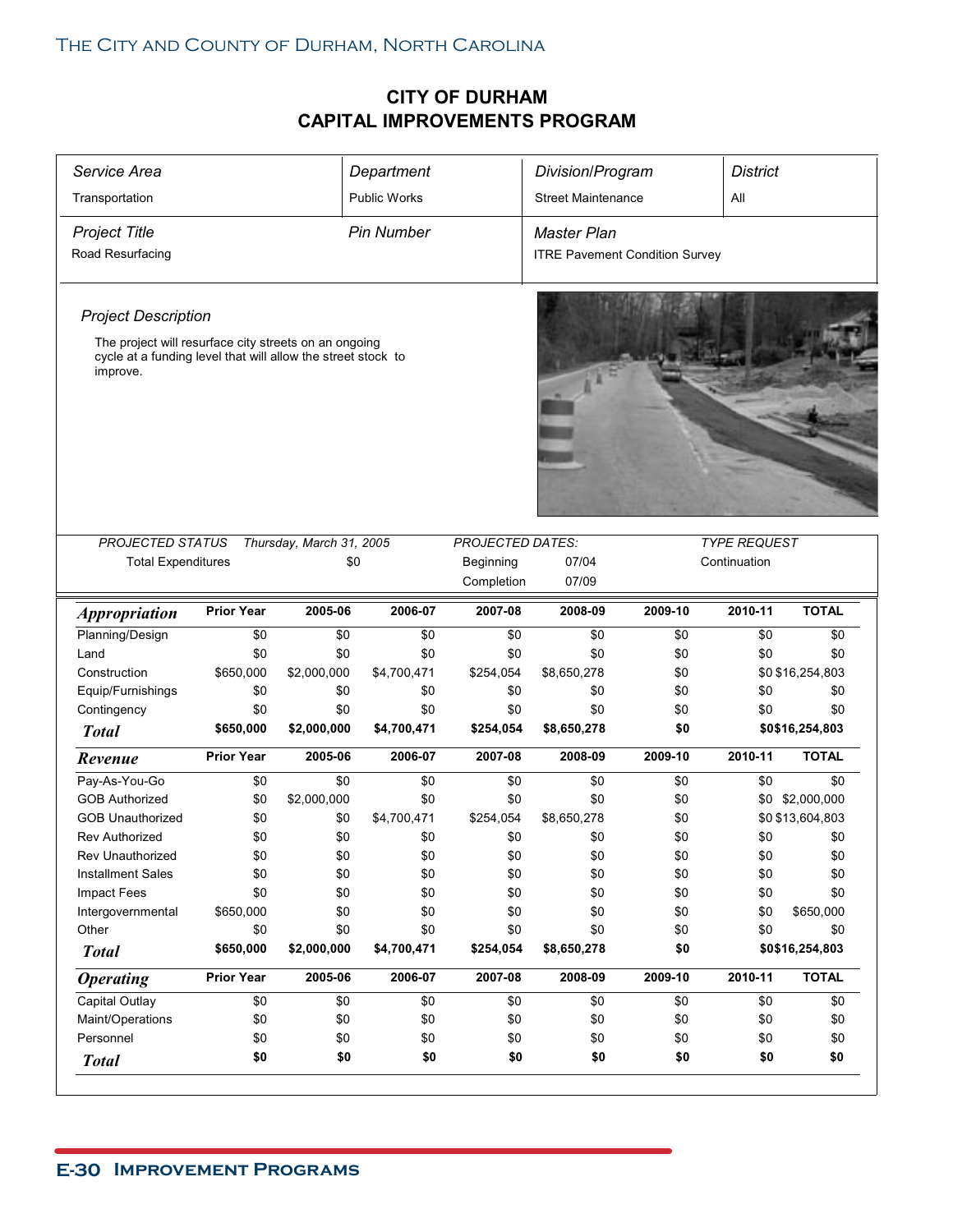| Service Area                                                                                                                                        |                   |                          | Department          |                         | Division/Program               |         | <b>District</b>     |                 |
|-----------------------------------------------------------------------------------------------------------------------------------------------------|-------------------|--------------------------|---------------------|-------------------------|--------------------------------|---------|---------------------|-----------------|
| Transportation                                                                                                                                      |                   |                          | <b>Public Works</b> |                         | Engineering                    |         | 4                   |                 |
| <b>Project Title</b>                                                                                                                                |                   |                          | <b>Pin Number</b>   |                         | <b>Master Plan</b>             |         |                     |                 |
| South Roxboro Street Extension                                                                                                                      |                   |                          | 0820-14-33-5114     |                         | Long Range Transportation Plan |         |                     |                 |
| <b>Project Description</b>                                                                                                                          |                   |                          |                     |                         |                                |         |                     |                 |
| This project extends South Roxboro Street from MLK<br>Parkway to Cornwallis Road with a 4-lane street<br>including sidewalks and landscaped median. |                   |                          |                     |                         |                                |         |                     |                 |
|                                                                                                                                                     |                   |                          |                     |                         |                                |         |                     |                 |
| <b>PROJECTED STATUS</b>                                                                                                                             |                   | Thursday, March 31, 2005 |                     | <b>PROJECTED DATES:</b> |                                |         | <b>TYPE REQUEST</b> |                 |
| <b>Total Expenditures</b>                                                                                                                           |                   | \$0                      |                     | Beginning<br>Completion | 07/05<br>07/09                 |         | Continuation        |                 |
| <i><b>Appropriation</b></i>                                                                                                                         | <b>Prior Year</b> | 2005-06                  | 2006-07             | 2007-08                 | 2008-09                        | 2009-10 | 2010-11             | <b>TOTAL</b>    |
| Planning/Design                                                                                                                                     | \$0               | \$1,500,000              | \$0                 | \$0                     | \$0                            | \$0     | \$0                 | \$1,500,000     |
| Land                                                                                                                                                | \$0               | \$0                      | \$0                 | \$0                     | \$2,500,000                    | \$0     |                     | \$0 \$2,500,000 |
| Construction                                                                                                                                        | \$0               | \$0                      | \$0                 | \$0                     | \$5,000,000                    | \$0     | \$0                 | \$5,000,000     |
| Equip/Furnishings                                                                                                                                   | \$0               | \$0                      | \$0                 | \$0                     | \$0                            | \$0     | \$0                 | \$0             |
| Contingency                                                                                                                                         | \$0               | \$0                      | \$0                 | \$0                     | \$0                            | \$0     | \$0                 | \$0             |
| <b>Total</b>                                                                                                                                        | \$0               | \$1,500,000              | \$0                 | \$0                     | \$7,500,000                    | \$0     |                     | \$0 \$9,000,000 |
|                                                                                                                                                     |                   |                          |                     |                         |                                |         |                     |                 |
| Revenue                                                                                                                                             | <b>Prior Year</b> | 2005-06                  | 2006-07             | 2007-08                 | 2008-09                        | 2009-10 | 2010-11             | <b>TOTAL</b>    |
| Pay-As-You-Go                                                                                                                                       | \$0               | \$0                      | \$0                 | \$0                     | \$0                            | \$0     | \$0                 | \$0             |
| <b>GOB Authorized</b>                                                                                                                               | \$0               | \$0                      | \$0                 | \$0                     | \$0                            | \$0     | \$0                 | \$0             |
| <b>GOB Unauthorized</b>                                                                                                                             | \$0               | \$0                      | \$0                 | \$0                     | \$7,500,000                    | \$0     | \$0                 | \$7,500,000     |
| <b>Rev Authorized</b>                                                                                                                               | \$0               | \$0                      | \$0                 | \$0                     | \$0                            | \$0     | \$0                 | \$0             |
| Rev Unauthorized                                                                                                                                    | \$0               | \$0                      | \$0                 | \$0                     | \$0                            | \$0     | \$0                 | \$0             |
| <b>Installment Sales</b>                                                                                                                            | \$0               | \$0                      | \$0                 | \$0                     | \$0                            | \$0     | \$0                 | \$0             |
| Impact Fees                                                                                                                                         | \$0               | \$1,500,000              | \$0                 | \$0                     | \$0                            | \$0     |                     | \$0 \$1,500,000 |
| Intergovernmental                                                                                                                                   | \$0               | \$0                      | \$0                 | \$0                     | \$0                            | \$0     | \$0                 | \$0             |
| Other                                                                                                                                               | \$0               | \$0                      | \$0                 | \$0                     | \$0                            | \$0     | \$0                 | \$0             |
| <b>Total</b>                                                                                                                                        | \$0               | \$1,500,000              | \$0                 | \$0                     | \$7,500,000                    | \$0     |                     | \$0 \$9,000,000 |
| <b>Operating</b>                                                                                                                                    | <b>Prior Year</b> | 2005-06                  | 2006-07             | 2007-08                 | 2008-09                        | 2009-10 | 2010-11             | <b>TOTAL</b>    |
| Capital Outlay                                                                                                                                      | \$0               | \$0                      | \$0                 | \$0                     | \$0                            | \$0     | \$0                 | \$0             |
| Maint/Operations                                                                                                                                    | \$0               | \$0                      | \$0                 | \$0                     | \$0                            | \$0     | \$0                 | \$0             |
| Personnel                                                                                                                                           | \$0               | \$0                      | \$0                 | \$0                     | \$0                            | \$0     | \$0                 | \$0             |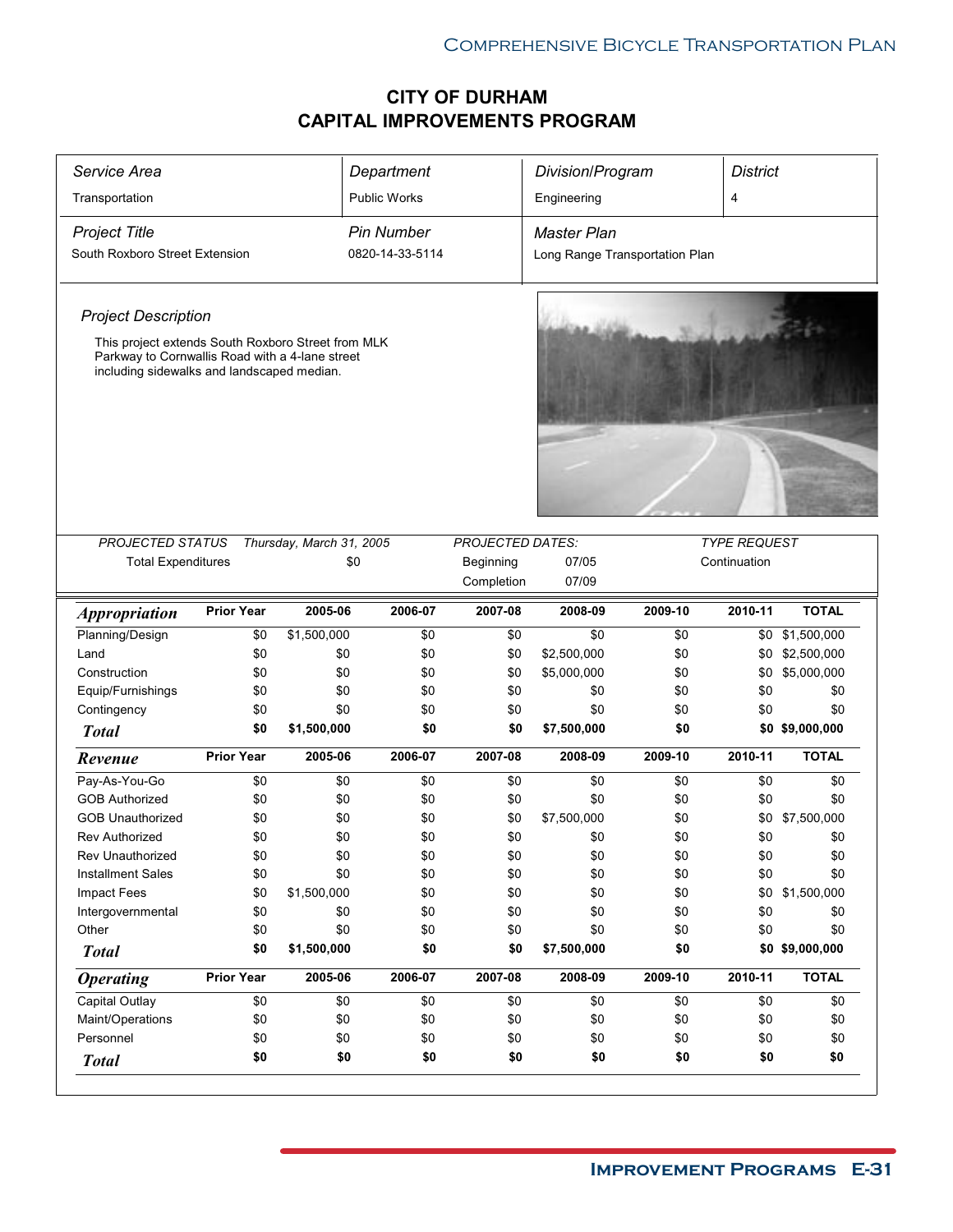| Service Area                                                                                                                                                                                              |                   |                          | Department          |                         | Division/Program               |         | <b>District</b>     |                 |
|-----------------------------------------------------------------------------------------------------------------------------------------------------------------------------------------------------------|-------------------|--------------------------|---------------------|-------------------------|--------------------------------|---------|---------------------|-----------------|
| Transportation                                                                                                                                                                                            |                   |                          | <b>Public Works</b> |                         | Transportation                 |         | All                 |                 |
| <b>Project Title</b>                                                                                                                                                                                      |                   |                          | <b>Pin Number</b>   |                         | <b>Master Plan</b>             |         |                     |                 |
| <b>Traffic Calming</b>                                                                                                                                                                                    |                   |                          |                     |                         | Long Range Transportation Plan |         |                     |                 |
| <b>Project Description</b>                                                                                                                                                                                |                   |                          |                     |                         |                                |         |                     |                 |
| This project provides the implementation of speed                                                                                                                                                         |                   |                          |                     |                         |                                |         |                     |                 |
| reduction measures that have broad popularity with the<br>public including speed humps, roundabouts and traffic<br>diverters that make neighborhoods more pedestrian-<br>friendly. Projects are citywide. |                   |                          |                     |                         |                                |         |                     |                 |
| PROJECTED STATUS                                                                                                                                                                                          |                   | Thursday, March 31, 2005 |                     | <b>PROJECTED DATES:</b> |                                |         | <b>TYPE REQUEST</b> |                 |
| <b>Total Expenditures</b>                                                                                                                                                                                 |                   | \$888,941                |                     | Beginning               | 07/04                          |         | Continuation        |                 |
|                                                                                                                                                                                                           |                   |                          |                     | Completion              | 07/09                          |         |                     |                 |
| <b>Appropriation</b>                                                                                                                                                                                      | <b>Prior Year</b> | 2005-06                  | 2006-07             | 2007-08                 | 2008-09                        | 2009-10 | 2010-11             | <b>TOTAL</b>    |
| Planning/Design                                                                                                                                                                                           | \$560,000         | \$0                      | \$135,465           | \$150,000               | \$150,000                      | \$0     | \$0                 | \$995,465       |
| Land                                                                                                                                                                                                      | \$0               | \$0                      | \$0                 | \$0                     | \$0                            | \$0     | \$0                 | \$0             |
| Construction                                                                                                                                                                                              | \$450,000         | \$0                      | \$964,535           | \$800,000               | \$2,063,541                    | \$0     | \$0                 | \$4,278,076     |
| Equip/Furnishings                                                                                                                                                                                         | \$0               | \$0                      | \$0                 | \$0                     | \$0                            | \$0     | \$0                 | \$0             |
| Contingency                                                                                                                                                                                               | \$0               | \$0                      | \$0                 | \$0                     | \$0                            | \$0     | \$0                 | \$0             |
| <b>Total</b>                                                                                                                                                                                              | \$1,010,000       | \$0                      | \$1,100,000         | \$950,000               | \$2,213,541                    | \$0     |                     | \$0 \$5,273,541 |
| Revenue                                                                                                                                                                                                   | <b>Prior Year</b> | 2005-06                  | 2006-07             |                         |                                |         |                     |                 |
|                                                                                                                                                                                                           |                   |                          |                     | 2007-08                 | 2008-09                        | 2009-10 | 2010-11             | <b>TOTAL</b>    |
| Pay-As-You-Go                                                                                                                                                                                             | \$560,000         | \$0                      | \$0                 | \$0                     | \$0                            | \$0     | \$0                 | \$560,000       |
| <b>GOB Authorized</b>                                                                                                                                                                                     | \$450,000         | \$0                      | \$0                 | \$0                     | \$0                            | \$0     | \$0                 | \$450,000       |
| <b>GOB Unauthorized</b>                                                                                                                                                                                   | \$0               | \$0                      | \$1,100,000         | \$950,000               | \$2,213,541                    | \$0     | \$0                 | \$4,263,541     |
| <b>Rev Authorized</b>                                                                                                                                                                                     | \$0               | \$0                      | \$0                 | \$0                     | \$0                            | \$0     | \$0                 | \$0             |
| Rev Unauthorized                                                                                                                                                                                          | \$0               | \$0                      | \$0                 | \$0                     | \$0                            | \$0     | \$0                 | \$0             |
| <b>Installment Sales</b>                                                                                                                                                                                  | \$0               | \$0                      | \$0                 | \$0                     | \$0                            | \$0     | \$0                 | \$0             |
| Impact Fees                                                                                                                                                                                               | \$0               | \$0                      | \$0                 | \$0                     | \$0                            | \$0     | \$0                 | \$0             |
| Intergovernmental                                                                                                                                                                                         | \$0               | \$0                      | \$0                 | \$0                     | \$0                            | \$0     | \$0                 | \$0             |
| Other                                                                                                                                                                                                     | \$0               | \$0                      | \$0                 | \$0                     | \$0                            | \$0     | \$0                 | \$0             |
| <b>Total</b>                                                                                                                                                                                              | \$1,010,000       | \$0                      | \$1,100,000         | \$950,000               | \$2,213,541                    | \$0     |                     | \$0 \$5,273,541 |
| <b>Operating</b>                                                                                                                                                                                          | <b>Prior Year</b> | 2005-06                  | 2006-07             | 2007-08                 | 2008-09                        | 2009-10 | 2010-11             | <b>TOTAL</b>    |
| Capital Outlay                                                                                                                                                                                            | \$0               | \$0                      | \$0                 | \$0                     | \$0                            | \$0     | \$0                 | \$0             |
| Maint/Operations                                                                                                                                                                                          | \$0               | \$0                      | \$0                 | \$0                     | \$0                            | \$0     | \$0                 | \$0             |
| Personnel                                                                                                                                                                                                 | \$0               | \$0                      | \$0                 | \$0                     | \$0                            | \$0     | \$0                 | \$0             |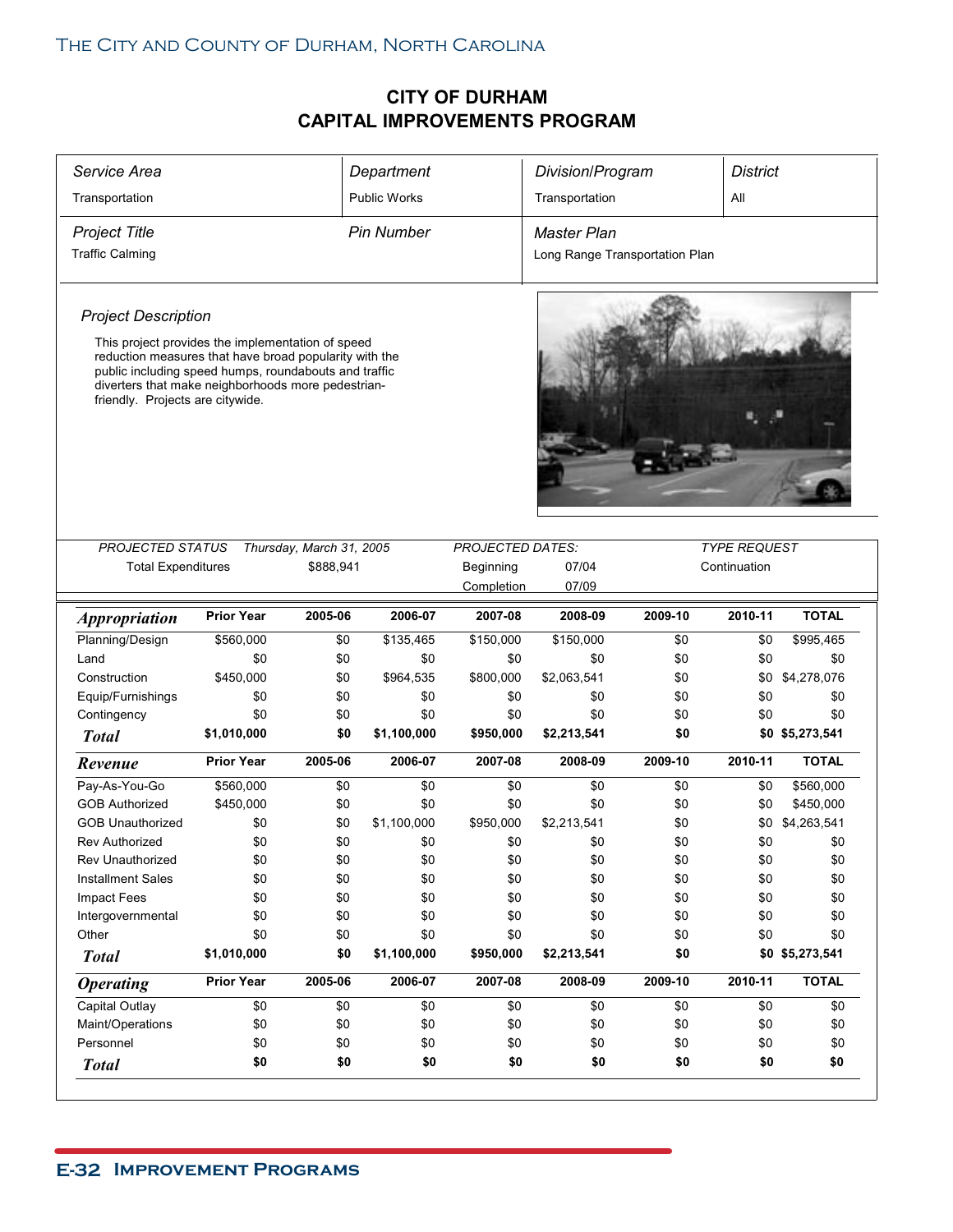| Service Area                                                                                                                                                                                                                                                          |                   |                          | Department          |                         | Division/Program   |         | <b>District</b>     |                 |
|-----------------------------------------------------------------------------------------------------------------------------------------------------------------------------------------------------------------------------------------------------------------------|-------------------|--------------------------|---------------------|-------------------------|--------------------|---------|---------------------|-----------------|
| Transportation                                                                                                                                                                                                                                                        |                   |                          | <b>Public Works</b> |                         | Transportation     |         | All                 |                 |
| <b>Project Title</b>                                                                                                                                                                                                                                                  |                   |                          | <b>Pin Number</b>   |                         | <b>Master Plan</b> |         |                     |                 |
| Traffic Signal System Upgrade                                                                                                                                                                                                                                         |                   |                          |                     |                         | Metropolitan TIP   |         |                     |                 |
|                                                                                                                                                                                                                                                                       |                   |                          |                     |                         |                    |         |                     |                 |
| <b>Project Description</b>                                                                                                                                                                                                                                            |                   |                          |                     |                         |                    |         |                     |                 |
| Funding provides for the upgrade and installation of<br>traffic system control components such as new traffic<br>control computer equipment, 80 new pedestrian signals,<br>and an intelligent signal control system that adapts<br>signal timing to local conditions. |                   |                          |                     |                         |                    |         |                     |                 |
|                                                                                                                                                                                                                                                                       |                   |                          |                     |                         |                    |         |                     |                 |
| <b>PROJECTED STATUS</b>                                                                                                                                                                                                                                               |                   | Thursday, March 31, 2005 |                     | <b>PROJECTED DATES:</b> |                    |         | <b>TYPE REQUEST</b> |                 |
| <b>Total Expenditures</b>                                                                                                                                                                                                                                             |                   | \$2,528,779              |                     | Beginning               | 07/04              |         | Continuation        |                 |
|                                                                                                                                                                                                                                                                       |                   |                          |                     | Completion              | 07/05              |         |                     |                 |
| <i><b>Appropriation</b></i>                                                                                                                                                                                                                                           | <b>Prior Year</b> | 2005-06                  | 2006-07             | 2007-08                 | 2008-09            | 2009-10 | 2010-11             | <b>TOTAL</b>    |
| Planning/Design                                                                                                                                                                                                                                                       | \$338,597         | \$0                      | \$0                 | \$0                     | \$0                | \$0     | \$0                 | \$338,597       |
| Land                                                                                                                                                                                                                                                                  | \$0               | \$0                      | \$0                 | \$0                     | \$0                | \$0     | \$0                 | \$0             |
| Construction                                                                                                                                                                                                                                                          | \$2,220,821       | \$0                      | \$0                 | \$0                     | \$0                | \$0     | \$0                 | \$2,220,821     |
| Equip/Furnishings                                                                                                                                                                                                                                                     | \$4,032           | \$0                      | \$0                 | \$0                     | \$0                | \$0     | \$0                 | \$4,032         |
| Contingency                                                                                                                                                                                                                                                           | \$5,050           | \$0                      | \$0                 | \$0                     | \$0                | \$0     | \$0                 | \$5,050         |
| <b>Total</b>                                                                                                                                                                                                                                                          | \$2,568,500       | \$0                      | \$0                 | \$0                     | \$0                | \$0     |                     | \$0 \$2,568,500 |
| Revenue                                                                                                                                                                                                                                                               | <b>Prior Year</b> | 2005-06                  | 2006-07             | 2007-08                 | 2008-09            | 2009-10 | 2010-11             | <b>TOTAL</b>    |
| Pay-As-You-Go                                                                                                                                                                                                                                                         | \$200,000         | \$0                      | \$0                 | \$0                     | \$0                | \$0     | \$0                 | \$200,000       |
| <b>GOB Authorized</b>                                                                                                                                                                                                                                                 | \$1,955,000       | \$0                      | \$0                 | \$0                     | \$0                | \$0     | \$0                 | \$1,955,000     |
| <b>GOB Unauthorized</b>                                                                                                                                                                                                                                               | \$0               | \$0                      | \$0                 | \$0                     | \$0                | \$0     | \$0                 | \$0             |
| <b>Rev Authorized</b>                                                                                                                                                                                                                                                 | \$0               | \$0                      | \$0                 | \$0                     | \$0                | \$0     | \$0                 | \$0             |
| <b>Rev Unauthorized</b>                                                                                                                                                                                                                                               | \$0               | \$0                      | \$0                 | \$0                     | \$0                | \$0     | \$0                 | \$0             |
| <b>Installment Sales</b>                                                                                                                                                                                                                                              | \$0               | \$0                      | \$0                 | \$0                     | \$0                | \$0     | \$0                 | \$0             |
| Impact Fees                                                                                                                                                                                                                                                           | \$0               | \$0                      | \$0                 | \$0                     | \$0                | \$0     | \$0                 | \$0             |
| Intergovernmental                                                                                                                                                                                                                                                     | \$340,000         | \$0                      | \$0                 | \$0                     | \$0                | \$0     | \$0                 | \$340,000       |
| Other                                                                                                                                                                                                                                                                 | \$73,500          | \$0                      | \$0                 | \$0                     | \$0                | \$0     | \$0                 | \$73,500        |
| <b>Total</b>                                                                                                                                                                                                                                                          | \$2,568,500       | \$0                      | \$0                 | \$0                     | \$0                | \$0     |                     | \$0 \$2,568,500 |
| <b>Operating</b>                                                                                                                                                                                                                                                      | <b>Prior Year</b> | 2005-06                  | 2006-07             | 2007-08                 | 2008-09            | 2009-10 | 2010-11             | <b>TOTAL</b>    |
| Capital Outlay                                                                                                                                                                                                                                                        | \$0               | \$0                      | \$0                 | \$0                     | \$0                | \$0     | \$0                 | \$0             |
| Maint/Operations                                                                                                                                                                                                                                                      | \$0               | \$0                      | \$0                 | \$0                     | \$0                | \$0     | \$0                 | \$0             |
| Personnel                                                                                                                                                                                                                                                             | \$0               | \$0                      | \$0                 | \$0                     | \$0                | \$0     | \$0                 | \$0             |
| <b>Total</b>                                                                                                                                                                                                                                                          | \$0               | \$0                      | \$0                 | \$0                     | \$0                | \$0     | \$0                 | \$0             |
|                                                                                                                                                                                                                                                                       |                   |                          |                     |                         |                    |         |                     |                 |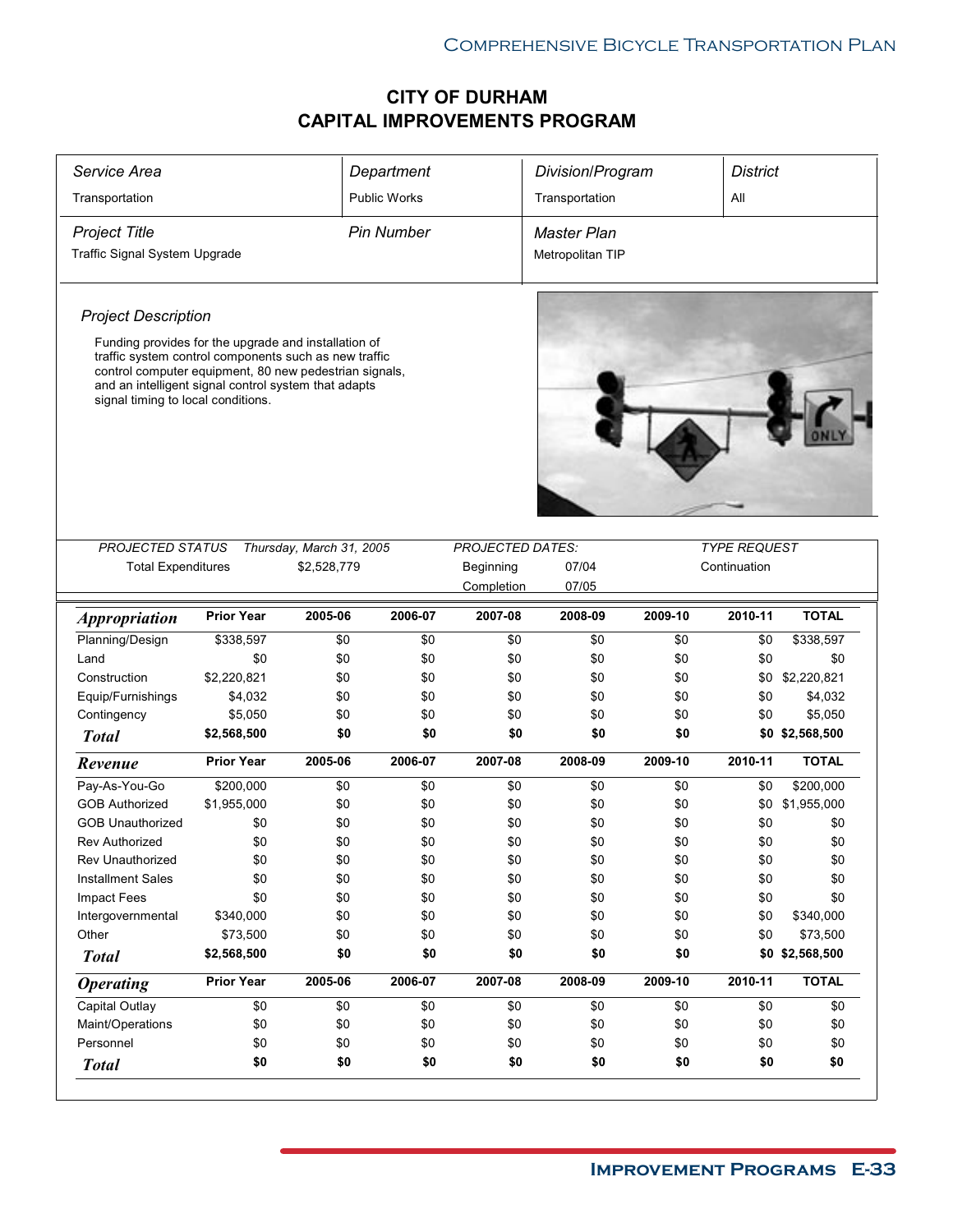NODORTATION MENENENT

### ROGRAM - 2012 2006

# **(INDEPENDENT AND INCIDENTAL PROJECTS) INDEPENDENT AND INCIDENTAL PROJECTS)**

Z TRANSPORTATIO  $\boldsymbol{\Sigma}$ BICYCLE & PEDESTRIAN PRO GRA ட DEPARTMENT O June 2005 June 2005 A CARO LIN NO RTH

**E.3 NCDOT TIP Projects**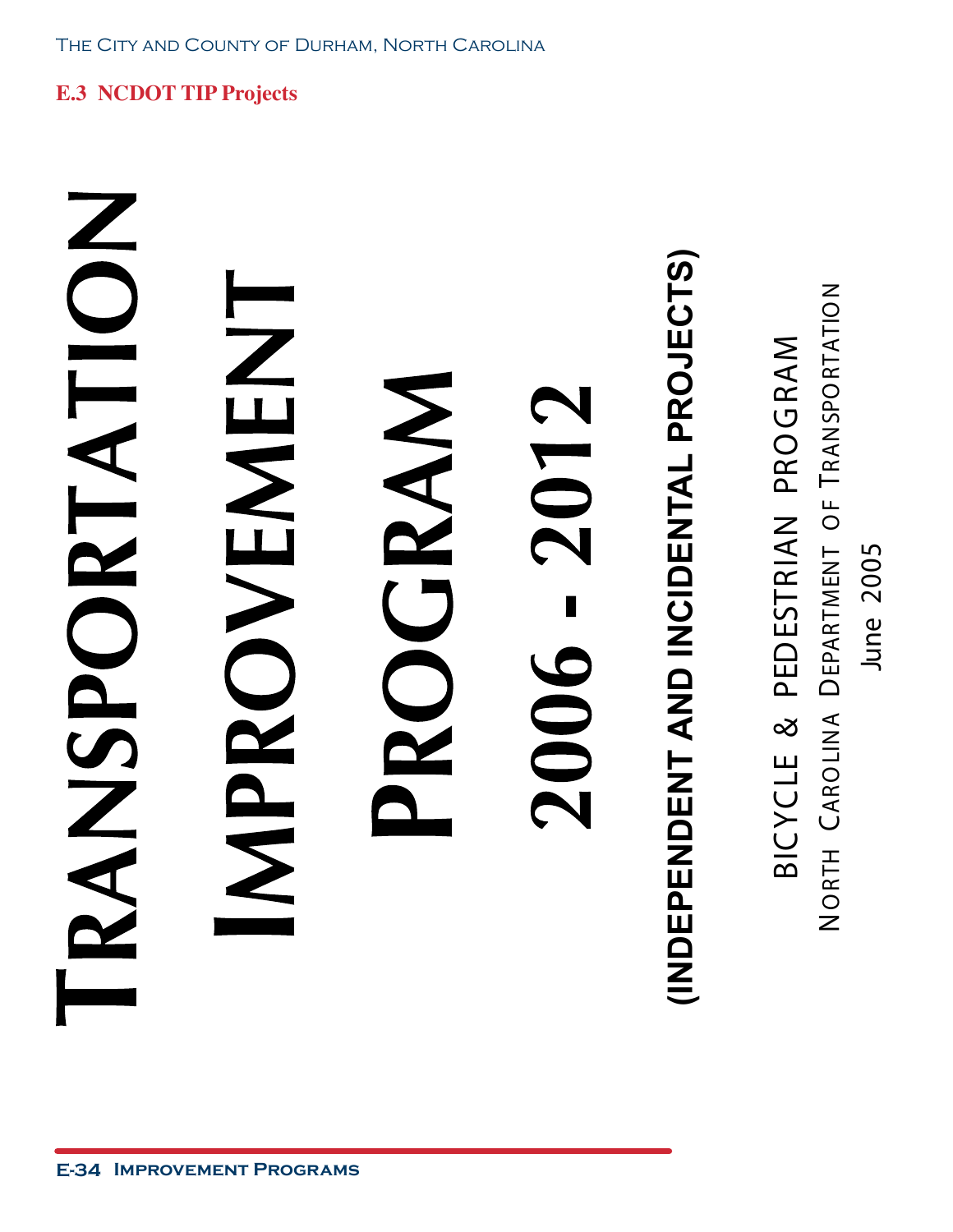|                   | INCIDENTAL BICYCLE AND PEDESTRIAN NEE                                                            | DS, 2006-2012 STATE TIP                     |               |                                                                            |                                                      |
|-------------------|--------------------------------------------------------------------------------------------------|---------------------------------------------|---------------|----------------------------------------------------------------------------|------------------------------------------------------|
| <b>CITY/ROUTE</b> | DESCRIPTION                                                                                      | FACILITY                                    | CITY/ROUTE    | <b>DESCRIPTION</b>                                                         | FACILITY                                             |
| Goldsboro         | SR 1003 (New Hope Rd): SR 1556 (Wayne<br>Memorial Dr) to Miller's Chapel Rd                      | Bicycle accommodations                      | Durham        | Holloway St: Miami Blvd to Junction Rd                                     | Wide outside lanes & bicycle-safe<br>drainage grates |
| Mt. Olive         | South Church St.- from E. James St. south to<br>Franklin St.                                     | Include bike & pedestrian<br>improvements   | Durham        | I-85: Over & /Underpasses over portions of I-85                            | Bicycle crossing provisions                          |
| Wilson            |                                                                                                  |                                             | Durham        | Garrett Rd at Chapel Hill Blvd                                             | Wide outside lanes                                   |
| Wilson            | NC 42 (Herring Ave): Ward Blvd to Canal St                                                       | Wide outside lanes                          | <b>NC 54</b>  | SR 1999 to NC 55                                                           | Wide outside lanes                                   |
| <b>DIVISION</b>   | 5                                                                                                |                                             | <b>NC751</b>  | Durham to Old US 1. Both Chatham & Wake Co.                                | Wide paved shoulders                                 |
| Durham            |                                                                                                  |                                             | FRANKLIN      |                                                                            |                                                      |
| Durham            | US 15-501: MLK, Jr Pkwy to 140                                                                   | Bicycle & pedestrian safety<br>improvements | Louisburg     | Both sides of Bickett Blvd. from Nash St. to NC-39<br>(Bunn Rd.)           | Include bike & pedestrian facilities                 |
| Durham            | SR 1321 (Hillandale Rd): Club Blvd to Carver St                                                  | Bicycle & pedestrian facilities             | GRANVILLE     |                                                                            |                                                      |
| Durham            | Cornwallis / Riddle Road Connector<br>(SR 1308/SR 1171)                                          | Wide outside lanes & sidewalks              |               | Hwy 96 from Franklin County line to Va.                                    | Shoulder improvements                                |
| Durham            | NC 54/SR 1973 (Page Road)/Hobson Connector                                                       | Wide outside lanes & sidewalks              | Granville Co. | Designated bike routes in the County                                       | Shoulder improvements                                |
| Durham            | NC 55: Cornwallis Rd to Wake Co line                                                             | Wide outside lanes & sidewalks              | US-15         | US 15 from Oxford Outer Loop to Va. state line                             | Bridges (2) guard rails & aprons for<br>bikes        |
| Durham            | Eno Dr (NW Loop): I-85 to I-85 N of Durham.<br>Retain bicycle access on secondary roads; include | Bicycle & pedestrian access                 | Wake          |                                                                            |                                                      |
| Durham            | SR 2028 (T W Alexander Dr): SR 1158 (Cornwallis<br>pedestrian features on Loop.                  | Wide outside lanes & accommodation          | Apex          | Beaver Creek at Western Wake Expressway                                    | Greenway crossing                                    |
| Durham            | NC 157 (Guess Rd): Carver St to Umstead Rd<br>Rd) to SR 1959 (Miami Blvd)                        | of RTP jogging trails<br>Wide outside lanes | Apex          | SR 1010 (Center St): SR 1011 (N Salem St) to SR<br>1300 (Kildaire Farm Rd) | Wide paved shoulders                                 |
| Durham            | Eno Dr (NE Loop): I-85 N to US 70 E of Durham.                                                   | Bicycle & pedestrian access                 | Apex          | SR 1011 (N Salem St): Laura Duncan Rd (SR<br>1308) to Center St (SR 1010)  | Wide paved shoulders                                 |
|                   | Retain bicycle access on secondary roads; include<br>pedestrian features on Loop.                |                                             | Cary          | SR 1313 (Walnut Street): Dillard Drive to Holly<br>Springs Road            | Wide paved shoulders                                 |
| Durham            | NC 55 (Alston Ave): NC 98 (Holloway St) to NC<br>147                                             | Bicycle & pedestrian facilities             | Cary          | High House Rd. Bridge (SR-1615) - replacement                              | Bike & pedestrian access                             |
| Durham            | SR 1322 (Broad St)                                                                               | Wide outside lanes                          |               | w/ sidewalk & approach widening. Durham<br>Southern RR.                    |                                                      |
| Durham            | NC 55 (Alston Ave) Extension                                                                     | Wide outside lanes & sidewalks              | Cary          | NC 54 (Chapel Hill Rd): 1-40 West, to North<br>Harrison Avenue.            | Wide paved shoulders                                 |
| Durham            | Cornwallis Rd (SR 1308): Chapel Hill Rd (SR<br>1127) to S Roxboro Street                         | Bicycle lanes & sidewalks                   | Cary          | SR 1613 (Davis Dr): Waldo Rood Blvd to RTP                                 | Sidewalks                                            |
| Durham            | NC 157 (Guess Rd): Umstead Rd to Latta Rd                                                        | Extra roadway width                         | Cary          | SR 1615 (High House Road): SR 1613 (Davis<br>Drive) to NC 55               | Wide outside lanes & sidewalks                       |
| Durham            | MLK, Jr Interchanges                                                                             | Bicycle access (safe)                       | Cary          | SR 1300 (Kildaire Farm Rd): Swift Creek to<br>Penny Rd.                    | Wide paved shoulders                                 |

Bicycle/Pedestrian Facilities as Incidental Features of Highway Projects are Considered at the Highway Project Planning Stage<br>Not all Needs have a Corresponding Highway Project Scheduled at This Time. All Schedules are Sub **Not all Needs have a Corresponding Highway Project Scheduled at This Time. All Schedules are Subject to Availability of Funds and Further Study.Bicycle/Pedestrian Facilities as Incidental Features of Highway Projects are Considered at the Highway Project Planning Stage**

Comprehensive Bicycle Transportation Plan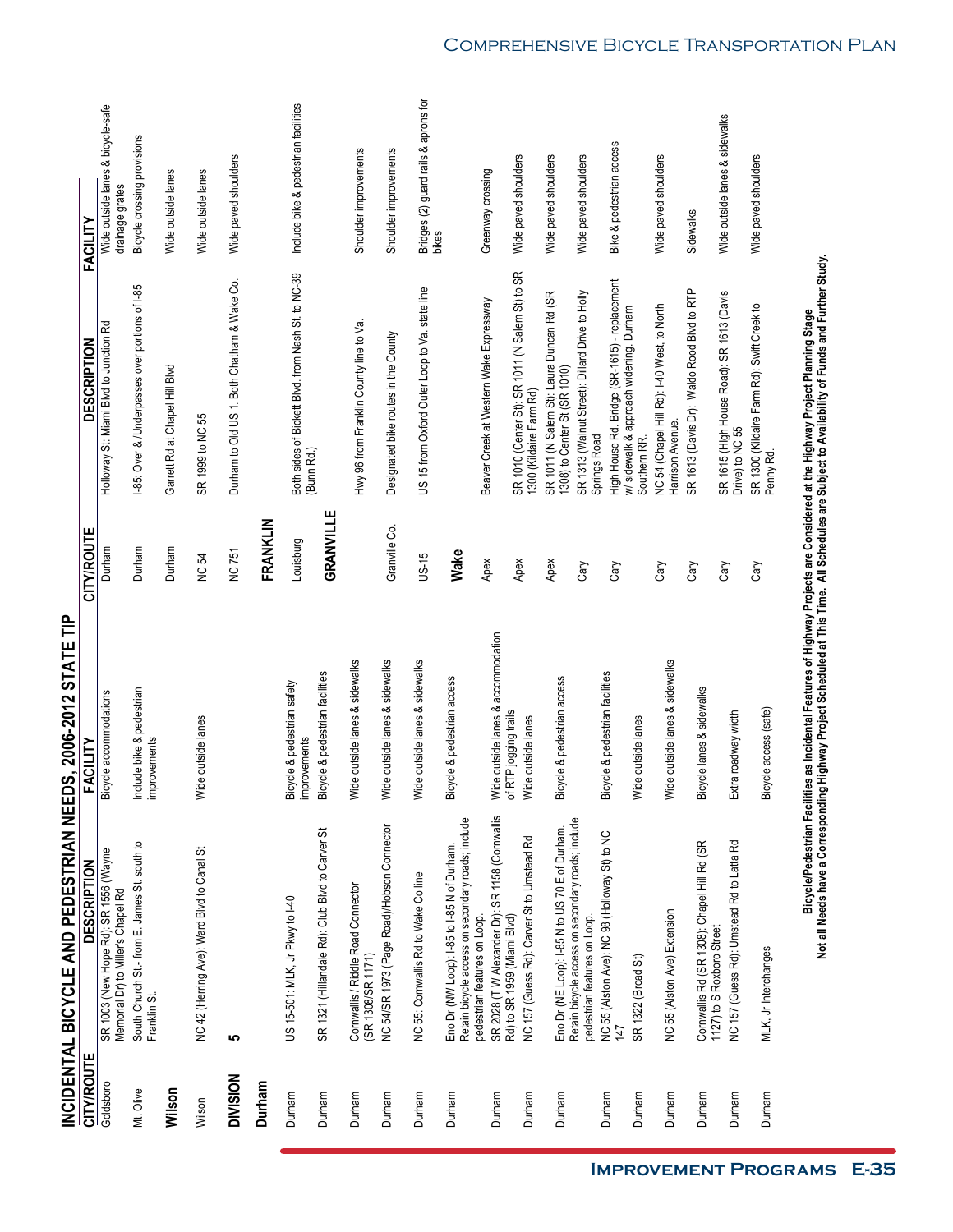| $\frac{8}{4}$                   | COUNTY                     | <b>ROUTE/CITY</b>            | <b>LOCATION AND DESCRIPTION</b>                                                                                                                                                | <b>MILE</b> | <b>TOTAL</b> | <b>WORK TYPE</b><br><b>PRIOR</b> | <b>FUNDING</b>                  | AMOUNT | <b>SCHEDULE</b>      |
|---------------------------------|----------------------------|------------------------------|--------------------------------------------------------------------------------------------------------------------------------------------------------------------------------|-------------|--------------|----------------------------------|---------------------------------|--------|----------------------|
|                                 |                            |                              |                                                                                                                                                                                |             | COST         | <b>YEAR</b>                      | SOURCE                          |        |                      |
| DIVISION <sub>1</sub><br>E-4701 | DARE                       | KILL DEVIL HILLS             | STREET. EXTEND WIDTH OF PAVED SHOULDER<br>TO SIX FEET FOR BICYCLE SAFETY.<br>TOWN LIMIT TO EAST FIRST<br>NC 12, SOUTHERN                                                       | 2.2         | 425          | 425 UNDER CONSTRUCTION           |                                 |        |                      |
| DIVISION 2                      |                            |                              |                                                                                                                                                                                |             |              |                                  |                                 |        |                      |
| E-4977                          | JONES<br>PAMLICO<br>CRAVEN |                              | BRICES CREEK ROAD EAST TO HOWELL ROAD TO US 70 BUSINESS.<br>WIDEN PAVED SHOULDERS.                                                                                             | 3.1         | 480          | CONSTRUCTION                     | STP                             | 480    | FFY 07               |
| E-4702                          | 듩                          | GREENVILLE                   | MILL RUN GREENWAY. CONSTRUCT GREENWAY<br>GREENWAY, SOUTH SIDE OF<br>TOWN COMMONS TO GREEN<br>SOUTH TAR RIVER<br>TAR RIVER FROM T                                               | 3.0         | 1500         | CONSTRUCTION<br>PLANNING         | Β                               | 1500   | IN PROGRESS<br>FFY06 |
| E-4703                          | 듩                          | CAROLINA<br>COASTAL<br>TRAIL | COASTAL CAROLINA RAIL TRAIL, STOKES TO<br>PACTOLUS.                                                                                                                            |             |              |                                  | SCHEDULED FOR FEASIBILITY STUDY |        |                      |
| DIVISION 3                      |                            |                              |                                                                                                                                                                                |             |              |                                  |                                 |        |                      |
| E-3407                          | ONSLOW                     | <b>JACKSONVILLE</b>          | ALONG THE USMC RAILROAD TO CAMP LEJEUNE<br>ALONG US 17, CONTINUING<br><b>RAIL, ONSLOW DRIVE TO</b><br><b>GATE.</b><br>MARINE JUNCTION<br>MARINE BASE MAIN<br>US 17-USMC RAIL T | 5.2         | 795          | 795 UNDER CONSTRUCTION           |                                 |        |                      |
| E-4705                          | <b>ONSLOW</b>              | <b>JACKSONVILLE</b>          | LEJUNE BOULEVARD GREENWAY, SOUTH SIDE OF<br>OULEVARD) FROM E-3407 TO<br>ROAD.<br>NC 24 (LEJEUNE BC<br>MONTFORD POINT                                                           | 2.8         | 650          | CONSTRUCTION                     | STP                             | 650    | FFY07                |
| DIVISION 4                      |                            |                              |                                                                                                                                                                                |             |              |                                  |                                 |        |                      |
| E-4706                          | <b>NOLSNHOL</b>            | SMITHFIELD                   | GREENWAY ALONG BUFFALOE CREEK AND THE<br>NEUSE RIVER. CONNECTS DOWNTOWN WITH<br>NEIGHBORHOODS, PARKS AND SCHOOLS                                                               | 3.0         | 900          | 900 UNDER CONSTRUCTION           |                                 |        |                      |
| DIVISION 5                      |                            |                              |                                                                                                                                                                                |             |              |                                  |                                 |        |                      |
| E-4707                          | <b>DURHAM</b>              | <b>DURHAM</b>                | OLD DURHAM/CHAPEL HILL ROAD BICYCLE<br>IMPROVEMENTS.                                                                                                                           | 1.5         |              |                                  | SCHEDULED FOR FEASIBILITY STUDY |        |                      |
| E-3804                          | FRANKLIN                   | <b>LOUISBURG</b>             | <b>FRAIL: OLD RAILROAD DEPOT</b><br>. PAVED BICYCLE PATH ON<br>E-GRANVILLE COMMUNITY<br>CORRIDOR.<br>COMMUNITY BIKE T<br>TO THE NEW VANC<br>COLLEGE CAMPUS<br>ABANDONED RAIL   | 2.5         | 450          | 450 UNDER CONSTRUCTION           |                                 |        |                      |
| E-2913B                         | <b>DURHAM</b><br>WAKE      | TRIANGLE REGION              | INCLUDES RESEARCH TRIANGLE PARK, DURHAM<br>AND WAKE COUNTIES. ON-ROAD IMPROVEMENTS<br>AND SIGNING.                                                                             |             | 900          | 900 UNDER CONSTRUCTION           |                                 |        |                      |
| E-3805                          | WAKE                       | CARY                         | GREENWAY: TRYON ROAD TO<br>SPEIGHT BRANCH<br>CARY PARKWAY.                                                                                                                     | 1.5         | 400          | 400 UNDER CONSTRUCTION           |                                 |        |                      |
| E-3806AA WAKE                   |                            | <b>RALEIGH</b>               | <b>REET. CONSTRUCT OFF-ROAD</b><br>REEDY CREEK GREENWAY: NORTH CAROLINA<br>MUSEUM OF ART TO MEREDITH COLLEGE AND<br>HILLSBOROUGH ST<br>MULTI-USE TRAIL.                        | 1.5         | 4345         | 4345 UNDER CONSTRUCTION          |                                 |        |                      |
|                                 |                            |                              |                                                                                                                                                                                |             |              |                                  |                                 |        |                      |

### The City and County of Durham, North Carolina

**INDEPENDENT BICYCLE PROJECTS 2006 - 2012 TIP**

INDEPENDENT BICYCLE PROJECTS 2006 - 2012 TIP

**BP-5**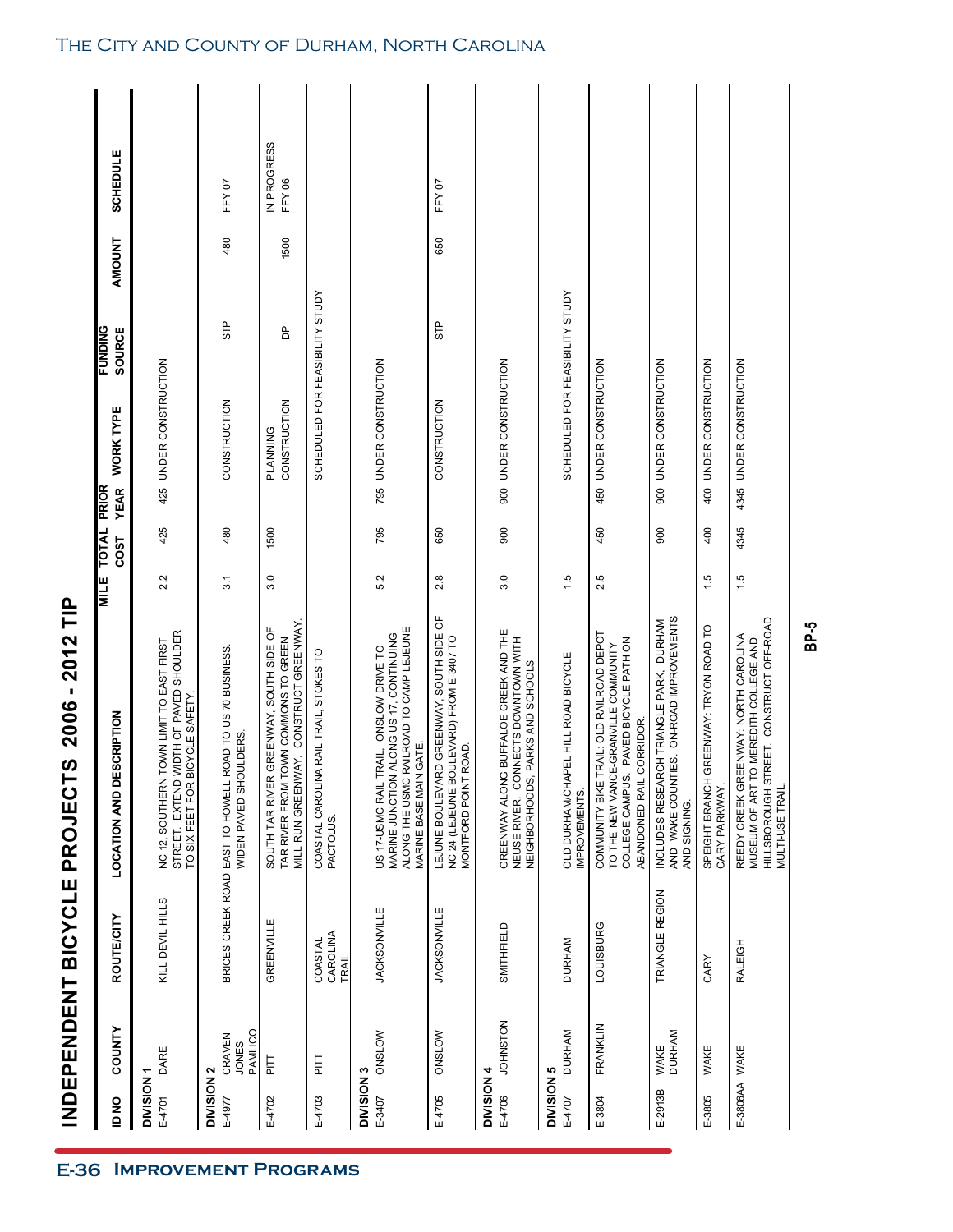| D NO                       | <b>COUNTY</b>    | ROUTE/CITY            | ESCRIPTION<br>LOCATION AND DI                                                                                                                                                                                                                                                 | TOTAL<br>COST<br><b>MILE</b> | <b>WORK TYPE</b><br><b>PRIOR</b><br><b>YEAR</b> | <b>FUNDING</b><br>SOURCE                  | <b>AMOUNT</b> | <b>SCHEDULE</b>                                   |
|----------------------------|------------------|-----------------------|-------------------------------------------------------------------------------------------------------------------------------------------------------------------------------------------------------------------------------------------------------------------------------|------------------------------|-------------------------------------------------|-------------------------------------------|---------------|---------------------------------------------------|
| DIVISION 13<br>E-4724      | <b>BUNCOMBE</b>  | ASHEVILLE             | AZALEA PARK CONNECTOR. MULTI-USE TRAIL.                                                                                                                                                                                                                                       | 400<br>0.9                   | CONSTRUCTION                                    | STP                                       | 400           | <b>FFY06</b>                                      |
| E-4988                     | <b>BUNCOMBE</b>  | <b>BLACK MOUNTAIN</b> | BLACK MOUNTAINMONTREAT CONNECTOR: MULT<br>USE TRAIL: PHASE 1 AND 2.                                                                                                                                                                                                           |                              |                                                 | SCHEDULED FOR FEASIBILITY STUDY           |               |                                                   |
| E-4989                     | <b>BUNCOMBE</b>  | ASHEVILLE             | REED CREEK GREENWAY MULTI-USE PATH:<br>PHASE 1 AND 2                                                                                                                                                                                                                          | 550<br>0.6                   | CONSTRUCTION                                    | STP                                       | 550           | FFY 07 08                                         |
| E-3416                     | <b>MCDOWELL</b>  | <b>OLD FORT</b>       | OLD US 70: OLD FORT TO MONTREAT-BLACK<br>MOUNTAIN. BICYCLE TRAIL.                                                                                                                                                                                                             | 170<br>5.0                   | CONSTRUCTION<br>RIGHT-OF-WAY                    | 유 업                                       | 45<br>125     | POSTYEARS<br>FFY 06                               |
| DIVISION 14<br>E-4408      | <b>HENDERSON</b> | <b>HENDERSONVILLE</b> | OKLAWAHA GREENWAY, SECTIONS 2 THROUGH<br>8. JACKSON PARK TO PATTON PARK. MULTI-USE<br>PATH.                                                                                                                                                                                   | 400<br>1.2                   | CONSTRUCTION                                    | STP                                       | 400           | FFY07                                             |
| E-4726                     | <b>HENDERSON</b> | <b>HENDERSONVILLE</b> | CONSTRUCT BIKEWAYS/GREENWAYS<br>56, US 25 SOUTH.<br>US 64 WEST, SR 17                                                                                                                                                                                                         |                              |                                                 | SCHEDULED FOR FEASIBILITY STUDY           |               |                                                   |
| E-4727                     | <b>HENDERSON</b> | <b>FLETCHER</b>       | FLETCHER GREENWAY: PHASES IB, II, III                                                                                                                                                                                                                                         |                              |                                                 | <b>AdnLS</b><br>SCHEDULED FOR FEASIBILITY |               |                                                   |
| E-4728                     | TRANSYLVANIA     | VARIOUS               | ADD WIDE PAVED SHOULDERS ON SELECTED<br>SECTIONS OF DESIGNATED BIKE ROUTES                                                                                                                                                                                                    |                              |                                                 | SCHEDULED FOR FEASIBILITY STUDY           |               |                                                   |
| <b>STATEWIDE</b><br>E-2956 | STATEWIDE        | VARIOUS               | STATEWIDE BICYCLE PROGRAM.                                                                                                                                                                                                                                                    | 21825                        | 14349 CONSTRUCTION<br>IN PROGRESS               | STP                                       | 7476          | FFY 06 07 08 09 10 11 12                          |
| E-2966                     | <b>STATEWIDE</b> | VARIOUS               | SAFETY/EDUCATION PROJECTS                                                                                                                                                                                                                                                     | 595                          | IN PROGRESS<br><b>BOOKLETS</b><br>320           | STP                                       | 275           | 5,<br>$\overline{1}$<br>FFY 06 07 08 09 10        |
| E-3119                     | STATEWIDE        | VARIOUS               | LOCAL BICYCLE MAPS: UPDATE, REVISE AND<br>REPRINT.                                                                                                                                                                                                                            | 404                          | IN PROGRESS<br>MAPPING<br>229                   | 유<br>5                                    | 175           | $\approx$<br>$\overline{a}$<br>FFY 06 07 08 09 10 |
| E-3120                     | <b>STATEWIDE</b> | VARIOUS               | BICYCLING HIGHWAYS MAPS:<br>NORTH CAROLINA BIC<br>UPDATE AND REPRINT.                                                                                                                                                                                                         | 431                          | IN PROGRESS<br>MAPPING<br>256                   | ႕ေ                                        | 175           | $\tilde{c}$<br>FFY 06 07 08 09 10 11              |
| E-3314                     | <b>STATEWIDE</b> | VARIOUS               | STATEWIDE PEDESTRIAN FACILITIES PROGRAM.                                                                                                                                                                                                                                      | 6750                         | CONSTRUCTION<br>IN PROGRESS<br>3250             | ႕ေ                                        | 3500          | 57<br>FFY 06 07 08 09 10 11                       |
| E-4012                     | <b>STATEWIDE</b> | VARIOUS               | S)<br>BICYCLING HIGHWAYS NO.<br>(SANDHILLS SECTOR): MAPPING AND SIGNING.<br>NORTH CAROLINA                                                                                                                                                                                    | 25                           | IN PROGRESS<br>25                               |                                           |               |                                                   |
| E-4013                     | <b>STATEWIDE</b> | VARIOUS               | SPOT IMPROVEMENTS: SHORT PAVEMENT<br>SECTIONS, BICYCLE RACKS AND SIGNING NEEDS.                                                                                                                                                                                               | 6200                         | CONSTRUCTION<br>IN PROGRESS<br>2700             | STP                                       | 3500          | FFY 06 07 08 09 10 11 12                          |
| E-4409                     | <b>STATEWIDE</b> | VARIOUS               | BIKE ROUTES. INCLUDES CALDWELL, CARTERET<br>MAP AND SIGN: URBAN, COUNTY AND REGIONAL<br>(WHITEVILLE), DUPLIN, GOLDSBORO MPO,<br>IREDELL, MADISON, MONTGOMERY, PAP<br>ROCKINGHAM, SCOTLAND AND TYRELL<br>CATAWBA, DUPLIN,<br>(MOREHEAD CITY),<br>COLUMBUS<br>HALIFAX,<br>POLK, | 1500                         | CONSTRUCTION<br>IN PROGRESS<br>675              | 0H                                        | 825           | FFY 06 07 08 09 10 11 12                          |
| E-4410                     | <b>STATEWIDE</b> | REGIONAL              | .E IMPROVEMENTS F<br>AREA-WIDE BICYCI<br>STUDIES.                                                                                                                                                                                                                             | 500                          | IN PROGRESS<br>STUDY<br>150                     | STP                                       | 350           | FFY 06 07 08 09 10 11 12                          |
| E-4411                     | <b>STATEWIDE</b> | VARIOUS               | ROADWAY IMPROVEMENTS FOR BICYCLE SAFETY<br>ON STATE AND LOCAL DESIGNATED BIKE ROUTES.                                                                                                                                                                                         | 16000                        | CONSTRUCTION<br>IN PROGRESS<br>2000             | STP                                       | 14000         | FFY 06 07 08 09 10 11 12                          |

**INDEPENDENT BICYCLE PROJECTS 2006 - 2012 TIP**

INDEPENDENT BICYCLE PROJECTS 2006 - 2012 TIP

### Comprehensive Bicycle Transportation Plan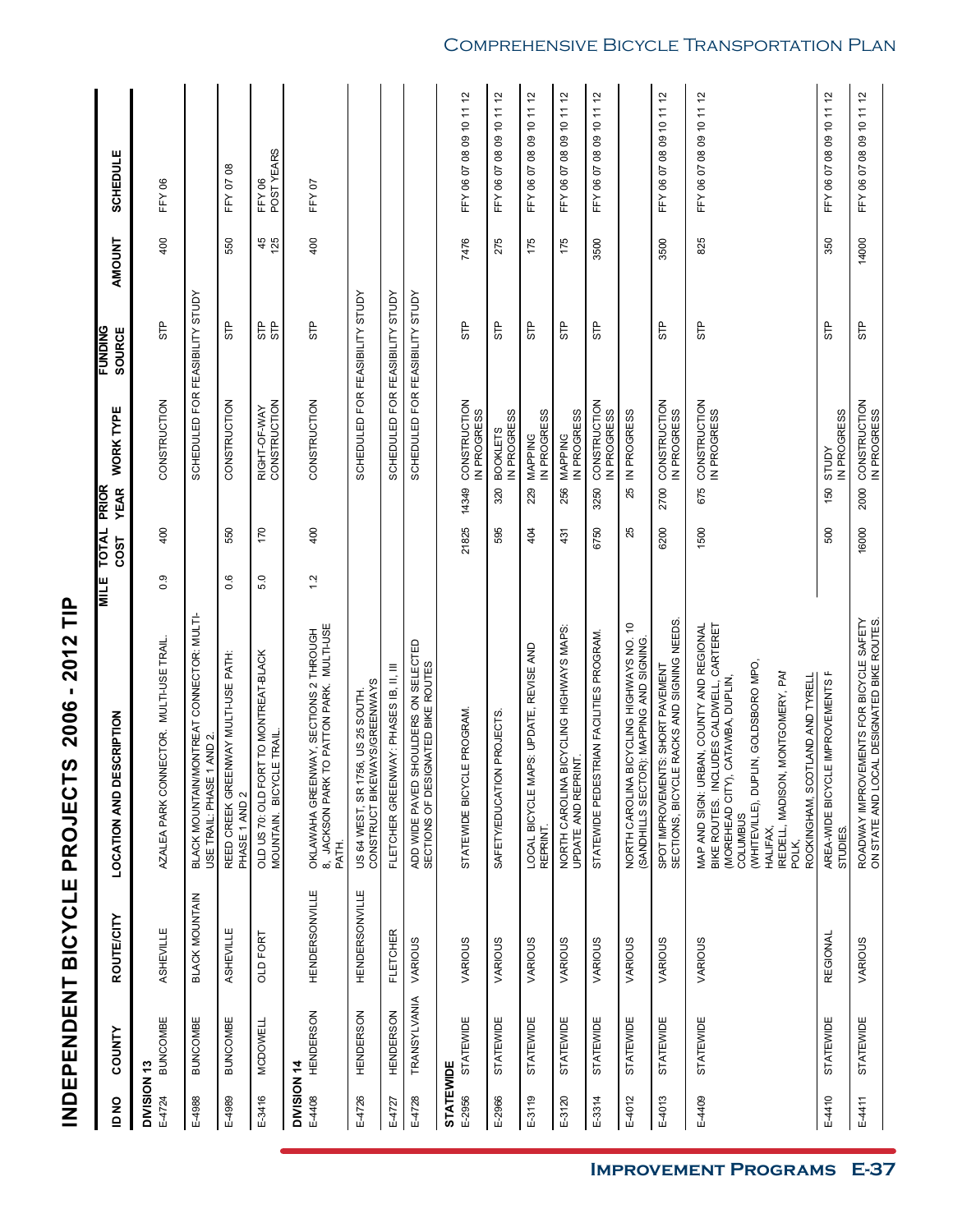### **E.4 NCDOT STIP Projects**





### **Division 5**

Durham Franklin Granville Person Vance Wake Warren

**5**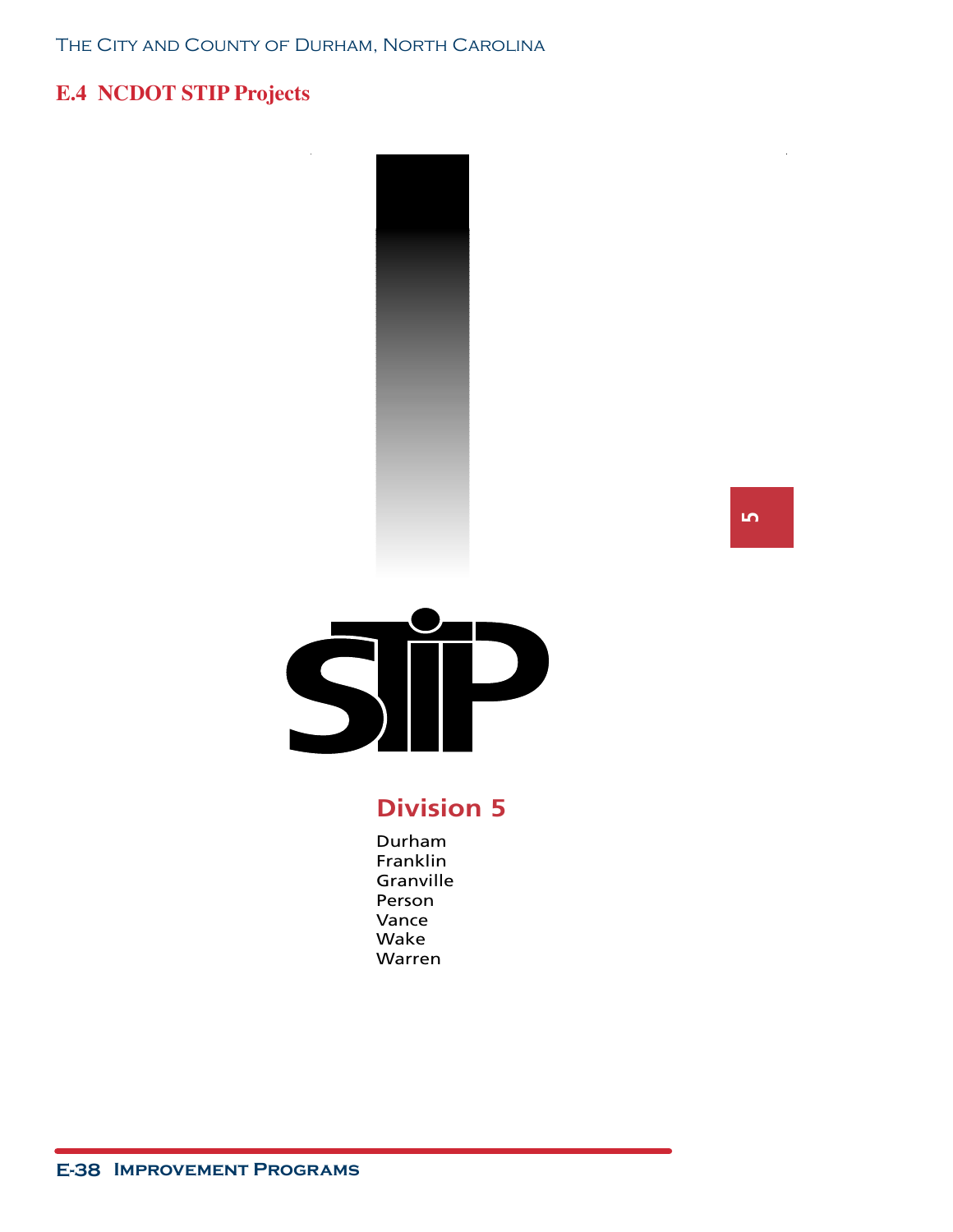|                                                                           |                              |                                                                                                                        | TRANSPORTATION PROGRAMS                  |                                                                                                        |                                                                                                                                                                                       |                                                                                                             |                                       |                                                                                   |                                                                                                                              |                                                                       | <b>COUNTY</b>                                                                                         |
|---------------------------------------------------------------------------|------------------------------|------------------------------------------------------------------------------------------------------------------------|------------------------------------------|--------------------------------------------------------------------------------------------------------|---------------------------------------------------------------------------------------------------------------------------------------------------------------------------------------|-------------------------------------------------------------------------------------------------------------|---------------------------------------|-----------------------------------------------------------------------------------|------------------------------------------------------------------------------------------------------------------------------|-----------------------------------------------------------------------|-------------------------------------------------------------------------------------------------------|
| LOCATION                                                                  |                              | ID NO.                                                                                                                 |                                          | <b>DESCRIPTION</b>                                                                                     | LENGTH<br>(IMI                                                                                                                                                                        | EST. COST<br>(THOU.)<br><b>TOTAL</b>                                                                        | PRIOR YEARS<br>(THOU.)<br><b>COST</b> | <b>WORK TYPE</b>                                                                  | <b>FUNDING</b><br>SOURCE                                                                                                     | <b>ESTIMATES</b><br>(THOU.)<br><b>COST</b>                            | (FISCAL YEARS)<br><b>SCHEDULE</b>                                                                     |
| NC 00                                                                     | HIGHWAY PROGRAM              | ×<br>R-0000                                                                                                            |                                          | 140 TO HOMETOWN. WIDEN<br>DIVIDED FACILITY WITH A<br>BYPASS ON NEW LOCATION.<br>ROADWAY TO A FOUR LANE | 15.3                                                                                                                                                                                  | 24150                                                                                                       | 250                                   | PLANNING/DESIGN<br>CONSTRUCTION<br>RIGHT OF WAY                                   | (NHS)<br>Ê                                                                                                                   | 19350<br>4550                                                         | IN PROGRESS<br>FFY09<br>SFY 07                                                                        |
| ROUTE NUMBER<br>Listed in order of I,<br>US, NC, SR, CITY<br>or NEW ROUTE | <b>TRANSIT PROGRAM</b>       | <b>INTRASTATE</b><br><b>INDICATES</b><br>PROJECT                                                                       |                                          | <b>LENGTH OF<br/>PROJECT IN<br/>MILES</b>                                                              | current dollars.                                                                                                                                                                      | PROJECT IN THOUSANDS OF<br>TOTAL ESTIMATED COST OF<br><b>DOLLARS</b> Cost shown in                          |                                       | Phase of project<br>implementation.<br><b>WORK TYPES</b>                          | FUNDING The category of                                                                                                      |                                                                       | proposed schedule.<br>If work type is not<br>Current status of<br>project phase or<br><b>SCHEDULE</b> |
| SYSTEM                                                                    | CITY, COUNTY AND             | <b>DENTIFICATION NUMBER</b><br>conception and remains with<br>Assigned to each project at<br>project until completion. |                                          |                                                                                                        |                                                                                                                                                                                       | THOUSANDS OF DOLLARS<br>Equals authorized funding for<br>projects in previous years.<br>PRIOR YEARS COST IN |                                       |                                                                                   | not shown for Planning/Design.<br>funding key). Funding source<br>funds programmed for right of<br>way and construction (See |                                                                       | shown, phase is<br>complete or not<br>applicable.                                                     |
|                                                                           |                              |                                                                                                                        |                                          | and a general description of work.<br><b>DESCRIPTION</b> Project termini                               | KEY TO HIGHWAY, AVIATION, FERRY AND PASSENGER RAIL FUNDING SOURCES                                                                                                                    |                                                                                                             |                                       | category in current dollars (may include more than one funding type).             |                                                                                                                              |                                                                       | ESTIMATED COST Right of way and construction cost estimates by funding                                |
| QdV<br>ВIА<br>вL<br>$\overline{a}$                                        | Bond Intrastate<br>Bond Loop | Appalachian Development<br>Bureau of Indian Affairs                                                                    |                                          | НËS<br>읍<br>읖                                                                                          | Federal-Aid High Priority<br>Federal Lands Program<br>High Hazard Safety<br>Interstate                                                                                                |                                                                                                             |                                       | <b>SBG</b><br>늘<br>5F<br>RR<br>ဖာ                                                 | Scenic Byway Grant<br>Rail/Highway Safety<br>State Construction                                                              | Personalized Auto License Plate Fund                                  |                                                                                                       |
| CMAQ<br><b>BRGI</b><br>å<br>氐<br>$\mathbf{o}$                             | Bridge Inspection<br>City    | Congestion Mitigation Air Quality<br>Discretionary or Demonstration                                                    | Bridge Replacement On-Federal-Aid System | <b>NFAM</b><br>SHR<br>$n \n\in \mathbb{Z}$<br><b>NRT</b><br>≦<br>$\circ$                               | Bridge Replacement Off-Federal-Aid System<br>Municipal Bridge Replacement Program<br>National Recreational Trails Grant<br>National Highway System<br>Interstate Maintenance<br>Other |                                                                                                             |                                       | <b>STPE</b><br><b>STP</b><br>SG                                                   | Highway Trust Fund<br>Safety Grant<br>Ferries                                                                                | Surface Transportation Program                                        | Surface Transport. Program, Enhancement                                                               |
|                                                                           |                              |                                                                                                                        |                                          |                                                                                                        | KEY TO PUBLIC TRANSPORTATION FUNDING SOURCES                                                                                                                                          |                                                                                                             |                                       |                                                                                   |                                                                                                                              |                                                                       |                                                                                                       |
| CMAQ<br><b>FBUS</b><br>FCF                                                |                              | Congestion Mitigation Air Quality<br>Capital Program - Bus Earmark<br>Clean Fuel Formula                               |                                          | <b>RTAP</b><br>JARC<br>FUZ                                                                             | Job Access and Reverse Commute<br>Urbanized Area Formula Program<br>Rural Transit Assistance Program                                                                                  |                                                                                                             |                                       | <b>RTCH</b><br><b>SFCP</b><br><b>RIMA</b>                                         |                                                                                                                              | State Facility Capital Assistance                                     | Regional and Inter-City Maintenance Assist.<br>Technology-Computer/Software Assistance                |
| FEPD<br><b>FMPL</b><br>EED                                                | Federal                      | Elderly and Persons with Disability<br>Metropolitan Planning                                                           |                                          | EDTAP<br><b>MISH</b><br>CACT<br><b>STP</b>                                                             | Capital Assistance - Community Transportation<br>Elderly and Disability Transportation<br>Surface Transportation Program                                                              |                                                                                                             |                                       | <b>SMAP</b><br><b>STCP</b><br><b>STAT</b><br>$\widetilde{\mathsf{s}}(\mathsf{R})$ | Statewide                                                                                                                    | State Maintenance Assistance Program<br>State - Public Transportation |                                                                                                       |
| <b>FSPR</b><br><b>FNS</b><br>FNU                                          |                              | Capital Programs - New Start<br>State Planning and Research<br>Rural and Small Area                                    |                                          | OAWF<br><b>RGP</b>                                                                                     | Operating Assistance - Work First/Employment<br>State Administrative Assist. - Human Services<br>State Maint. Assist. - Community Transp. Sys.                                        |                                                                                                             |                                       | <b>UTCH</b>                                                                       | ocal Share                                                                                                                   | State Transit Capital Program                                         | Tech.-Computer-Software Purchase - Urban                                                              |
|                                                                           |                              |                                                                                                                        |                                          | 효                                                                                                      | IDING SOURCE MAY CHANGE TO ACCOMMODATE REVENUE VARIATIONS                                                                                                                             |                                                                                                             |                                       |                                                                                   |                                                                                                                              |                                                                       |                                                                                                       |
|                                                                           |                              |                                                                                                                        | * INDICATES INTRASTATE PROJ              | IECT                                                                                                   |                                                                                                                                                                                       |                                                                                                             |                                       | ALL SCHEDULES SUBJECT TO AVAILABILITY OF FUNDS                                    |                                                                                                                              |                                                                       |                                                                                                       |

Comprehensive Bicycle Transportation Plan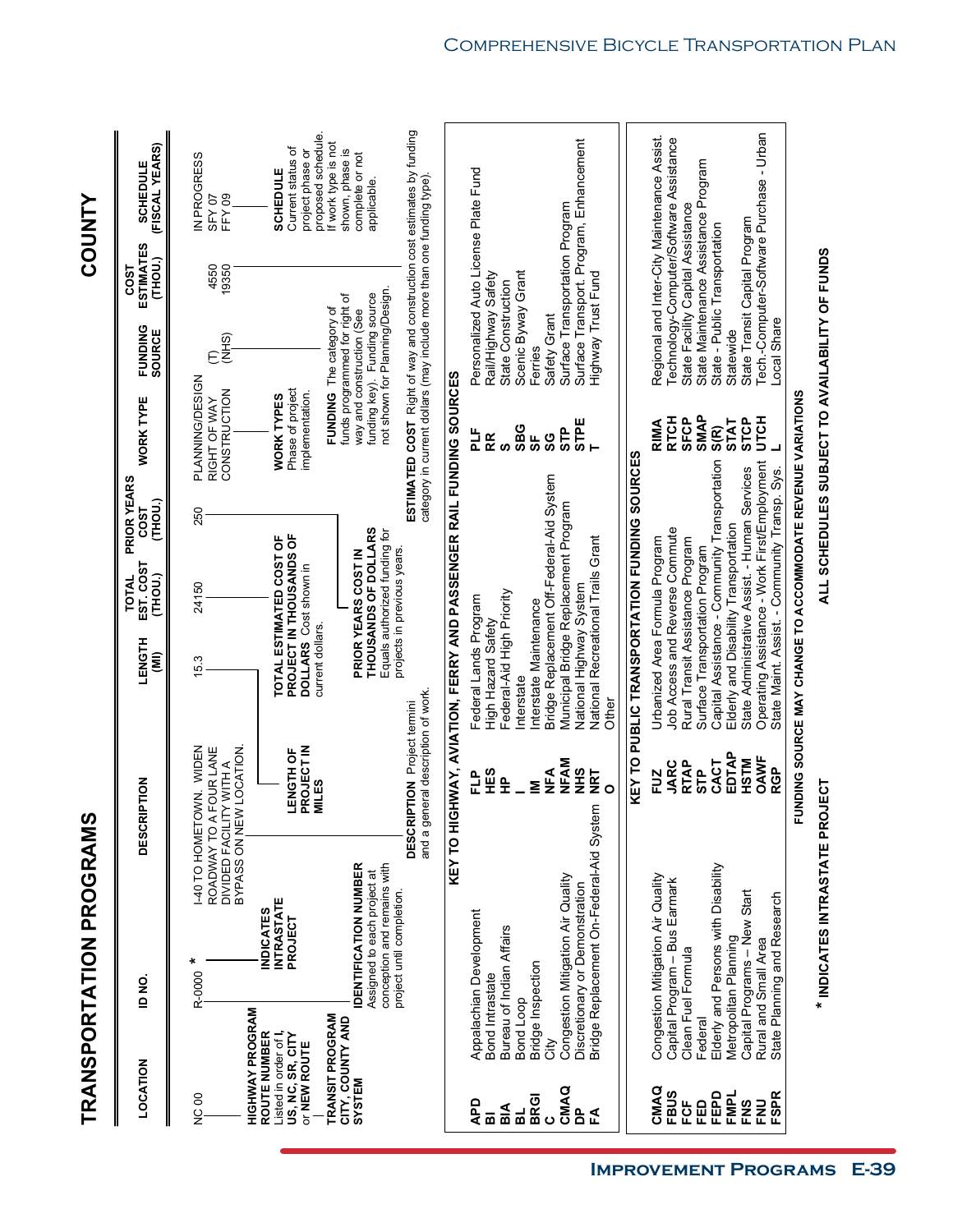| TRANSPORTATION                               |               | PROGRAM                                                                                                                                                                    |                                  |                                    |                               | <b>DURHAM</b>                                                                                                                                                                                  |                       | <b>COUNTY</b>                     |                                                                          |
|----------------------------------------------|---------------|----------------------------------------------------------------------------------------------------------------------------------------------------------------------------|----------------------------------|------------------------------------|-------------------------------|------------------------------------------------------------------------------------------------------------------------------------------------------------------------------------------------|-----------------------|-----------------------------------|--------------------------------------------------------------------------|
| LOCATION                                     | o<br>Q        | <b>DESCRIPTION</b>                                                                                                                                                         | LENGTH<br>$\widehat{\mathbf{z}}$ | EST. COST<br>(THOU.)<br><b>NOL</b> | PRIOR YRS.<br>(THOU.)<br>COST | <b>WORK TYPE</b>                                                                                                                                                                               | FUNDING<br>SOURCE     | <b>ESTIMATES</b><br>(THOU.)<br>ဒေ | SCHEDULE<br>(FISCAL YEARS)                                               |
| <b>INTERSTATE PROJECTS</b>                   |               |                                                                                                                                                                            |                                  |                                    |                               |                                                                                                                                                                                                |                       |                                   |                                                                          |
| $\frac{40}{5}$                               | -3306         | FREEWAY) IN DURHAM COUNTY. ADD ADDITIONAL<br>LANES.<br>1-85 IN ORANGE COUNTY TO NC 147 (BUCK DEAN                                                                          | 20.7                             | 87750                              | 40750                         | STRATEGIC HIGHWAY CORRIDOR PROJECT<br>PART COMPLETE - PART UNFUNDED<br>CONSTRUCTION<br>CONSTRUCTION                                                                                            | SHR<br>≧              | 18800<br>28200                    | POST YEARS<br>POST YEARS                                                 |
| $-85$                                        | $-0306*$      | TERRACE ROAD ON I-85 AND EAST OF CHEEK ROAD<br>ON US 70 BYPASS. WIDEN TO EIGHT LANES FROM<br>US 15-501 TO US 70 AND ADD LIGHTING.<br>ORANGE COUNTY LINE TO EAST OF MIDLAND | 9.7                              | 270352                             | 270352                        | STRATEGIC HIGHWAY CORRIDOR PROJECT<br>UNDER CONSTRUCTION - PART COMPLETE                                                                                                                       |                       |                                   |                                                                          |
| <b>DURHAM</b>                                | <b>14743</b>  | I-85, US 70 TO RED MILL ROAD                                                                                                                                               | 6.4                              |                                    |                               | THE CROSS SECTION FOR THIS PROJECT WILL BE ESTABLISHED BY M<br>AGREEMENT OF THE MPO AND NCDOT THROUGH THE STATE AND FED<br>ENVIRONMENTAL REVIEW PROCESS.<br>STRATEGIC HIGHWAY CORRIDOR PROJECT |                       |                                   |                                                                          |
| RURAL PROJECTS                               |               |                                                                                                                                                                            |                                  |                                    |                               |                                                                                                                                                                                                |                       |                                   |                                                                          |
| <b>1-540</b>                                 | R-2000 *      | NORTHERN WAKE FREEWAY, NC 55 WEST OF<br>MORRISVILLE TO US 64 EAST NEAR KNIGHTDALE<br>FREEWAY ON NEW LOCATION.                                                              | 29.0                             | 757500                             | 718882                        | PART COMPLETE - PART UNDER CONSTRUCTION<br>STRATEGIC HIGHWAY CORRIDOR PROJECT<br>CONSTRUCTION                                                                                                  | SHR                   | 38618                             | FFY 06                                                                   |
| US 15-501, US 64,<br>US 70, US 158<br>NC 147 | R-4404        | NATIONAL HIGHWAY SYSTEM GUARDRAIL<br>REHABILITATION. UPGRADE SUBSTANDARD<br>GUARDRAIL, END TREATMENTS AND BRIDGE<br>ANCHOR UNITS.                                          |                                  | 2040                               | 2040                          | UNDER CONSTRUCTION                                                                                                                                                                             |                       |                                   |                                                                          |
| SR 1973<br>54<br>g                           | R-2904        | (MIAMI<br>NC 54, SR 1999 (DAVIS DRIVE) TO SR 1959 (MIAM<br>BOULEVARD) AND SR 1973 (PAGE ROAD), NC 54<br>TO I-40. WIDEN TO MULTI-LANES AND REPLACE<br>RAILROAD STRUCTURE    | $\frac{1}{1}$                    | 6217                               | 925                           | UNDER CONSTRUCTION<br>PLANNING/DESIGN<br>CONSTRUCTION<br>MITIGATION                                                                                                                            | <b>STP</b><br>$\circ$ | 4965<br>327                       | - CONSTRUCTION SHOWN AS PAYBACK IN FI<br>IN PROGRESS<br>FFY 08<br>FFY 07 |
| 55<br>$\frac{0}{2}$                          | R-2906        | US 64 IN WAKE COUNTY TO SR 1121 (CORNWALLIS<br>ROAD) IN DURHAM COUNTY. WIDEN TO MULTI-LANES.                                                                               | 13.0                             | 63399                              | 45832                         | ADVANCE CONSTRUCTED IN FFY 03 WITH PAYBACK IN FFY 07 AS PRO<br>PLANNING/DESIGN<br>CONSTRUCTION<br>CONSTRUCTION                                                                                 | 유<br>57<br>$\circ$    | 219<br>17348                      | IN PROGRESS<br>FFY 07<br>FFY 07                                          |
| SR 1362-2602,<br>SR 1794 AND<br>SR 1004      | R-4752        | I-85 TO THE MERCK PHARMACEUTICAL PLANT.<br>STRENGTHEN, RESURFACE, ADD TURN LANES AT<br>THREE LOCATIONS AND INSTALL THERMO-PLASTIC<br>PAVEMENT MARKINGS                     |                                  | 2100                               |                               | CONSTRUCTION                                                                                                                                                                                   | w                     | 2100                              | SFY 06                                                                   |
| <b>URBAN PROJECTS</b>                        |               |                                                                                                                                                                            |                                  |                                    |                               |                                                                                                                                                                                                |                       |                                   |                                                                          |
| DURHAM                                       | <b>+71</b>    | 좋은<br>EAST END CONNECTOR, NC 147 (BUCK DE<br>FREEWAY) TO NORTH OF NC 98. MULTI-LA<br>DIVIDED, PART ON NEW LOCATION.                                                        | 2.5                              | 90285                              | 5849                          | STRATEGIC HIGHWAY CORRIDOR PROJECT<br>CONSTRUCTION<br>RIGHT-OF-WAY<br>MITIGATION                                                                                                               | $\vdash$<br>⊢         | 19325<br>64500<br>611             | POST YEARS<br>SFY 10 12<br>SFY09                                         |
| <b>DURHAM</b>                                | <b>U-2405</b> | M. L. KING, JR. PARKWAY AND NC 55.<br>CONSTRUCT INTERCHANGE.                                                                                                               |                                  | 25800                              |                               | UNFUNDED PROJECT<br>CONSTRUCTION<br>RIGHT-OF-WAY                                                                                                                                               | STP<br>STP            | 12000<br>13800                    | POST YEARS<br>POST YEARS                                                 |
|                                              |               |                                                                                                                                                                            |                                  |                                    |                               |                                                                                                                                                                                                |                       |                                   |                                                                          |

**\* INDICATES INTRASTATE PROJECT ALL SCHEDULES SUBJECT TO AVAILABILITY OF FUNDS 5-5**

5-5

\* INDICATES INTRASTATE PROJECT

ALL SCHEDULES SUBJECT TO AVAILABILITY OF FUNDS

### The City and County of Durham, North Carolina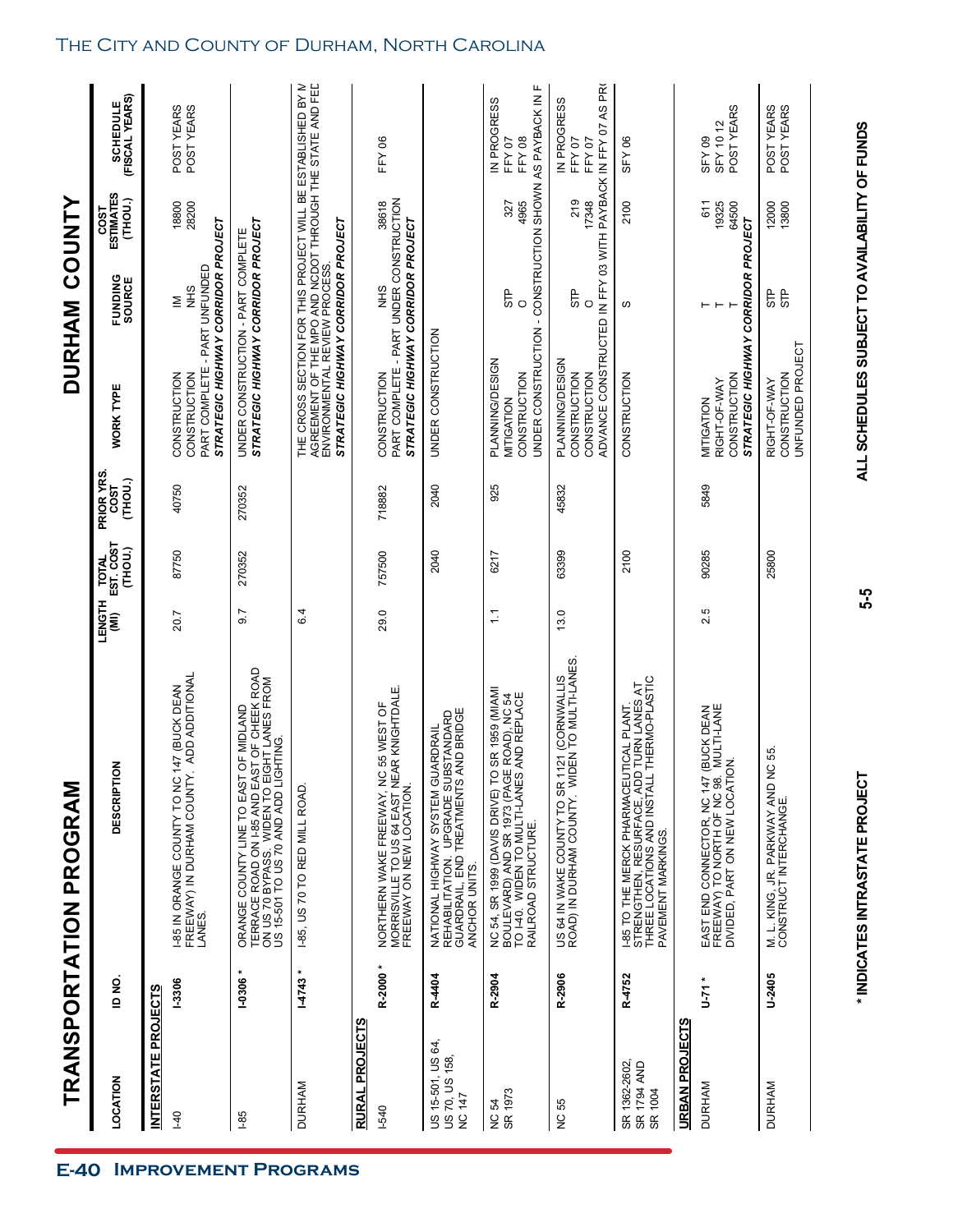|                                        |               | TRANSPORTATION PROGRAM                                                                                                                                                                                                        |                  |                                      |                               | <b>DURHAM</b>                                                                          |                       | <b>COUNTY</b>                |                                                          |
|----------------------------------------|---------------|-------------------------------------------------------------------------------------------------------------------------------------------------------------------------------------------------------------------------------|------------------|--------------------------------------|-------------------------------|----------------------------------------------------------------------------------------|-----------------------|------------------------------|----------------------------------------------------------|
| LOCATION                               | ID NO.        | <b>DESCRIPTION</b>                                                                                                                                                                                                            | LENGTH           | <b>TOTAL</b><br>EST. COST<br>(THOU.) | PRIOR YRS.<br>COST<br>(THOU.) | WORK TYPE                                                                              | FUNDING<br>SOURCE     | COST<br>ESTIMATES<br>(THOU.) | (FISCAL YEARS)<br>(FISCAL YEARS)                         |
| <b>URBAN PROJECTS</b><br><b>DURHAM</b> | U-2708        | SR 1321 (HILLANDALE ROAD), I-85 TO CLUB<br>BOULEVARD. WIDEN TO MULTI-LANES.                                                                                                                                                   | 0.9              | 4740                                 |                               | UNFUNDED PROJECT<br>CONSTRUCTION<br>RIGHT-OF-WAY                                       | STP<br>STP            | 1040<br>3700                 | POST YEARS<br>POST YEARS                                 |
| CHAPEL HILL<br><b>DURHAM</b>           | U-2807        | US 15-501, SR 1010 (FRANKLIN STREET) IN CHAPEL<br>HILL TO US 15-501 BYPASS IN DURHAM. MAJOR<br>CORRIDOR UPGRADE.                                                                                                              | $3.\overline{8}$ | 124653                               | 1653                          | STRATEGIC HIGHWAY CORRIDOR PROJECT<br>UNFUNDED PROJECT<br>CONSTRUCTION<br>RIGHT-OF-WAY | STP<br>STP            | 25000<br>98000               | POST YEARS<br>POST YEARS                                 |
| <b>DURHAM</b>                          | U-2831        | EEK PARKWAY,<br>0. TWO LANES<br>E ROAD TO<br>BRIGGS AVENUE EXTENSION, RIDDLE<br>SO-HI DRIVE AND NORTHEAST CREEK<br>CON MULTI-LANE RIGHT OF US ROAD.<br>CON MULTI-LANE RIGHT OF US ROAD.                                       | 1.6              | 10333                                | 5833                          | PART COMPLETE - PART UNFUNDED<br>CONSTRUCTION<br>RIGHT-OF-WAY                          | S<br>w                | 1200<br>3300                 | POST YEARS<br>POST YEARS                                 |
| <b>DURHAM</b>                          | <b>U-3308</b> | NC 55 (ALSTON AVENUE), NC 147 (I.L. "BUCK" DEAN<br>STREET). WIDEN TO FOUR LANE DIVIDED FACILITY<br>STREET). WIDEN TO FOUR LANE DIVIDED FACILITY<br>BRIDGES.<br>BRIDGES                                                        | $\frac{0}{1}$    | 19915                                | 300                           | PLANNING/DESIGN<br>CONSTRUCTION<br>RIGHT-OF-WAY<br>MITIGATION                          | STP<br>STP<br>STP     | 315<br>800<br>18500          | IN PROGRESS<br><b>FFY 08</b><br>FFY09<br>FFY 07          |
| <b>DURHAM</b>                          | U-3309        | R 1121<br>(CORNWALLIS ROAD) TO SR 1959 (MIAMI<br>BOULEVARD). WIDEN TO A FOUR LANE<br>SR 2028 (T.W. ALEXANDER DRIVE), S<br>DIVIDED FACILITY.                                                                                   | $\overline{1}$ : | 14707                                | 4684                          | PLANNING/DESIGN<br>PART COMPLETE<br>CONSTRUCTION<br>RIGHT-OF-WAY<br>MITIGATION         | STP<br>유<br>57<br>STP | 500<br>7900<br>1623          | IN PROGRESS<br><b>FFY08</b><br>FFY09<br>FFY 07           |
| CHAPEL HILL<br><b>DURHAM</b>           | U-3475        | OGRAM - SPECIAL<br>DCHC UNIFIED PLANNING WORK PR<br>PROJECTS SUPPLEMENT.                                                                                                                                                      |                  | 4256                                 | 1124                          | CONSTRUCTION<br>CONSTRUCTION<br>IN PROGRESS                                            | ္က ၀                  | 626<br>2506                  | FFY 06 07 08 09 10<br>FFY 06 07 08 09 10                 |
| <b>DURHAM</b>                          | U-3804        | SR 1321 (HILLANDALE ROAD), I-85 TO CARVER<br>STREET. WIDEN TO MULTI-LANES.                                                                                                                                                    | 0.7              | 6898                                 | 248                           | PLANNING/DESIGN<br>CONSTRUCTION<br>RIGHT-OF-WAY                                        | 유 없                   | 3000<br>3650                 | IN PROGRESS<br>FFY 08<br>FFY07                           |
| DURHAM                                 | <b>000FIN</b> | TO US 15-501.<br>SR 1126 (SERVICE ROAD) PARALLEL T<br>RELOCATE EXISTING SERVICE ROAD.                                                                                                                                         | $0.\overline{3}$ | 3126                                 | 1426                          | PLANNING/DESIGN<br>CONSTRUCTION<br>CONSTRUCTION<br>RIGHT-OF-WAY                        | ωO                    | 200<br>1500                  | IN ACQUISITION<br>IN PROGRESS<br><b>SFY 07</b><br>FFY 07 |
| <b>DURHAM</b>                          | <b>U-4010</b> | NC 98 (HOLLOWAY STREET), EAST OF US 70 TO EAST<br>OF JUNCTION ROAD. WIDEN FOR CENTER TURN LANE                                                                                                                                | $0.\overline{3}$ | 3960                                 | 1510                          | PLANNING/DESIGN<br><b>CONSTRUCTION</b><br>RIGHT-OF-WAY                                 | ᡛ                     | 2450                         | IN ACQUISITION<br>IN PROGRESS<br>FFY 06                  |
| <b>DURHAM</b>                          | <b>J-4011</b> | SR 1959 (SOUTH MIAMI BOULEVARD), SOUTH<br>OF SR 2112 (METHODIST STREET) TO NORTH<br>FIVE LANES TO PROVIDE CENTER TURN LANE.                                                                                                   | 0.7              | 2118                                 | 150                           | PLANNING/DESIGN<br><b>CONSTRUCTION</b><br>RIGHT-OF-WAY<br>MITIGATION                   | 모<br>19<br>STP<br>STP | 118<br>875<br>975            | IN PROGRESS<br>FFY07<br><b>FFY08</b><br>FFY07            |
| <b>DURHAM</b>                          | U-4012        | US 15-501, NORTH OF MT. MORIAH ROAD TO SOUTH<br>OF GARRETT ROAD. ADD AN ADDITIONAL NORTH AND<br>SOUTHBOUND LANE AND CONSTRUCT AN ADDITIONAL<br>SOUTHBOUND LANE AND CONSTRUCT AN ADDITIONAL<br>INTERCHANGE AT I-40 (EXIT 270). | 0.9              | 10809                                | 1309                          | PLANNING/DESIGN<br>CONSTRUCTION<br>RIGHT-OF-WAY                                        | SHR                   | 9500                         | IN ACQUISITION<br>IN PROGRESS<br>FFY07                   |
|                                        |               | * INDICATES INTRASTATE PROJECT                                                                                                                                                                                                | ე.<br>ნ-მ        |                                      |                               | ALL SCHEDULES SUBJECT TO AVAILABILITY OF FUNDS                                         |                       |                              |                                                          |

### Comprehensive Bicycle Transportation Plan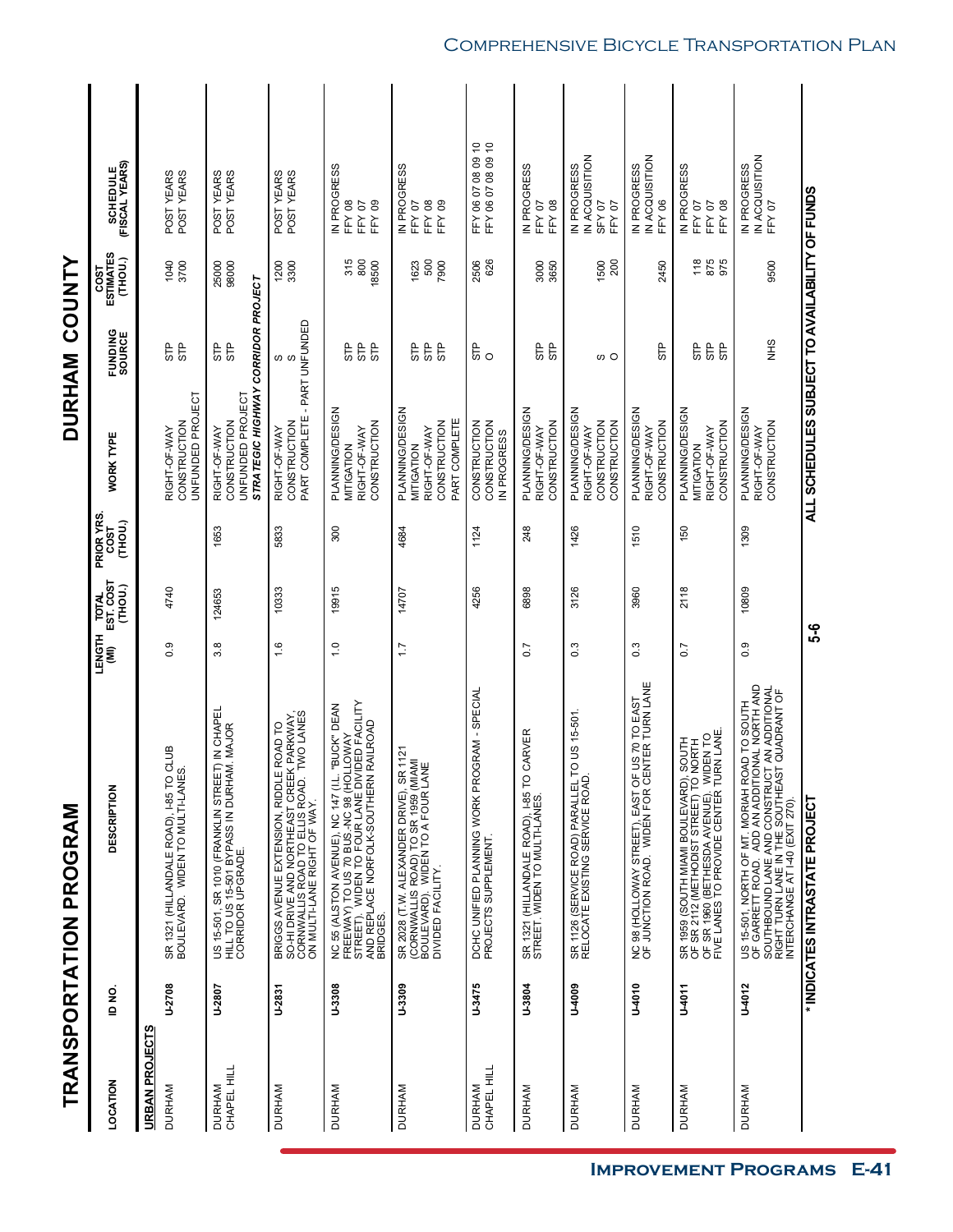|                           |                         | TRANSPORTATION PROGRAM                                                                                                                                                                                                   |                 |                                      |                              | <b>DURHAM</b>                                                                   |                   | <b>COUNTY</b>                       |                                                                                                                                                                   |  |
|---------------------------|-------------------------|--------------------------------------------------------------------------------------------------------------------------------------------------------------------------------------------------------------------------|-----------------|--------------------------------------|------------------------------|---------------------------------------------------------------------------------|-------------------|-------------------------------------|-------------------------------------------------------------------------------------------------------------------------------------------------------------------|--|
| LOCATION                  | id No                   | <b>DESCRIPTION</b>                                                                                                                                                                                                       | LENGTH          | <b>TOTAL</b><br>EST. COST<br>(THOU.) | PRIOR YRS<br>(THOU.)<br>COST | WORK TYPE                                                                       | FUNDING<br>SOURCE | <b>ESTIMATES</b><br>(ТНОИ.)<br>cost | <b>SCHEDULE</b><br>(FISCAL YEARS)                                                                                                                                 |  |
| <b>URBAN PROJECTS</b>     |                         |                                                                                                                                                                                                                          |                 |                                      |                              |                                                                                 |                   |                                     |                                                                                                                                                                   |  |
| <b>DURHAM</b>             | <b>U-445</b>            | R ALSTON AVENUE.<br>E OVER NC 147 AND<br>) PEDESTRIAN<br>NC 147 (DURHAM FREEWAY), NEAR<br>CONSTRUCT PEDESTRIAN BRIDGE<br>REMOVE EXISTING SUBSTANDARD<br>BRIDGE.                                                          |                 | 2188                                 | 188                          | PLANNING/DESIGN<br>CONSTRUCTION                                                 | Β                 | 2000                                | IN PROGRESS<br>FFY 06                                                                                                                                             |  |
| DURHAM                    | <b>U-4446</b>           | <b>ROVEMENTS</b><br>NC 147 (DURHAM FREEWAY), I-40 TO I-85.<br>INSTALL ITS INFRASTRUCTURE IMPROVEM                                                                                                                        |                 | 1502                                 | 1502                         | UNDER CONSTRUCTION                                                              |                   |                                     |                                                                                                                                                                   |  |
| <b>DURHAM</b>             | <b>U-4716</b>           | 980 (CHURCH<br>STREET), CONSTRUCT Á GRADE SEPARATION,<br>EXTEND CHURCH STREET AND CLOSE CHURCH<br>STREET CROSSING 734 748M OF THE NORFOLK<br><b>ROAD</b><br>SOUTHERN-NORTH CAROLINA RAIL<br>SR 1978 (HOBSON ROAD) AND SR |                 | 6500                                 |                              | UNFUNDED PROJECT<br>CONSTRUCTION                                                | RR                | 6500                                | POST YEARS                                                                                                                                                        |  |
| <b>DURHAM</b>             | U-4720                  | US 70, LYNN ROAD TO THE PROPOSED NORTHERN<br>DURHAM PARKWAY.                                                                                                                                                             | 7.8             |                                      |                              | STRATEGIC HIGHWAY CORRIDOR PROJECT                                              |                   |                                     | THE CROSS SECTION FOR THIS PROJECT WILL BE ESTABLISHED BY MUTUAL<br>AGREEMENT OF THE MPO AND NCDOT THROUGH THE STATE AND FEDERAL<br>ENVIRONMENTAL REVIEW PROCESS. |  |
| DURHAM                    | $\ast$<br><b>U-4721</b> | NORTHERN DURHAM PARKWAY, I-540 TO ROXBORO<br>ROAD.                                                                                                                                                                       | 29.4            |                                      |                              | STRATEGIC HIGHWAY CORRIDOR PROJECT                                              |                   |                                     | THE CROSS SECTION FOR THIS PROJECT WILL BE ESTABLISHED BY MUTUAL<br>AGREEMENT OF THE MPO AND NCDOT THROUGH THE STATE AND FEDERAL<br>ENVIRONMENTAL REVIEW PROCESS. |  |
| <b>DURHAM</b>             | $\ast$<br>U-4722        | GOODWIN ROAD<br>ROXBORO ROAD, DUKE STREET TO                                                                                                                                                                             | $4\overline{4}$ |                                      |                              | STRATEGIC HIGHWAY CORRIDOR PROJECT                                              |                   |                                     | THE CROSS SECTION FOR THIS PROJECT WILL BE ESTABLISHED BY MUTUAL<br>AGREEMENT OF THE MPO AND NCDOT THROUGH THE STATE AND FEDERAL<br>ENVIRONMENTAL REVIEW PROCESS. |  |
| <b>DURHAM</b>             | U-4724                  | PEDESTRIAN<br>CORNWALLIS ROAD, SOUTH ROXBORO ROAD<br>TO UNIVERSITY DRIVE. BIKE AND<br>FEATURES.                                                                                                                          |                 | 2270                                 |                              | CONSTRUCTION<br><b>CONSTRUCTION</b>                                             | STP<br>$\circ$    | 1816<br>454                         | FFY 06<br>FFY 06                                                                                                                                                  |  |
| <b>DURHAM</b>             | U-4725                  | EIGHTEEN (18), EXPANSION BUSES.                                                                                                                                                                                          |                 | 4320                                 |                              | CONSTRUCTION<br>CONSTRUCTION                                                    | $\frac{1}{5}$ o   | 863<br>3457                         | FFY 07 08 09<br>FFY 07 08 09                                                                                                                                      |  |
| TRIANGLE PARK<br>RESEARCH | U-4026                  | SR 1613-SR 1999 (DAVIS DRIVE), SR 3014<br>(MORRISVILLE-CARPENTER ROAD) IN WAKE<br>COUNTY TO NC 54 IN DURHAM COUNTY.<br>WIDEN TO MULTI-LANES                                                                              | 5.7             | 35918                                | 8518                         | PLANNING/DESIGN<br>CONSTRUCTION<br>CONSTRUCTION<br>CONSTRUCTION<br>RIGHT-OF-WAY | ωO<br>O           | 5300<br>18100<br>4000               | IN ACQUISITION<br>IN PROGRESS<br>SFY 06<br>SFY 06<br>SFY 06                                                                                                       |  |
| TRIANGLE<br>PARKWAY       | <b>U-4763</b>           | 1-40 TO MCCRIMMON PARKWAY.<br>MULTI-LANE FACILITY ON NEW LOCATION.                                                                                                                                                       |                 |                                      |                              | STRATEGIC HIGHWAY CORRIDOR PROJECT                                              |                   |                                     | NORTH CAROLINA TURNPIKE AUTHORITY PROJECT - PROGRAMMED FOR<br>PLANNING AND ENVIRONMENTAL STUDY ONLY                                                               |  |
| VARIOUS                   | U-4726                  | PEDESTRIAN<br>DCHC URBAN AREA BICYCLE AND<br>ALLOCATION.                                                                                                                                                                 |                 | 2250                                 | 500                          | <b>CONSTRUCTION</b><br><b>CONSTRUCTION</b><br>IN PROGRESS                       | ္ကြဲ ၀            | 350<br>1400                         | $\frac{2}{5}$<br>FFY 06 07 08 09 10 11<br>FFY 06 07 08 09 10 11                                                                                                   |  |
| VARIOUS                   | U-4727                  | OCATION AND<br>NG ACTIVITIES<br>DCHC URBAN AREA PLANNING ALL<br>UNIFIED WORK PROGRAM - ONGOI                                                                                                                             |                 | 2677                                 | 290                          | CONSTRUCTION<br>CONSTRUCTION<br>N PROGRESS                                      | ္ကြဲ ၀            | 476<br>1911                         | FFY 06 07 08 09 10 11 12<br>FFY 06 07 08 09 10 11 12                                                                                                              |  |
|                           |                         | * INDICATES INTRASTATE PROJECT                                                                                                                                                                                           | 5-7             |                                      |                              | ALL SCHEDULES SUBJECT TO AVAILABILITY OF FUNDS                                  |                   |                                     |                                                                                                                                                                   |  |

### The City and County of Durham, North Carolina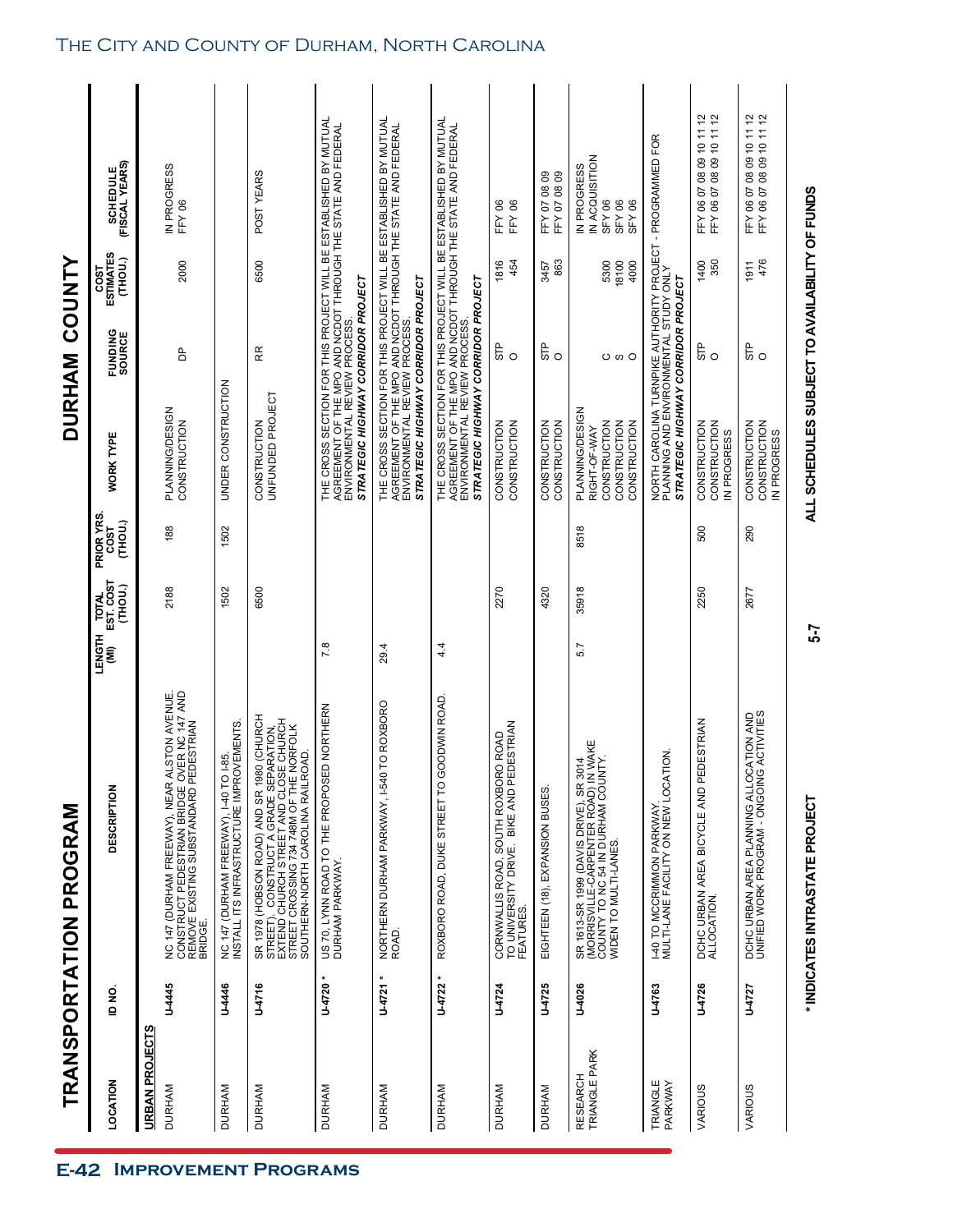|                                       |         | <b>TRANSPORTATION PROGRAM</b>                                                                                         |                                           |                               |                                                | DURHAM COUNTY          |                              |                                   |
|---------------------------------------|---------|-----------------------------------------------------------------------------------------------------------------------|-------------------------------------------|-------------------------------|------------------------------------------------|------------------------|------------------------------|-----------------------------------|
| LOCATION                              | io<br>G | DESCRIPTION                                                                                                           | I TOTAL<br>EST. COST<br>(THOU.)<br>LENGTH | PRIOR YRS.<br>COST<br>(THOU.) | <b>WORK TYPE</b>                               | FUNDING<br>SOURCE      | COST<br>ESTIMATES<br>(THOU.) | SCHEDULE<br>(FISCAL YEARS)        |
| URBAN PROJECTS                        |         |                                                                                                                       |                                           |                               |                                                |                        |                              |                                   |
| VARIOUS                               | U-4729  | FOR DURHAM<br>CONGESTION MANAGEMENT STUDY<br>COUNTY.                                                                  | $\overline{0}$                            | 100                           | IN PROGRESS                                    |                        |                              |                                   |
| VARIOUS                               | A6666-N | DCHC DA FUNDS                                                                                                         | 26836                                     | 19794                         | <b>CONSTRUCTION</b><br>IN PROGRESS             | 유<br>5                 | 7042                         | FFY 08 09 10 11 12                |
| FEDERAL BRIDGE PROJECTS               |         |                                                                                                                       |                                           |                               |                                                |                        |                              |                                   |
| US 70 BUSINESS                        | B-3638  | NO. 316<br>REPLACE BRIDGE<br>CAMPUS DRIVE.                                                                            | 1280                                      | 120                           | CONSTRUCTION<br>RIGHT-OF-WAY                   | $R \nleftrightarrow E$ | 8<br>8<br>900                | FFY <sub>08</sub><br>FFY 07       |
| SR 1107                               | B-2963  | ENO.111<br>REPLACE BRIDG<br>NEW HOPE CREEK.                                                                           | 1954                                      | 1954                          | UNDER CONSTRUCTION                             |                        |                              |                                   |
| SR 1116                               | B-3450  | NEW HOPE CREEK. REPLACE BRIDGE NO. 217,<br>SANDY CREEK. REPLACE BRIDGE NO. 122.                                       | 3068                                      | 268                           | CONSTRUCTION                                   | £                      | 2800                         | FFY 07                            |
| SR 1303                               | B-4109  | 120<br>MUD CREEK. REPLACE BRIDGE NO.                                                                                  | 1265                                      | 150                           | CONSTRUCTION<br>RIGHT-OF-WAY                   | ∩F<br>Z<br>$\Sigma$    | $\frac{115}{1000}$           | FFY06<br>FFY07                    |
| SR 1306                               | B-3451  | PRONG OF MUD CREEK. REPLACE BRIDGE NO. 119                                                                            | 1842                                      | 1842                          | UNDER CONSTRUCTION                             |                        |                              |                                   |
| SR 1402                               | B-3169  | CREEK. REPLACE BRIDGE NO. 158                                                                                         | 524                                       | 150                           | CONSTRUCTION<br>RIGHT-OF-WAY                   | E ∡<br>E               | $\frac{24}{350}$             | FFY06<br><b>FFY07</b>             |
| SR 1616                               | B-4110  | MOUNTAIN CREEK. REPLACE BRIDGE NO. 5                                                                                  | 1175                                      | 125                           | RIGHT-OF-WAY<br>CONSTRUCTION                   | NE<br>N                | 1050                         | IN ACQUISITION<br>FFY 06          |
| SR 1616                               | B-4943  | <b>JO. 20</b><br>۷<br>SANDY CREEK. REPLACE BRIDGE                                                                     | 1100                                      |                               | <b>CONSTRUCTION</b><br>RIGHT-OF-WAY            | NFA<br><b>NEA</b>      | $\overline{00}$<br>1000      | <b>FFY12</b><br>FFY <sub>11</sub> |
| SR 1945                               | B-3837  | REPLACE BRIDGE NO. 94<br>NORTHEAST CREEK.                                                                             | 1962                                      | 1962                          | UNDER CONSTRUCTION                             |                        |                              |                                   |
| VARIOUS                               | B-4905  | ENVIRONMENTAL MITIGATION FOR BRIDGE PROJECTS<br>IN DIVISION 5.                                                        | 5168                                      | 5168                          | IN PROGRESS                                    |                        |                              |                                   |
| <b>MUNICIPAL BRIDGE PROJECTS</b>      |         |                                                                                                                       |                                           |                               |                                                |                        |                              |                                   |
| <b>DURHAM</b>                         | B-4698  | APEX STREET OVER AMERICAN TOBACCO TRAIL<br>REPLACE BRIDGE NO. 242                                                     | 500                                       | 8                             | <b>CONSTRUCTION</b><br>RIGHT-OF-WAY            | NFAM<br>NFAM           | $400$                        | FFY06<br>FFY07                    |
| BICYCLE AND PEDESTRIAN PROJECTS       |         |                                                                                                                       |                                           |                               |                                                |                        |                              |                                   |
| <b>DURHAM</b>                         | E-4707  | CYCLE<br>old Durham/Chapel Hill Road Bi<br>Improvements.                                                              | 1.5                                       |                               | SCHEDULED FOR FEASIBILITY STUDY                |                        |                              |                                   |
| TRIANGLE REGION                       | E-2913B | <b>KRK, DURHAM<br/>MPROVEMENTS</b><br>INCLUDES RESEARCH TRIANGLE PAI<br>AND WAKE COUNTIES. ON-ROAD IM<br>AND SIGNING. | 900                                       | 900                           | UNDER CONSTRUCTION                             |                        |                              |                                   |
| <b>CONGESTION MITIGATION PROJECTS</b> |         |                                                                                                                       |                                           |                               |                                                |                        |                              |                                   |
| <b>NC 54</b>                          | C-4402  | JRIVE IN<br>TRUCT<br>I-40 WEST OF NC 751 TO TRIANGLE D<br>RESEARCH TRIANGLE PARK. CONST<br>ON-ROAD BICYCLE FACILITY.  | 1035                                      |                               | CONSTRUCTION<br>RIGHT-OF-WAY                   | CMAQ<br>CMAQ           | $\frac{125}{910}$            | <b>FFY 08</b><br>FFY 07           |
|                                       |         | * INDICATES INTRASTATE PROJECT                                                                                        | 5-8                                       |                               | ALL SCHEDULES SUBJECT TO AVAILABILITY OF FUNDS |                        |                              |                                   |

### Comprehensive Bicycle Transportation Plan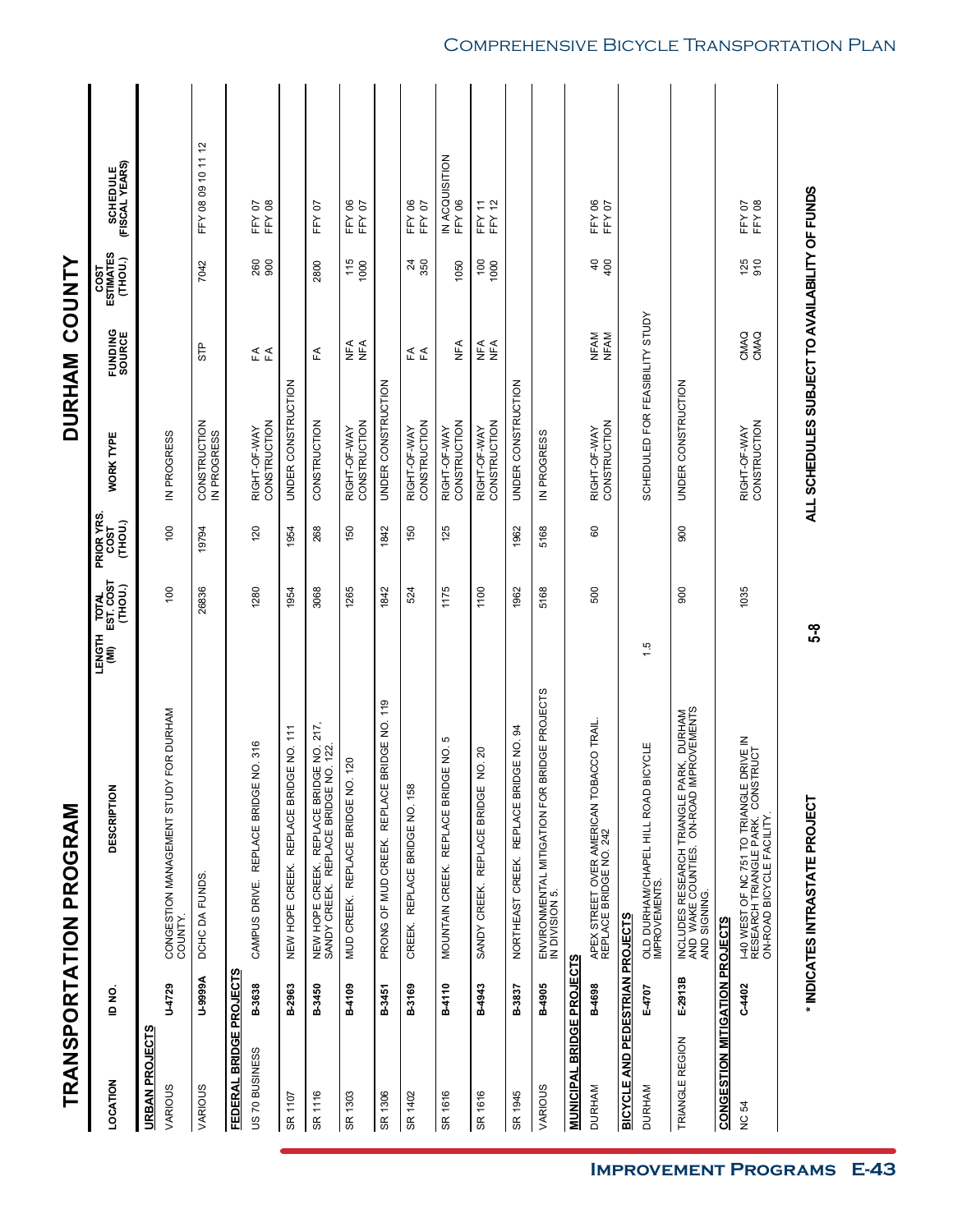|                                             |               | TRANSPORTATION PROGRAM                                                                                                                                                                                                                           |                                                     |                              |                                              | DURHAM COUNTY            |                              |                                          |  |
|---------------------------------------------|---------------|--------------------------------------------------------------------------------------------------------------------------------------------------------------------------------------------------------------------------------------------------|-----------------------------------------------------|------------------------------|----------------------------------------------|--------------------------|------------------------------|------------------------------------------|--|
| LOCATION                                    | io<br>No      | <b>DESCRIPTION</b>                                                                                                                                                                                                                               | TOTAL<br>EST. COST<br>(THOU.)<br><b>LENGTH</b><br>Ĵ | PRIOR YRS<br>(THOU.)<br>COST | <b>WORK TYPE</b>                             | FUNDING<br>SOURCE        | COST<br>ESTIMATES<br>(THOU.) | SCHEDULE<br>(FISCAL YEARS)               |  |
| CONGESTION MITIGATION PROJECTS              |               |                                                                                                                                                                                                                                                  |                                                     |                              |                                              |                          |                              |                                          |  |
| <b>DURHAM</b>                               | C-4701        | FIVE (5) - HYBRID BUSES                                                                                                                                                                                                                          | 2275                                                |                              | <b>CONSTRUCTION</b>                          | CMAQ                     | 2275                         | <b>FFY08</b>                             |  |
| <b>DURHAM</b>                               | C-4702        | TEN (10) - REPLACEMENT BUSES                                                                                                                                                                                                                     | 3000                                                |                              | CONSTRUCTION                                 | CMAQ                     | 3000                         | FFY09                                    |  |
| ENHANCEMENT PROJECTS                        |               |                                                                                                                                                                                                                                                  |                                                     |                              |                                              |                          |                              |                                          |  |
| <b>DURHAM</b>                               | E-2921E       | 54 TO SOUTH<br>OF 140. CONSTRUCT A MULTI-PURPOSE TRAL.<br>AMERICAN TOBACCO RAIL TRAIL. NC                                                                                                                                                        | 1972                                                |                              | CONSTRUCTION<br>CONSTRUCTION<br>CONSTRUCTION | STP<br>$\mathsf{b}$<br>O | 295<br>496<br>1181           | <b>FFY06</b><br>FFY 06<br>FFY 06         |  |
| <b>DURHAM</b>                               | E-4529        | WEST POINT ON THE ENO PARK TO PENNY'S BEND<br>NATURE RESERVE. CONSTRUCT OFF-ROAD MULTI-<br>USE TRAIL.                                                                                                                                            | 719                                                 | S3                           | <b>CONSTRUCTION</b>                          |                          | 666                          | FFY 06                                   |  |
| <b>DURHAM</b>                               | E-4530        | OF SIDEWALK JUST SOUTH OF CORNWALLIS ROAD<br>AND BUXTON DRIVE. CONSTRUCT SIDEWALK ON<br>FAYETTEVILLE STREET BETWEEN EXISTING END<br>WESTERN SIDE.                                                                                                | 264                                                 | 264                          | UNDER CONSTRUCTION                           |                          |                              |                                          |  |
| <b>DURHAM</b>                               | E-4924        | CLUB BOULEVARD, OVAL DRIVE TO OAKLAND AVENUE<br>AT THE INTERSECTIONS OF WEST CLUB BOULEVARD<br>WITH OVAL DRIVE AND OAKLAND AVENUE.<br>CONSTRUCT A PEDESTRIAN MEDIAN<br>AND A REFUGE ISLAND.                                                      | 95                                                  |                              | <b>CONSTRUCTION</b><br>CONSTRUCTION          | ် ဝ                      | <b>92</b>                    | FFY07<br>FFY 07                          |  |
| HAZARD ELIMINATION PROJECTS                 |               |                                                                                                                                                                                                                                                  |                                                     |                              |                                              |                          |                              |                                          |  |
| 1-85, US 70, US 15-501 W-4811<br>AND NC 147 |               | COUNTIES), US 70, US 15-501 AND NC 147 (DURHAM<br>COUNTY). INSTALL MILLED RUMBLE STRIPS ON THE<br>INSIDE AND OUTSIDE PAVED SHOULDERS.<br>SECTIONS OF I-85 (DURHAM AND GRANVILLE                                                                  | 200                                                 |                              | <b>CONSTRUCTION</b>                          | HE <sub>S</sub>          | 200                          | FFY06                                    |  |
| <b>AVIATION PARKWAY</b><br>I-540, SR 3097   | W-4814        | <b>IBLE STRIPS</b><br>SHOULDERS<br>I-540, I-40 EASTWARD TO EAST OF US 1 (CAPITAL<br>BOULEVARD) AND SR 3097 (AVIATION PARKWAY),<br>TERMINAL BOULEVARD NORTHWARD TO SR 1644<br>(GLOBE ROAD). INSTALL MILLED RUM<br>ON THE INSIDE AND OUTSIDE PAVED | 150                                                 |                              | CONSTRUCTION                                 | 9出                       | 150                          | FFY 06                                   |  |
| <b>PASSENGER RAIL PROJECTS</b>              |               |                                                                                                                                                                                                                                                  |                                                     |                              |                                              |                          |                              |                                          |  |
| AMTRAK                                      | <b>P-2908</b> | CAPITAL AND OPERATIONS COST OF TRAIN 79/80<br>BETWEEN CHARLOTTE AND ROCKY MOUNT.                                                                                                                                                                 | 40253                                               | 23634                        | IN PROGRESS<br>OPERATIONS                    | S(5)                     | 16619                        | SFY 06 07 08 09 10                       |  |
| AMTRAK                                      | P-2918        | CHARLOTTE AND<br>ENANCE FACILITY.<br>TRAIN 73/74 OPERATIONS BETWEEN<br>RALEIGH AND CAPITAL YARD MAINT                                                                                                                                            | 51908                                               | 28079                        | OPERATIONS<br>IN PROGRESS<br>OPERATIONS      | T2001<br>S(5)            | 8381<br>15448                | SFY 06 07 08 09 10<br>FFY 06 07 08 09 10 |  |
| <b>DURHAM</b>                               | P-3802        | STATION CONSTRUCTION.                                                                                                                                                                                                                            | 3000                                                | 3000                         | UNDER CONSTRUCTION                           |                          |                              |                                          |  |

### The City and County of Durham, North Carolina

**E-44 IMPROVEMENT PROGRAMS** 

ALL SCHEDULES SUBJECT TO AVAILABILITY OF FUNDS

5-9

**\* INDICATES INTRASTATE PROJECT ALL SCHEDULES SUBJECT TO AVAILABILITY OF FUNDS 5-9**\* INDICATES INTRASTATE PROJECT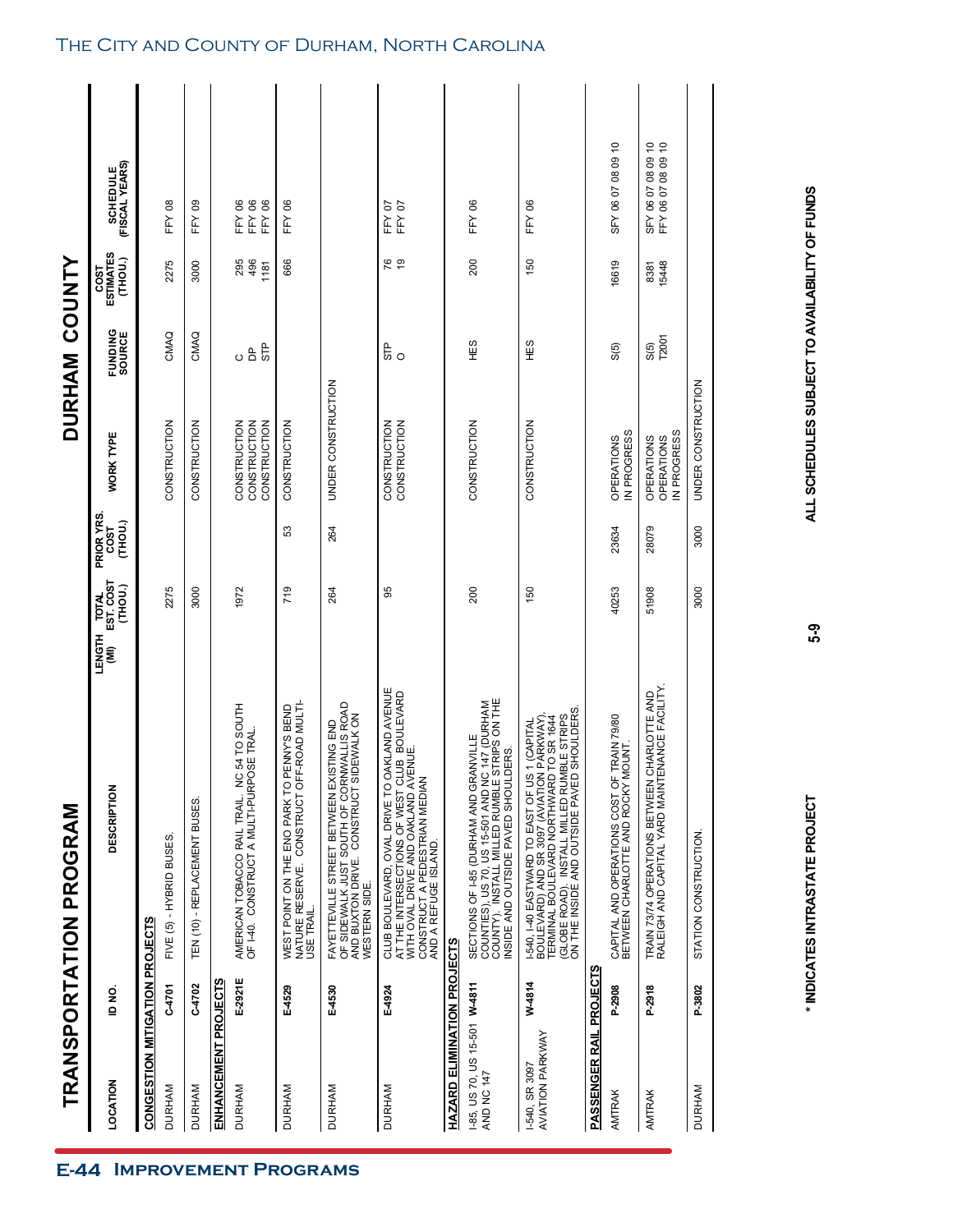|                                                 |         | PUBLIC TRANSPORTATION PROGRAM                                                                                                                                               |                                                                            |                                                   | DURHAM COUNTY                   |                              |                                        |
|-------------------------------------------------|---------|-----------------------------------------------------------------------------------------------------------------------------------------------------------------------------|----------------------------------------------------------------------------|---------------------------------------------------|---------------------------------|------------------------------|----------------------------------------|
| LOCATION                                        | ID NO.  | <b>DESCRIPTION</b>                                                                                                                                                          | PRIOR YRS.<br>COST<br>(THOU.)<br>I TOTAL<br>EST. COST<br>(THOU.)<br>LENGTH | <b>WORK TYPE</b>                                  | FUNDING<br>SOURCE               | COST<br>ESTIMATES<br>(THOU.) | (FISCAL YEARS)<br>(FISCAL YEARS)       |
| PUBLIC TRANSPORTATION PROJECTS<br><b>DURHAM</b> | TA4751  | EXPANSION BUSES                                                                                                                                                             | 3500                                                                       | CAPITAL                                           | <b>STAT</b>                     |                              | <b>FFY06</b>                           |
|                                                 |         |                                                                                                                                                                             |                                                                            | UNFUNDED PROJECT<br>CAPITAL<br>CAPITAL            | 品                               | 350<br>350<br>2800           | <b>FFY06</b><br>FFY 06                 |
| <b>DURHAM</b>                                   | TA4752  | EXPANSION BUSES-HYBRID                                                                                                                                                      | 1650                                                                       | UNFUNDED PROJECT<br>CAPITAL<br>CAPITAL<br>CAPITAL | <b>STAT</b><br>EĐ               | 165<br>165<br>1320           | FFY 06<br>FFY 06<br><b>FFY06</b>       |
| <b>DURHAM</b>                                   | TA4753  | REPLACEMENT VANS                                                                                                                                                            | 630                                                                        | UNFUNDED PROJECT<br>CAPITAL<br>CAPITAL<br>CAPITAL | <b>STAT</b><br>EĐ               | <b>882</b>                   | FFY 06<br><b>FFY06</b><br>FFY 06       |
| <b>DURHAM</b>                                   | TA4754  | EXPANSION VANS                                                                                                                                                              | 210                                                                        | JNFUNDED PROJECT<br>CAPITAL<br>CAPITAL<br>CAPITAL | <b>STAT</b><br>品                | 52 mg                        | <b>FFY06</b><br><b>FFY06</b><br>FFY 06 |
| <b>DURHAM</b>                                   | TA4755  | EXPANSION BUSES                                                                                                                                                             | 5400                                                                       | UNFUNDED PROJECT<br>CAPITAL<br>CAPITAL<br>CAPITAL | <b>TATS</b><br>EED<br>┙         | 8<br>8<br>8<br>4320          | <b>FFY06</b><br><b>FFY06</b><br>FFY 06 |
| <b>DURHAM</b>                                   | TA4756  | REPLACEMENT VANS                                                                                                                                                            | 900                                                                        | UNFUNDED PROJECT<br>CAPITAL<br>CAPITAL<br>CAPITAL | <b>STAT</b><br>FED              | ននន្ថ                        | FFY08<br>FFY08<br>FFY08                |
| <b>DURHAM</b>                                   | TA4757  | EXPANSION VANS                                                                                                                                                              | 226                                                                        | UNFUNDED PROJECT<br>CAPITAL<br>CAPITAL<br>CAPITAL | <b>STAT</b><br>品                | 380                          | FFY08<br><b>FFY08</b><br>FFY08         |
| <b>DURHAM</b>                                   | TA4923  | REPLACEMENT BUSES                                                                                                                                                           | 3920                                                                       | UNFUNDED PROJECT<br>CAPITAL<br>CAPITAL<br>CAPITAL | <b>STAT</b><br>EED              | 392<br>392<br>3136           | FFY 12<br>FFY 12<br>FFY 12             |
| <b>DURHAM</b>                                   | TG-4736 | PREVENTIVE MAINTENANCE AND ROUTINE CAPITAL<br>ITEMS--SPARE PARTS, OFFICE AND SHOP<br>EQUIPMENT, PASSENGER AMENITIES, SERVICE<br>VEHICLES, ETC.                              | 2605                                                                       | CAPITAL<br>CAPITAL                                | FUZ<br>$\overline{\phantom{0}}$ | 2084<br>521                  | FFY 06<br>FFY 06                       |
| <b>DURHAM</b>                                   | TG-4737 | PREVENTIVE MAINTENANCE AND ROUTINE CAPITAL<br>ITEMS--SPARE PARTS, OFFICE AND SHOP<br>VEHICLES, ET PASSENGER AMENITIES, SERVICE<br>VEHICLES, ET PASSENGER AMENITIES, SERVICE | 2737                                                                       | CAPITAL<br>CAPITAL                                | FUZ<br>$\overline{\phantom{0}}$ | 2190<br>547                  | FFY 07<br>FFY 07                       |
|                                                 |         |                                                                                                                                                                             |                                                                            |                                                   |                                 |                              |                                        |

### Comprehensive Bicycle Transportation Plan

**\* INDICATES INTRASTATE PROJECT ALL SCHEDULES SUBJECT TO AVAILABILITY OF FUNDS 5-10**

 $5 - 10$ 

\* INDICATES INTRASTATE PROJECT

ALL SCHEDULES SUBJECT TO AVAILABILITY OF FUNDS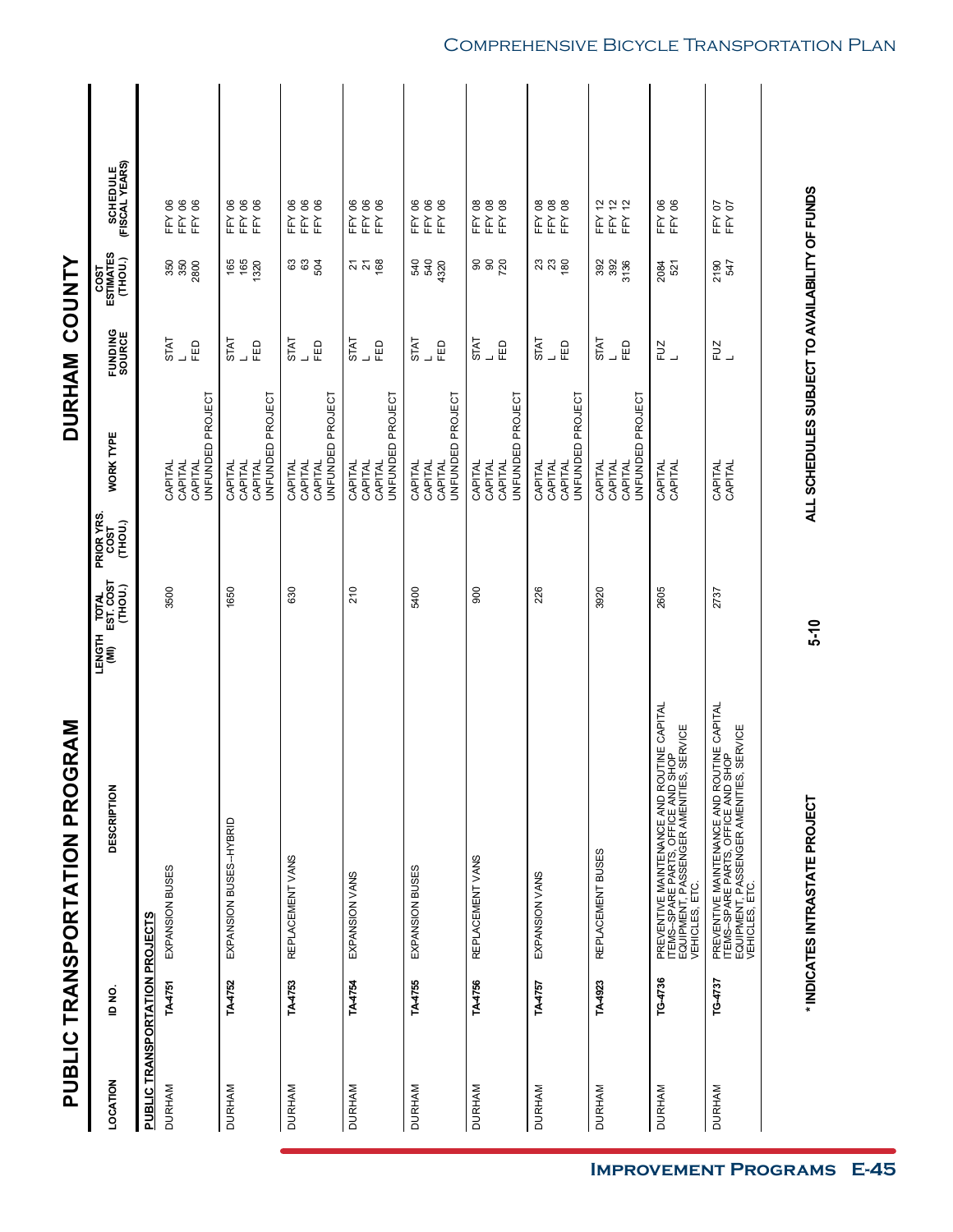|                                       |         | <b>PUBLIC TRANSPORTATION PROGRAM</b>                                                                                                           |                                                     |                               |                                                   | DURHAM COUNTY                   |                                     |                                                  |
|---------------------------------------|---------|------------------------------------------------------------------------------------------------------------------------------------------------|-----------------------------------------------------|-------------------------------|---------------------------------------------------|---------------------------------|-------------------------------------|--------------------------------------------------|
| LOCATION                              | ID NO.  | <b>DESCRIPTION</b>                                                                                                                             | EST. COST<br>(THOU.)<br><b>POLY</b><br>LENGTH<br>ίΜ | PRIOR YRS.<br>(THOU.)<br>COST | <b>WORK TYPE</b>                                  | FUNDING<br>SOURCE               | <b>ESTIMATES</b><br>(THOU.)<br>COST | (FISCAL YEARS)<br>(FISCAL YEARS)                 |
| <b>PUBLIC TRANSPORTATION PROJECTS</b> |         |                                                                                                                                                |                                                     |                               |                                                   |                                 |                                     |                                                  |
| <b>DURHAM</b>                         | TG-4738 | PREVENTIVE MAINTENANCE AND ROUTINE CAPITAL<br>ITEMS--SPARE PARTS, OFFICE AND SHOP<br>EQUIPMENT, PASSENGER AMENITIES, SERVICE<br>VEHICLES, ETC. | 2847                                                |                               | CAPITAL<br>CAPITAL                                | FUZ                             | 548<br>2299                         | FFY 08<br>FFY 08                                 |
| <b>DURHAM</b>                         | TG-4739 | PREVENTIVE MAINTENANCE AND ROUTINE CAPITAL<br>ITEMS--SPARE PARTS, OFFICE AND SHOP<br>EQUIPMENT, PASSENGER AMENITIES, SERVICE<br>VEHICLES, ETC. | 3018                                                |                               | CAPITAL<br>CAPITAL                                | FUZ<br>$\overline{\phantom{0}}$ | 604<br>2414                         | FFY 09<br>FFY09                                  |
| <b>DURHAM</b>                         | TG-4740 | PREVENTIVE MAINTENANCE AND ROUTINE CAPITAL<br>ITEMS--SPARE PARTS, OFFICE AND SHOP<br>EQUIPMENT, PASSENGER AMENITIES, SERVICE<br>VEHICLES, ETC. | 3169                                                |                               | CAPITAL<br>CAPITAL                                | FUZ<br>$\overline{\phantom{0}}$ | 634<br>2535                         | FFY 10<br>FFY 10                                 |
| <b>DURHAM</b>                         | TG-4907 | PREVENTIVE MAINTENANCE AND ROUTINE CAPITAL<br>ITEMS--SPARE PARTS, OFFICE AND SHOP<br>EQUIPMENT, PASSENGER AMENITIES, SERVICE<br>VEHICLES, ETC. | 3169                                                |                               | CAPITAL<br>CAPITAL                                | FUZ<br>L                        | 634<br>2535                         | FFY11<br>FFY <sub>11</sub>                       |
| <b>DURHAM</b>                         | TG-4908 | PREVENTIVE MAINTENANCE AND ROUTINE CAPITAL<br>ITEMS--SPARE PARTS, OFFICE AND SHOP<br>EQUIPMENT, PASSENGER AMENITIES, SERVICE<br>VEHICLES, ETC. | 3169                                                |                               | CAPITAL<br>CAPITAL                                | FUZ<br>L                        | 2535<br>634                         | FFY 12<br>FFY 12                                 |
| DURHAM COUNTY                         | TJ-4931 | PROVIDE OPERATING ASSISTANCE TO COUNTIES AND<br>COMMUNITY TRANSPORTATION SYSTEMS TO MEET<br>WORK FIRST AND EMPLOYMENT TRANSPORTATION<br>NEEDS. | 28                                                  |                               | OPERATIONS                                        | OAWF                            | 28                                  | FFY 06 07                                        |
| DURHAM COUNTY                         | TL-4931 | PROVIDE OPERATING ASSISTANCE FOR ADDITIONAL<br>TRANSPORTATION SERVICES TO THE ELDERLY AND<br>DISABLED.                                         | 176                                                 |                               | OPERATIONS                                        | EDTAP                           | 176                                 | FFY 06 07                                        |
| DURHAM COUNTY                         | TR-4931 | PROVIDE MAINTENANCE ASSISTANCE FOR<br>COMMUNITY TRANSPORTATION SYSTEMS TO SERVE<br>THE RURAL GENERAL PUBLIC.                                   | 54                                                  |                               | OPERATIONS                                        | RGP                             | R,                                  | FFY 06 07                                        |
| TRIANGLE TRANSIT<br>AUTHORITY         | TA4797  | REPLACEMENT BUSES                                                                                                                              | 2400                                                |                               | UNFUNDED PROJECT<br>CAPITAL<br>CAPITAL<br>CAPITAL | <b>STAT</b><br>品                | 240<br>240<br>1920                  | FFY09<br>FFY09<br>FFY 09                         |
| TRIANGLE TRANSIT<br>AUTHORITY         | TA-4818 | REPLACEMENT BUSES                                                                                                                              | 6900                                                |                               | UNFUNDED PROJECT<br>CAPITAL<br>CAPITAL<br>CAPITAL | <b>STAT</b><br>品                | 690<br>690<br>5520                  | FFY08<br>FFY 08<br>FFY08                         |
| TRIANGLE TRANSIT<br>AUTHORITY         | TA4819  | REPLACEMENT BUSES.                                                                                                                             | 4500                                                |                               | UNFUNDED PROJECT<br>CAPITAL<br>CAPITAL<br>CAPITAL | <b>STAT</b><br>品                | 450<br>450<br>3600                  | FFY 11<br>FFY <sub>11</sub><br>FFY <sub>11</sub> |

### The City and County of Durham, North Carolina

**E-46 IMPROVEMENT PROGRAMS** 

 $5-11$ 

## \* INDICATES INTRASTATE PROJECT

ALL SCHEDULES SUBJECT TO AVAILABILITY OF FUNDS **\* INDICATES INTRASTATE PROJECT ALL SCHEDULES SUBJECT TO AVAILABILITY OF FUNDS 5-11**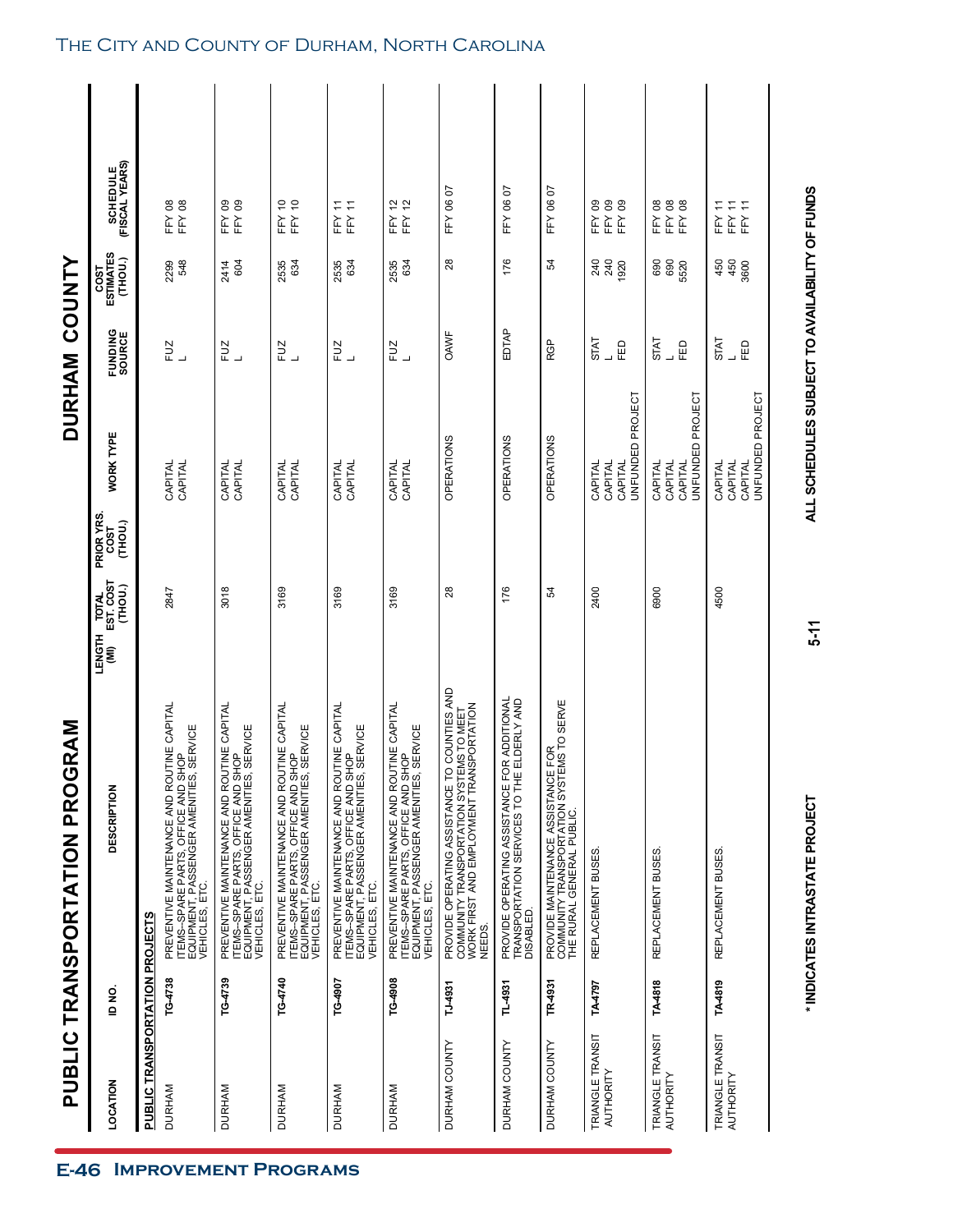|                                       |          | <b>PUBLIC TRANSPORTATION PROGRAM</b>                             |                                         |                               |                             | DURHAM COUNTY                   |                              |                                  |
|---------------------------------------|----------|------------------------------------------------------------------|-----------------------------------------|-------------------------------|-----------------------------|---------------------------------|------------------------------|----------------------------------|
| LOCATION                              | ID NO.   | DESCRIPTION                                                      | TOTAL<br>EST. COST<br>(тнои.)<br>LENGTH | PRIOR YRS.<br>COST<br>(THOU.) | <b>WORK TYPE</b>            | FUNDING<br>SOURCE               | COST<br>ESTIMATES<br>(THOU.) | (FISCAL YEARS)<br>(FISCAL YEARS) |
| <b>PUBLIC TRANSPORTATION PROJECTS</b> |          |                                                                  |                                         |                               |                             |                                 |                              |                                  |
| TRIANGLE TRANSIT                      | TA4945   | REPLACEMENT BUSES                                                | 3600                                    |                               | CAPITAL                     | <b>STAT</b>                     | 360                          | FFY 12                           |
| AUTHORITY                             |          |                                                                  |                                         |                               | CAPITAL                     |                                 | 360                          | FFY 12<br>FFY 12                 |
|                                       |          |                                                                  |                                         |                               | UNFUNDED PROJECT<br>CAPITAL | 品                               | 2880                         |                                  |
| TRIANGLE TRANSIT                      | TE-4705B | PHASE I REGIONAL RAIL SERVICE                                    | 692000                                  |                               | CAPITAL                     | <b>STAT</b>                     | 138000                       | 8<br>FFY                         |
| AUTHORITY                             |          |                                                                  |                                         |                               | CAPITAL<br>CAPITAL          | FNS                             | 416000<br>138000             | <b>FFY06</b><br>FFY 06           |
| TRIANGLE TRANSIT                      | TE-4706A | 15-501-PE/DEIS<br>FIXED GUIDEWAY PROJECT FOR US                  | 2751                                    |                               | CAPITAL                     | <b>STAT</b>                     | 688<br>688                   | FFY06<br>FFY06                   |
| AUTHORITY                             |          |                                                                  |                                         |                               | CAPITAL                     |                                 |                              |                                  |
|                                       |          |                                                                  |                                         |                               | UNFUNDED PROJECT<br>CAPITAL | 品                               | 1375                         | FFY 06                           |
| TRIANGLE TRANSIT                      | TE-4706B | 15-501-PE/DEIS<br>FIXED GUIDEWAY PROJECT FOR US                  | 2751                                    |                               | CAPITAL                     | <b>LKIS</b>                     | 688                          | FFY 07                           |
| AUTHORITY                             |          |                                                                  |                                         |                               | CAPITAL                     |                                 | 688                          | FFY07                            |
|                                       |          |                                                                  |                                         |                               | UNFUNDED PROJECT<br>CAPITAL | EED                             | 1375                         | FFY07                            |
| TRIANGLE TRANSIT                      | TE-4706C | $15 - 501 -$                                                     | 6207                                    |                               | CAPITAL                     | <b>STAT</b>                     | 1552                         | FFY 08                           |
| AUTHORITY                             |          | FIXED GUIDEWAY PROJECT FOR US<br>ENGINEERING, DESIGN             |                                         |                               | CAPITAL                     |                                 | 1552                         |                                  |
|                                       |          |                                                                  |                                         |                               | CAPITAL                     | 日日                              | 3103                         | FFY 08<br>FFY 08                 |
|                                       |          |                                                                  |                                         |                               | UNFUNDED PROJECT            |                                 |                              |                                  |
| TRIANGLE TRANSIT                      | TE-4706D | 15-501-LAND<br>FIXED GUIDEWAY PROJECT FOR US<br>ACQUISITION      | 3760                                    |                               | CAPITAL                     | <b>STAT</b>                     | 940                          | FFY09                            |
| AUTHORITY                             |          |                                                                  |                                         |                               | CAPITAL                     |                                 | 940                          | FFY09                            |
|                                       |          |                                                                  |                                         |                               | UNFUNDED PROJECT<br>CAPITAL | 品                               | 1880                         | FFY09                            |
| TRIANGLE TRANSIT                      | TG-4811  | PMENT, SPARE                                                     | $\overline{171}$                        |                               | CAPITAL                     | FUZ                             |                              | <b>FFY06</b>                     |
| AUTHORITY                             |          | ROUTINE CAPITAL ITEMS--SHOP EQUI<br>PARTS                        |                                         |                               | CAPITAL                     |                                 | $\frac{15}{25}$              | <b>FFY06</b>                     |
| <b>TRIANGLE TRANSIT</b><br>AUTHORITY  | TG-4812  | <b>IPMENT, SPARE</b><br>ROUTINE CAPITAL ITEMS--SHOP EQU<br>PARTS | 171                                     |                               | CAPITAL<br>CAPITAL          | FUZ                             | k ğ                          | FFY07<br>FFY07                   |
|                                       |          |                                                                  |                                         |                               |                             |                                 |                              |                                  |
| TRIANGLE TRANSIT<br>AUTHORITY         | TG-4821  | ROUTINE CAPITAL ITEMS--SHOP EQUIPMENT, SPARE<br>PARTS            | 171                                     |                               | CAPITAL<br>CAPITAL          | FUZ<br>$\overline{\phantom{0}}$ | $rac{15}{25}$                | <b>FFY08</b><br>FFY 08           |
| TRIANGLE TRANSIT<br>AUTHORITY         | TG-4822  | PMENT, SPARE<br>ROUTINE CAPITAL ITEMS--SHOP EQUI<br>PARTS        | 171                                     |                               | CAPITAL<br>CAPITAL          | FUZ<br>┙                        | ਲੇ<br>ਹੋ                     | FFY09<br>FFY09                   |
| TRIANGLE TRANSIT<br>AUTHORITY         | TG-4823  | <b>PMENT, SPARE</b><br>ROUTINE CAPITAL ITEMS--SHOP EQUI<br>PARTS | 171                                     |                               | CAPITAL<br>CAPITAL          | EN<br>L                         | $\frac{15}{24}$              | FFY 10<br>FFY 10                 |
| TRIANGLE TRANSIT<br>AUTHORITY         | TG-4927  | <b>PMENT, SPARE</b><br>ROUTINE CAPITAL ITEMS--SHOP EQUI<br>PARTS | 171                                     |                               | CAPITAL<br>CAPITAL          | FUZ                             | $\frac{15}{24}$              | FFY11<br>FFY <sub>11</sub>       |
|                                       |          |                                                                  |                                         |                               |                             |                                 |                              |                                  |
| TRIANGLE TRANSIT<br>AUTHORITY         | TG-4928  | IPMENT, SPARE<br>ROUTINE CAPITAL ITEMS--SHOP EQU<br>PARTS        | 171                                     |                               | CAPITAL<br>CAPITAL          | EN<br>L                         | $rac{15}{34}$                | FFY 12<br>FFY 11                 |
|                                       |          |                                                                  |                                         |                               |                             |                                 |                              |                                  |

### Comprehensive Bicycle Transportation Plan

**Improvement Programs E-47**

ALL SCHEDULES SUBJECT TO AVAILABILITY OF FUNDS

 $5 - 12$ 

**\* INDICATES INTRASTATE PROJECT ALL SCHEDULES SUBJECT TO AVAILABILITY OF FUNDS 5-12**\* INDICATES INTRASTATE PROJECT